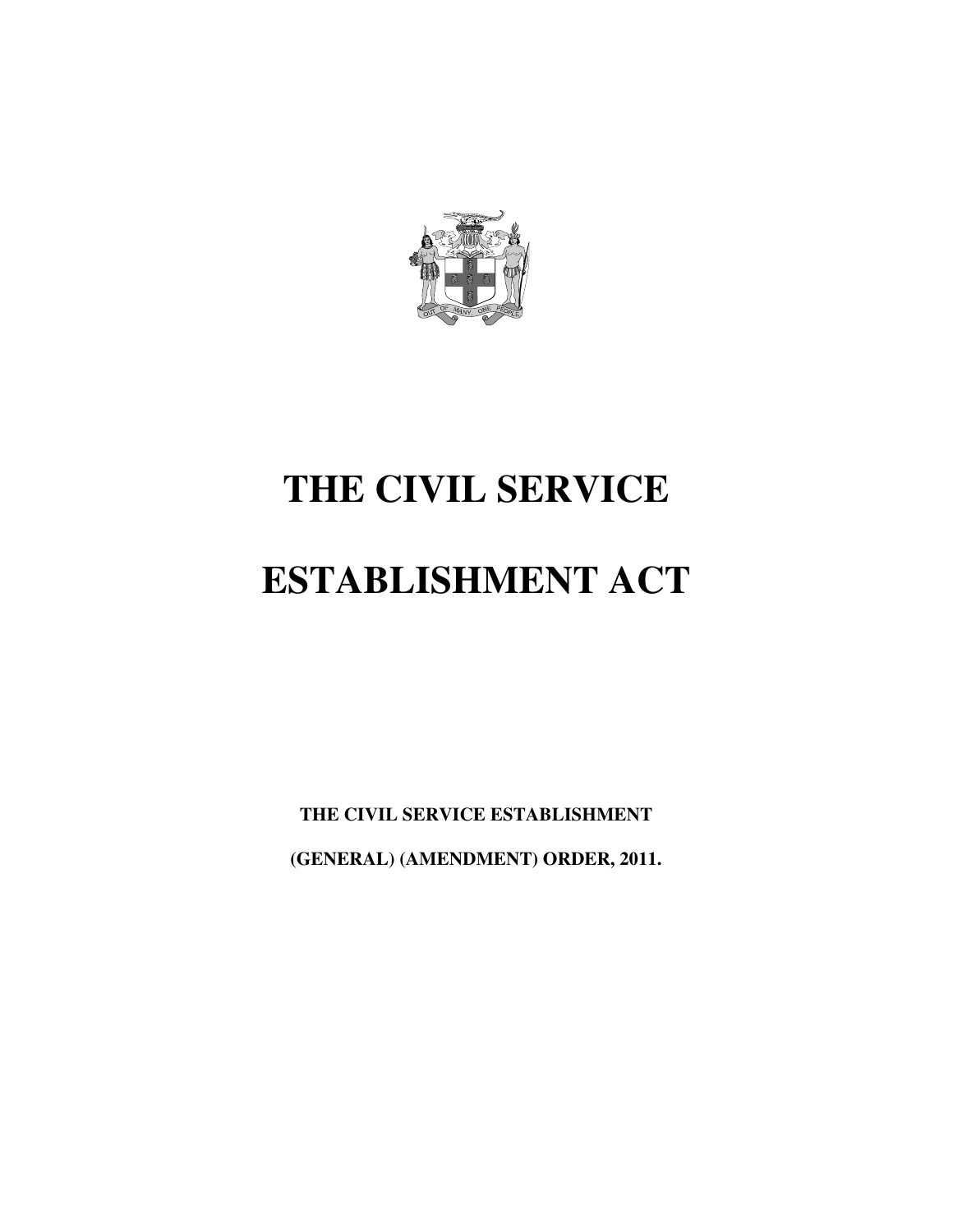

# **THE**

# **JAMAICA GAZETTE**

# SUPPLEMENT

## **PROCLAMATIONS, RULES AND REGULATIONS**

 $26^1$ A

| Vol. CXXXIV | WEDNESDAY, FEBRUARY 2, 2011 | No. $11^1$ A |
|-------------|-----------------------------|--------------|
|             |                             |              |

No.  $12^1$ A

#### **THE CIVIL SERVICE ESTABLISHMENT ACT**

THE CIVIL SERVICE ESTABLISHMENT (GENERAL) (AMENDMENT) ORDER, 2011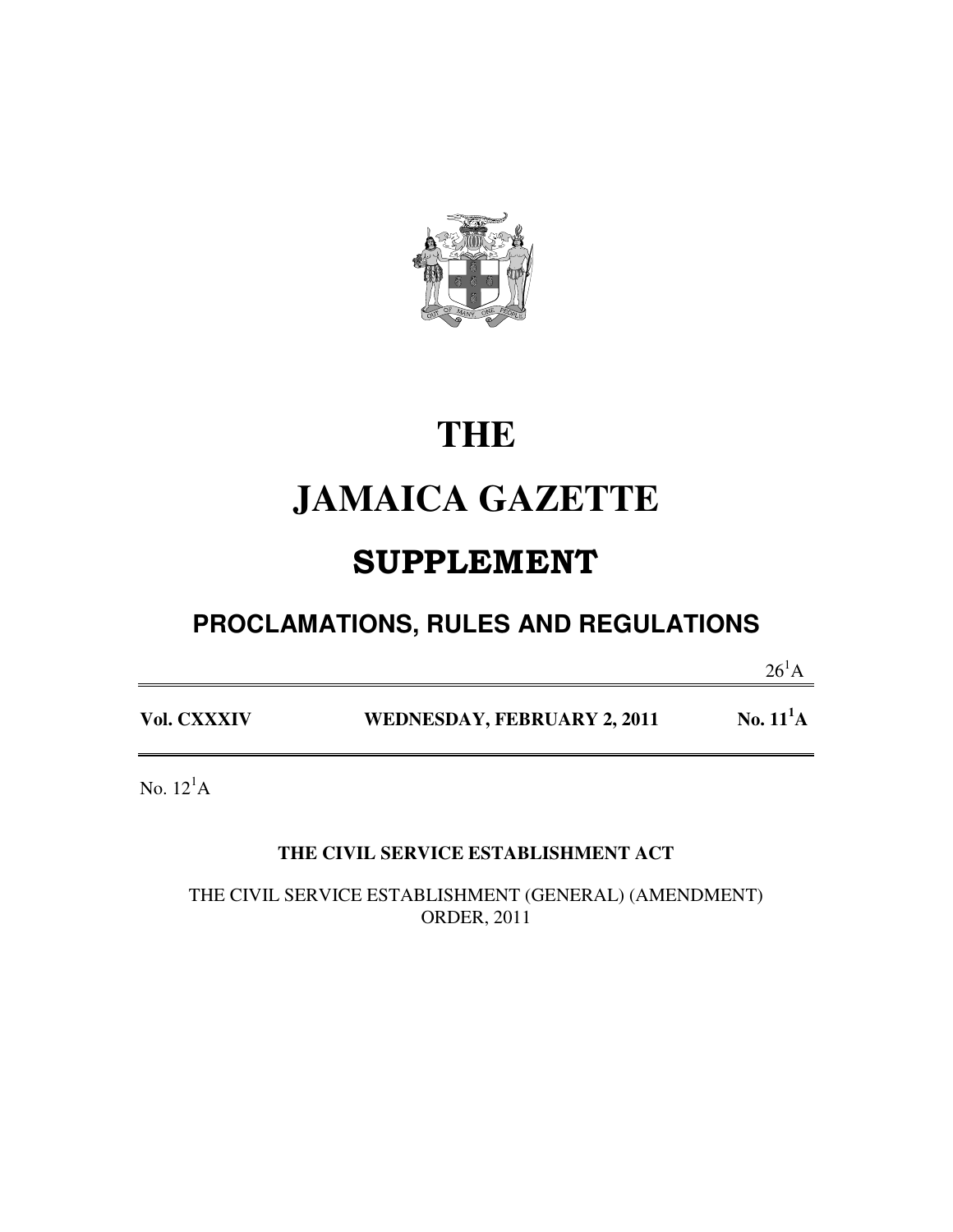#### **THE CIVIL SERVICE ESTABLISHMENT ACT \_\_\_\_\_\_\_\_\_\_\_\_\_\_\_\_**

#### **The Civil Service Establishment (General) (Amendment) Order, 2011.**

**\_\_\_\_\_\_\_\_\_\_\_\_** 

In exercise of the powers conferred upon the Minister by section 3 of the Civil Service Establishment Act, and of every other power hereunto enabling, the following Order is hereby made:-

- 1. This Order may be cited as the Civil Service Establishment (General) (Amendment) Order, 2011, and shall be read and construed as one with the Civil Service Establishment (General) Order, 2010, hereinafter referred to as the principal Order.
- 2. The Offices in Part I of the Schedule to the principal Order (hereinafter called "the revised offices") which correspond to the offices that are retitled, reclassified, transferred or upgraded (hereinafter called the "affected offices") specified in the fifth column of Part I of the Schedule to this Order, are hereby established and constituted as offices in the public service and are respectively retitled, reclassified, transferred or upgraded in the manner, and with effect from the respective dates, specified in that fifth column, and the principal Order is amended by accordingly deleting the revised offices and substituting therefor the corresponding affected offices.
- 3. The classifications and grades of the affected offices which are respectively set out in the third and fourth columns of Part I of the Schedule to this Order are, with effect from the dates specified in the fifth column thereof, substituted for the corresponding classifications and grades of the revised offices, which are respectively set out in Part I of the Schedule to the principal Order, and the principal Order is amended accordingly.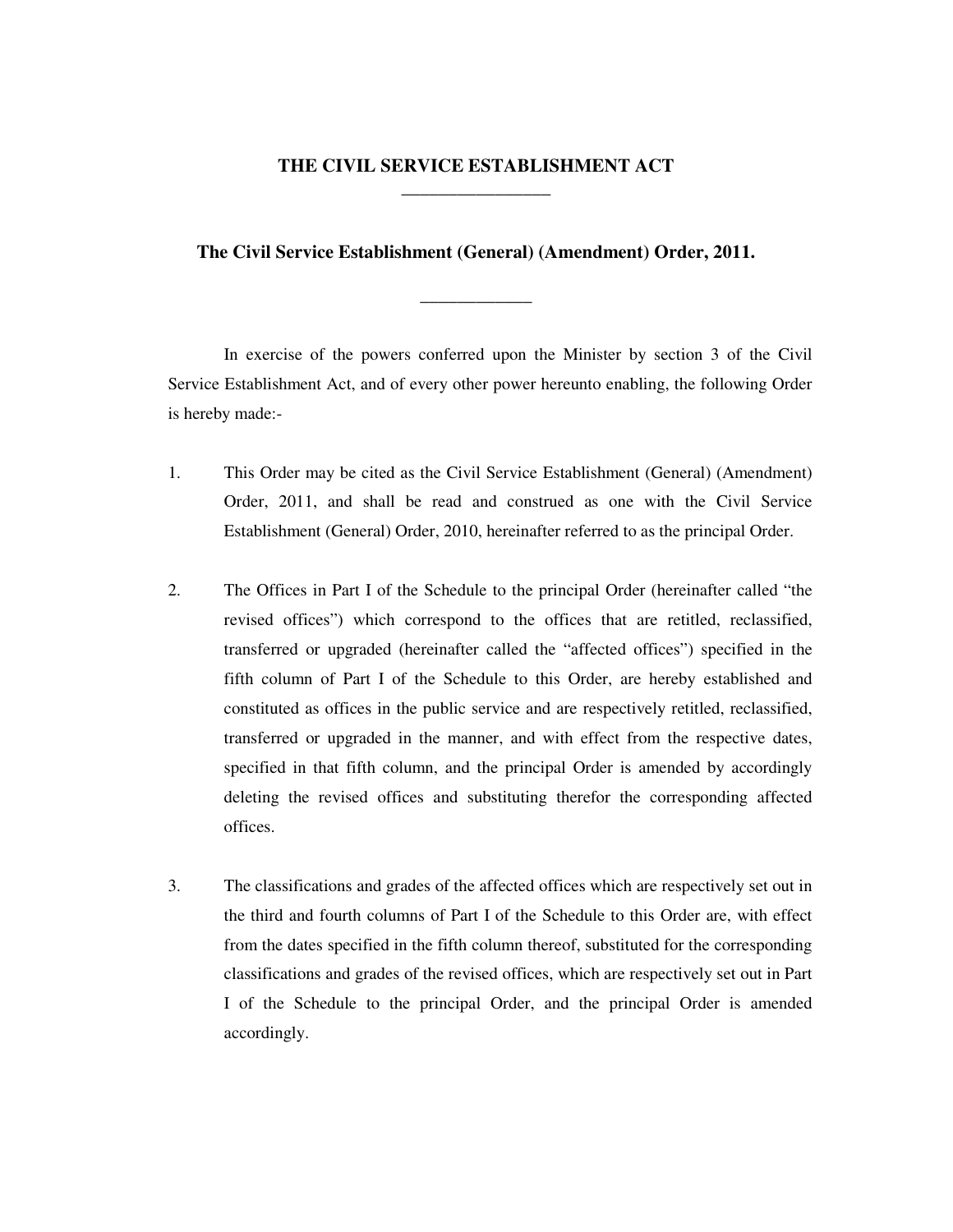- 4. Part I of the Schedule to the principal Order is further amended by the insertion therein of the offices set out in the first column of the Schedule to this Order which correspond to the new offices specified in the fifth column of Part I of the Schedule to this Order, and these offices are hereby established and constituted as offices in the public service at the classifications and grades respectively set out in the third and fourth columns of Part I of the Schedule to this Order, with effect from the dates specified in the aforementioned fifth column thereof.
- 5. With effect from the dates respectively specified in the fourth column of Part III of the Schedule to this Order, the offices specified in the second column of that Part are abolished.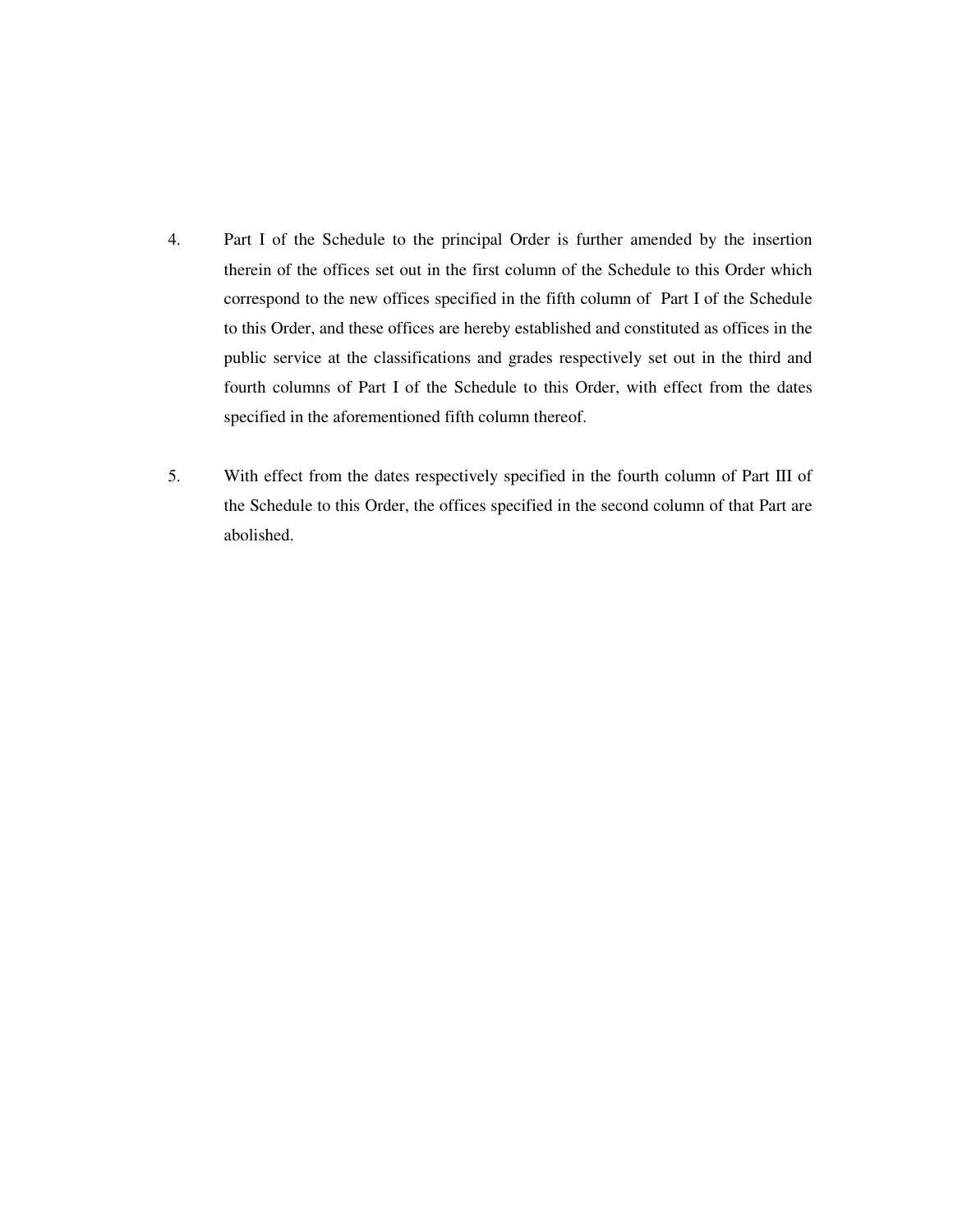#### **CONTENTS**

#### **MINISTRIES AND DEPARTMENTS** 1-94

#### **PART I & III – MINISTRIES AND DEPARTMENTS**

#### *Ministries*

| Agriculture & Fisheries            | $\dddot{\phantom{0}}$ |                      |                       |                      |                      |                      | 44-50 & 85-88  |
|------------------------------------|-----------------------|----------------------|-----------------------|----------------------|----------------------|----------------------|----------------|
| Education                          | $\ddot{\phantom{a}}$  | $\ddot{\phantom{a}}$ | $\ddot{\phantom{a}}$  | $\ddot{\phantom{a}}$ | $\ddot{\phantom{a}}$ | $\ddot{\phantom{a}}$ | 38-41 & 80-85  |
| Energy & Mining                    | $\ddot{\phantom{a}}$  | $\ddot{\phantom{a}}$ | $\ddot{\phantom{a}}$  | $\ddot{\phantom{a}}$ | $\ddot{\phantom{a}}$ | $\ddot{\phantom{a}}$ | 42-43          |
| Finance and the Public Service     |                       | $\ddotsc$            | $\ddot{\phantom{a}}$  | $\ddot{\phantom{a}}$ | $\ddot{\phantom{a}}$ | $\ddot{\phantom{a}}$ | 9-16 & 78-79   |
| Foreign Affairs and Foreign Trade  |                       |                      | $\dddot{\phantom{0}}$ | $\ddot{\phantom{a}}$ | $\ddot{\phantom{a}}$ | $\ddot{\phantom{a}}$ | 23-34          |
| Health                             |                       | $\ddotsc$            | $\ddot{\phantom{a}}$  | $\ddot{\phantom{a}}$ | $\ddotsc$            |                      | 76-77 & 91-94  |
| Industry, Investment & Commerce    |                       |                      | $\ddotsc$             | $\ddot{\phantom{a}}$ | $\ddot{\phantom{a}}$ |                      | 51-55 & 88-89  |
| Justice                            |                       | $\ddot{\phantom{a}}$ | $\ddot{\phantom{a}}$  | $\ddot{\phantom{a}}$ | $\ddot{\phantom{a}}$ | $\ddot{\phantom{a}}$ | 70-71 & 90     |
| Labour & Social Security           |                       | $\ddotsc$            | $\ddot{\phantom{0}}$  | $\ddot{\phantom{0}}$ | $\ddot{\phantom{a}}$ | $\ddot{\phantom{a}}$ | 36-37          |
| National Security                  | $\dddot{\phantom{0}}$ | $\ddot{\phantom{a}}$ | $\ddot{\phantom{a}}$  | $\ddot{\phantom{a}}$ | $\ddot{\phantom{a}}$ | $\ddot{\phantom{a}}$ | 60-66          |
| Office of the Prime Minister       |                       | $\ddot{\phantom{a}}$ | $\ddot{\phantom{a}}$  | $\ddot{\phantom{a}}$ | $\ddotsc$            | $\ddotsc$            | $4 - 8$        |
| Tourism<br>$\dddot{\phantom{1}}$   | $\ddot{\phantom{a}}$  | $\ddot{\phantom{a}}$ | $\ddot{\phantom{a}}$  | $\ddot{\phantom{a}}$ | $\ddotsc$            | $\ddot{\phantom{a}}$ | 35             |
| Transport & Works                  | $\ddot{\phantom{a}}$  | $\ddot{\phantom{a}}$ | $\ddot{\phantom{a}}$  | $\ddot{\phantom{a}}$ | $\ddot{\phantom{a}}$ | $\ddot{\phantom{a}}$ | 75 & 90-91     |
| Water & Housing                    | $\ddot{\phantom{a}}$  | $\ddot{\phantom{a}}$ |                       |                      |                      |                      | 57-59          |
| <b>Departments and Other Units</b> |                       |                      |                       |                      |                      |                      |                |
| <b>Accountant General</b>          |                       | $\ddot{\phantom{a}}$ |                       |                      |                      | $\ldots$             | $17 - 18$      |
| Auditor General                    | $\ddot{\phantom{a}}$  | $\ddot{\phantom{a}}$ |                       |                      |                      | $\ddotsc$            | $\overline{2}$ |
| <b>Correctional Services</b>       | $\cdot$ .             | $\ldots$             | $\ddotsc$             | $\ddotsc$            | $\ddotsc$            | $\cdot$ .            | 69 & 90        |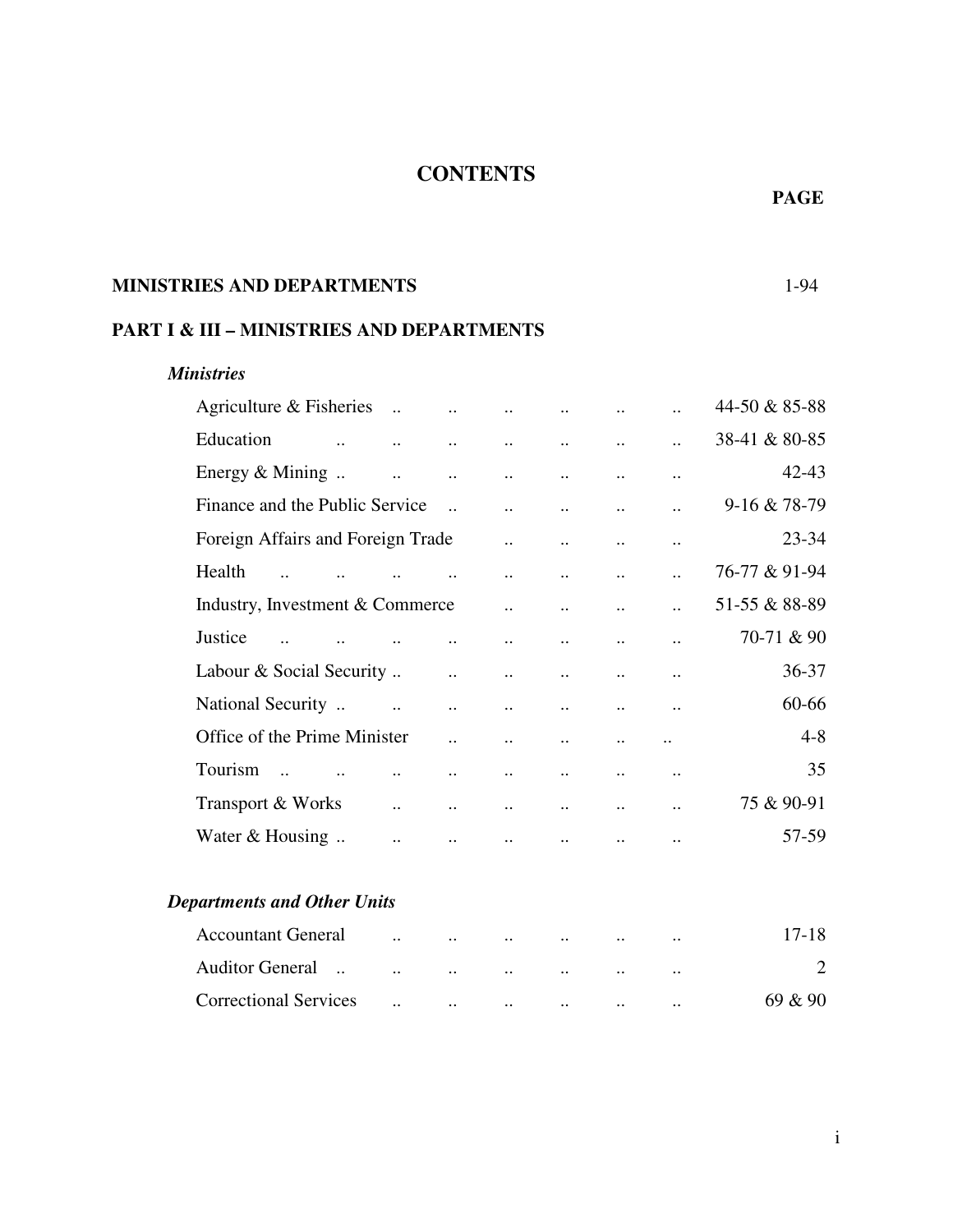### *Departments and Other Units*

|                                               |           |          |           |           |               | <b>PAGE</b> |
|-----------------------------------------------|-----------|----------|-----------|-----------|---------------|-------------|
| Courts:-                                      |           |          |           |           |               |             |
| Court of Appeal<br>$\ddot{\phantom{a}}$       | $\cdots$  | $\ddots$ | $\ddotsc$ | $\ddotsc$ | $\ddotsc$     | 72          |
| Family Court.                                 | $\ddotsc$ |          |           |           | $\ddotsc$     | 73          |
| Governor General and Staff                    |           |          |           |           | $\cdot \cdot$ | 1           |
| Office of the Services Commissions            |           |          |           |           | $\cdot$ .     | 3           |
| Police Department                             |           |          |           |           | $\ddotsc$     | 67-68       |
| Post & Telecommunications                     |           |          |           |           | $\cdot$ .     | 56 & 89     |
| <b>Tax Administration Directorate</b>         |           |          |           |           | $\bullet$ .   | 19-22       |
| Trustee in Bankruptcy<br>$\ddot{\phantom{a}}$ | $\bullet$ | $\ldots$ | $\ldots$  | $\ddotsc$ | $\ddotsc$     | 74          |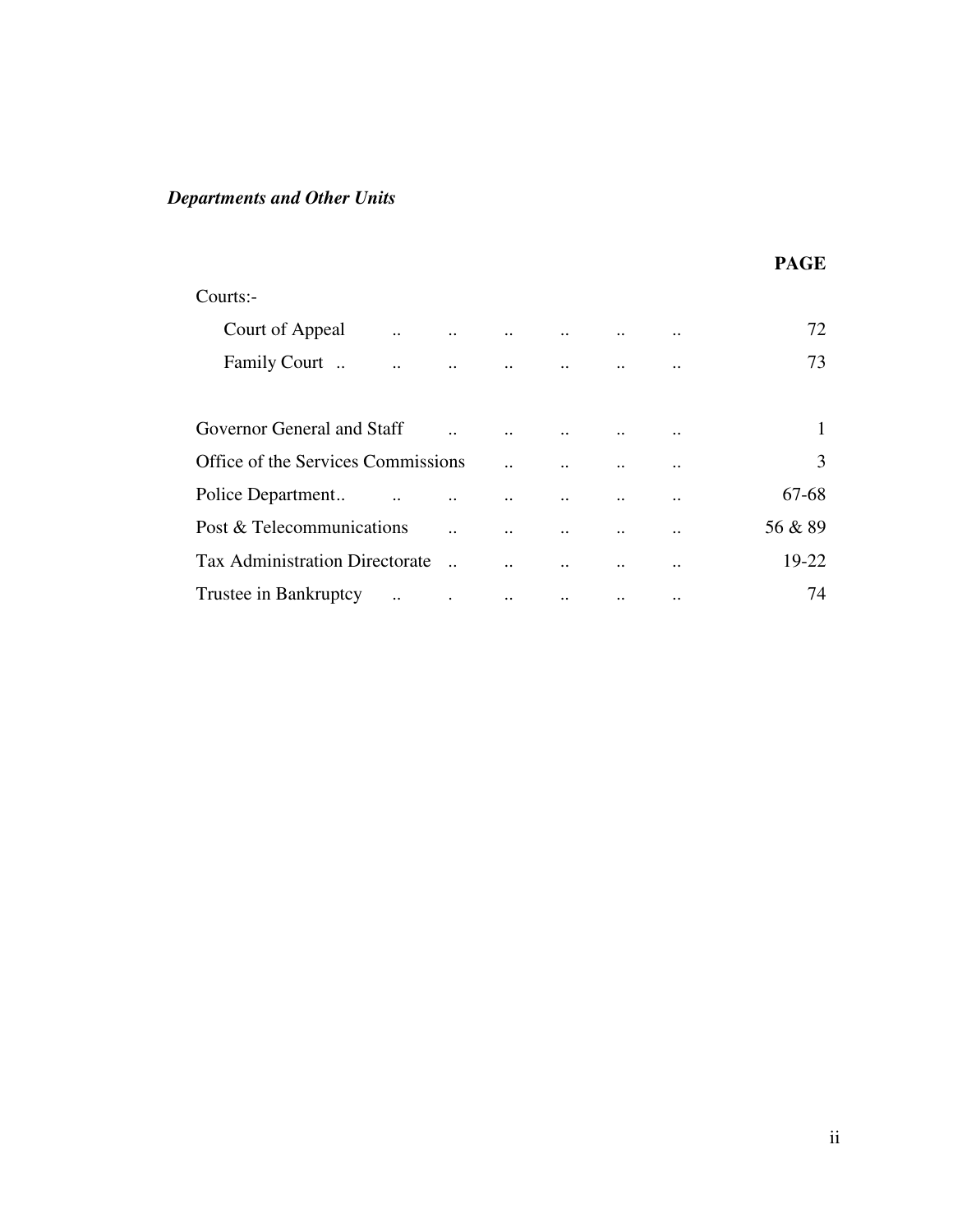#### **SCHEDULE PART I LIST OF ESTABLISHED OFFICES IN THE PUBLIC SERVICE**

### **His Excellency The Governor General And Staff**

#### General Administration

| No of<br><b>Offices</b> | <b>Office</b>            | <b>Classification Grade Remarks</b> |   |                                                                                                                       |
|-------------------------|--------------------------|-------------------------------------|---|-----------------------------------------------------------------------------------------------------------------------|
|                         | Driver/Messenger         | LMO DR                              | 2 | Post [# 11] of Head<br>Messenger/Attendant (LMO/TS<br>3) reclassified and retitled with<br>effect from April 1, 2010. |
|                         | Cleaner/Office Attendant | LMO TS                              | 2 | Post [# 50289] of Attendant<br>(LMO/TS 1) retitled and<br>upgraded with effect from April<br>1, 2010.                 |
| 2                       |                          |                                     |   |                                                                                                                       |

#### **2 Total - His Excellency The Governor General And Staff**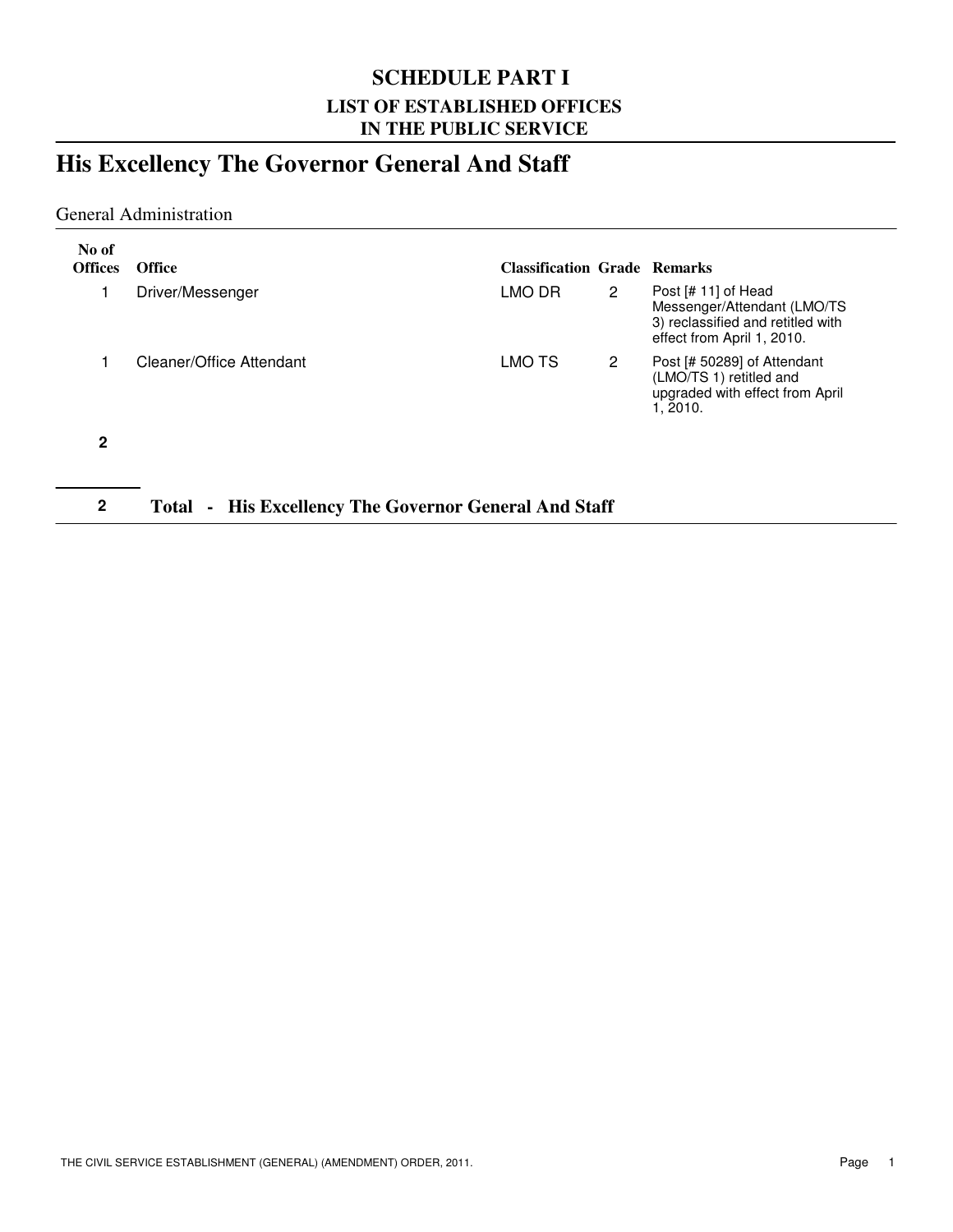## **Auditor General's Department**

#### Financial Statement Audit Unit

| No of<br><b>Offices</b> | <b>Office</b>                                  | <b>Classification Grade Remarks</b> |   |                                                                                                                                            |
|-------------------------|------------------------------------------------|-------------------------------------|---|--------------------------------------------------------------------------------------------------------------------------------------------|
| 1                       | Director of Audit                              | <b>FMG AS</b>                       | 5 | New post [# 62975] with effect<br>from April 1, 2011 & not April 1,<br>2010 as listed in 2010 CSE<br>(General) Order.                      |
|                         | Audit Manager                                  | <b>FMG AS</b>                       | 4 | New post [# 62977] with effect<br>from April 1, 2011 & not April 1,<br>2010 as listed in 2010 CSE<br>(General) Order.                      |
| 2                       | Senior Auditor                                 | <b>FMG AS</b>                       | 3 | Two (2) new posts [#s 62980 -<br>62981] with effect from April 1,<br>2011 & not April 1, 2010 as<br>listed in 2010 CSE (General)<br>Order. |
| 4                       |                                                |                                     |   |                                                                                                                                            |
| 4                       | <b>Auditor General's Department</b><br>Total - |                                     |   |                                                                                                                                            |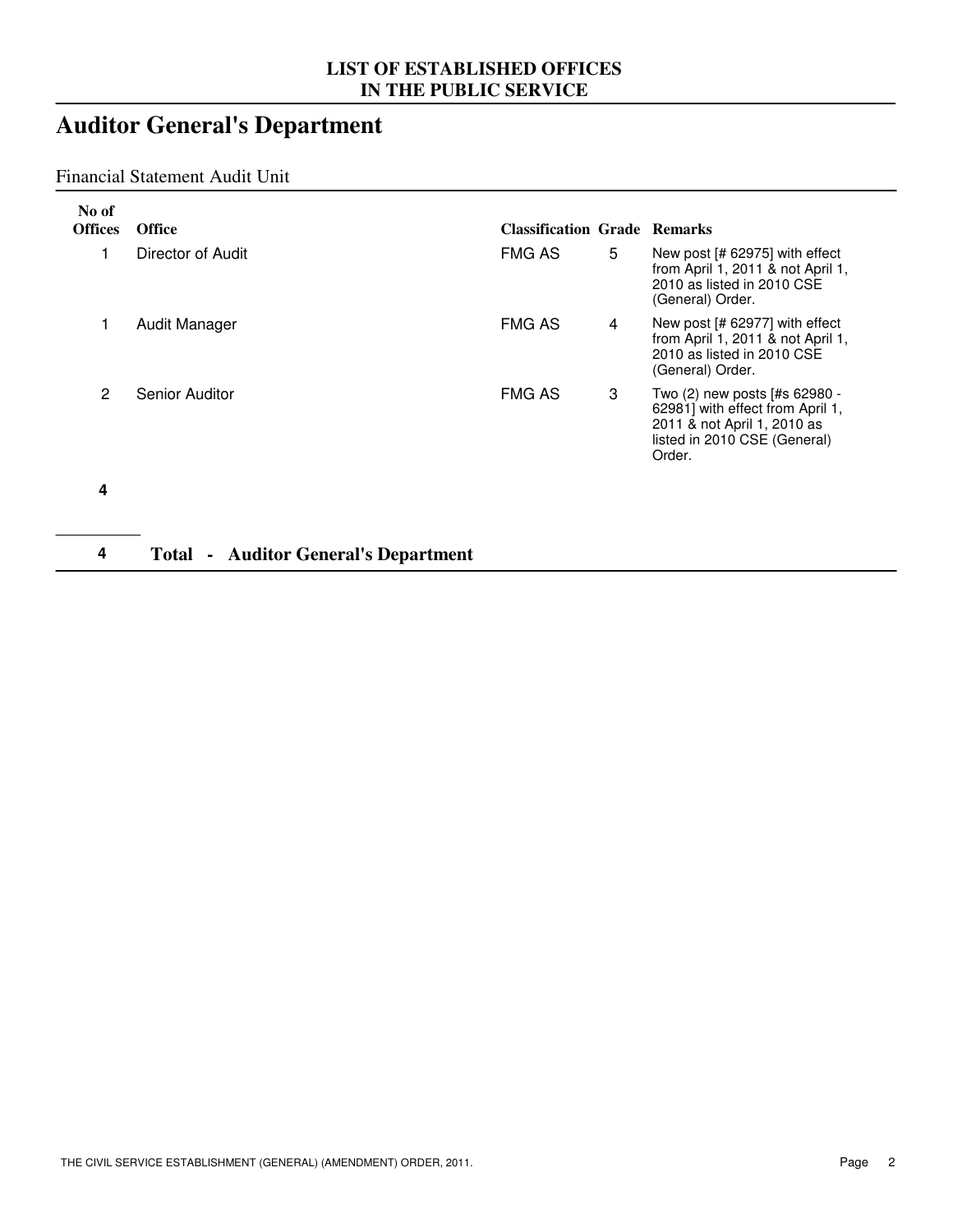### **Office Of The Services Commissions**

#### Accounts Branch

| No of                    |                                                   |                                     |                |                                                                                                                                     |
|--------------------------|---------------------------------------------------|-------------------------------------|----------------|-------------------------------------------------------------------------------------------------------------------------------------|
| <b>Offices</b>           | Office                                            | <b>Classification Grade Remarks</b> |                |                                                                                                                                     |
| 1                        | <b>Financial Controller</b>                       | <b>FMG PA</b>                       | $\overline{2}$ | Post [# 229] of Accounting<br>Technician 3 (FMG/AT 3) retitled<br>and reclassified with effect from<br>April 1, 2010.               |
| 1                        | Management Accountant                             | <b>FMG PA</b>                       | 1              | Post [# 230] of Budget Officer<br>(FMG/AT 2) retitled and<br>reclassified with effect from April<br>1, 2010.                        |
| 1                        | <b>Financial Accountant</b>                       | <b>FMG AT</b>                       | 3              | Post [# 231] of Accounting<br>Technician 1 (FMG/AT 1) retitled<br>and upgraded with effect from<br>April 1, 2010.                   |
| 1                        | Accounts Payable Officer                          | <b>FMG AT</b>                       | $\mathbf{2}$   | Post [# 232] of Accounting Clerk<br>2 (FMG/AC 2) retitled and<br>reclassified with effect from April<br>1, 2010.                    |
| 4                        |                                                   |                                     |                |                                                                                                                                     |
| <b>Stenotype Service</b> |                                                   |                                     |                |                                                                                                                                     |
| No of                    |                                                   |                                     |                |                                                                                                                                     |
| <b>Offices</b>           | Office                                            | <b>Classification Grade Remarks</b> |                |                                                                                                                                     |
| 3                        | Senior Stenotype Writer                           | OPS SW                              | $\overline{2}$ | Three (3) posts [#s 289, 293 &<br>295] of Stenotype Writer<br>(OPS/SW1) upgraded and<br>retitled with effect from April 1,<br>2010. |
| 3                        |                                                   |                                     |                |                                                                                                                                     |
| $\overline{7}$           | <b>Total - Office Of The Services Commissions</b> |                                     |                |                                                                                                                                     |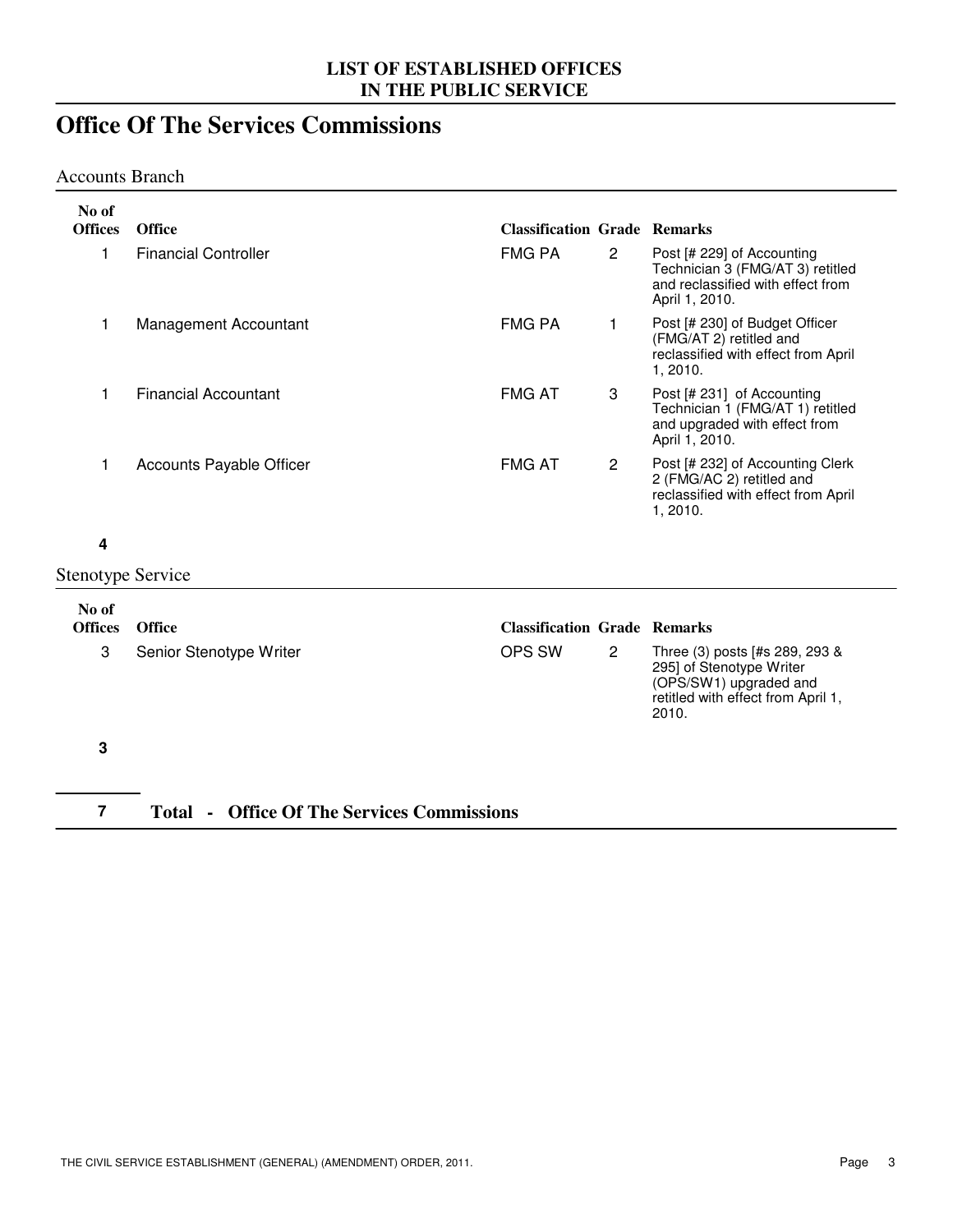### **Office Of The Prime Minister**

#### **Prime Minister's Office**

#### **Information Division**

#### Research And Media Relations Unit

| No of          |                                 |                                     |   |                                                                                                                                               |
|----------------|---------------------------------|-------------------------------------|---|-----------------------------------------------------------------------------------------------------------------------------------------------|
| <b>Offices</b> | <b>Office</b>                   | <b>Classification Grade Remarks</b> |   |                                                                                                                                               |
|                | <b>Director</b>                 | SOG ST                              | 6 | Post [# 56701] transferred from<br>the former Ministry of<br>Information, Culture, Youth &<br>Sports with effect from April 6,<br>2009.       |
|                | Media Relations Officer         | MCG IE                              | 4 | Post [# 56703] transferred from<br>the former Ministry of<br>Information, Culture, Youth and<br>Sports with effect from April 6,<br>2009.     |
|                | Research Officer                | SOG ST                              | 5 | Post [# 56702] transferred from<br>the former Ministry of<br>Information, Culture, Youth and<br>Sports with effect from April 6,<br>2009.     |
| $\overline{2}$ | <b>Media Monitoring Officer</b> | MCG IE                              | 3 | Posts [#s 56704-5] transferred<br>from the former Ministry of<br>Information, Culture, Youth and<br>Sports with effect from April 6,<br>2009. |

#### **5**

Access to Information Unit

| No of<br><b>Offices</b> | <b>Office</b>                          | <b>Classification Grade Remarks</b> |   |                                                                                                                                           |
|-------------------------|----------------------------------------|-------------------------------------|---|-------------------------------------------------------------------------------------------------------------------------------------------|
|                         | Director                               | <b>GMG SEG</b>                      | 5 | Post [# 59137] transferred from<br>the former Ministry of<br>Information, Culture, Youth and<br>Sports with effect from April 6,<br>2009. |
|                         | Administrative Assistant               | <b>GMG SEG</b>                      |   | Post [# 8755] transferred from<br>Ministry of Energy and Mining<br>with effect from April 6, 2009.                                        |
|                         | Communication/Public Education Manager | MCG IE                              | 5 | Post [# 59138] transferred from<br>the former Ministry of<br>Information, Culture, Youth and<br>Sports with effect from April 6,<br>2009. |
|                         | <b>Public Education Officer</b>        | MCG IE                              | 3 | Post [# 59139] transferred from<br>the former Ministry of<br>Information, Culture, Youth and<br>Sports with effect from April 6,<br>2009. |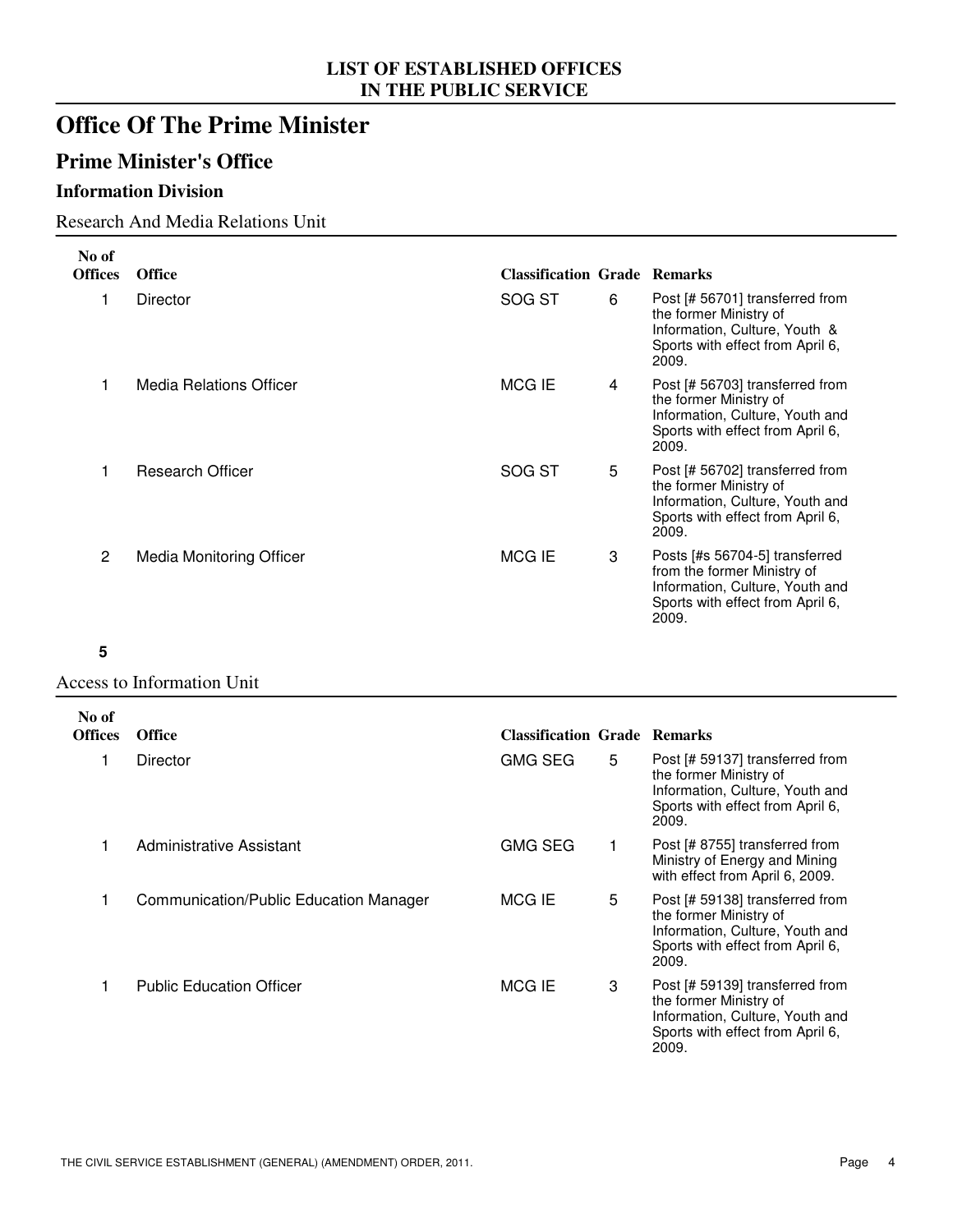### **Office Of The Prime Minister**

#### **Prime Minister's Office**

#### **Information Division**

#### Access to Information Unit

| No of<br><b>Offices</b> | <b>Office</b>                   | <b>Classification Grade Remarks</b> |                                                                                                                                                          |
|-------------------------|---------------------------------|-------------------------------------|----------------------------------------------------------------------------------------------------------------------------------------------------------|
|                         | Administrator                   | <b>GMG AM</b><br>4                  | Post [# 59142] transferred from<br>the former Ministry of<br>Information, Culture, Youth and<br>Sports with effect from April 6,<br>2009.                |
|                         | <b>Executive Secretary</b>      | OPS SS<br>4                         | Post [# 59140] transferred from<br>the former Ministry of<br>Information, Culture, Youth and<br>Sports with effect from April 6,<br>2009.                |
| 3                       | <b>Media Monitoring Officer</b> | MCG IE<br>3                         | Three (3) posts [#s 61559-61]<br>transferred from the former<br>Ministry of Information, Culture,<br>Youth and Sports with effect<br>from April 6, 2009. |
|                         | <b>Senior Secretary</b>         | OPS SS<br>3                         | Post [# 59141] transferred from<br>the former Ministry of<br>Information, Culture, Youth &<br>Sports with effect from April 6,<br>2009.                  |

**10**

#### **15 Total - Information Division**

#### **Administration And Special Services**

| No of<br><b>Offices</b> | <b>Office</b>                                 | <b>Classification Grade Remarks</b> |                      |                                                                                                                  |
|-------------------------|-----------------------------------------------|-------------------------------------|----------------------|------------------------------------------------------------------------------------------------------------------|
|                         | Director, Administration and Special Services | <b>GMG SEG</b>                      | 5                    | Post [# 370] formerly GMG/SEG<br>4 upgraded with effect from April<br>1, 2010.                                   |
|                         | <b>Property Maintenance Manager</b>           | SOG ST                              | 4                    | Post [# 26704] transferred from<br>Office of the Governor General<br>and Staff with effect from July 1,<br>2010. |
|                         | <b>Procurement Officer</b>                    | <b>GMG AM</b>                       | 3                    | Post [# 59231] transferred from<br>Office of the Governor General<br>and Staff with effect from July 1,<br>2010. |
|                         | Inventory/Records Officer                     | PIDG RIM                            | $\mathbf{2}^{\circ}$ | Post [# 59232] transferred from<br>Office of the Governor General<br>and Staff with effect from July 1,<br>2010. |

**4**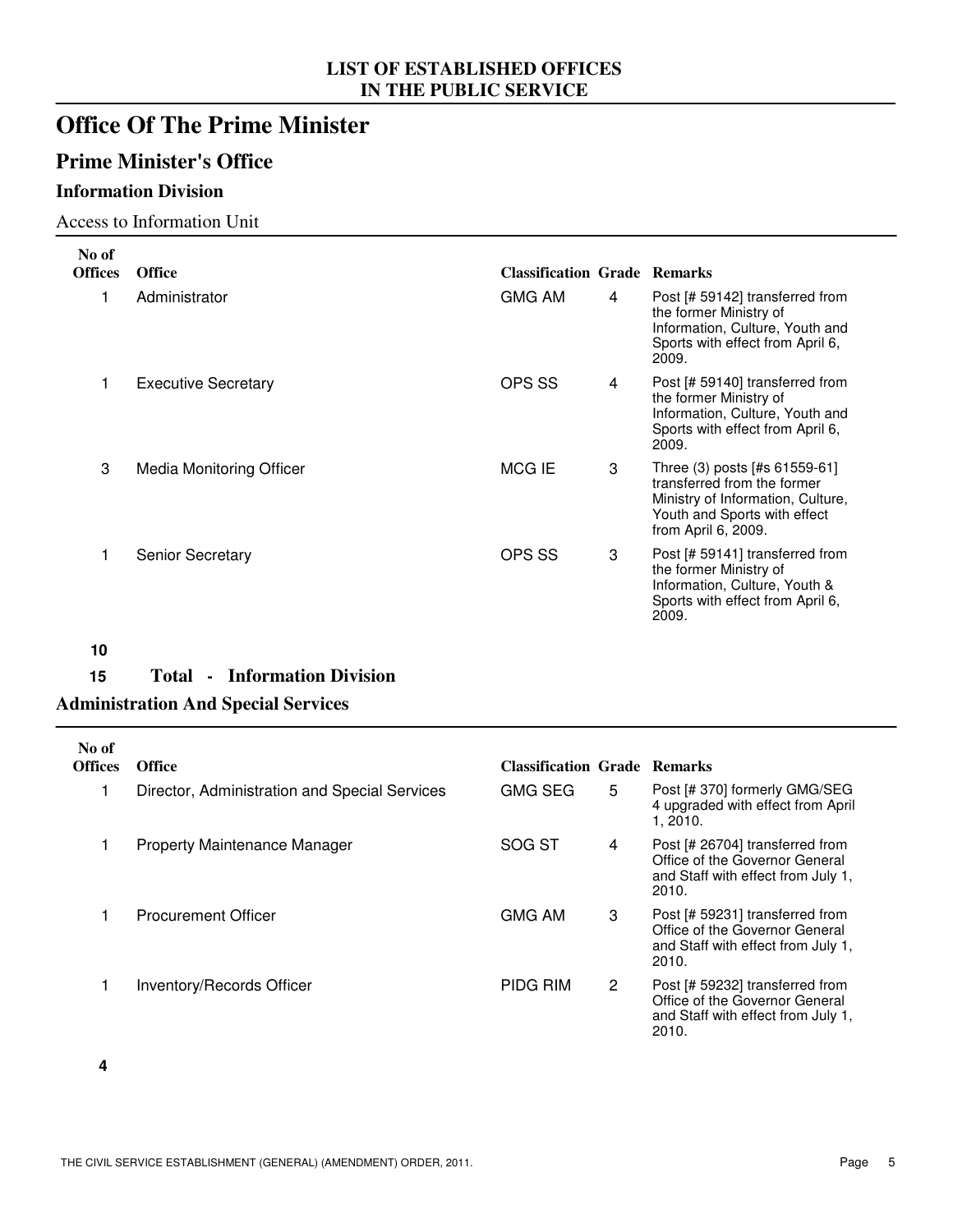|                         | <b>Office Of The Prime Minister</b>                   |                                     |              |                                                                                                                            |
|-------------------------|-------------------------------------------------------|-------------------------------------|--------------|----------------------------------------------------------------------------------------------------------------------------|
|                         | <b>Prime Minister's Office</b>                        |                                     |              |                                                                                                                            |
|                         | <b>Administration And Special Services</b>            |                                     |              |                                                                                                                            |
|                         | Documentation, Information & Access Services          |                                     |              |                                                                                                                            |
| No of<br><b>Offices</b> | Office                                                | <b>Classification Grade Remarks</b> |              |                                                                                                                            |
| 1                       | <b>Procurement Manager</b>                            | <b>GMG SEG</b>                      | $\mathbf{1}$ | Post [# 58219] of Information<br>Officer (PIDG/AR 5) reclassified<br>and retitled with effect from April<br>1,2010.        |
| 1                       |                                                       |                                     |              |                                                                                                                            |
|                         | <b>Office Management Inventory</b>                    |                                     |              |                                                                                                                            |
| No of                   |                                                       |                                     |              |                                                                                                                            |
| <b>Offices</b>          | Office                                                | <b>Classification Grade Remarks</b> |              |                                                                                                                            |
| 1                       | <b>Office/Inventory Manager</b>                       | <b>GMG SEG</b>                      | $\mathbf{2}$ | Post [# 397] of Office Manager<br>(GMG/AM 3) reclassified and<br>retitled with effect from April 1,<br>2010.               |
| 1                       |                                                       |                                     |              |                                                                                                                            |
|                         | <b>Events Management</b>                              |                                     |              |                                                                                                                            |
| No of                   |                                                       |                                     |              |                                                                                                                            |
| <b>Offices</b>          | Office                                                | <b>Classification Grade Remarks</b> |              |                                                                                                                            |
| 1                       | Director, Social Secretariat                          | <b>GMG SEG</b>                      | 3            | Post [# 309] formerly GMG/SEG<br>2 upgraded with effect from April<br>1, 2010.                                             |
| 1                       |                                                       |                                     |              |                                                                                                                            |
|                         | <b>Customer Relations</b>                             |                                     |              |                                                                                                                            |
| No of                   |                                                       |                                     |              |                                                                                                                            |
| <b>Offices</b>          | Office                                                | <b>Classification Grade Remarks</b> |              |                                                                                                                            |
| 1                       | <b>Customer Service Manager</b>                       | <b>GMG SEG</b>                      | 1            | Post [# 372] of Director 1<br>retitled with effect from April 1,<br>2010.                                                  |
| 1                       |                                                       |                                     |              |                                                                                                                            |
| 8                       | <b>Total • Administration And Special Services</b>    |                                     |              |                                                                                                                            |
|                         | <b>Information &amp; Telecommunication Department</b> |                                     |              |                                                                                                                            |
|                         | <b>Telecommunications Division</b>                    |                                     |              |                                                                                                                            |
| No of                   |                                                       |                                     |              |                                                                                                                            |
| <b>Offices</b>          | <b>Office</b>                                         | <b>Classification Grade Remarks</b> |              |                                                                                                                            |
| 1                       | <b>Principal Director</b>                             | <b>GMG SEG</b>                      | 6            | Post [# 50852] transferred from<br>the former Ministry of Mining &<br>Telecommunication with effect<br>from April 6, 2009. |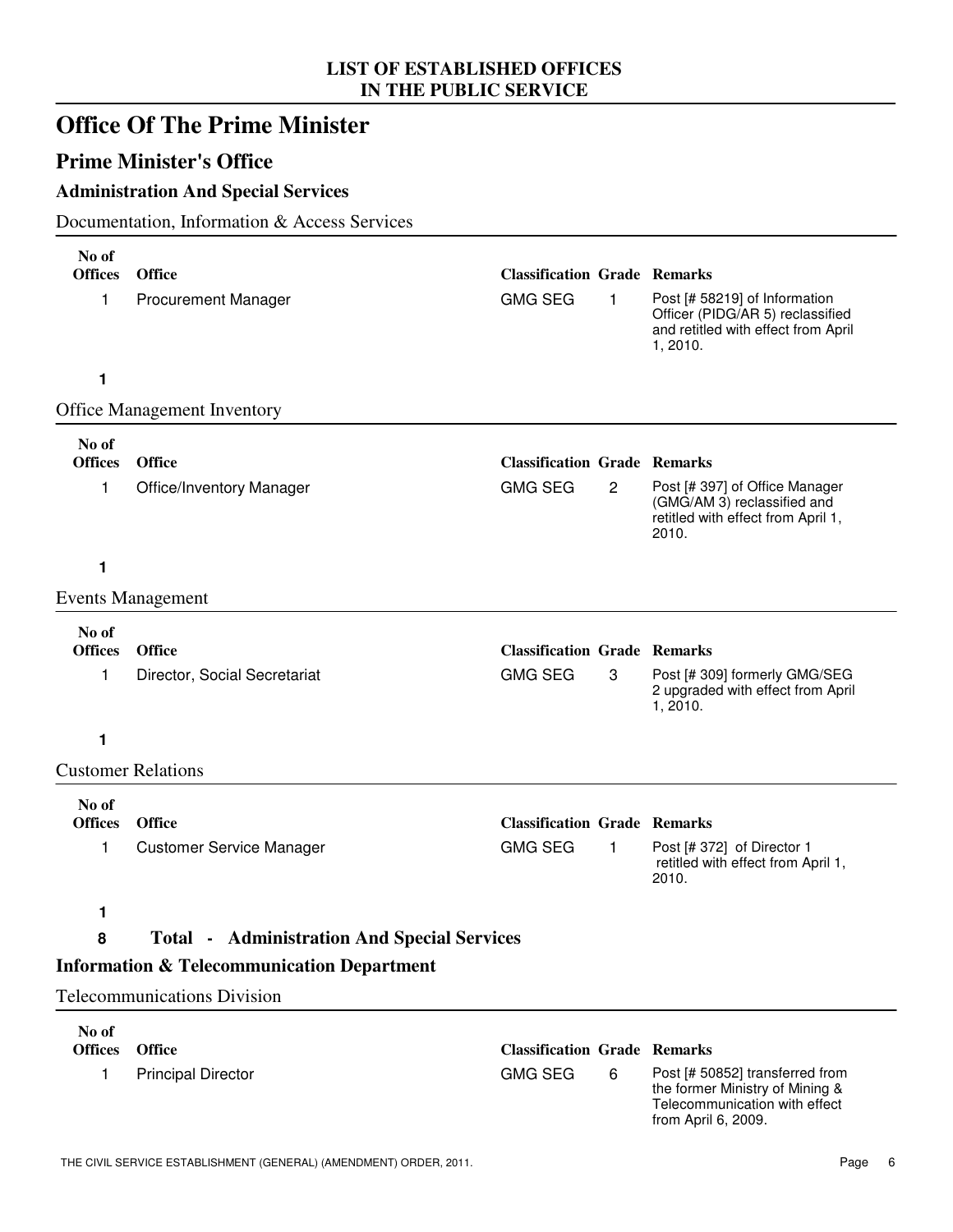### **Office Of The Prime Minister**

#### **Prime Minister's Office**

#### **Information & Telecommunication Department**

#### Telecommunications Division

**1**

#### Information Division

| No of          |                              |                                     |                |                                                                                                                                                  |
|----------------|------------------------------|-------------------------------------|----------------|--------------------------------------------------------------------------------------------------------------------------------------------------|
| <b>Offices</b> | Office                       | <b>Classification Grade Remarks</b> |                |                                                                                                                                                  |
| 1              | <b>Principal Director</b>    | <b>GMG SEG</b>                      | 6              | Post [#454] transferred from the<br>former Ministry of Information,<br>Culture, Youth and Sports with<br>effect from April 6, 2009.              |
| 1              | <b>Policy Officer</b>        | <b>GMG SEG</b>                      | $\overline{2}$ | Post [# 53644] transferred from<br>the former Ministry of<br>Information, Culture, Youth and<br>Sports with effect from April 6,<br>2009.        |
| 1              | Director 1                   | <b>GMG SEG</b>                      | 1              | Post [# 459] transferred from the<br>former Ministry of Information,<br>Culture, Youth and Sports with<br>effect from April 6, 2009.             |
| 1              | Legal Officer                | <b>JLG LO</b>                       | 3              | C. D. Post [# 56700] transferred<br>from the former Ministry of<br>Information, Culture, Youth and<br>Sports with effect from April 6,<br>2009.  |
| $\overline{2}$ | <b>Executive Secretary 1</b> | <b>OPS SS</b>                       | 4              | Posts [#s 56699 & 463]<br>transferred from the former<br>Ministry of Information, Culture<br>Youth and Sports with effect<br>from April 6, 2009. |
| 1              | <b>Senior Secretary</b>      | <b>OPS SS</b>                       | 3              | Post [#464] transferred from the<br>former Ministry of Information,<br>Culture, Youth and Sports with<br>effect from April 6, 2009.              |
| 1              | Secretary 2                  | OPS SS                              | $\overline{c}$ | Post [#465] transferred from the<br>former Ministry of Information,<br>Culture, Youth and Sports with<br>effect from April 6, 2009.              |
| 1              | Secretary 1                  | OPS SS                              | 1              | Post [# 466] transferred from the<br>former Ministry of Information,<br>Culture, Youth and Sports with<br>effect from April 6, 2009.             |

**9**

#### **10 Total - Information & Telecommunication Department**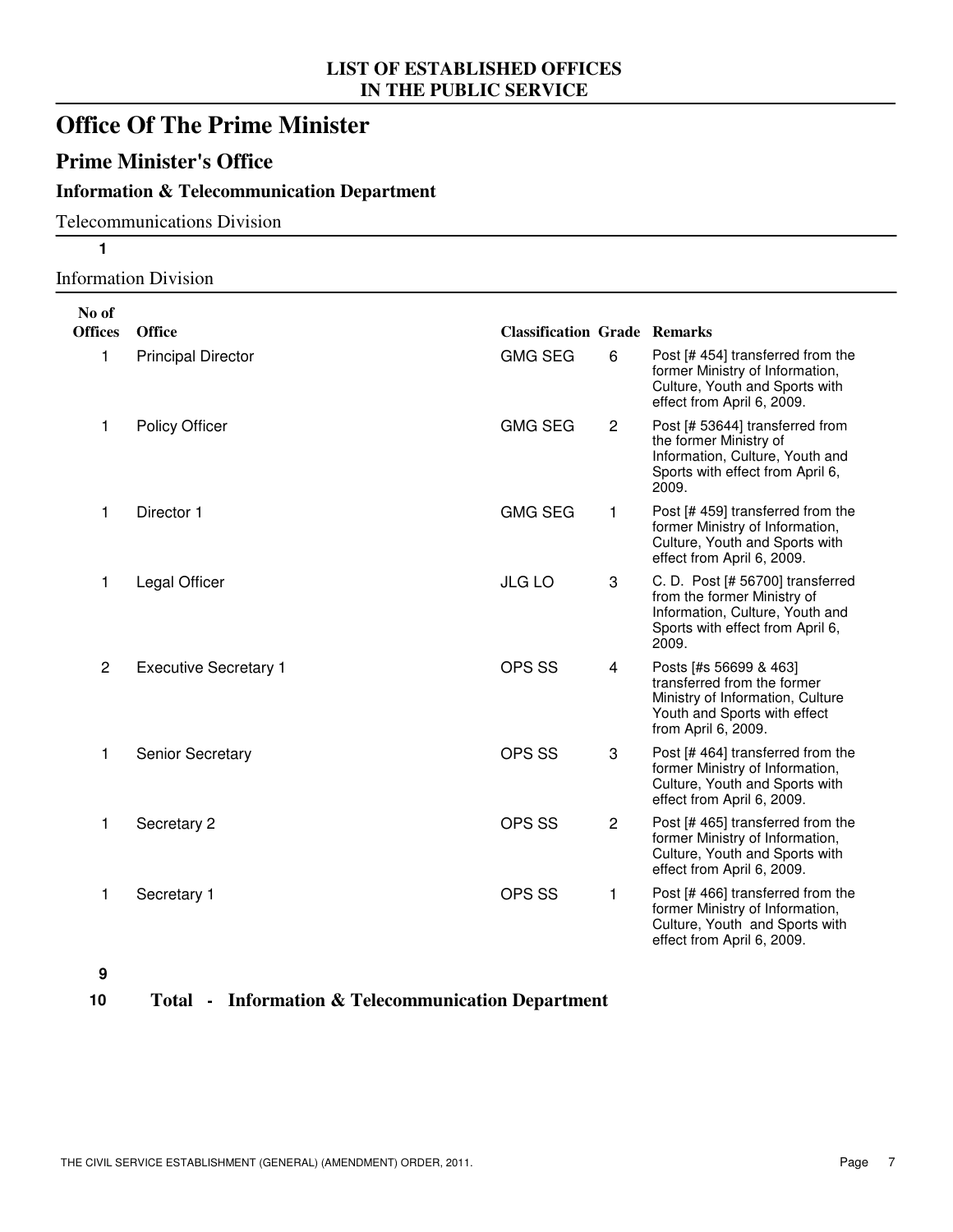### **Office Of The Prime Minister**

#### **Prime Minister's Office**

#### **Technology Division**

| No of            |                                             |                                     |                |                                                                                                                             |
|------------------|---------------------------------------------|-------------------------------------|----------------|-----------------------------------------------------------------------------------------------------------------------------|
| <b>Offices</b>   | Office                                      | <b>Classification Grade Remarks</b> |                |                                                                                                                             |
| 1                | Director 4                                  | <b>GMG SEG</b>                      | $\overline{4}$ | Post [# 51226] transferred from<br>the former Ministry of Mining &<br>Telecommunictions with effect<br>from April 6, 2009.  |
| 1                | <b>Executive Secretary 1</b>                | <b>OPS SS</b>                       | 4              | Post [# 9009] transferred from<br>the former Ministry of Mining &<br>Telecommunictions with effect<br>from April 6, 2009.   |
| 1                | <b>Senior Secretary</b>                     | <b>OPS SS</b>                       | 3              | Post [# 53743] transferred from<br>the former Ministry of Mining &<br>Telecommunications with effect<br>from April 6, 2009. |
| $\mathbf 3$      |                                             |                                     |                |                                                                                                                             |
| 3                | <b>Total - Technology Division</b>          |                                     |                |                                                                                                                             |
|                  | <b>Post &amp; Telecommunication</b>         |                                     |                |                                                                                                                             |
|                  |                                             |                                     |                |                                                                                                                             |
| No of            |                                             |                                     |                |                                                                                                                             |
| <b>Offices</b>   | Office                                      | <b>Classification Grade Remarks</b> |                |                                                                                                                             |
| 1                | Director 2                                  | <b>GMG SEG</b>                      | $\mathbf{2}$   | Post [# 9014] transferred from<br>the former Ministry of Mining &<br>Telecommunictions with effect<br>from April 6, 2009.   |
| 1                | Secretary 2                                 | <b>OPS SS</b>                       | $\overline{c}$ | Post [# 8933] transferred from<br>the former Ministry of Mining &<br>Telecommunications with effect<br>from April 6, 2009.  |
| $\boldsymbol{2}$ |                                             |                                     |                |                                                                                                                             |
| $\mathbf 2$      | Total - Post & Telecommunication            |                                     |                |                                                                                                                             |
|                  |                                             |                                     |                |                                                                                                                             |
| 38               | <b>Total - Prime Minister's Office</b>      |                                     |                |                                                                                                                             |
| 38               | <b>Total - Office Of The Prime Minister</b> |                                     |                |                                                                                                                             |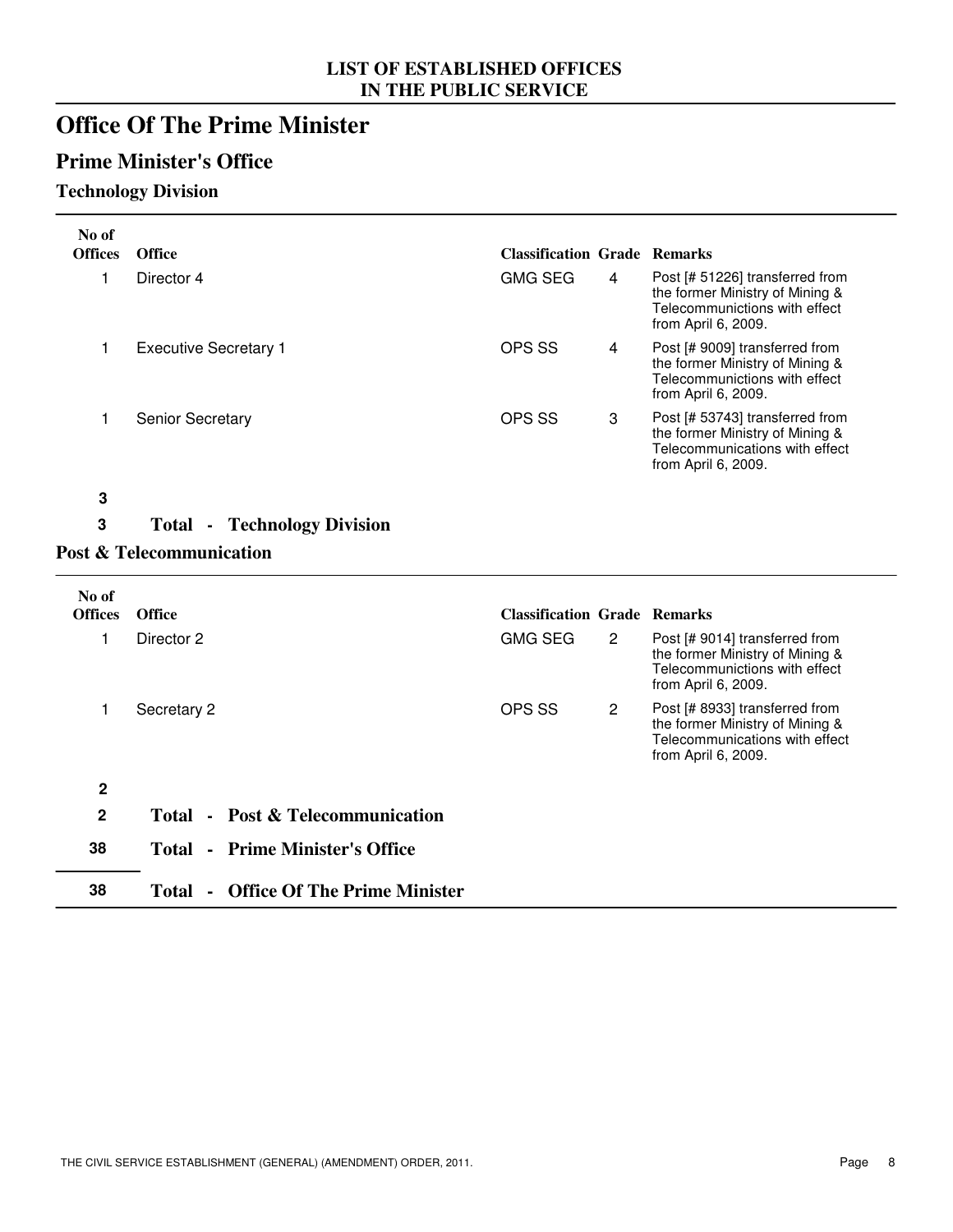### **Ministry Of Finance And The Public Service**

Executive Office

| No of<br><b>Offices</b> | <b>Office</b>                                | <b>Classification Grade Remarks</b> |                                                                                                                            |
|-------------------------|----------------------------------------------|-------------------------------------|----------------------------------------------------------------------------------------------------------------------------|
|                         | <b>DFS</b> - Technical Advisory Coordination |                                     | New post [# 63220] with effect<br>from December 1, 2010.                                                                   |
|                         | <b>Technical Support Officer</b>             | SOG ST                              | Post [# 61541] of Administrative<br>Assistant (GMG/AM 3) retitled<br>and reclassified with effect from<br>October 1, 2010. |

### **Legal Services Division**

| No of<br><b>Offices</b> | <b>Office</b> | <b>Classification Grade Remarks</b> |                                                                                                                                                                             |
|-------------------------|---------------|-------------------------------------|-----------------------------------------------------------------------------------------------------------------------------------------------------------------------------|
|                         | Legal Officer | <b>JLG LO</b>                       | C.D. Post $[# 53710]$ of Legal<br>Counsel (JLG/LO 2) transferred<br>from Tax Administration<br>Directorate and upgraded and<br>retitled with effect from August 1,<br>2010. |

**1**

**1 Total - Legal Services Division**

#### **Corporate Planning And Administration Division**

#### **Information Management**

Documentation Centre

| No of<br><b>Offices</b> | <b>Office</b>           | <b>Classification Grade Remarks</b> |   |                                                                                                              |
|-------------------------|-------------------------|-------------------------------------|---|--------------------------------------------------------------------------------------------------------------|
|                         | <b>Records Analyst</b>  | <b>PIDG RIM</b>                     | 4 | Post [# 1242] of Records Clerk<br>(PIDG/RIM 1) upgraded and<br>retitled with effect from January<br>1, 2011. |
|                         | <b>Senior Secretary</b> | OPS SS                              | 3 | Post [# 1242] of Secretary 2<br>(OPS/SS 2) retitled and<br>upgraded with effect from<br>January 1, 2011.     |

**2**

**2 Total - Information Management**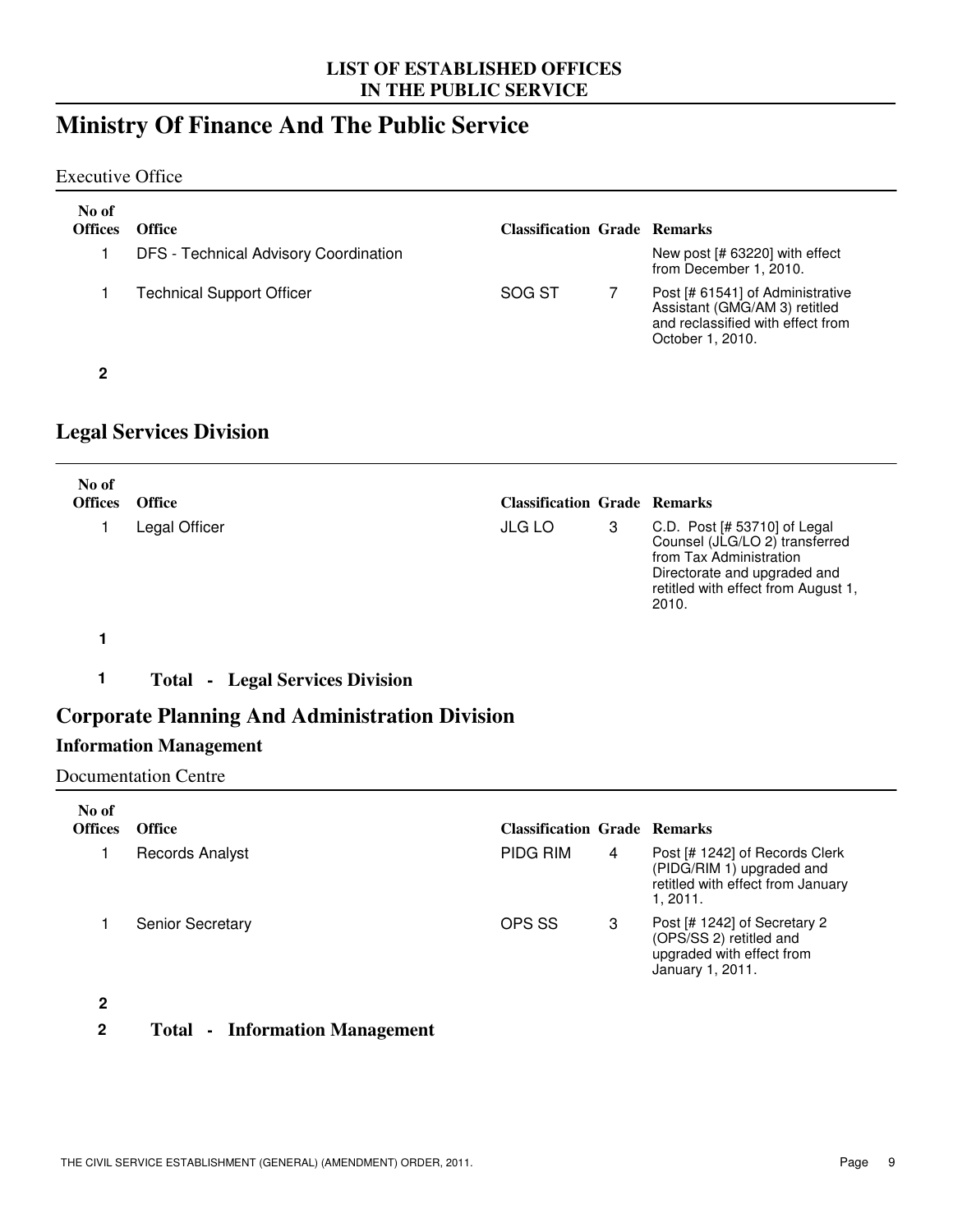### **Ministry Of Finance And The Public Service**

#### **Corporate Planning And Administration Division**

#### **Procurement, Property And Office Services**

#### Office Services

| No of<br><b>Offices</b> | <b>Office</b>                                                    | <b>Classification Grade Remarks</b> |                                                                                                        |
|-------------------------|------------------------------------------------------------------|-------------------------------------|--------------------------------------------------------------------------------------------------------|
|                         | <b>Office Services Manager</b>                                   | <b>GMG SEG</b>                      | Post [# 54701] of Manager<br>(GMG/AM 4) reclassified and<br>retitled with effect from July 1,<br>2010. |
|                         |                                                                  |                                     |                                                                                                        |
|                         | - Procurement, Property And Office Services<br>Total             |                                     |                                                                                                        |
| 3                       | - Corporate Planning And Administration Division<br><b>Total</b> |                                     |                                                                                                        |

#### **Public Expenditure Policy And Co-ordination Division**

#### **Financial Systems And Procedures Unit (Formerly Financial Systems)**

| No of<br><b>Offices</b> | Office                                          | <b>Classification Grade Remarks</b> |                |                                                                                                                            |
|-------------------------|-------------------------------------------------|-------------------------------------|----------------|----------------------------------------------------------------------------------------------------------------------------|
| 1                       | Head, Financial Systems & Procedures Unit       | <b>FMG PA</b>                       | 5              | Post [# 1407] of Financial<br>Systems Unit Head (FMG/PA 4)<br>upgraded and retitled with effect<br>from July 1, 2010.      |
| 1                       | Director, Accrual Accounting Implementation     | FMG PA                              | 3              | New post [# 63006] with effect<br>from July 1, 2010.                                                                       |
| 1                       | Director, Operational Systems & Procedures      | <b>FMG PA</b>                       | 3              | Post [# 1462] of Systems and<br>Procedures Section Head,<br>retitled with effect from July 1,<br>2010.                     |
| 1                       | Director, E-Commerce Banking & Investments      | <b>FMG PA</b>                       | 3              | Post [# 1463] of Systems and<br>Procedures Analyst 2 (FMG/PA<br>2) retitled and upgraded with<br>effect from July 1, 2010. |
| 1                       | <b>Project &amp; Fund Accounting Specialist</b> | <b>FMG PA</b>                       | 3              | Post [# 1465] of Systems and<br>Procedures Analyst (FMG/PA 2)<br>retitled and upgraded with effect<br>from July 1, 2010.   |
| 1                       | Assets and Inventory Specialist                 | <b>FMG PA</b>                       | $\overline{c}$ | New post [# 63007] with effect<br>from July 1, 2010.                                                                       |
| 1                       | Revenue Systems Specialist                      | <b>FMG PA</b>                       | $\overline{2}$ | Post [# 1468] of Systems and<br>Procedures Analyst retitled with<br>effect from July 1, 2010.                              |
| 1                       | <b>Business Process Specialist</b>              | <b>FMG PA</b>                       | $\overline{c}$ | New post [# 63008] with effect<br>from July 1, 2010.                                                                       |
| 1                       | Banking and E-Commerce Specialist               | <b>FMG PA</b>                       | $\overline{c}$ | New post [# 63005] with effect<br>from July 1, 2010.                                                                       |
| 1                       | <b>Expenditure Systems Specialist</b>           | <b>FMG PA</b>                       | $\overline{c}$ | Post [# 1466] of Systems and<br>Procedures Analyst retitled with<br>effect from July 1, 2010.                              |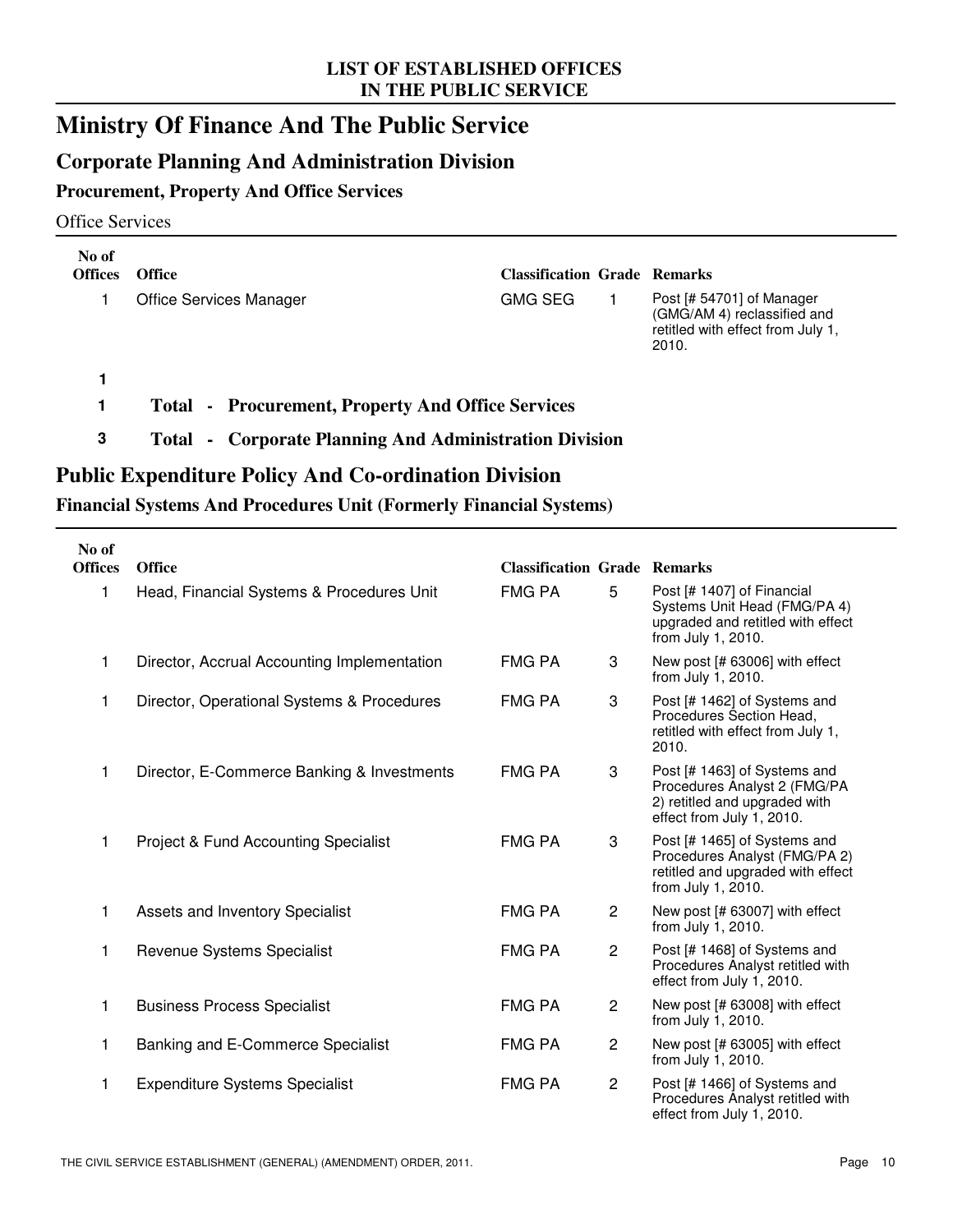### **Ministry Of Finance And The Public Service**

### **Public Expenditure Policy And Co-ordination Division**

#### **Financial Systems And Procedures Unit (Formerly Financial Systems)**

| <b>Information Technology Strategy</b> |  |  |
|----------------------------------------|--|--|

| No of<br><b>Offices</b> | <b>Office</b>                                                                    | <b>Classification Grade Remarks</b> |   |                                                                                                                                 |
|-------------------------|----------------------------------------------------------------------------------|-------------------------------------|---|---------------------------------------------------------------------------------------------------------------------------------|
| 1                       | Co-ordinator Special Projects                                                    | <b>GMG SEG</b>                      | 2 | Post [# 56667] of Information<br>Strategy Analyst (MIS/IT 6),<br>retitled and reclassified with<br>effect from January 1, 2011. |
|                         |                                                                                  |                                     |   |                                                                                                                                 |
| 11                      | - Financial Systems And Procedures Unit (Formerly Financial<br>Total<br>Systems) |                                     |   |                                                                                                                                 |
| 11                      | <b>Public Expenditure Policy And Co-ordination Division</b><br>Total<br>$\sim$   |                                     |   |                                                                                                                                 |

#### **Public Enterprise Division**

| No of<br><b>Offices</b> | <b>Office</b>                             | <b>Classification Grade Remarks</b> |   |                                                                            |
|-------------------------|-------------------------------------------|-------------------------------------|---|----------------------------------------------------------------------------|
|                         | Supernumerary Administrative Secretary 1  | OPS ADS                             |   | New post [# 63243] with effect<br>from June 11, 2010 to June 10,<br>2013.  |
|                         | Supernumerary Unit Director               | <b>GMG SEG</b>                      | 4 | New post $[# 63244]$ with effect<br>from May 1, 2010 to April 30,<br>2013. |
| 2                       |                                           |                                     |   |                                                                            |
| 2                       | <b>Total - Public Enterprise Division</b> |                                     |   |                                                                            |

### **Public Service Establishment Division**

#### Central Administration

| No of<br><b>Offices</b> | <b>Office</b>                                 | <b>Classification Grade Remarks</b> |                                                           |
|-------------------------|-----------------------------------------------|-------------------------------------|-----------------------------------------------------------|
|                         | <b>Supernumerary Administrative Secretary</b> | OPS ADS                             | New post $[# 63254]$ with effect<br>from January 1, 2011. |

**1**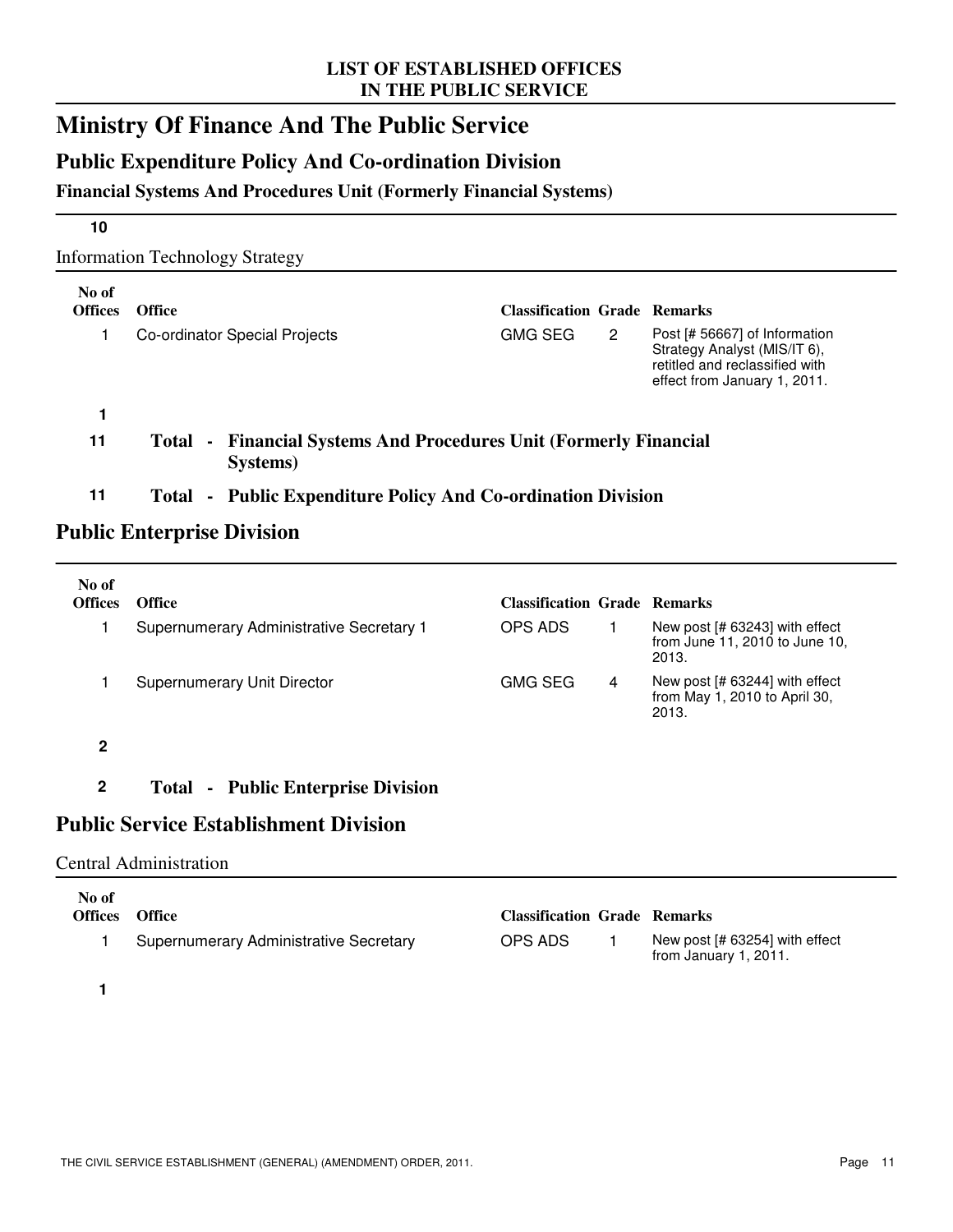### **Ministry Of Finance And The Public Service**

#### **Public Service Establishment Division**

#### **Strategic Support Unit (Formerly Permanent Salaries Review Board)**

| No of<br><b>Offices</b> | <b>Office</b>               | <b>Classification Grade Remarks</b> |                |                                                                                                                    |
|-------------------------|-----------------------------|-------------------------------------|----------------|--------------------------------------------------------------------------------------------------------------------|
|                         | Director, Strategic Support | <b>GMG SEG</b>                      | 3              | Post [# 1821] of Director<br>(GMG/SEG 4) retitled and<br>regraded with effect from<br>February 1, 2011.            |
|                         | Director 2                  | <b>GMG SEG</b>                      | 2              | Post [# 1822] to be abolished<br>when vacant.                                                                      |
|                         | Administrator               | <b>GMG AM</b>                       | $\overline{2}$ | Post [# 1827] of Senior<br>Secretary (OPS/SS 3) retitled<br>and reclassified with effect from<br>February 1, 2011. |
|                         | Secretary 2                 | OPS SS                              | 2              | Post [# 1828] to be abolished<br>when vacant.                                                                      |
|                         | Attendant                   | LMO TS                              | 2              | Post [# 1830] to be abolished<br>when vacant.                                                                      |

**<sup>5</sup>**

#### **5 Total - Strategic Support Unit (Formerly Permanent Salaries Review Board)**

#### **Benefits Admin./Employee Relations (formerly Employee Relations Branch)**

| No of<br><b>Offices</b> | <b>Office</b><br>Director, Employee Relations    | <b>Classification Grade Remarks</b><br><b>GMG SEG</b> | 5                    | Post $[# 1768]$ of Director 3<br>(GMG/SEG 3) retitled and<br>upgraded with effect from July 1,<br>2010.           |
|-------------------------|--------------------------------------------------|-------------------------------------------------------|----------------------|-------------------------------------------------------------------------------------------------------------------|
|                         |                                                  |                                                       |                      |                                                                                                                   |
|                         | <b>Employee Assistance Programme</b>             |                                                       |                      |                                                                                                                   |
| No of<br><b>Offices</b> | <b>Office</b>                                    | <b>Classification Grade Remarks</b>                   |                      |                                                                                                                   |
|                         |                                                  |                                                       |                      |                                                                                                                   |
|                         | Director, Employee Assistance/Counselling Progs. | <b>GMG SEG</b>                                        | 3                    | Post [# 689] of Programme Co-<br>ordinator (GMG/SEG 2) retitled<br>and upgraded with effect from<br>July 1, 2010. |
|                         | Counsellor                                       | <b>GMG SEG</b>                                        | $\mathbf{2}^{\circ}$ | Post [#1823] of Director 2<br>(PSRB) retitled with effect from<br>July 1, 2010.                                   |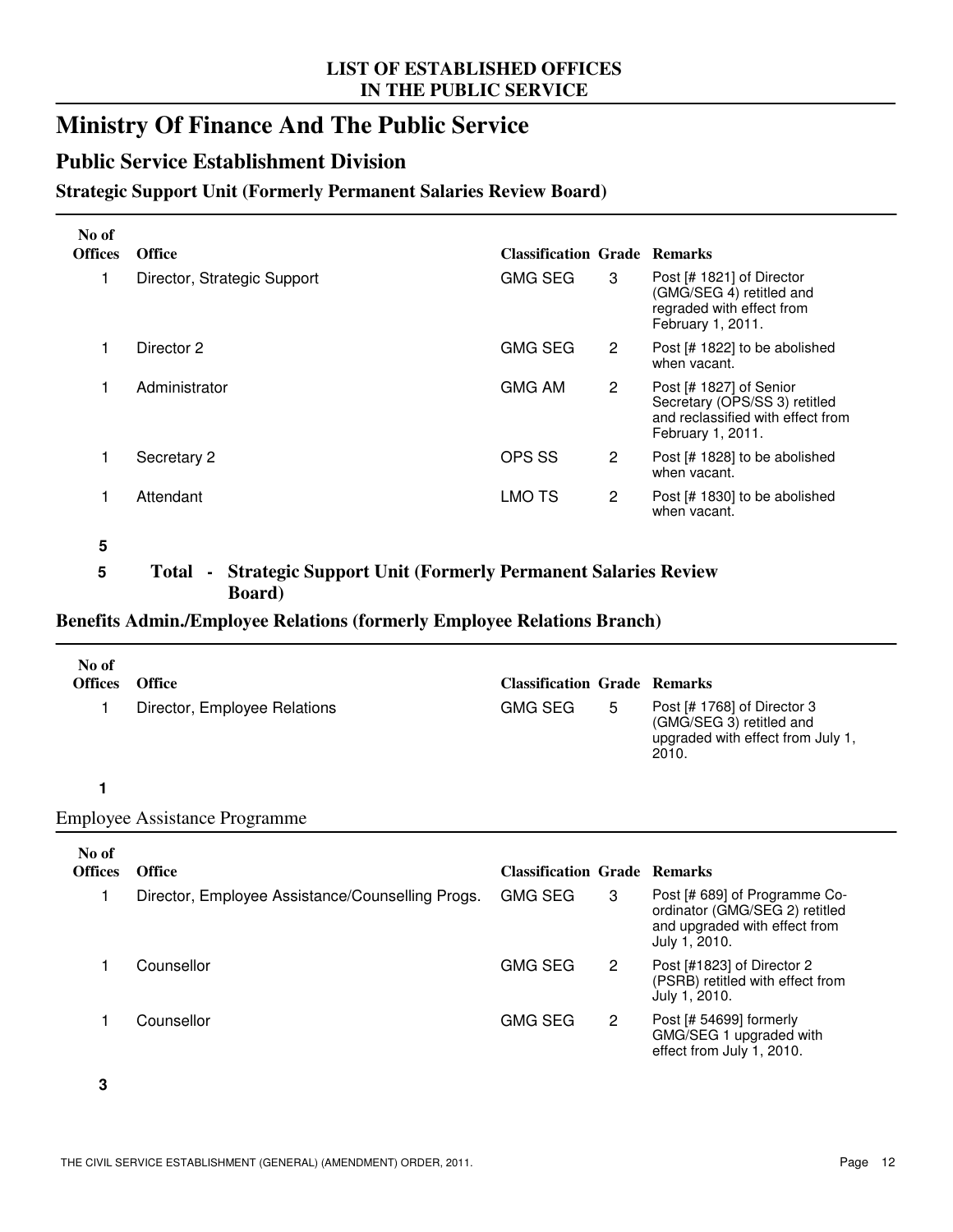### **Ministry Of Finance And The Public Service**

#### **Public Service Establishment Division**

#### **Benefits Admin./Employee Relations (formerly Employee Relations Branch)**

#### Occupational Health & Safety Branch

| No of<br><b>Offices</b> | Office                                 | <b>Classification Grade Remarks</b> |                |                                                                                                               |
|-------------------------|----------------------------------------|-------------------------------------|----------------|---------------------------------------------------------------------------------------------------------------|
| 1                       | Director, Occupational Health & Safety | <b>GMG SEG</b>                      | 3              | New post [# 63009] with effect<br>from July 1, 2010.                                                          |
| 1                       |                                        |                                     |                |                                                                                                               |
|                         | Loan Administration                    |                                     |                |                                                                                                               |
| No of                   |                                        |                                     |                |                                                                                                               |
| <b>Offices</b>          | <b>Office</b>                          | <b>Classification Grade Remarks</b> |                |                                                                                                               |
| 1                       | Director, Loan Administration          | <b>GMG SEG</b>                      | 3              | Post [# 1779] of Director, retitled<br>with effect from July 1, 2010.                                         |
| 1                       | Director 2                             | <b>GMG SEG</b>                      | $\mathbf{2}$   | Post [# 1780] of Director<br>(GMG/SEG 1) upgraded and<br>retitled with effect from July 1,<br>2010.           |
| 1                       | Director 1                             | <b>GMG SEG</b>                      | 1              | Post [# 1775] of Administrator 4<br>(GMG/AM 4) reclassified and<br>retitled with effect from July 1,<br>2010. |
| 1                       | Director 1                             | <b>GMG SEG</b>                      | 1              | New post [# 63010] with effect<br>from July 1, 2010.                                                          |
|                         | Data Entry Officer                     | <b>MIS IT</b>                       | $\overline{c}$ | New post [# 63011] with effect<br>from July 1, 2010.                                                          |
| 1                       | Loans Officer                          | <b>GMG AM</b>                       | 4              | Post [# 1776] formerly GMG/AM<br>3 upgraded with effect from July<br>1, 2010.                                 |

#### **6**

#### Leave Administration

| No of<br><b>Offices</b> | <b>Office</b> | <b>Classification Grade Remarks</b> |                       |                                                                                                       |
|-------------------------|---------------|-------------------------------------|-----------------------|-------------------------------------------------------------------------------------------------------|
|                         | Director      | <b>GMG SEG</b>                      | $\mathbf{2}^{\prime}$ | Post [# 1770] of Director 1<br>(GMG/SEG 1) upgraded and<br>retitled with effect from July 1,<br>2010. |
|                         | Director 1    | <b>GMG SEG</b>                      |                       | New post [# 63012] with effect<br>from July 1, 2010.                                                  |
|                         | Leave Officer | <b>GMG AM</b>                       | 4                     | Post [# 1774] formerly GMG/AM<br>3 upgraded with effect from July<br>1.2010.                          |

**3**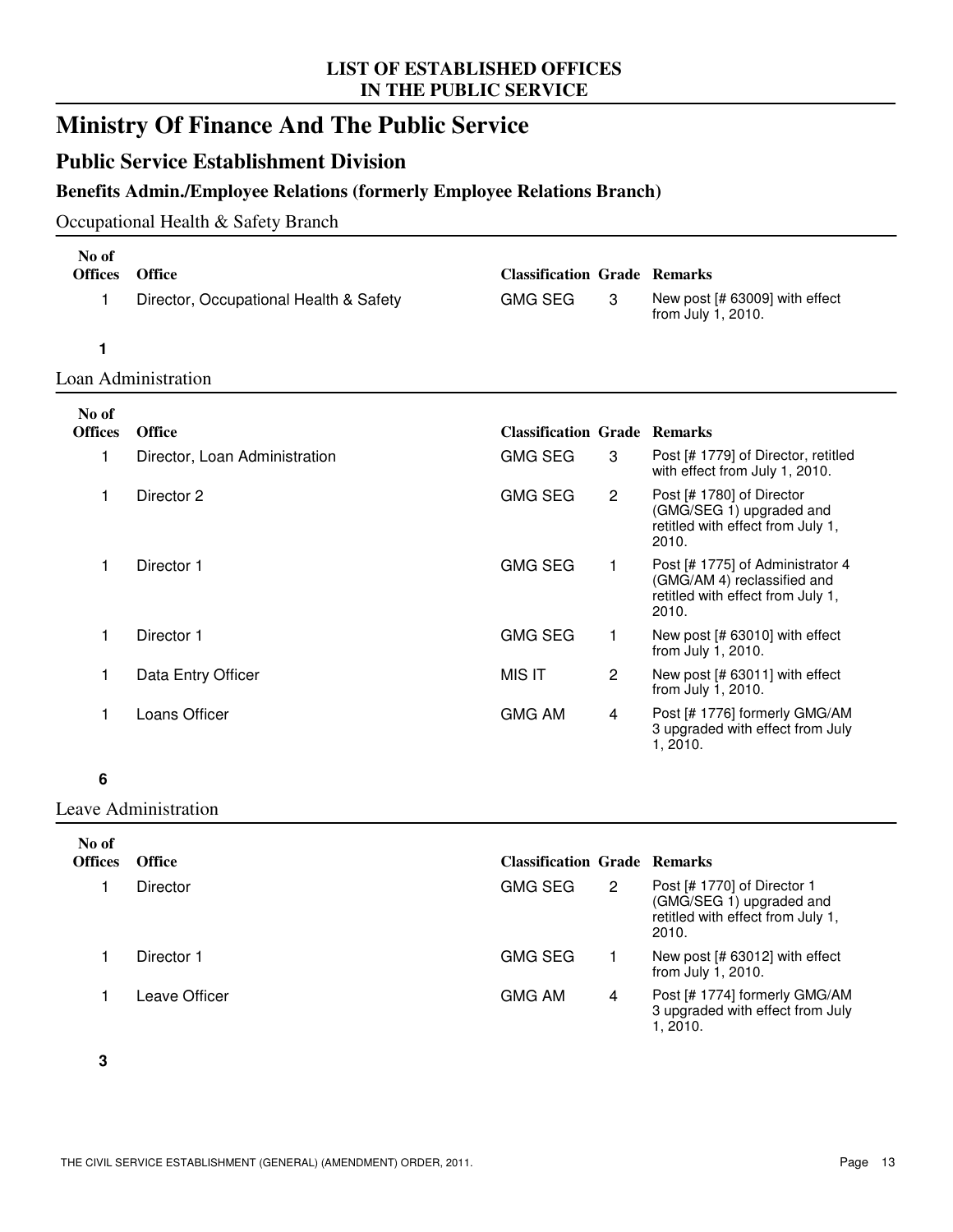### **Ministry Of Finance And The Public Service**

#### **Public Service Establishment Division**

#### **Benefits Admin./Employee Relations (formerly Employee Relations Branch)**

#### Special Benefits Projects

| No of<br><b>Offices</b> | <b>Office</b>              | <b>Classification Grade Remarks</b> |   |                                                                                                                          |
|-------------------------|----------------------------|-------------------------------------|---|--------------------------------------------------------------------------------------------------------------------------|
|                         | Director, Special Benefits | <b>GMG SEG</b>                      | 3 | Post [# 1781] of Director,<br>Negotiated Benefits (GMG/SEG<br>2) upgraded and retitled with<br>effect from July 1, 2010. |
|                         | Administrator              | <b>GMG SEG</b>                      |   | Post [# 1773] formerly GMG/AM<br>4 reclassified with effect from<br>July 1, 2010.                                        |
|                         |                            |                                     |   |                                                                                                                          |

#### **16 Total - Benefits Admin./Employee Relations (formerly Employee Relations Branch)**

#### **22 Total - Public Service Establishment Division**

#### **Financial Investigation Division**

#### **Legal Unit (formerly Legal Services)**

| No of<br><b>Offices</b> | <b>Office</b>              | <b>Classification Grade Remarks</b> |   |                                                                                                              |
|-------------------------|----------------------------|-------------------------------------|---|--------------------------------------------------------------------------------------------------------------|
| 1                       | Director, Legal Unit       | <b>JLG LO</b>                       | 5 | C.D. Post [# 58190] of Director<br>(JLG/LO 4) upgraded and<br>retitled with effect from April 1,<br>2010.    |
| 1                       | Senior Legal Counsel       | <b>JLG LO</b>                       | 4 | C.D. Post $[# 1623]$ formerly<br>JLG/LO 3 upgraded with effect<br>from April 1, 2010.                        |
| 1                       | Legal Officer              | <b>JLG LO</b>                       | 3 | C.D. One (1) new post [# 63001]<br>with effect from April 1, 2010.                                           |
| 1                       | Legal Officer              | JLG LO                              | 2 | C.D. One (1) new post [# 63000]<br>with effect from April 1, 2010.                                           |
| 1                       | <b>Executive Secretary</b> | OPS SS                              | 4 | Post [# 56118] of Senior<br>Secretary (OPS/SS 3) upgraded<br>and retitled with effect from April<br>1, 2010. |
| 1                       | <b>Process Server</b>      | PIDG RIM                            | 2 | New post [# 62998] with effect<br>from April 1, 2010.                                                        |
|                         | Paralegal Officer          | <b>PLG LS</b>                       | 4 | New post [# 62999] with effect<br>from April 1, 2010.                                                        |

**7**

#### **7 Total - Legal Unit (formerly Legal Services)**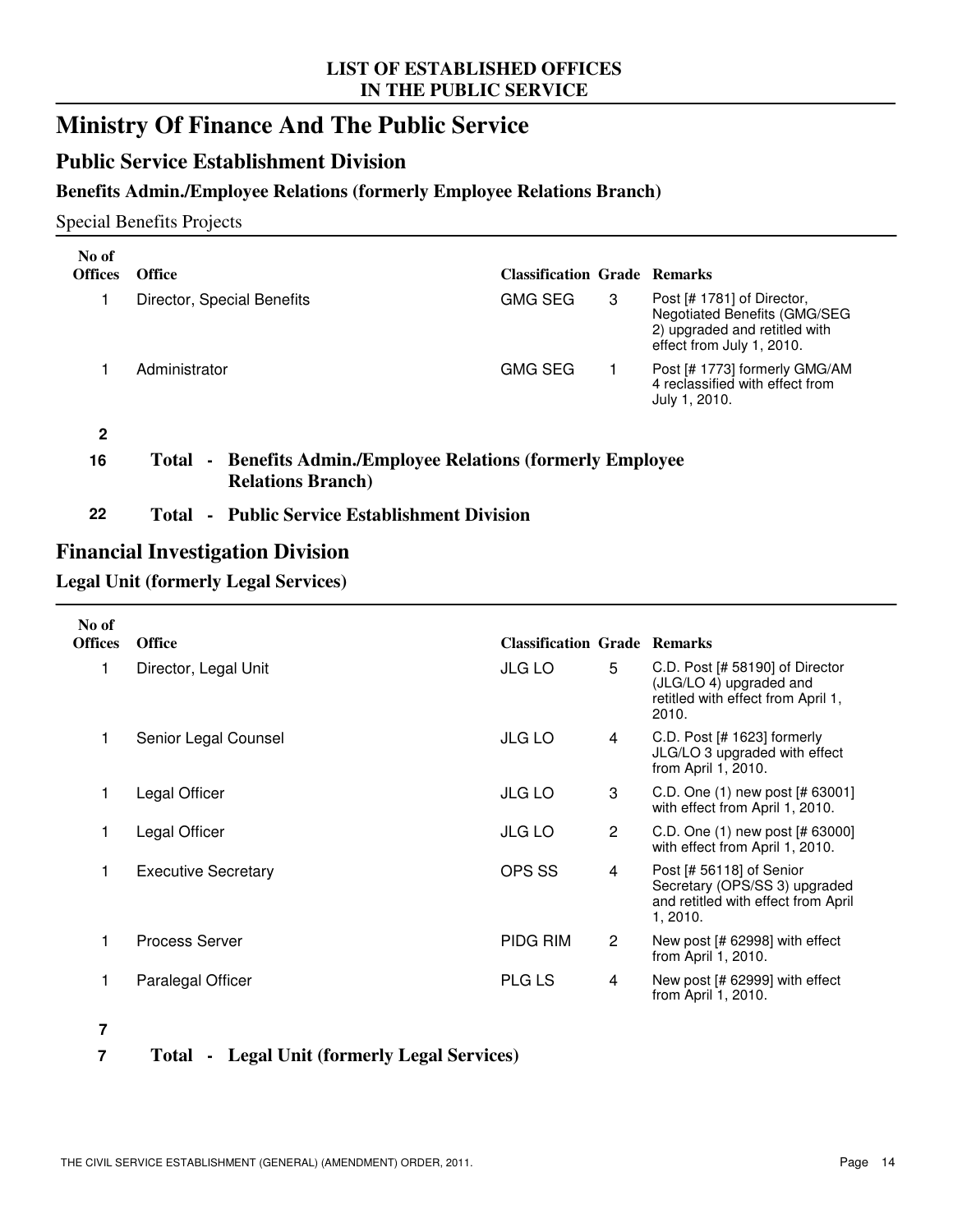### **Ministry Of Finance And The Public Service**

### **Financial Investigation Division**

#### **Financial Intelligence Unit**

| No of<br><b>Offices</b><br>1 | Office<br>Director, Intelligence    | <b>Classification Grade Remarks</b><br><b>GMG SEG</b> | 6              | New post [# 63179] with effect<br>from April 1, 2010.                                                                        |
|------------------------------|-------------------------------------|-------------------------------------------------------|----------------|------------------------------------------------------------------------------------------------------------------------------|
| 1                            |                                     |                                                       |                |                                                                                                                              |
| 1                            | Total - Financial Intelligence Unit |                                                       |                |                                                                                                                              |
|                              | <b>Financial Management</b>         |                                                       |                |                                                                                                                              |
| No of                        |                                     |                                                       |                |                                                                                                                              |
| <b>Offices</b>               | <b>Office</b>                       | <b>Classification Grade Remarks</b>                   |                |                                                                                                                              |
| 1                            | Manager, Profiling Section          | <b>GMG SEG</b>                                        | $\overline{2}$ | Post [# 59186] of Manager,<br>Financial Profile Unit (GMG/SEG<br>1) retitled and upgraded with<br>effect from April 1, 2010. |
| 1                            | <b>Senior Financial Analyst</b>     | <b>FMG PA</b>                                         | 4              | Post [# 54474] formerly FMG/PA<br>3 upgraded with effect from April<br>1, 2010.                                              |
| $\overline{c}$               | <b>Financial Analyst</b>            | <b>FMG PA</b>                                         | 3              | Two (2) posts [#s 54475-6] of<br>Financial Analyst (FMG/PA 2)<br>upgraded with effect from April<br>1, 2010.                 |
| 3                            | <b>Profile Officer</b>              | <b>GMG AM</b>                                         | $\overline{4}$ | Three (3) posts [#s 59187-9]<br>formerly GMG/AM 3 upgraded<br>with effect from April 1, 2010.                                |
| 7                            |                                     |                                                       |                |                                                                                                                              |
| $\overline{7}$               | <b>Total - Financial Management</b> |                                                       |                |                                                                                                                              |
|                              | <b>Asset Recovery Unit</b>          |                                                       |                |                                                                                                                              |

| No of<br><b>Offices</b>  | <b>Office</b>                 | <b>Classification Grade Remarks</b> |   |                                                                                                            |
|--------------------------|-------------------------------|-------------------------------------|---|------------------------------------------------------------------------------------------------------------|
|                          | Asset Recovery Manager        | <b>GMG SEG</b>                      | 3 | Post [# 54473] of Asset Manager<br>(GMG/SEG 2) upgraded and<br>retitled with effect from April 1,<br>2010. |
|                          | Financial Accountant          | <b>FMG PA</b>                       | 3 | New post [# 63004] with effect<br>from April 1, 2010.                                                      |
|                          | <b>Asset Recovery Officer</b> | <b>GMG AM</b>                       | 4 | New post [# 63003] with effect<br>from April 1, 2010.                                                      |
|                          | Administrator                 | <b>GMG AM</b>                       | 3 | New post [# 63002] with effect<br>from April 1, 2010.                                                      |
| $\overline{\phantom{a}}$ |                               |                                     |   |                                                                                                            |

**4**

**4 Total - Asset Recovery Unit**

#### **19 Total - Financial Investigation Division**

THE CIVIL SERVICE ESTABLISHMENT (GENERAL) (AMENDMENT) ORDER, 2011. Page 15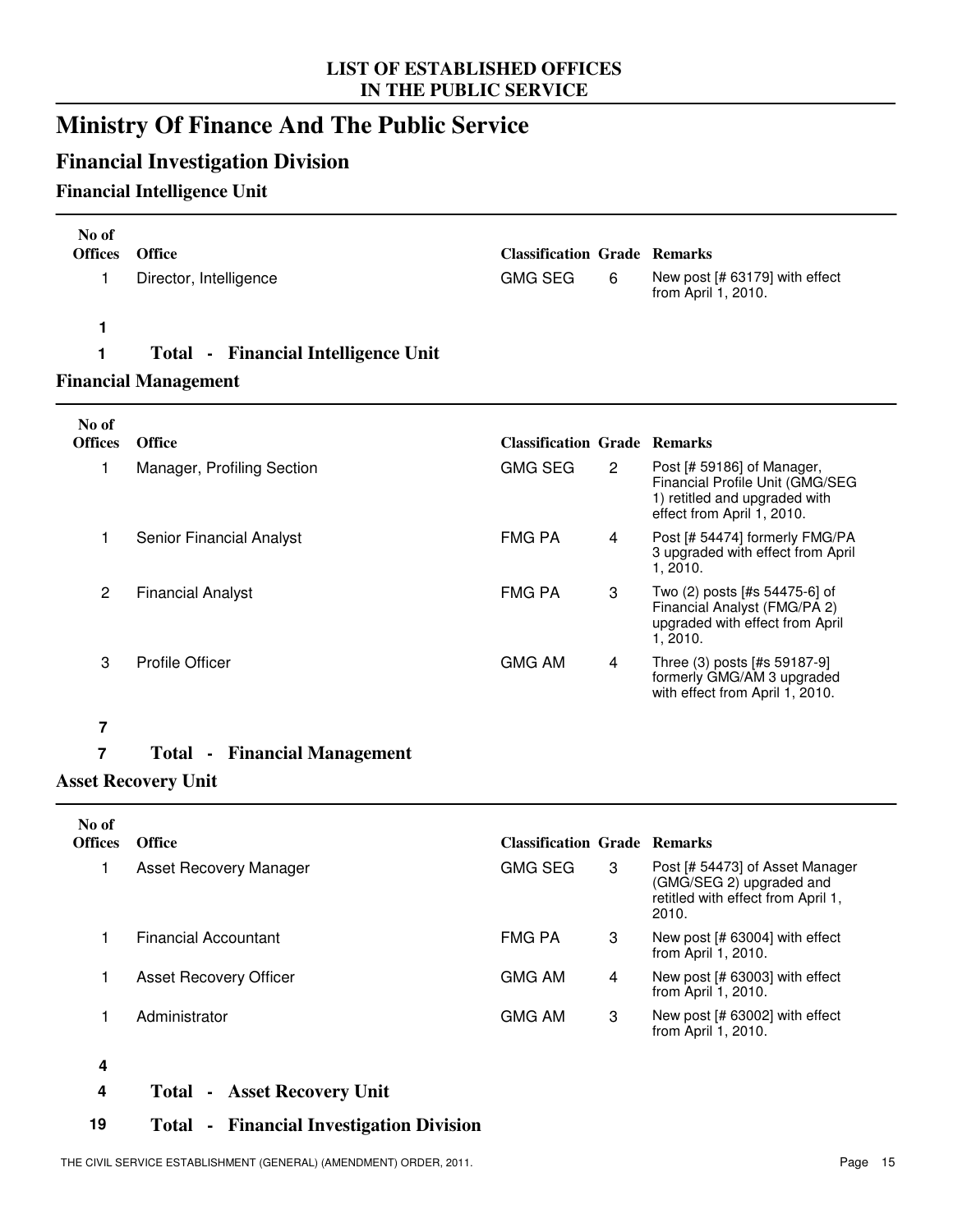### **Ministry Of Finance And The Public Service**

**60 Total - Ministry Of Finance And The Public Service**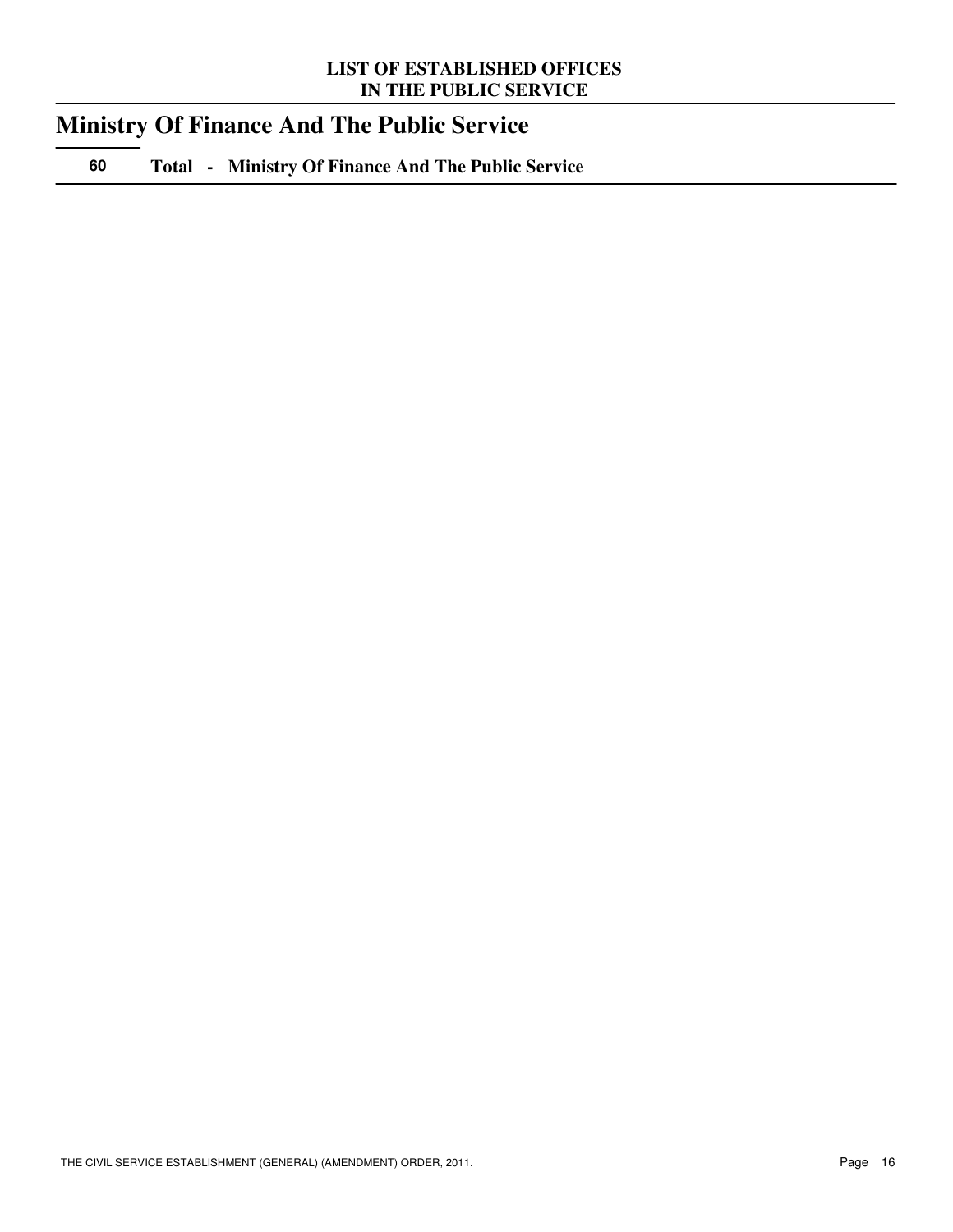### **Accountant General's Department**

### **Information Management Branch (formerly Information Technology)**

| No of<br><b>Offices</b> | Office                                                                                    | <b>Classification Grade Remarks</b> |                |                                                                                                                                                                                                |
|-------------------------|-------------------------------------------------------------------------------------------|-------------------------------------|----------------|------------------------------------------------------------------------------------------------------------------------------------------------------------------------------------------------|
| 1                       | Network Administrator                                                                     | <b>MIS IT</b>                       | 6              | Post [# 1931] of Director,<br>Financial Information System<br>retitled with effect from April 1,<br>2009.                                                                                      |
| 1                       |                                                                                           |                                     |                |                                                                                                                                                                                                |
| 1                       | <b>Total - Information Management Branch (formerly Information</b><br><b>Technology</b> ) |                                     |                |                                                                                                                                                                                                |
|                         | <b>Corporate &amp; Public Sector Services</b>                                             |                                     |                |                                                                                                                                                                                                |
|                         | Human Resource Management & Administration                                                |                                     |                |                                                                                                                                                                                                |
| <b>Office Services</b>  |                                                                                           |                                     |                |                                                                                                                                                                                                |
| No of                   |                                                                                           |                                     |                |                                                                                                                                                                                                |
| <b>Offices</b>          | Office                                                                                    | <b>Classification Grade Remarks</b> |                |                                                                                                                                                                                                |
| 1                       | Attendant                                                                                 | <b>LMO TS</b>                       | $\overline{c}$ | Post [# 62829] was incorrectly<br>listed as Supervisor (Attendant)<br>(LMO/TS 3) in the CSE<br>(General) Order 2010.                                                                           |
| 1                       |                                                                                           |                                     |                |                                                                                                                                                                                                |
| 1                       | Total - Human Resource Management & Administration                                        |                                     |                |                                                                                                                                                                                                |
| <b>Pensions Branch</b>  |                                                                                           |                                     |                |                                                                                                                                                                                                |
| <b>First Payment</b>    |                                                                                           |                                     |                |                                                                                                                                                                                                |
| No of                   |                                                                                           |                                     |                |                                                                                                                                                                                                |
| <b>Offices</b>          | <b>Office</b>                                                                             | <b>Classification Grade Remarks</b> |                |                                                                                                                                                                                                |
| 1                       | Director, Pensions Management                                                             | <b>FMG PA</b>                       | 3              | Post [# 1994] of Director,<br>General Services retitled with<br>effect from April 1, 2009.                                                                                                     |
| 1                       | Treasury Accounting Technician 2                                                          | <b>FMG AT</b>                       | $\mathbf{2}$   | Post [# 2025] of Accounting<br>Clerk (FMG/AC 2) reclassified<br>and retitled with effect from April<br>1, 2009 instead of retitled and<br>upgraded as seen in the CSE<br>(General) Order 2010. |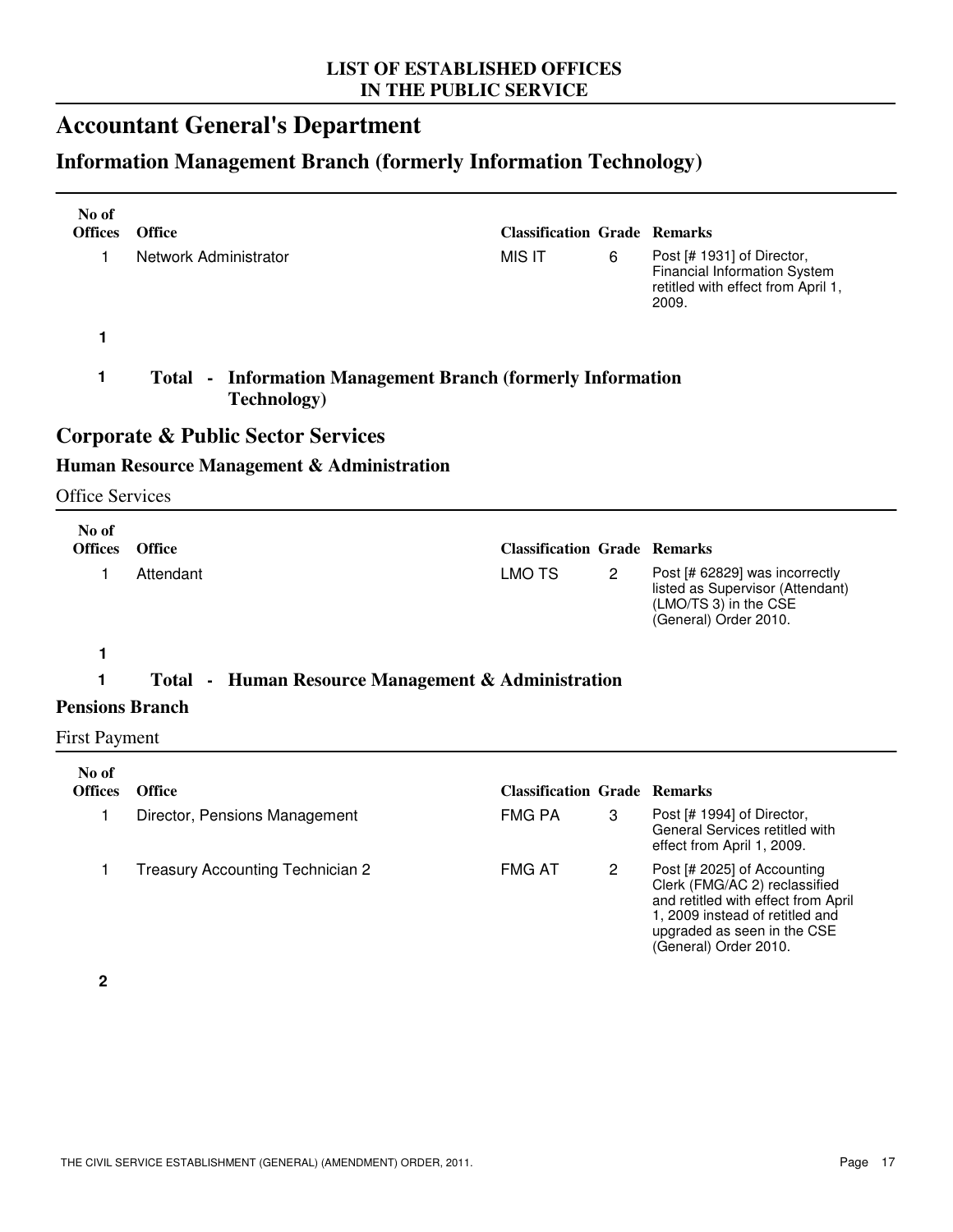### **Accountant General's Department**

### **Corporate & Public Sector Services**

#### **Pensions Branch**

Public Officers

| No of<br><b>Offices</b> | <b>Office</b>                                  | <b>Classification Grade Remarks</b> |   |                                                                                                                                              |
|-------------------------|------------------------------------------------|-------------------------------------|---|----------------------------------------------------------------------------------------------------------------------------------------------|
| 6                       | Treasury Accounting Technician 3               | <b>FMG AT</b>                       | 3 | Six (6) posts [#s 2013-5, 2019 &<br>62823-4] were incorrectly listed<br>as Treasury Accounting<br>Technician 2 in the 2010 CSE<br>(G) Order. |
| 6                       |                                                |                                     |   |                                                                                                                                              |
| 8                       | <b>Total - Pensions Branch</b>                 |                                     |   |                                                                                                                                              |
| 9                       | - Corporate & Public Sector Services<br>Total  |                                     |   |                                                                                                                                              |
| 10                      | <b>Total - Accountant General's Department</b> |                                     |   |                                                                                                                                              |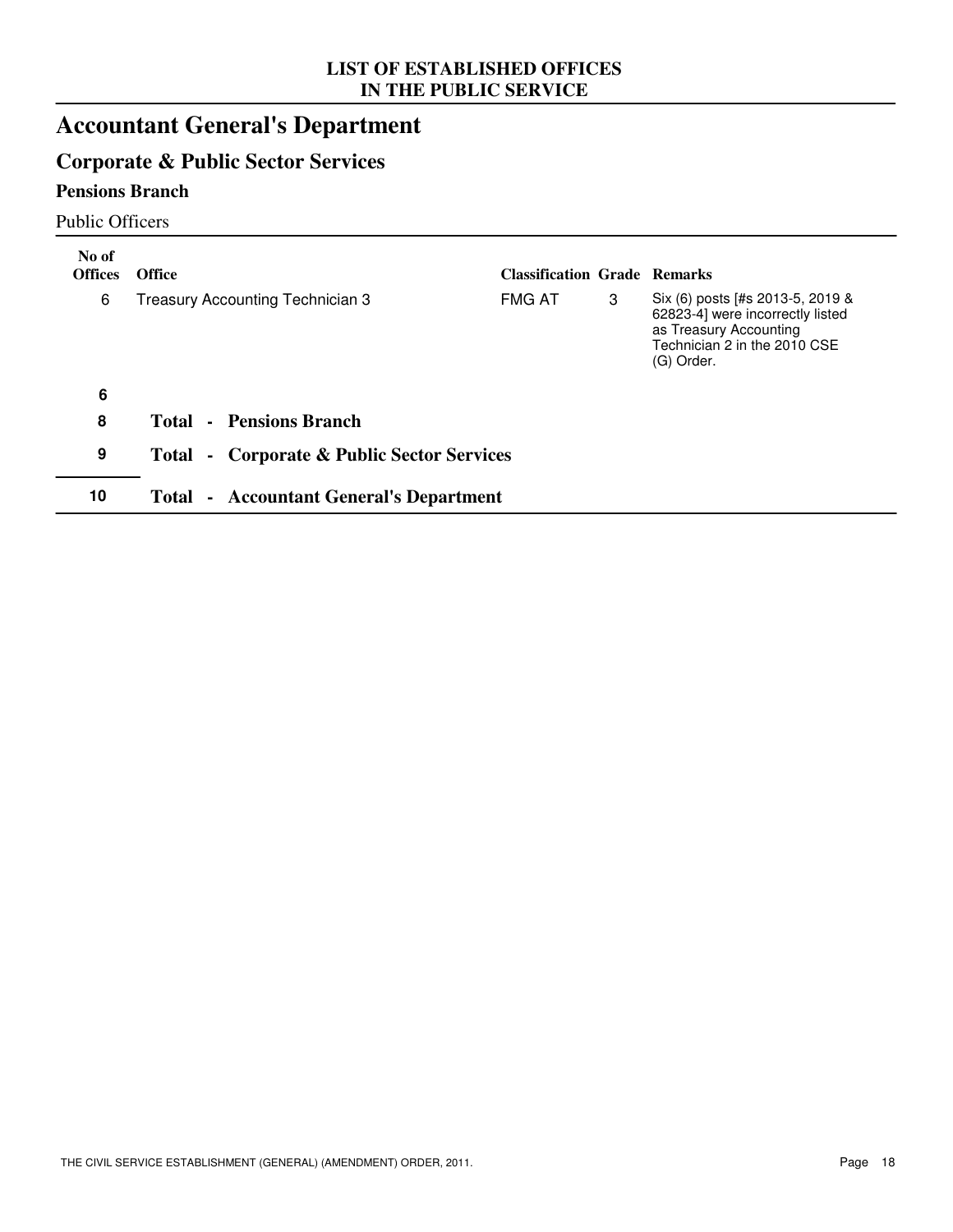### **Tax Administration Directorate**

### **Director General's Executive Office**

| No of<br><b>Offices</b> | <b>Office</b>                                         | <b>Classification Grade Remarks</b> |                |                                                                                                                                                                                                              |
|-------------------------|-------------------------------------------------------|-------------------------------------|----------------|--------------------------------------------------------------------------------------------------------------------------------------------------------------------------------------------------------------|
| 1                       | Director, Special Projects                            | <b>GMG SEG</b>                      | 5              | Post [# 53955] formerly Director,<br>Intelligence retitled and<br>transferred from the Financial<br>Investigation Division, Ministry of<br>Finance and the Public Service<br>with effect from April 1, 2010. |
| 1                       |                                                       |                                     |                |                                                                                                                                                                                                              |
| 1                       |                                                       |                                     |                |                                                                                                                                                                                                              |
|                         | <b>Total - Director General's Executive Office</b>    |                                     |                |                                                                                                                                                                                                              |
|                         | <b>Tax Administration Services Department</b>         |                                     |                |                                                                                                                                                                                                              |
| <b>Administration</b>   |                                                       |                                     |                |                                                                                                                                                                                                              |
| No of                   |                                                       |                                     |                |                                                                                                                                                                                                              |
| <b>Offices</b>          | <b>Office</b>                                         | <b>Classification Grade Remarks</b> |                |                                                                                                                                                                                                              |
| 1                       | Director, Organizational Development                  | <b>GMG SEG</b>                      | $\overline{2}$ | Post [# 54920] formerly listed<br>under Tax Administration<br>Services Department.                                                                                                                           |
| 1                       |                                                       |                                     |                |                                                                                                                                                                                                              |
| 1                       | <b>Total - Administration</b>                         |                                     |                |                                                                                                                                                                                                              |
| 1                       | <b>Total - Tax Administration Services Department</b> |                                     |                |                                                                                                                                                                                                              |
|                         | <b>Taxpayer, Audit And Assessment Department</b>      |                                     |                |                                                                                                                                                                                                              |
|                         | <b>Finance And Administration</b>                     |                                     |                |                                                                                                                                                                                                              |
|                         | <b>Maintenance And Facilities</b>                     |                                     |                |                                                                                                                                                                                                              |
| No of                   |                                                       |                                     |                |                                                                                                                                                                                                              |
| <b>Offices</b>          | Office                                                | <b>Classification Grade Remarks</b> |                |                                                                                                                                                                                                              |
| 1                       | Director, Procurement                                 | <b>GMG SEG</b>                      | 1              | Post [# 54222] of Director,<br>Maintenance and Facilities<br>retitled with effect from October<br>1, 2010.                                                                                                   |
| 1                       |                                                       |                                     |                |                                                                                                                                                                                                              |
| <b>Office Services</b>  |                                                       |                                     |                |                                                                                                                                                                                                              |
| No of<br><b>Offices</b> | <b>Office</b>                                         | <b>Classification Grade Remarks</b> |                |                                                                                                                                                                                                              |
| 1                       | Registrar                                             | PIDG RIM                            | 3              | Post [# 56833] of Library<br>Technician (PIDG/LB 1) retitled<br>and reclassified with effect from<br>January 1, 2011.                                                                                        |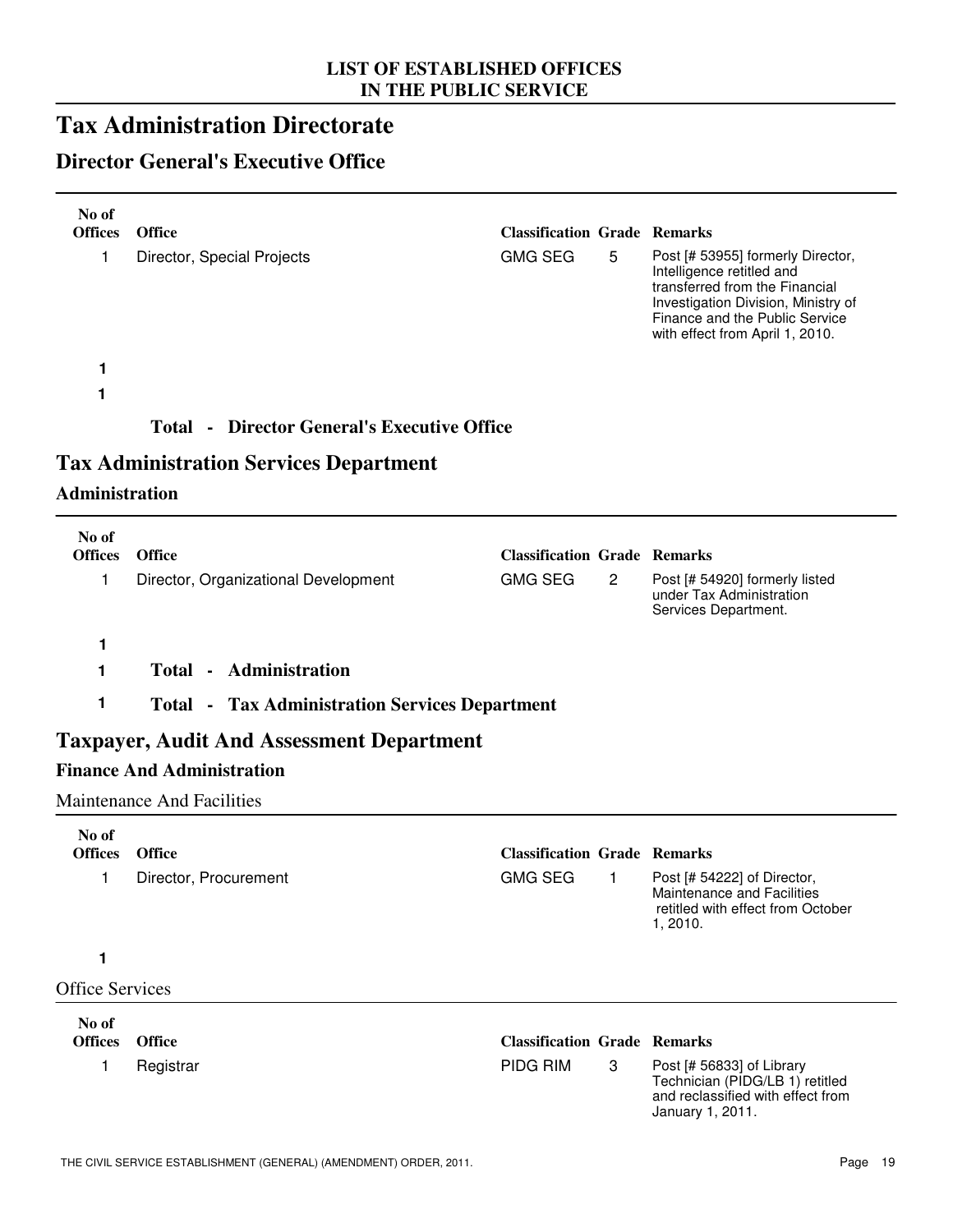|                         | <b>Tax Administration Directorate</b>                    |                                     |                |                                                                                             |
|-------------------------|----------------------------------------------------------|-------------------------------------|----------------|---------------------------------------------------------------------------------------------|
|                         | <b>Taxpayer, Audit And Assessment Department</b>         |                                     |                |                                                                                             |
|                         | <b>Finance And Administration</b>                        |                                     |                |                                                                                             |
| <b>Office Services</b>  |                                                          |                                     |                |                                                                                             |
| 1                       |                                                          |                                     |                |                                                                                             |
| 2                       | <b>Total • Finance And Administration</b>                |                                     |                |                                                                                             |
|                         | <b>Operation - Regional</b>                              |                                     |                |                                                                                             |
| Region 1                |                                                          |                                     |                |                                                                                             |
| No of<br><b>Offices</b> | <b>Office</b>                                            | <b>Classification Grade Remarks</b> |                |                                                                                             |
| 1                       | <b>Audit Services Officer</b>                            | <b>RMG TA</b>                       | $\overline{c}$ | Post [# 54194] of Tax Auditor<br>(RMG/TA 2) retitled with effect<br>from September 1, 2010. |
| 1                       |                                                          |                                     |                |                                                                                             |
| Region 3                |                                                          |                                     |                |                                                                                             |
| No of                   |                                                          |                                     |                |                                                                                             |
| <b>Offices</b>          | <b>Office</b>                                            | <b>Classification Grade Remarks</b> |                |                                                                                             |
| 11                      | <b>Distillery Officer</b>                                | PIDG RIM                            | $\mathbf{1}$   | Eleven (11) new posts [#s<br>63180-90] with effect from June<br>1,2010.                     |
| 11                      |                                                          |                                     |                |                                                                                             |
| Region 4                |                                                          |                                     |                |                                                                                             |
| No of<br><b>Offices</b> | <b>Office</b>                                            | <b>Classification Grade Remarks</b> |                |                                                                                             |
| 8                       | <b>Distillery Officer</b>                                | PIDG RIM                            | 1              | Eight (8) new posts [#s 63191-<br>98] with effect from June 1,<br>2010.                     |
| 8                       |                                                          |                                     |                |                                                                                             |
| 20                      | <b>Total - Operation - Regional</b>                      |                                     |                |                                                                                             |
| 22                      | <b>Total - Taxpayer, Audit And Assessment Department</b> |                                     |                |                                                                                             |
|                         | <b>Jamaica Customs Department</b>                        |                                     |                |                                                                                             |
| <b>Executive Office</b> |                                                          |                                     |                |                                                                                             |
| No of                   |                                                          |                                     |                |                                                                                             |
| <b>Offices</b>          | Office                                                   | <b>Classification Grade Remarks</b> |                |                                                                                             |
| 1                       | <b>Driver</b>                                            | LMO DR                              | 1              | New post [# 62996] with effect<br>from April 1, 2010.                                       |

**1**

**1 Total - Executive Office**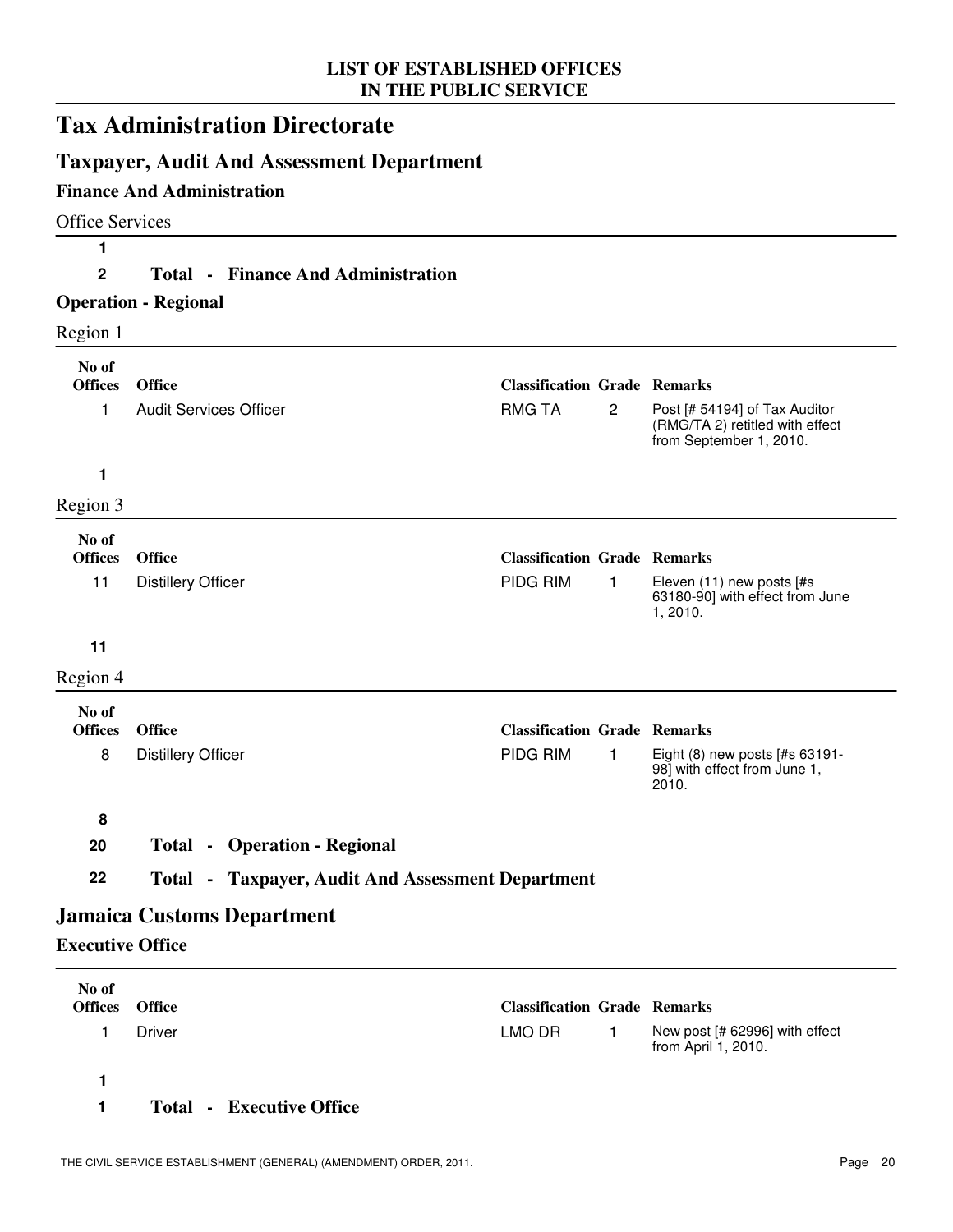### **Tax Administration Directorate**

### **Jamaica Customs Department**

#### **Human Resources - Corporate Services**

| No of                   |                                                     |                                     |                |                                                                                                                                                                             |
|-------------------------|-----------------------------------------------------|-------------------------------------|----------------|-----------------------------------------------------------------------------------------------------------------------------------------------------------------------------|
| <b>Offices</b>          | Office                                              | <b>Classification Grade Remarks</b> |                |                                                                                                                                                                             |
| 1                       | Manager, Performance Management                     | <b>GMG SEG</b>                      | $\mathbf{2}$   | Post [# 57021] of Director,<br>Organizational Development<br>(GMG/SEG 3) regraded and<br>retitled with effect from January<br>1, 2007. Post to be abolished<br>when vacant. |
| 1                       |                                                     |                                     |                |                                                                                                                                                                             |
| 1                       | <b>Total - Human Resources - Corporate Services</b> |                                     |                |                                                                                                                                                                             |
|                         | <b>Administration - Corporate Services</b>          |                                     |                |                                                                                                                                                                             |
| <b>Office Services</b>  |                                                     |                                     |                |                                                                                                                                                                             |
| No of                   |                                                     |                                     |                |                                                                                                                                                                             |
| <b>Offices</b>          | <b>Office</b>                                       | <b>Classification Grade Remarks</b> |                |                                                                                                                                                                             |
| 1                       | Messenger                                           | <b>LMO TS</b>                       | 2              | New post [# 62997] with effect<br>from April 1, 2010.                                                                                                                       |
| 1                       |                                                     |                                     |                |                                                                                                                                                                             |
| 1                       | <b>Total • Administration • Corporate Services</b>  |                                     |                |                                                                                                                                                                             |
|                         | <b>Collector of Customs - St. Ann's Bay</b>         |                                     |                |                                                                                                                                                                             |
| No of                   |                                                     |                                     |                |                                                                                                                                                                             |
| <b>Offices</b>          | <b>Office</b>                                       | <b>Classification Grade Remarks</b> |                |                                                                                                                                                                             |
| 1                       | <b>Collections Officer</b>                          | <b>RMG TA</b>                       | $\overline{2}$ | Post [# 57991] of Cashier<br>(RMG/TA 1) upgraded and<br>retitled with effect from October<br>1, 2008.                                                                       |
| 1                       |                                                     |                                     |                |                                                                                                                                                                             |
| 1                       | Total - Collector of Customs - St. Ann's Bay        |                                     |                |                                                                                                                                                                             |
|                         | <b>Airport Operations - Montego Bay</b>             |                                     |                |                                                                                                                                                                             |
|                         | <b>Courier Service/Private Aircraft Centre</b>      |                                     |                |                                                                                                                                                                             |
| No of<br><b>Offices</b> | <b>Office</b>                                       | <b>Classification Grade Remarks</b> |                |                                                                                                                                                                             |
| 1                       | <b>Collections Officer</b>                          | <b>RMG TA</b>                       | $\overline{2}$ | Post [# 58003] of Cashier<br>(RMG/TA 1) upgraded and<br>retitled with effect from October<br>1, 2008.                                                                       |
| 1                       |                                                     |                                     |                |                                                                                                                                                                             |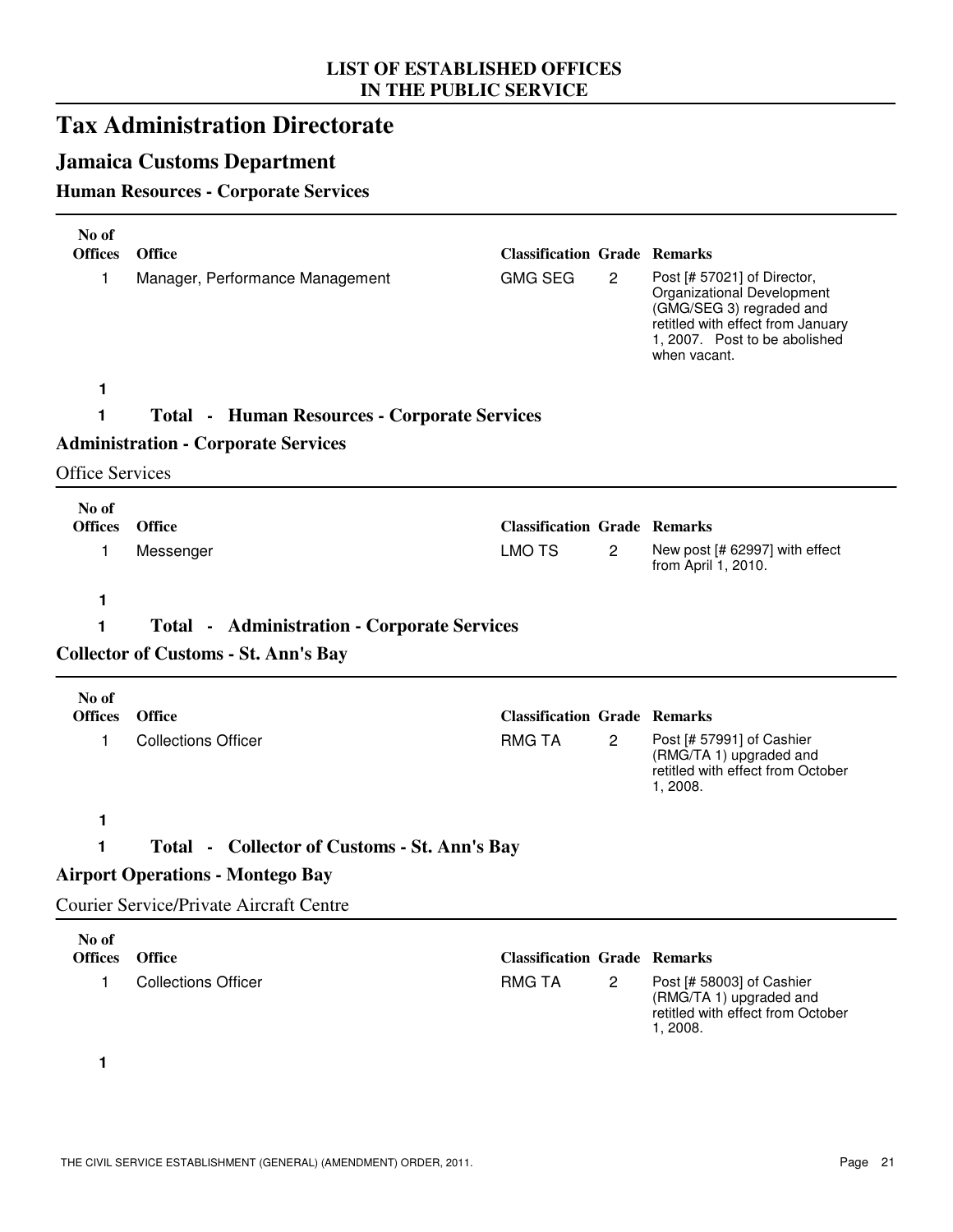### **Tax Administration Directorate**

#### **Jamaica Customs Department**

#### **Airport Operations - Montego Bay**

#### Cargo/Queen's Warehouse

| No of<br><b>Offices</b> | <b>Office</b>                                     | <b>Classification Grade Remarks</b> |              |                                                                                                                                                                          |
|-------------------------|---------------------------------------------------|-------------------------------------|--------------|--------------------------------------------------------------------------------------------------------------------------------------------------------------------------|
| $\overline{c}$          | <b>Collections Officer</b>                        | <b>RMG TA</b>                       | $\mathbf{2}$ | Two (2) posts [#s 57492-3] of<br>Cashier (RMG/TA 1) upgraded<br>and retitled with effect from<br>October 1, 2008.                                                        |
| $\mathbf 2$             |                                                   |                                     |              |                                                                                                                                                                          |
| 3                       | <b>Total • Airport Operations - Montego Bay</b>   |                                     |              |                                                                                                                                                                          |
|                         | <b>International And Industry Liaison</b>         |                                     |              |                                                                                                                                                                          |
| No of<br><b>Offices</b> | <b>Office</b>                                     | <b>Classification Grade Remarks</b> |              |                                                                                                                                                                          |
| 1                       | Manager, Classification And Industry Liaison      | <b>RMG TA</b>                       | 7            | Post [# 57972] formerly RMG TA<br>6 upgraded with effect from April<br>1, 2010.                                                                                          |
| $\overline{c}$          | <b>Tariff Officer</b>                             | <b>RMG TA</b>                       | 6            | Post [# 57971] formerly RMG TA<br>5 upgraded and one (1) post [#<br>57369] of Audit Supervisor<br>(RMG/TA 5) retitled and<br>upgraded with effect from April<br>1, 2010. |
| 3                       |                                                   |                                     |              |                                                                                                                                                                          |
| 3                       | <b>Total - International And Industry Liaison</b> |                                     |              |                                                                                                                                                                          |
| 10                      | <b>Total - Jamaica Customs Department</b>         |                                     |              |                                                                                                                                                                          |
| 34                      | <b>Tax Administration Directorate</b><br>Total -  |                                     |              |                                                                                                                                                                          |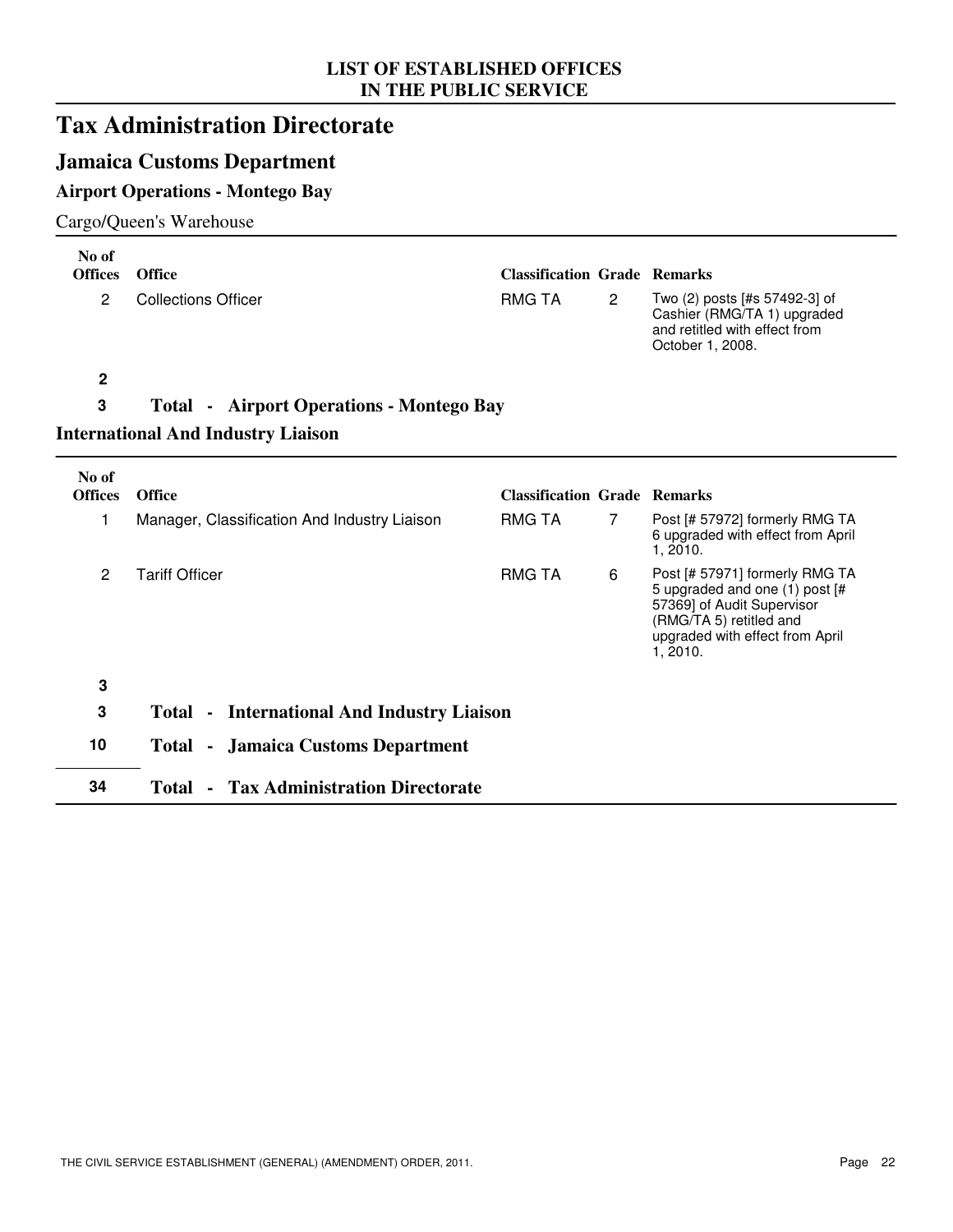### **Ministry Of Foreign Affairs And Foreign Trade**

#### **Foreign Service Operations Division**

#### **Human Resource Management and Development**

| No of<br><b>Offices</b> | <b>Office</b>                                                       | <b>Classification Grade Remarks</b> |   |                                                                                                                                                                               |
|-------------------------|---------------------------------------------------------------------|-------------------------------------|---|-------------------------------------------------------------------------------------------------------------------------------------------------------------------------------|
|                         | Senior Director, Human Resource Mgmt. And Dev.                      | GMG SEG                             | 4 | Post [# 4779] of Director, Human<br>Resource Management &<br>Development retitled with effect<br>from May 1, 2010. Comments<br>were omitted from 2010 CSE<br>(General) Order. |
|                         |                                                                     |                                     |   |                                                                                                                                                                               |
|                         |                                                                     |                                     |   |                                                                                                                                                                               |
|                         | <b>Total • Human Resource Management and Development</b>            |                                     |   |                                                                                                                                                                               |
|                         | <b>Protocol Department (Formerly Protocol &amp; Consular Dept.)</b> |                                     |   |                                                                                                                                                                               |
| No of                   |                                                                     |                                     |   |                                                                                                                                                                               |
| <b>Offices</b>          | <b>Office</b>                                                       | <b>Classification Grade Remarks</b> |   |                                                                                                                                                                               |

#### **2**

**2 Total - Protocol Department (Formerly Protocol & Consular Dept.)**

**3 Total - Foreign Service Operations Division**

### **Foreign Trade Division (formerly Trade and Maritime Affairs Division) CSME Unit**

| No of<br><b>Offices</b> | <b>Office</b>   |                                                                            | <b>Classification Grade Remarks</b> |   |                                                                                                |
|-------------------------|-----------------|----------------------------------------------------------------------------|-------------------------------------|---|------------------------------------------------------------------------------------------------|
|                         | Director        |                                                                            | FSG FSO                             | 5 | Post [# 54913] of Investment<br>Affairs Officer retitled with effect<br>from November 2, 2009. |
|                         |                 |                                                                            |                                     |   |                                                                                                |
|                         | Total<br>$\sim$ | <b>CSME Unit</b>                                                           |                                     |   |                                                                                                |
|                         | Total           | - Foreign Trade Division (formerly Trade and Maritime Affairs<br>Division) |                                     |   |                                                                                                |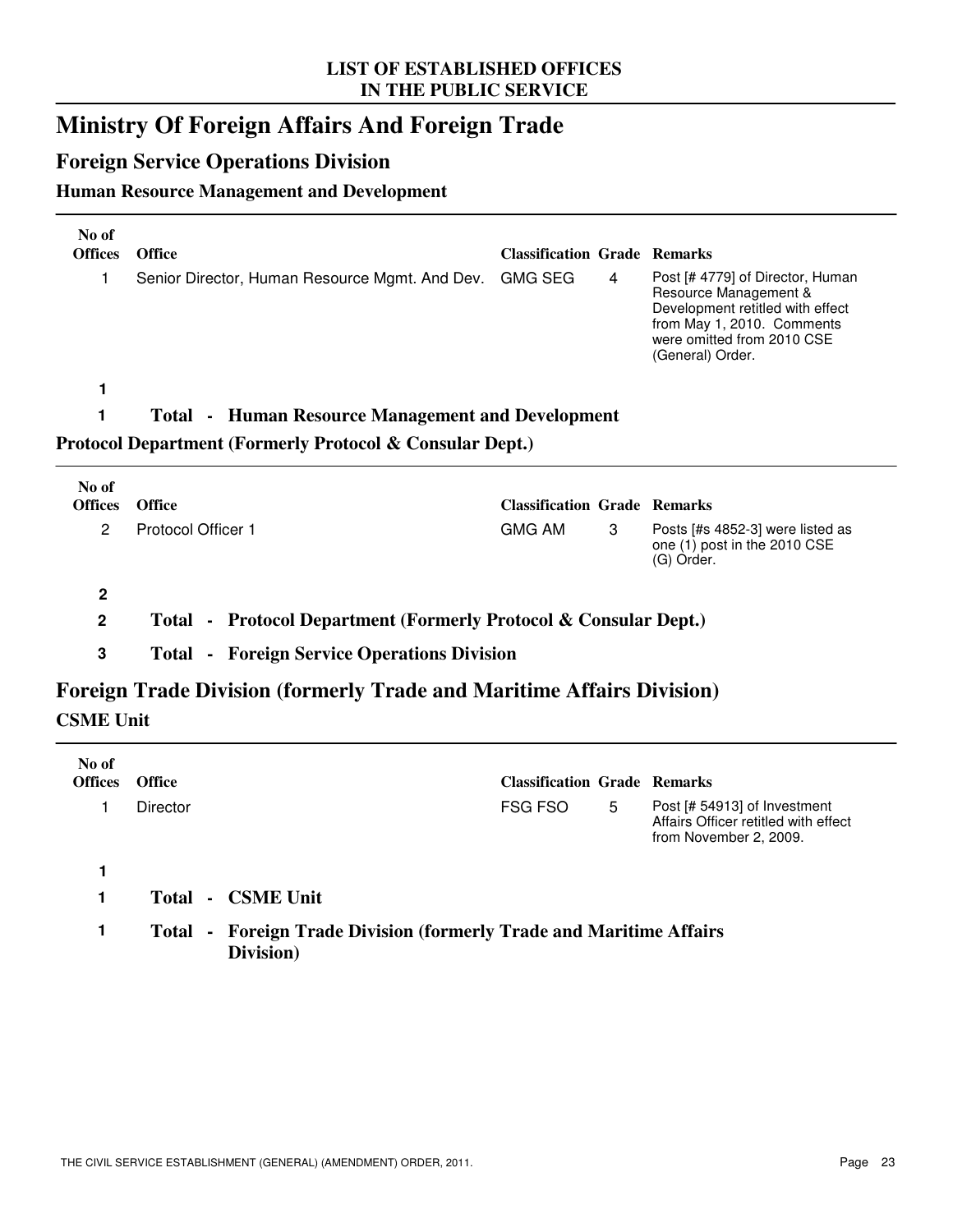### **Ministry Of Foreign Affairs And Foreign Trade**

### **Finance And Accounts (Headquarters)**

| No of<br><b>Offices</b> | <b>Office</b>                               | <b>Classification Grade Remarks</b> |              |                                                                                                                                                      |
|-------------------------|---------------------------------------------|-------------------------------------|--------------|------------------------------------------------------------------------------------------------------------------------------------------------------|
| 1                       | <b>Executive Secretary 1</b>                | OPS SS                              | 4            | Post [# 4712] of Senior<br>Secretary (OPS/SS 3) retitled<br>and upgraded with effect from<br>April 1, 2011.                                          |
| 1                       |                                             |                                     |              |                                                                                                                                                      |
|                         | <b>Management Accounting Unit</b>           |                                     |              |                                                                                                                                                      |
| No of<br><b>Offices</b> | <b>Office</b>                               | <b>Classification Grade Remarks</b> |              |                                                                                                                                                      |
| 1                       | Director, Management Accounts               | <b>FMG PA</b>                       | 3            | New post [# 63199] with effect<br>from April 1, 2011.                                                                                                |
| 1                       | Financial Systems Manager/Financial Analyst | <b>FMG PA</b>                       | $\mathbf{2}$ | Post [# 50031] of Financial<br>Management Information<br>Systems Manager (FMG/AT 2),<br>reclassified and retitled with<br>effect from April 1, 2011. |
| 1                       | Senior Management Accountant                | <b>FMG PA</b>                       | 1            | Post [# 4719] of Accounting<br>Technician 3 (FMG/AT 3) retitled<br>and reclassified with effect from<br>April 1, 2011.                               |
| 1                       | <b>Commitment Control Officer</b>           | <b>FMG AT</b>                       | 3            | Post [# 4720] of Accounting<br>Technician 2 (FMG/AT 2) retitled<br>and upgraded with effect from<br>April 1, 2011.                                   |
| 1                       | <b>Expenditure Management Officer</b>       | <b>FMG AT</b>                       | $\mathbf{2}$ | Post [# 4721] of Accounting<br>Clerk 2 (FMG/AC 2) retitled and<br>reclassified with effect from April<br>1, 2011.                                    |
| 1                       | Secretary 2                                 | <b>OPS SS</b>                       | $\mathbf{2}$ | Post [# 4717] formerly listed<br>under Finance and Accounts<br>(Headquarters).                                                                       |

#### **6**

#### **6 Total - Management Accounting Unit**

#### **Missions Accounts Unit**

| No of<br><b>Offices</b> | <b>Office</b>                       | <b>Classification Grade Remarks</b> |                                                                                                                        |
|-------------------------|-------------------------------------|-------------------------------------|------------------------------------------------------------------------------------------------------------------------|
|                         | Director, Missions Accounts         | FMG PA                              | New post [# 63202] with effect<br>from April 1, 2011.                                                                  |
|                         | <b>Mission Acccounts Supervisor</b> | <b>FMG PA</b>                       | Post [# 4724] of Accounting<br>Technician 2 (FMG/AT 2) retitled<br>and reclassified with effect from<br>April 1, 2011. |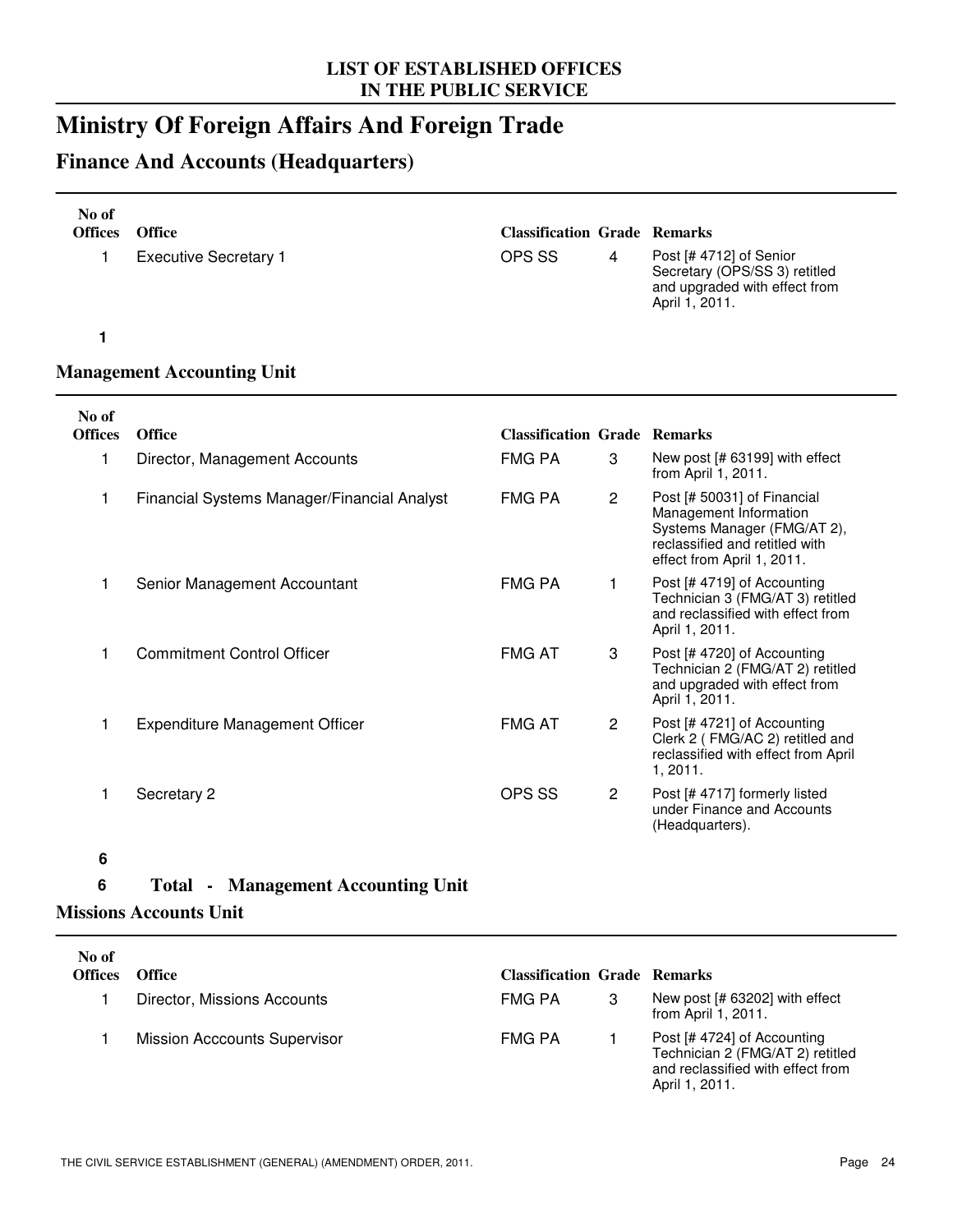### **Ministry Of Foreign Affairs And Foreign Trade**

#### **Finance And Accounts (Headquarters)**

#### **Missions Accounts Unit**

| No of<br><b>Offices</b> | <b>Office</b>              | <b>Classification Grade Remarks</b> |   |                                                                                                                                                                                                 |
|-------------------------|----------------------------|-------------------------------------|---|-------------------------------------------------------------------------------------------------------------------------------------------------------------------------------------------------|
| 3                       | Mission Accounts Officer 2 | <b>FMG AT</b>                       | 2 | Three (3) posts [#s 4725-6 &<br>4728] of Accounting Technician<br>1 (FMG/AT 1) upgraded and<br>retitled with effect from April 1,<br>2011.                                                      |
| 2                       | Mission Accounts Officer 1 | <b>FMG AT</b>                       |   | One (1) post [# 4727] of<br>Accounting Technician 1 retitled<br>and one $(1)$ post $[# 4730]$ of<br>Accounting Clerk (FMG/AC 1)<br>reclassified and retitled with<br>effect from April 1, 2011. |
|                         | <b>Accounting Clerk 1</b>  | <b>FMG AC</b>                       |   | Post [# 4729] to be abolished<br>when vacant.                                                                                                                                                   |
| ឧ                       |                            |                                     |   |                                                                                                                                                                                                 |

#### **8**

**8 Total - Missions Accounts Unit**

#### **Accounts, Expenditure and Control**

| No of<br><b>Offices</b> | <b>Office</b>                | <b>Classification Grade Remarks</b> |   |                                                                                |
|-------------------------|------------------------------|-------------------------------------|---|--------------------------------------------------------------------------------|
|                         | Director, Financial Accounts | FMG PA                              | 3 | New post [# 63200] with effect<br>from April 1, 2011.                          |
|                         | <b>Accounting Clerk 1</b>    | <b>FMG AC</b>                       |   | Post [# 4716] formerly listed<br>under Finance and Accounts<br>(Headquarters). |
|                         | Secretary 2                  | OPS SS                              | 2 | Post [# 4716] formerly listed<br>under Finance and Accounts<br>(Headquarters). |

#### **3**

#### Payroll Unit

| No of<br><b>Offices</b> | <b>Office</b>          | <b>Classification Grade Remarks</b> |   |                                                                                                               |
|-------------------------|------------------------|-------------------------------------|---|---------------------------------------------------------------------------------------------------------------|
|                         | Payroll Manager        | <b>FMG PA</b>                       |   | New post [# 63201] with effect<br>from April 1, 2011.                                                         |
|                         | Senior Payroll Officer | <b>FMG AT</b>                       | 2 | Post [# 4731] of Accounting<br>Technician 2 retitled with effect<br>from April 1, 2011.                       |
| 2                       | <b>Payroll Officer</b> | <b>FMG AT</b>                       |   | Two (2) posts [#s 4732-33] of<br>Accounting Technician 1 retitled<br>with effect from April 1, 2011.          |
|                         | Payroll Clerk 2        | <b>FMG AC</b>                       | 2 | Post [# 4735] of Accounting<br>Clerk 1 (FMG/AC 1) retitled and<br>upgraded with effect from April<br>1, 2011. |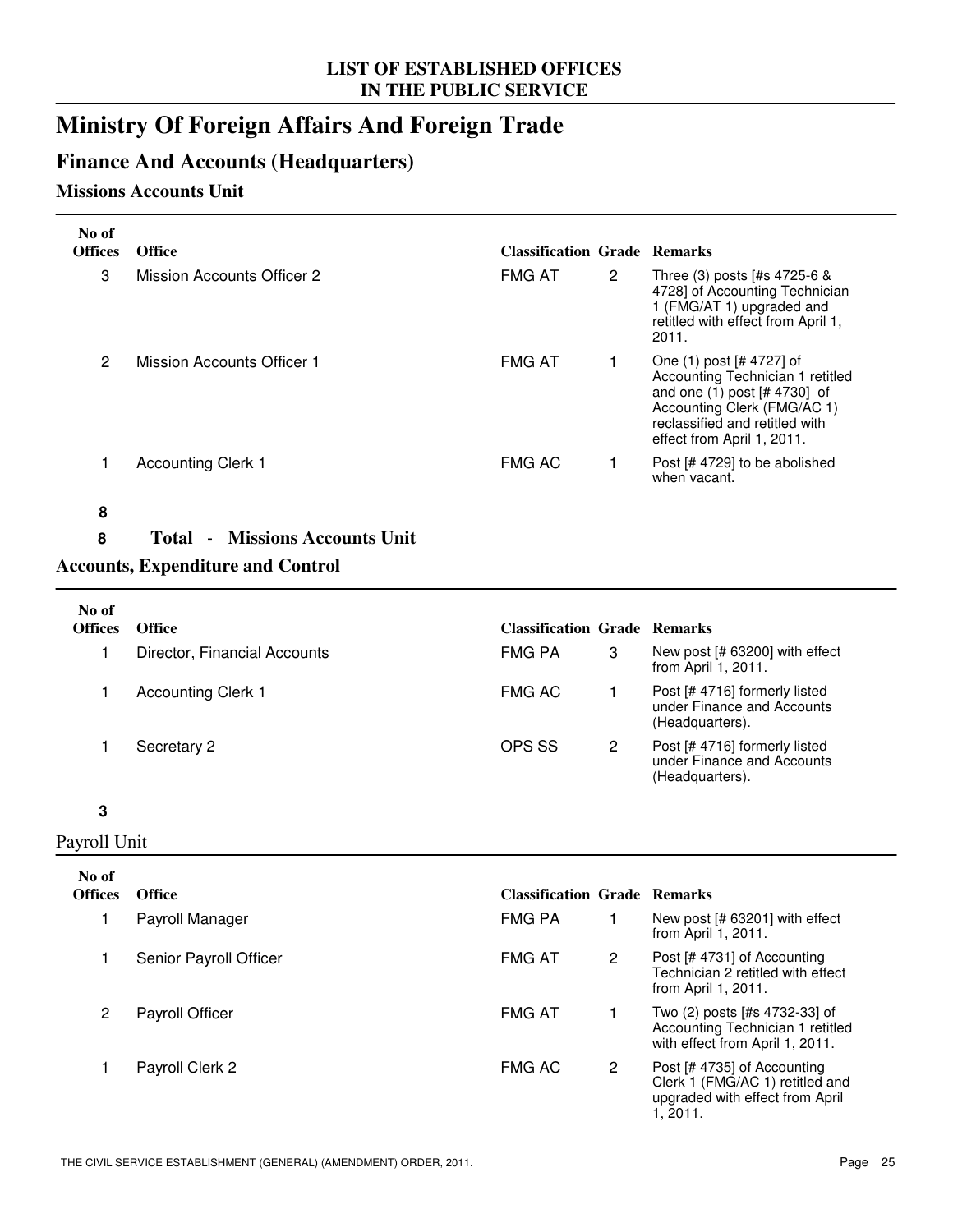### **Ministry Of Foreign Affairs And Foreign Trade**

#### **Finance And Accounts (Headquarters)**

#### **Accounts, Expenditure and Control**

Payroll Unit

#### Accounts Payable/Disbursement

| No of          |                                     |                                     |   |                                                                                                                        |
|----------------|-------------------------------------|-------------------------------------|---|------------------------------------------------------------------------------------------------------------------------|
| <b>Offices</b> | <b>Office</b>                       | <b>Classification Grade Remarks</b> |   |                                                                                                                        |
|                | Payment Manager                     | FMG PA                              | 2 | Post [# 4722] of Accounting<br>Technician 3 (FMG/AT 3)<br>reclassified and retitled with<br>effect from April 1, 2011. |
|                | Senior Accounts Payable Officer     | <b>FMG AT</b>                       | 3 | Post [# 4723] of Accounting<br>Technician 2 (FMG/AT 2) retitled<br>and upgraded with effect from<br>April 1, 2011.     |
|                | Senior Payment Officer              | <b>FMG AT</b>                       | 2 | Post [# 5092] of Accounting<br>Technician/Office Manager<br>retitled with effect from April 1,<br>2011.                |
|                | <b>Payment Officer</b>              | <b>FMG AT</b>                       | 1 | Post [# 4734] of Accounting<br>Clerk 2 (FMG/AC 2) retitled and<br>reclassified with effect from April<br>1, 2011.      |
|                | Collection and Disbursement Officer | <b>FMG AC</b>                       | 2 | Post [# 4739] of Accounting<br>Clerk 2 retitled with effect from<br>April 1, 2011.                                     |

#### **5**

#### **13 Total - Accounts, Expenditure and Control**

#### **Final Accounts**

| No of<br><b>Offices</b> | <b>Office</b>                      | <b>Classification Grade Remarks</b> |                      |                                                                                                                        |
|-------------------------|------------------------------------|-------------------------------------|----------------------|------------------------------------------------------------------------------------------------------------------------|
|                         | Director, Final Accounts           | FMG PA                              | $\mathbf{2}^{\circ}$ | Post [#4714] of Director of<br>Finance and Accounts retitled<br>with effect from April 1, 2011.                        |
|                         | <b>Final Accounts Supervisor</b>   | FMG PA                              |                      | Post [# 4736] of Accounting<br>Technician 3 (FMG/AT 3) retitled<br>and reclassified with effect from<br>April 1, 2011. |
|                         | <b>Bank Reconciliation Officer</b> | <b>FMG AT</b>                       | 3                    | Post [# 4737] of Accounting<br>Technician 2 (FMG/AT 2) retitled<br>and upgraded with effect from<br>April 1, 2011.     |
|                         | General Journal Officer            | <b>FMG AT</b>                       |                      | Post [# 4738] of Accounting<br>Technician 1 retitled with effect<br>from April 1, $2011$ .                             |
|                         | <b>Accounting Clerk 1</b>          | <b>FMG AC</b>                       |                      | Post [#4741] to be abolished<br>when vacant.                                                                           |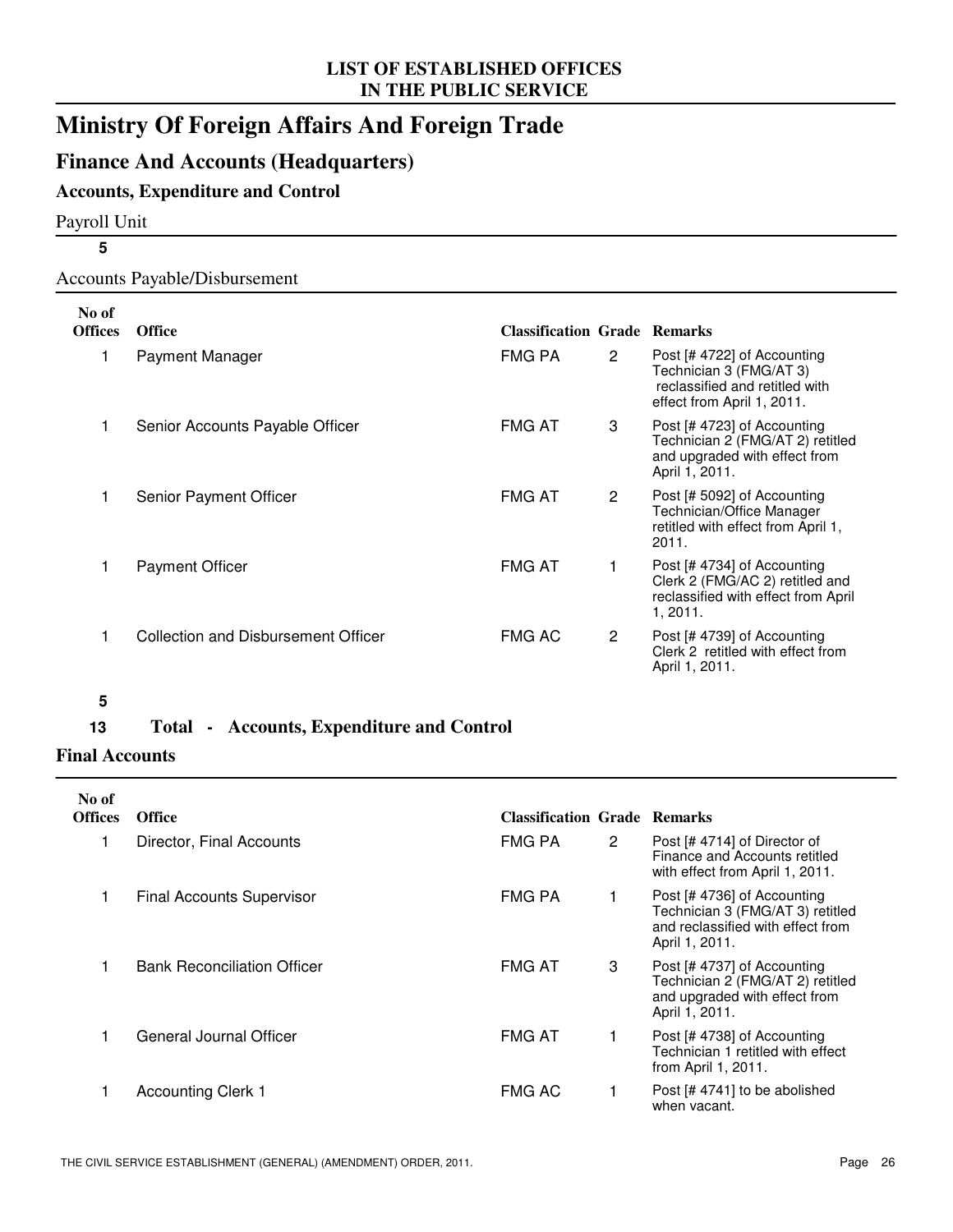### **Ministry Of Foreign Affairs And Foreign Trade**

#### **Finance And Accounts (Headquarters)**

#### **Final Accounts**

| No of<br><b>Offices</b> | <b>Office</b>                                      | <b>Classification Grade Remarks</b> |                |                                                                                                                                |
|-------------------------|----------------------------------------------------|-------------------------------------|----------------|--------------------------------------------------------------------------------------------------------------------------------|
| 1                       | Secretary 1                                        | OPS SS                              | 1              | Post [# 4718] to be abolished<br>when vacant.                                                                                  |
| 6                       |                                                    |                                     |                |                                                                                                                                |
| 6                       | <b>Total - Final Accounts</b>                      |                                     |                |                                                                                                                                |
| 34                      | <b>Total - Finance And Accounts (Headquarters)</b> |                                     |                |                                                                                                                                |
|                         | <b>High Commission In The United Kingdom</b>       |                                     |                |                                                                                                                                |
| <b>Home Based Staff</b> |                                                    |                                     |                |                                                                                                                                |
| No of                   |                                                    |                                     |                |                                                                                                                                |
| <b>Offices</b>          | Office                                             | <b>Classification Grade Remarks</b> |                |                                                                                                                                |
| 1                       | <b>Senior Mission Accountant 2</b>                 | <b>FMG PA</b>                       | $\overline{2}$ | Post [# 4881] of First Secretary<br>Administration (FSG/FSO 2)<br>retitled and reclassified with<br>effect from April 1, 2011. |
| 1                       | Mission Accounts Officer 3, Office Manager         | <b>FMG AT</b>                       | 3              | Post [# 4884] of Accounting<br>Technician 3 retitled with effect<br>from April 1, 2011.                                        |
| 1                       | Mission Accounts Officer 2                         | <b>FMG AT</b>                       | 2              | Post [# 4885] of Accounting<br>Technician 2 retitled with effect<br>from April 1, 2011.                                        |
| 3                       |                                                    |                                     |                |                                                                                                                                |

#### **3 Total - High Commission In The United Kingdom**

#### **High Commission In Ottawa, Canada**

#### Home Based Staff

| No of<br><b>Offices</b> | Office                                     | <b>Classification Grade Remarks</b> |                                                                                                                    |
|-------------------------|--------------------------------------------|-------------------------------------|--------------------------------------------------------------------------------------------------------------------|
|                         | Mission Accounts Officer 3, Office Manager | <b>FMG AT</b>                       | Post [# 4912] of Accounting<br>Technician 2 (FMG/AT 2) retitled<br>and upgraded with effect from<br>April 1, 2011. |
|                         |                                            |                                     |                                                                                                                    |

#### **1 Total - High Commission In Ottawa, Canada**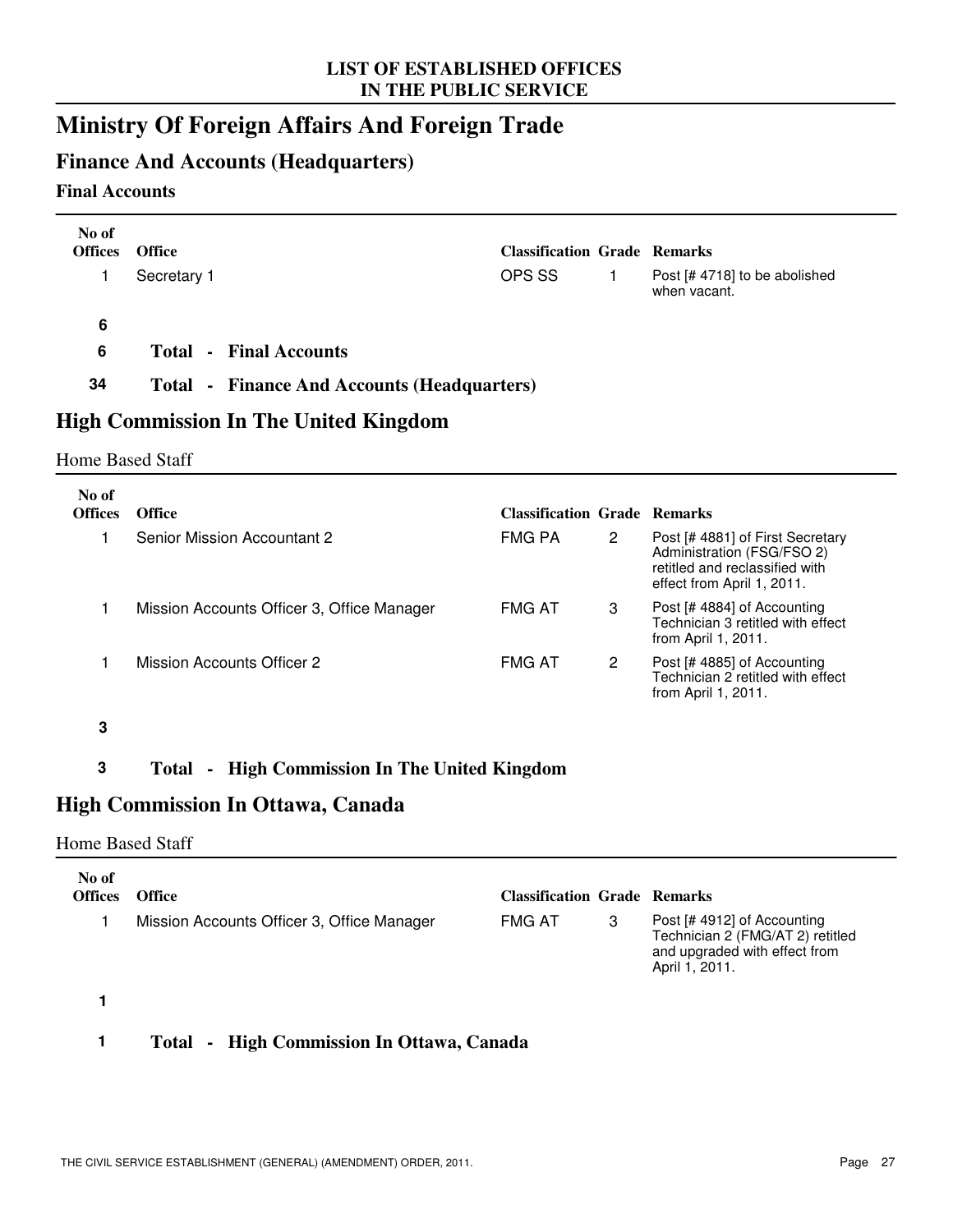### **Ministry Of Foreign Affairs And Foreign Trade**

#### **Consulate General In Toronto, Canada**

#### Home Based Staff

| No of                   |                                                                |                                                      |              |                                                                                                                        |
|-------------------------|----------------------------------------------------------------|------------------------------------------------------|--------------|------------------------------------------------------------------------------------------------------------------------|
| <b>Offices</b><br>1     | <b>Office</b><br>Mission Accounts Officer 3, Office Manager    | <b>Classification Grade Remarks</b><br><b>FMG AT</b> | 3            | Post [# 4927] of Accounting<br>Technician 2 (FMG/AT 2) retitled<br>and upgraded with effect from<br>April 1, 2011.     |
| 1                       |                                                                |                                                      |              |                                                                                                                        |
| 1                       | <b>Total - Consulate General In Toronto, Canada</b>            |                                                      |              |                                                                                                                        |
|                         | <b>Embassy In Washington, United States Of America</b>         |                                                      |              |                                                                                                                        |
| <b>Home Based Staff</b> |                                                                |                                                      |              |                                                                                                                        |
| No of<br><b>Offices</b> | <b>Office</b>                                                  | <b>Classification Grade Remarks</b>                  |              |                                                                                                                        |
| 1                       | Mission Accountant Officer 1, Office Manager                   | <b>FMG PA</b>                                        | $\mathbf{1}$ | Post [# 4939] of Accounting<br>Technician 2 (FMG/AT 2)<br>reclassified and retitled with<br>effect from April 1, 2011. |
| 1                       |                                                                |                                                      |              |                                                                                                                        |
|                         |                                                                |                                                      |              |                                                                                                                        |
| 1                       |                                                                |                                                      |              |                                                                                                                        |
|                         | <b>Total - Embassy In Washington, United States Of America</b> |                                                      |              |                                                                                                                        |
| <b>Home Based Staff</b> | <b>Embassy In Mexico City, Mexico</b>                          |                                                      |              |                                                                                                                        |
| No of<br><b>Offices</b> | Office                                                         | <b>Classification Grade Remarks</b>                  |              |                                                                                                                        |
| 1                       | Mission Accounts Officer 2, Office Manager                     | <b>FMG AT</b>                                        | $\mathbf{2}$ | Post [# 4964] of Accounting<br>Technician 2 retitled with effect<br>from April 1, 2011.                                |
| 1                       |                                                                |                                                      |              |                                                                                                                        |
| 1                       | <b>Total - Embassy In Mexico City, Mexico</b>                  |                                                      |              |                                                                                                                        |
|                         | <b>Consulate General In New York, USA</b>                      |                                                      |              |                                                                                                                        |
| <b>Home Based Staff</b> |                                                                |                                                      |              |                                                                                                                        |
| No of<br><b>Offices</b> | Office                                                         | <b>Classification Grade Remarks</b>                  |              |                                                                                                                        |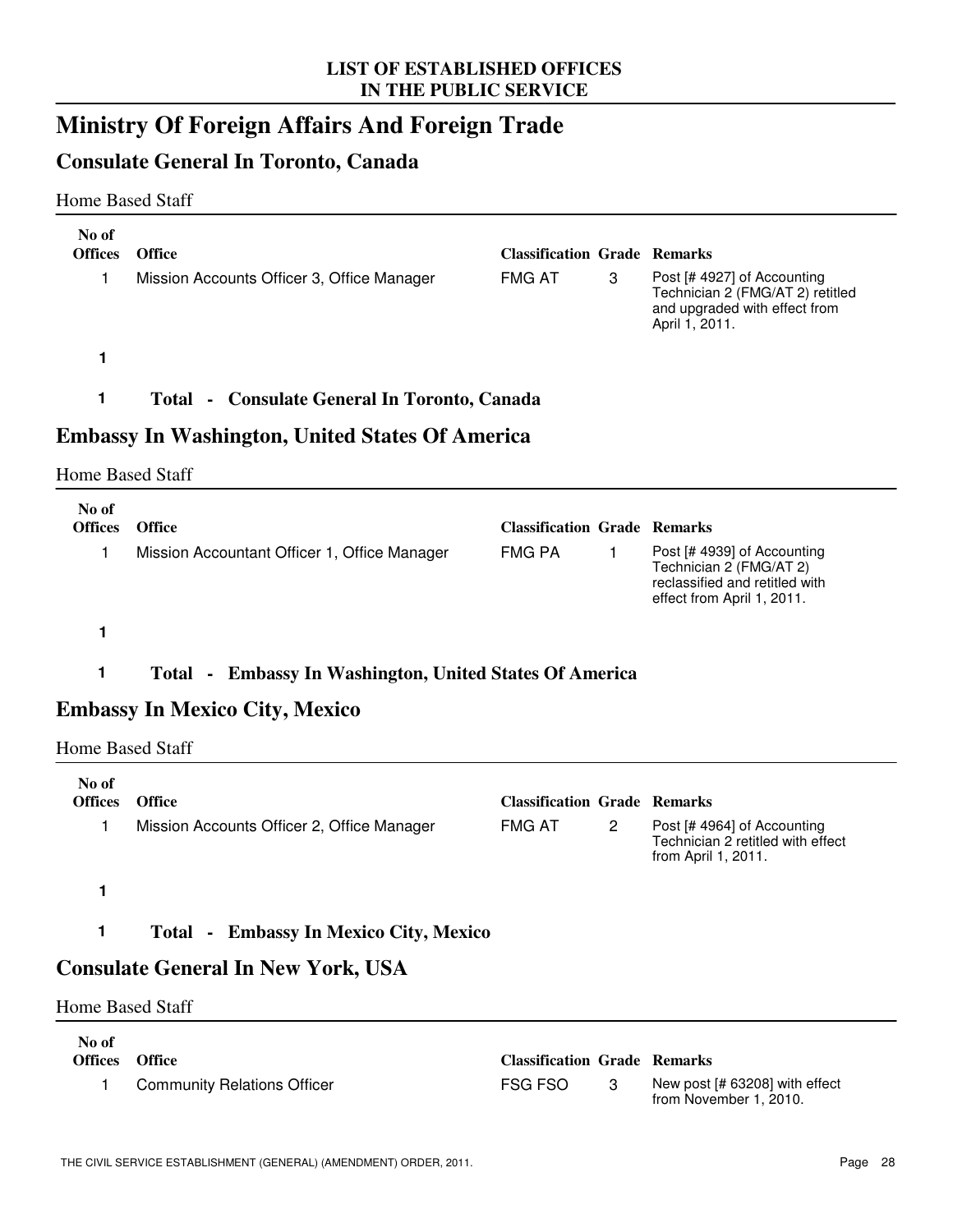### **Ministry Of Foreign Affairs And Foreign Trade**

#### **Consulate General In New York, USA**

#### Home Based Staff

| No of<br><b>Offices</b> | <b>Office</b>                                | <b>Classification Grade Remarks</b> |   |                                                                                                                        |
|-------------------------|----------------------------------------------|-------------------------------------|---|------------------------------------------------------------------------------------------------------------------------|
|                         | Mission Accountant Officer 1, Office Manager | <b>FMG PA</b>                       |   | Post [# 4976] of Accounting<br>Technician 3 (FMG/AT 3)<br>reclassified and retitled with<br>effect from April 1, 2011. |
|                         | Mission Accounts Officer 3, Office Manager   | <b>FMG AT</b>                       | З | Post [# 4977] of Accounting<br>Technician 2 (FMG/AT 2)<br>upgraded and retitled with effect<br>from April 1, 2011.     |

**3**

#### **3 Total - Consulate General In New York, USA**

#### **Permanent Mission To United Nations, New York, USA**

#### Home Based Staff

| No of<br><b>Offices</b> | <b>Office</b>              | <b>Classification Grade Remarks</b> |                                                                                         |
|-------------------------|----------------------------|-------------------------------------|-----------------------------------------------------------------------------------------|
|                         | Mission Accounts Officer 1 | <b>FMG AT</b>                       | Post [# 5003] of Accounting<br>Technician 1 retitled with effect<br>from April 1, 2011. |

**1**

**1 Total - Permanent Mission To United Nations, New York, USA**

#### **Permanent Representative Of Jamaica To The United Nations, Geneva, Switzerland**

#### Home Based Staff

| No of<br><b>Offices</b> | <b>Office</b>                              | <b>Classification Grade Remarks</b> |   |                                                                                                                    |
|-------------------------|--------------------------------------------|-------------------------------------|---|--------------------------------------------------------------------------------------------------------------------|
|                         | Mission Accounts Officer 3, Office Manager | <b>FMG AT</b>                       | 3 | Post [# 5020] of Accounting<br>Technician 2 (FMG/AT 2) retitled<br>and upgraded with effect from<br>April 1, 2011. |
|                         |                                            |                                     |   |                                                                                                                    |

#### **1 Total - Permanent Representative Of Jamaica To The United Nations, Geneva, Switzerland**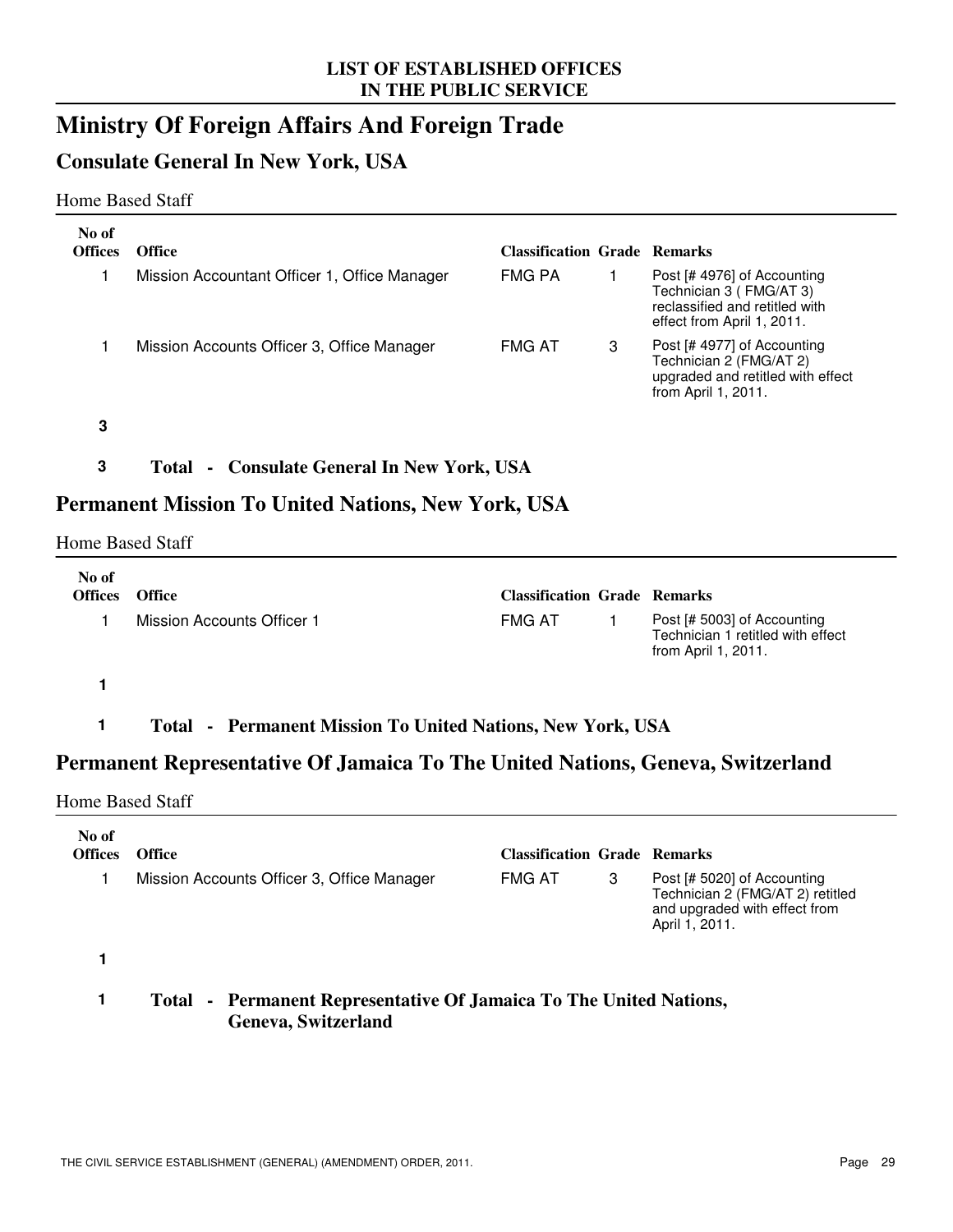### **Ministry Of Foreign Affairs And Foreign Trade**

#### **High Commission In Port Of Spain, Trinidad And Tobago**

#### Home Based Staff

| No of<br><b>Offices</b>           | <b>Office</b>                                                    | <b>Classification Grade Remarks</b> |   |                                                                                                                    |  |  |
|-----------------------------------|------------------------------------------------------------------|-------------------------------------|---|--------------------------------------------------------------------------------------------------------------------|--|--|
|                                   | Mission Accounts Officer 3, Office Manager                       | <b>FMG AT</b>                       | 3 | Post [# 5030] of Accounting<br>Technician 2 (FMG/AT 2) retitled<br>and upgraded with effect from<br>April 1, 2011. |  |  |
|                                   |                                                                  |                                     |   |                                                                                                                    |  |  |
| 1                                 | - High Commission In Port Of Spain, Trinidad And Tobago<br>Total |                                     |   |                                                                                                                    |  |  |
| <b>Embassy In Berlin, Germany</b> |                                                                  |                                     |   |                                                                                                                    |  |  |

#### Home Based Staff

| No of<br><b>Offices</b> | <b>Office</b>                              | <b>Classification Grade Remarks</b> |   |                                                                                         |
|-------------------------|--------------------------------------------|-------------------------------------|---|-----------------------------------------------------------------------------------------|
|                         | Mission Accounts Officer 2, Office Manager | <b>FMG AT</b>                       | 2 | Post [# 5043] of Accounting<br>Technician 2 retitled with effect<br>from April 1, 2011. |

**1**

#### **1 Total - Embassy In Berlin, Germany**

#### **Permanent Mission To The European Economic Community And Embassy In Brussels, Belgium**

Home Based Staff

| No of<br><b>Offices</b> | <b>Office</b>                                                       | <b>Classification Grade Remarks</b> |   |                                                                                                                    |
|-------------------------|---------------------------------------------------------------------|-------------------------------------|---|--------------------------------------------------------------------------------------------------------------------|
|                         | Mission Accounts Officer 3, Office Manager                          | <b>FMG AT</b>                       | 3 | Post [# 5055] of Accounting<br>Technician 2 (FMG/AT 2) retitled<br>and upgraded with effect from<br>April 1, 2011. |
|                         |                                                                     |                                     |   |                                                                                                                    |
|                         | <b>Total - Permanent Mission To The European Economic Community</b> |                                     |   |                                                                                                                    |

**And Embassy In Brussels, Belgium**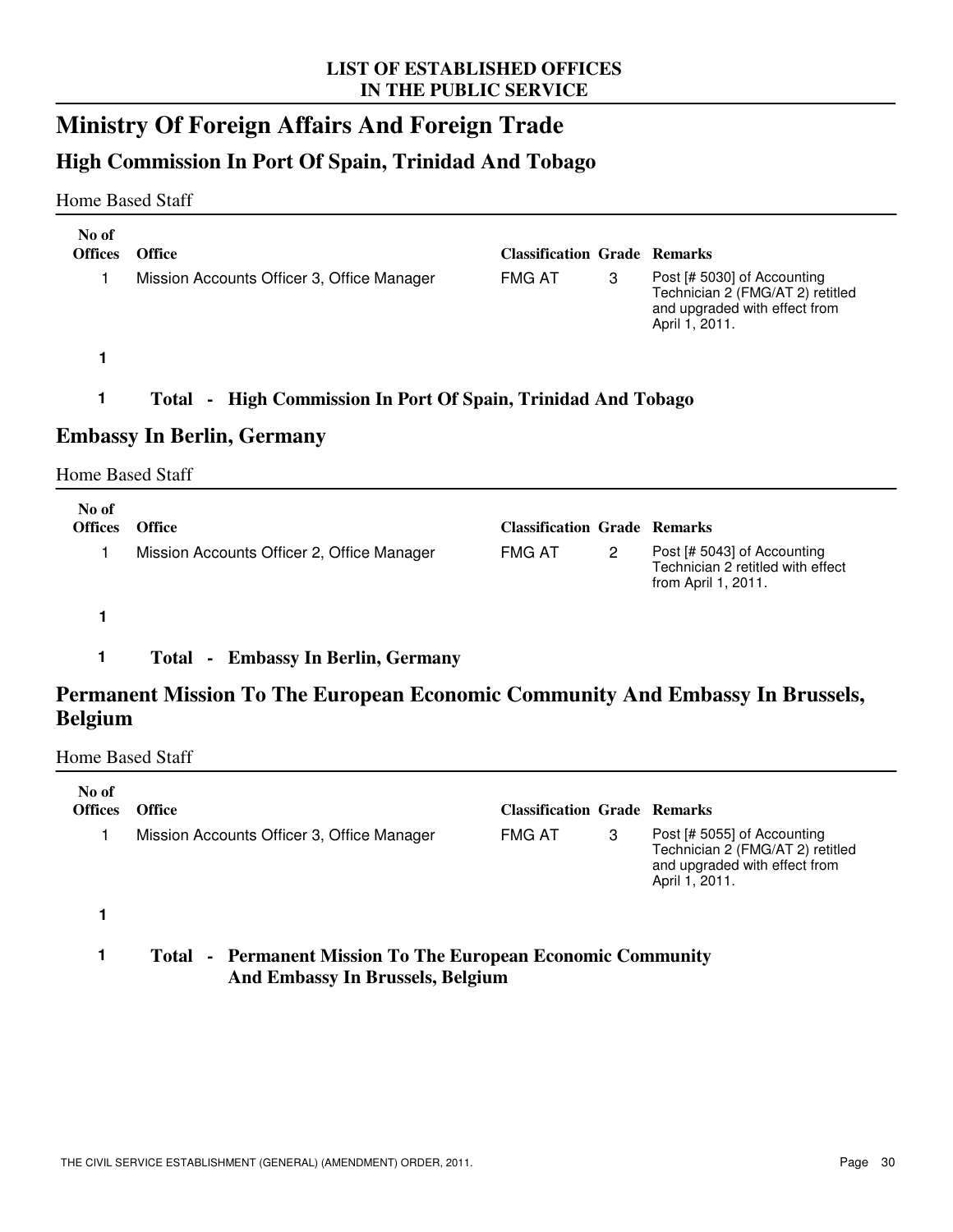# **Ministry Of Foreign Affairs And Foreign Trade**

## **Consulate General, Miami, USA**

### Home Based Staff

| No of                   |                                              |                                     |              |                                                                                                                    |
|-------------------------|----------------------------------------------|-------------------------------------|--------------|--------------------------------------------------------------------------------------------------------------------|
| <b>Offices</b>          | <b>Office</b>                                | <b>Classification Grade Remarks</b> |              |                                                                                                                    |
| 1                       | Mission Accounts Officer 3, Office Manager   | <b>FMG AT</b>                       | 3            | Post [# 5066] of Accounting<br>Technician 2 (FMG/AT 2)<br>upgraded and retitled with effect<br>from April 1, 2011. |
| 1                       |                                              |                                     |              |                                                                                                                    |
|                         | <b>Locally Engaged Staff</b>                 |                                     |              |                                                                                                                    |
| No of                   |                                              |                                     |              |                                                                                                                    |
| <b>Offices</b>          | <b>Office</b>                                | <b>Classification Grade Remarks</b> |              |                                                                                                                    |
| 1                       | Cashier Grade 1                              |                                     |              | New post [# 63178] with effect<br>from June 1, 2010.                                                               |
| 1                       |                                              |                                     |              |                                                                                                                    |
| $\mathbf 2$             | Total - Consulate General, Miami, USA        |                                     |              |                                                                                                                    |
|                         | <b>Embassy In Caracas, Venezuela</b>         |                                     |              |                                                                                                                    |
| <b>Home Based Staff</b> |                                              |                                     |              |                                                                                                                    |
| No of                   |                                              |                                     |              |                                                                                                                    |
| <b>Offices</b>          | <b>Office</b>                                | <b>Classification Grade Remarks</b> |              |                                                                                                                    |
| 1                       | Mission Accounts Officer 3, Office Manager   | <b>FMG AT</b>                       | 3            | Post [# 5077] of Accounting<br>Technician 2 (FMG/AT 2) retitled<br>and upgraded with effect from<br>April 1, 2011. |
| 1                       |                                              |                                     |              |                                                                                                                    |
| 1                       | <b>Total - Embassy In Caracas, Venezuela</b> |                                     |              |                                                                                                                    |
|                         | <b>Consulate of Jamaica - Cayman Islands</b> |                                     |              |                                                                                                                    |
| <b>Home Based Staff</b> |                                              |                                     |              |                                                                                                                    |
| No of<br><b>Offices</b> | <b>Office</b>                                | <b>Classification Grade Remarks</b> |              |                                                                                                                    |
| 1                       | Vice Consul                                  | FSG FSO                             | $\mathbf{2}$ | New post [# 63241] with effect                                                                                     |
|                         |                                              |                                     |              | from January 1, 2011.                                                                                              |
| 1                       | Office Manager                               | <b>GMG AM</b>                       | $\mathbf{2}$ | New post [# 63242] with effect<br>from January 1, 2011.                                                            |
| $\overline{2}$          |                                              |                                     |              |                                                                                                                    |

**2 Total - Home Based Staff**

### **2 Total - Consulate of Jamaica - Cayman Islands**

THE CIVIL SERVICE ESTABLISHMENT (GENERAL) (AMENDMENT) ORDER, 2011. Page 31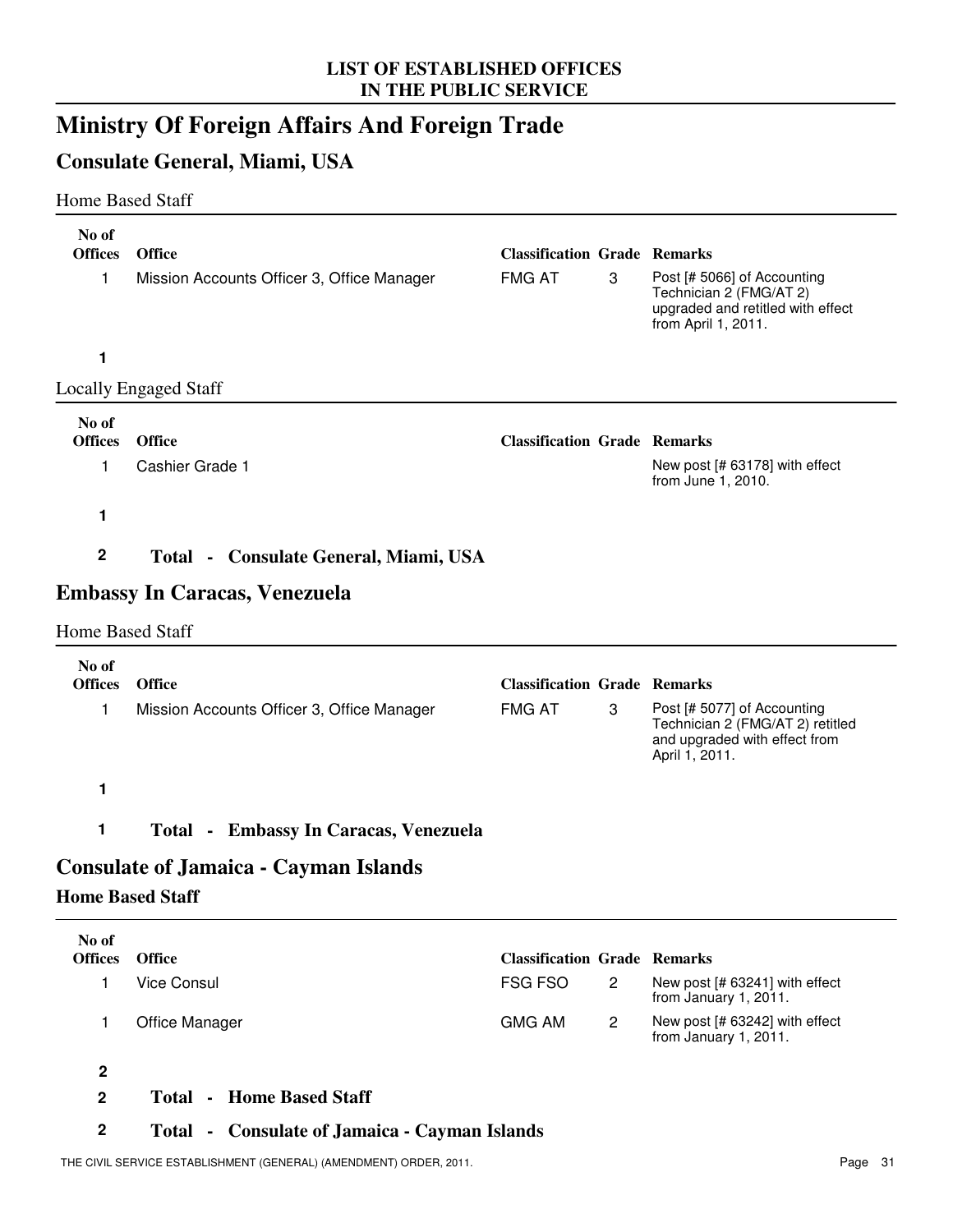# **Ministry Of Foreign Affairs And Foreign Trade**

# **Embassy In Havana, Cuba**

### Home Based Staff

| No of<br><b>Offices</b> | <b>Office</b>                                                | <b>Classification Grade Remarks</b> |   |                                                                                                                                    |
|-------------------------|--------------------------------------------------------------|-------------------------------------|---|------------------------------------------------------------------------------------------------------------------------------------|
| 1                       | Mission Accounts Officer 3, Office Manager                   | <b>FMG AT</b>                       | 3 | Post [# 50350] of Office<br>Manager (FMG/AT 2) upgraded<br>and retitled with effect from April<br>1, 2011.                         |
| 1                       |                                                              |                                     |   |                                                                                                                                    |
| 1                       | Total - Embassy In Havana, Cuba                              |                                     |   |                                                                                                                                    |
|                         | High Commission In Abuja, Nigeria                            |                                     |   |                                                                                                                                    |
| <b>Home Based Staff</b> |                                                              |                                     |   |                                                                                                                                    |
| No of<br><b>Offices</b> | Office                                                       | <b>Classification Grade Remarks</b> |   |                                                                                                                                    |
| 1                       | Mission Accounts Officer 3, Office Manager                   | <b>FMG AT</b>                       | 3 | Post [# 5102] of Accounting<br>Technician/Office Manager<br>(FMG/AT 2) retitled and<br>upgraded with effect from April<br>1, 2011. |
| 1                       |                                                              |                                     |   |                                                                                                                                    |
| 1                       | High Commission In Abuja, Nigeria<br>Total<br>$\blacksquare$ |                                     |   |                                                                                                                                    |

## **Embassy In Tokyo, Japan**

#### Home Based Staff

| No of<br><b>Offices</b> | <b>Office</b>                              | <b>Classification Grade Remarks</b> |                                                                                            |
|-------------------------|--------------------------------------------|-------------------------------------|--------------------------------------------------------------------------------------------|
|                         | Mission Accounts Officer 3, Office Manager | <b>FMG AT</b>                       | Post [# 5119] of Accounting<br>Technician 3 retitled with effect<br>from April 1, $2011$ . |
|                         |                                            |                                     |                                                                                            |

**1 Total - Embassy In Tokyo, Japan**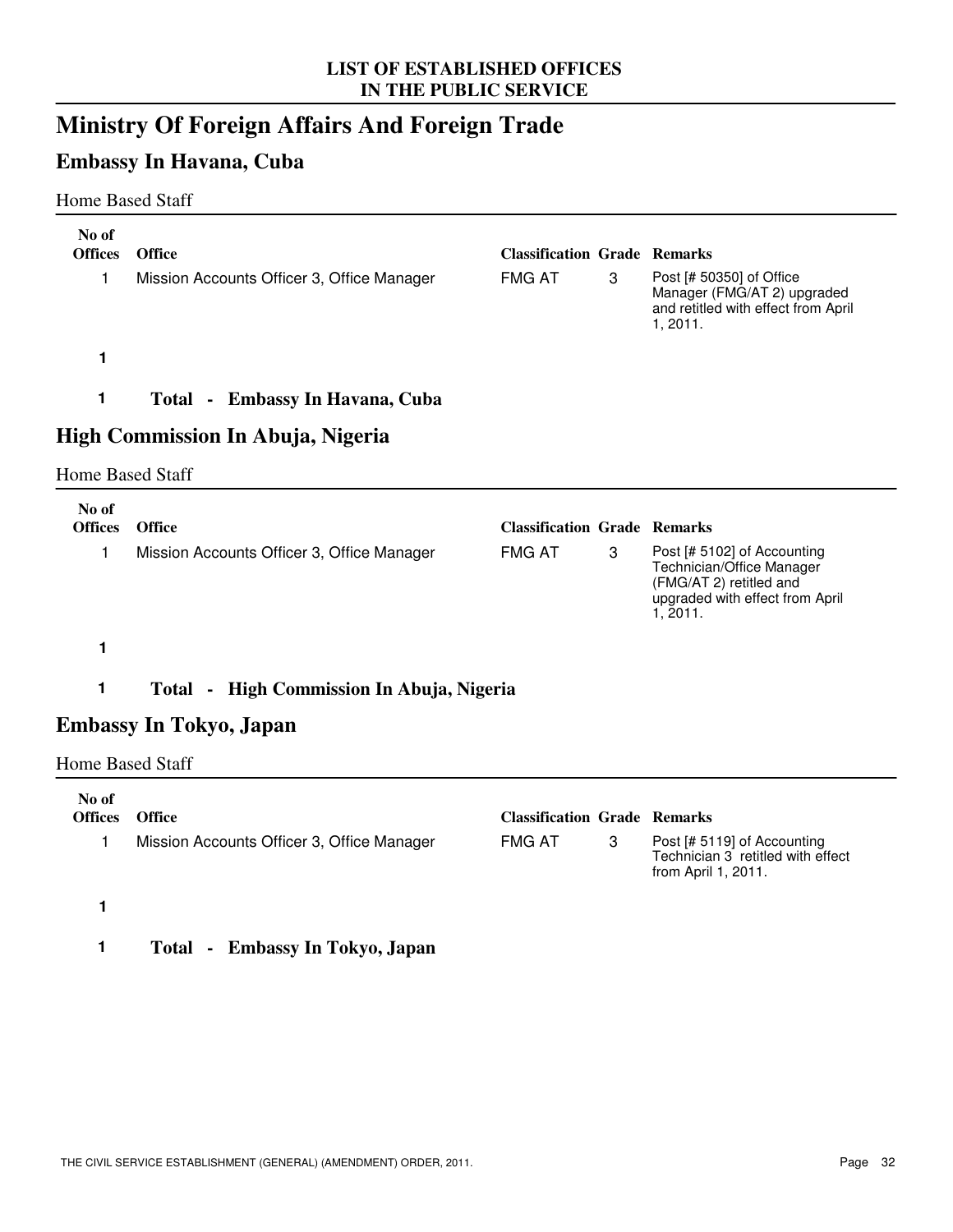# **Ministry Of Foreign Affairs And Foreign Trade**

## **Embassy, Peoples Republic of China**

### Home Based Staff

| No of<br><b>Offices</b><br>1 | <b>Office</b><br>Mission Accounts Officer 3, Office Manager | <b>Classification Grade Remarks</b><br><b>FMG AT</b> | 3 | Post [# 61023] of Accounting<br>Technician 2 (FMG/AT 2) retitled                         |
|------------------------------|-------------------------------------------------------------|------------------------------------------------------|---|------------------------------------------------------------------------------------------|
|                              |                                                             |                                                      |   | and upgraded with effect from<br>April 1, 2011.                                          |
|                              |                                                             |                                                      |   |                                                                                          |
|                              |                                                             |                                                      |   |                                                                                          |
| $\mathbf 1$                  | Total - Embassy, Peoples Republic of China                  |                                                      |   |                                                                                          |
|                              | Jamaican High Commission - South Africa                     |                                                      |   |                                                                                          |
| <b>Home Based Staff</b>      |                                                             |                                                      |   |                                                                                          |
| No of                        |                                                             |                                                      |   |                                                                                          |
| <b>Offices</b>               | <b>Office</b>                                               | <b>Classification Grade Remarks</b>                  |   |                                                                                          |
| 1                            | Mission Accounts Officer 3, Office Manager                  | <b>FMG AT</b>                                        | 3 | Post [# 59147] of Accounting<br>Technician 3 retitled with effect<br>from April 1, 2011. |

#### **1**

**Total - Home Based Staff**

### **1 Total - Jamaican High Commission - South Africa**

## **Embassy in Kuwait**

#### **Home Based Staff**

| No of<br><b>Offices</b> | <b>Office</b>             | <b>Classification Grade Remarks</b> |                                                           |
|-------------------------|---------------------------|-------------------------------------|-----------------------------------------------------------|
|                         | Ambassador                | <b>FSG FSO</b>                      | New post $[# 63222]$ with effect<br>from October 1, 2010. |
|                         | Minister/Counsellor       | <b>FSG FSO</b><br>4                 | New post [# 63223] with effect<br>from April 1, 2010.     |
|                         | <b>First Secretary</b>    | <b>FSG FSO</b><br>2                 | New post $[# 63224]$ with effect<br>from April 1, 2011    |
|                         | Accountant/Office Manager | <b>FMG AT</b><br>2                  | New post $[# 63225]$ with effect<br>from October 1, 2010. |
|                         | <b>Senior Secretary</b>   | OPS SS<br>3                         | New post $[# 63226]$ with effect<br>from April 1, 2011    |

#### **5**

#### **Total - Home Based Staff**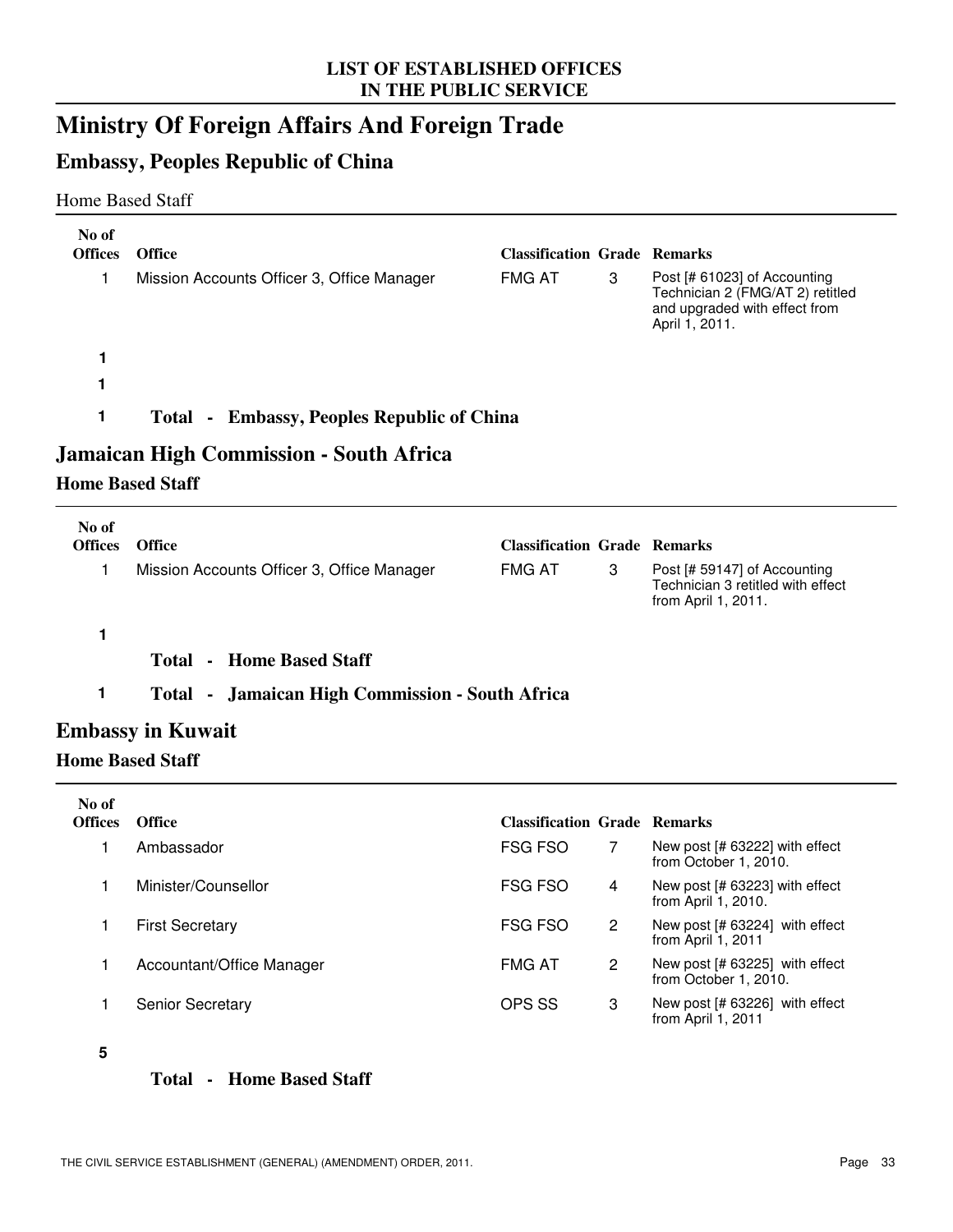# **Ministry Of Foreign Affairs And Foreign Trade**

# **Embassy in Kuwait**

## **Locally Engaged Staff**

| No of<br><b>Offices</b> | <b>Office</b>                                                                     | <b>Classification Grade Remarks</b> |                                                           |
|-------------------------|-----------------------------------------------------------------------------------|-------------------------------------|-----------------------------------------------------------|
| 1                       | <b>Bilingual Secretary/Receptionist</b>                                           |                                     | New post $[# 63227]$ with effect<br>from October 1, 2010. |
| 1                       | Translator                                                                        |                                     | New post $[# 63228]$ with effect<br>from April 1, 2011.   |
| 1                       | Chauffeur                                                                         |                                     | New post $[# 63229]$ with effect<br>from October 1, 2010. |
| 1                       | Messenger/Driver                                                                  |                                     | New post $[# 63230]$ with effect<br>from April 1, 2011.   |
| 1                       | Office Attendant                                                                  |                                     | New post $[# 63231]$ with effect<br>from April 1, 2011.   |
| 5                       |                                                                                   |                                     |                                                           |
| 5                       | - Locally Engaged Staff<br>Total                                                  |                                     |                                                           |
| 10                      | - Embassy in Kuwait<br>Total                                                      |                                     |                                                           |
| 73                      | <b>Ministry Of Foreign Affairs And Foreign Trade</b><br>Total -<br>$\blacksquare$ |                                     |                                                           |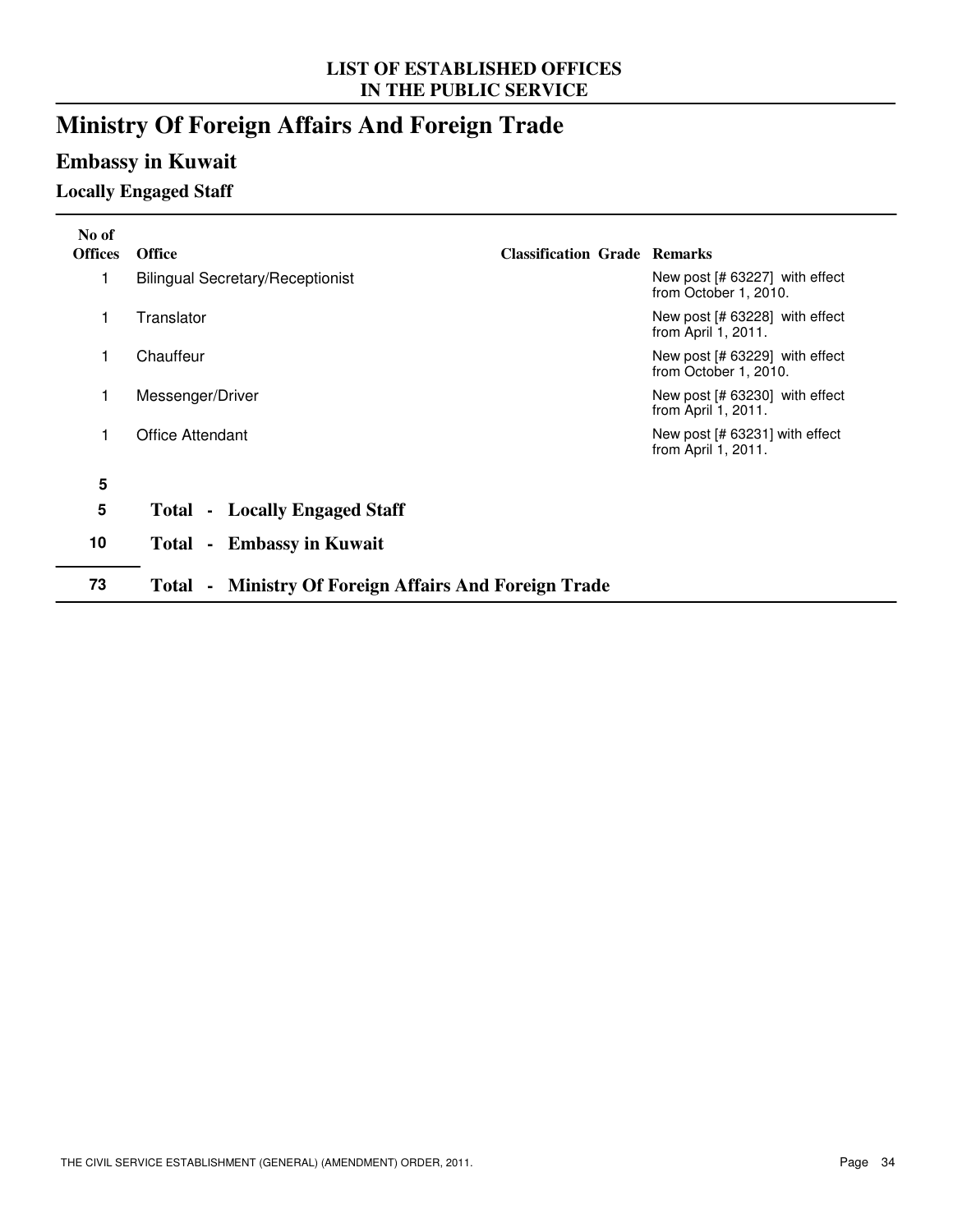# **Ministry Of Tourism**

# **Corporate Services**

## **Office Management**

| No of<br><b>Offices</b> | <b>Office</b>                                            | <b>Classification Grade Remarks</b> |   |                                                                                                                       |
|-------------------------|----------------------------------------------------------|-------------------------------------|---|-----------------------------------------------------------------------------------------------------------------------|
| 1                       | Office Manager                                           | <b>GMG AM</b>                       | 4 | Post [# 525] formerly GMG/AM 3<br>upgraded with effect from<br>January 1, 2010.                                       |
| 1                       | Office Messenger/Driver                                  | LMO DR                              | 1 | Post [# 56197] of<br>Attendant/Messenger (LMO/TS<br>2) reclassified and retitled with<br>effect from January 1, 2010. |
| 2                       |                                                          |                                     |   |                                                                                                                       |
| $\overline{2}$          | <b>Total - Office Management</b>                         |                                     |   |                                                                                                                       |
|                         | <b>Documentation/Information/Access Services</b>         |                                     |   |                                                                                                                       |
| No of                   |                                                          |                                     |   |                                                                                                                       |
| <b>Offices</b>          | <b>Office</b>                                            | <b>Classification Grade Remarks</b> |   |                                                                                                                       |
| 1                       | <b>Systems Support Officer</b>                           | <b>MIS IT</b>                       | 6 | Post [# 7239] formerly MIS/IT 3<br>upgraded with effect from<br>January 1, 2010.                                      |
| 1                       |                                                          |                                     |   |                                                                                                                       |
| 1                       | <b>Total • Documentation/Information/Access Services</b> |                                     |   |                                                                                                                       |
| 3                       | <b>Total - Corporate Services</b>                        |                                     |   |                                                                                                                       |
| 3                       |                                                          |                                     |   |                                                                                                                       |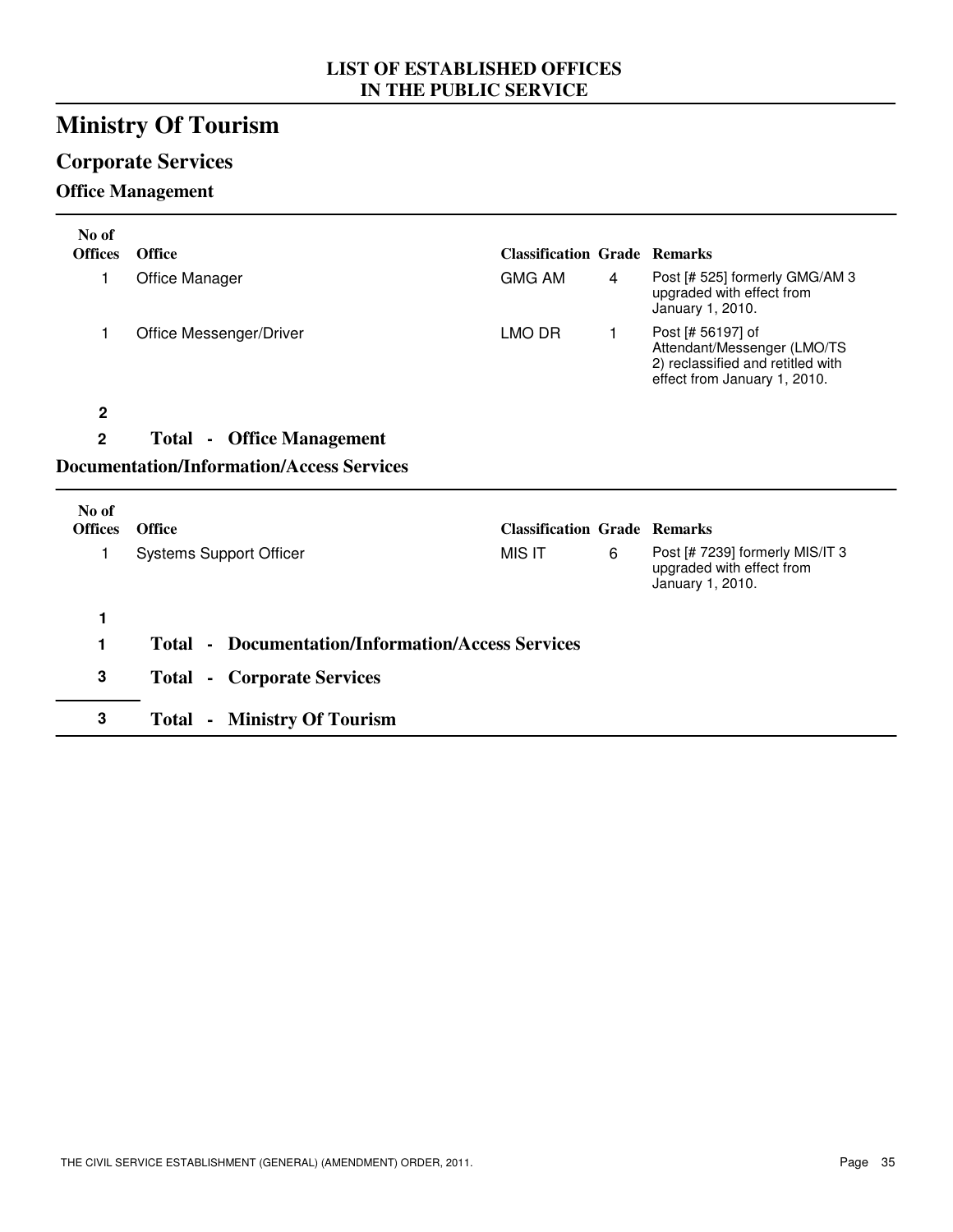# **Ministry Of Labour And Social Security**

## **Labour**

## **General Administration**

#### Internal Audit

| No of                   |                                       |                                     |                         |                                                                                                                            |
|-------------------------|---------------------------------------|-------------------------------------|-------------------------|----------------------------------------------------------------------------------------------------------------------------|
| <b>Offices</b>          | <b>Office</b>                         | <b>Classification Grade Remarks</b> |                         |                                                                                                                            |
| 1                       | <b>Chief Internal Auditor</b>         | <b>FMG AS</b>                       | 5                       | Post [# 5268] formerly FMG/AS<br>4 upgraded with effect from April<br>1, 2011.                                             |
| $\overline{2}$          | Auditor                               | <b>FMG AS</b>                       | $\overline{\mathbf{4}}$ | Two (2) posts [#s 5269-70] of<br>Senior Auditor (FMG/AS 3)<br>upgraded and retitled with effect<br>from April 1, 2011.     |
| 3                       | Auditor                               | <b>FMG AS</b>                       | 3                       | Three (3) posts [#s 5271 &<br>5273-4] formerly FMG/AS 2<br>upgraded with effect from April<br>1, 2011.                     |
| 3                       | Auditor                               | <b>FMG AS</b>                       | $\mathbf{2}$            | Three (3) posts [#s 5277-9] of<br>Assistant Auditor (FMG/AS 1)<br>upgraded and retitled with effect<br>from April 1, 2011. |
| $\boldsymbol{9}$        |                                       |                                     |                         |                                                                                                                            |
| 9                       | <b>Total • General Administration</b> |                                     |                         |                                                                                                                            |
|                         | <b>Finance and Accounts</b>           |                                     |                         |                                                                                                                            |
| <b>Salaries</b>         |                                       |                                     |                         |                                                                                                                            |
| No of<br><b>Offices</b> | <b>Office</b>                         | <b>Classification Grade Remarks</b> |                         |                                                                                                                            |
|                         |                                       |                                     |                         |                                                                                                                            |
| 1                       | <b>Accounting Technician 2</b>        | <b>FMG AT</b>                       | $\mathbf{2}$            | Post [# 5492] of Accounting<br>Technician 1 (FMG/AT 1) retitled<br>and upgraded with effect from<br>April 1, 2011.         |
| 1                       |                                       |                                     |                         |                                                                                                                            |
| 1                       | <b>Total - Finance and Accounts</b>   |                                     |                         |                                                                                                                            |
| 10                      | Total - Labour                        |                                     |                         |                                                                                                                            |
| <b>Social Security</b>  |                                       |                                     |                         |                                                                                                                            |

# **General Administration**

Support Services

| No of<br><b>Offices</b> | Office | <b>Classification Grade Remarks</b> |   |                                                                                     |
|-------------------------|--------|-------------------------------------|---|-------------------------------------------------------------------------------------|
|                         | Driver | LMO DR                              | 2 | Post [# 5478] of Driver 1<br>(LMO/DR 1) upgraded with<br>effect from April 1, 2011. |

**1**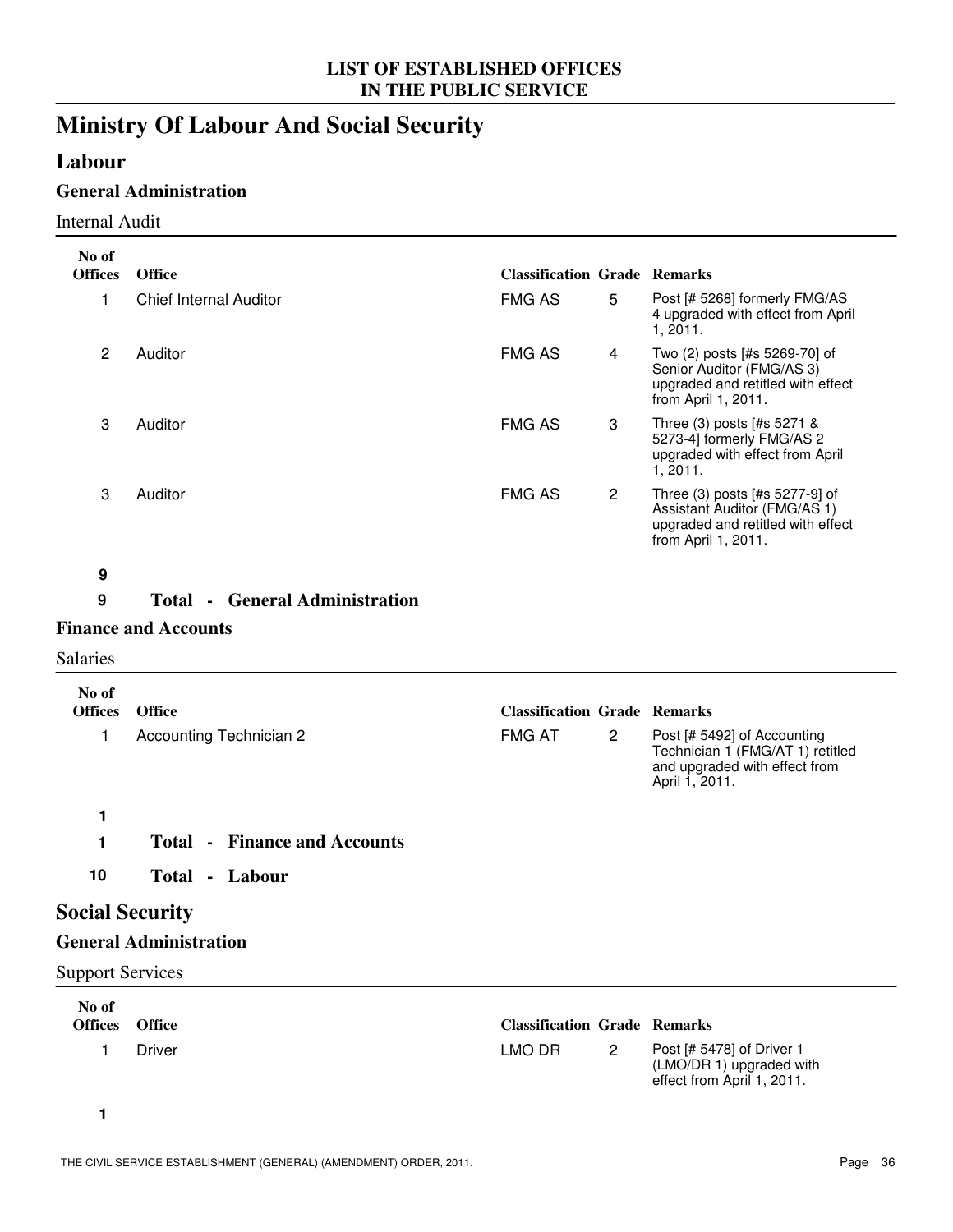# **Ministry Of Labour And Social Security**

## **Social Security**

### **General Administration**

- **1 Total - General Administration**
- **1 Total Social Security**
- **11 Total Ministry Of Labour And Social Security**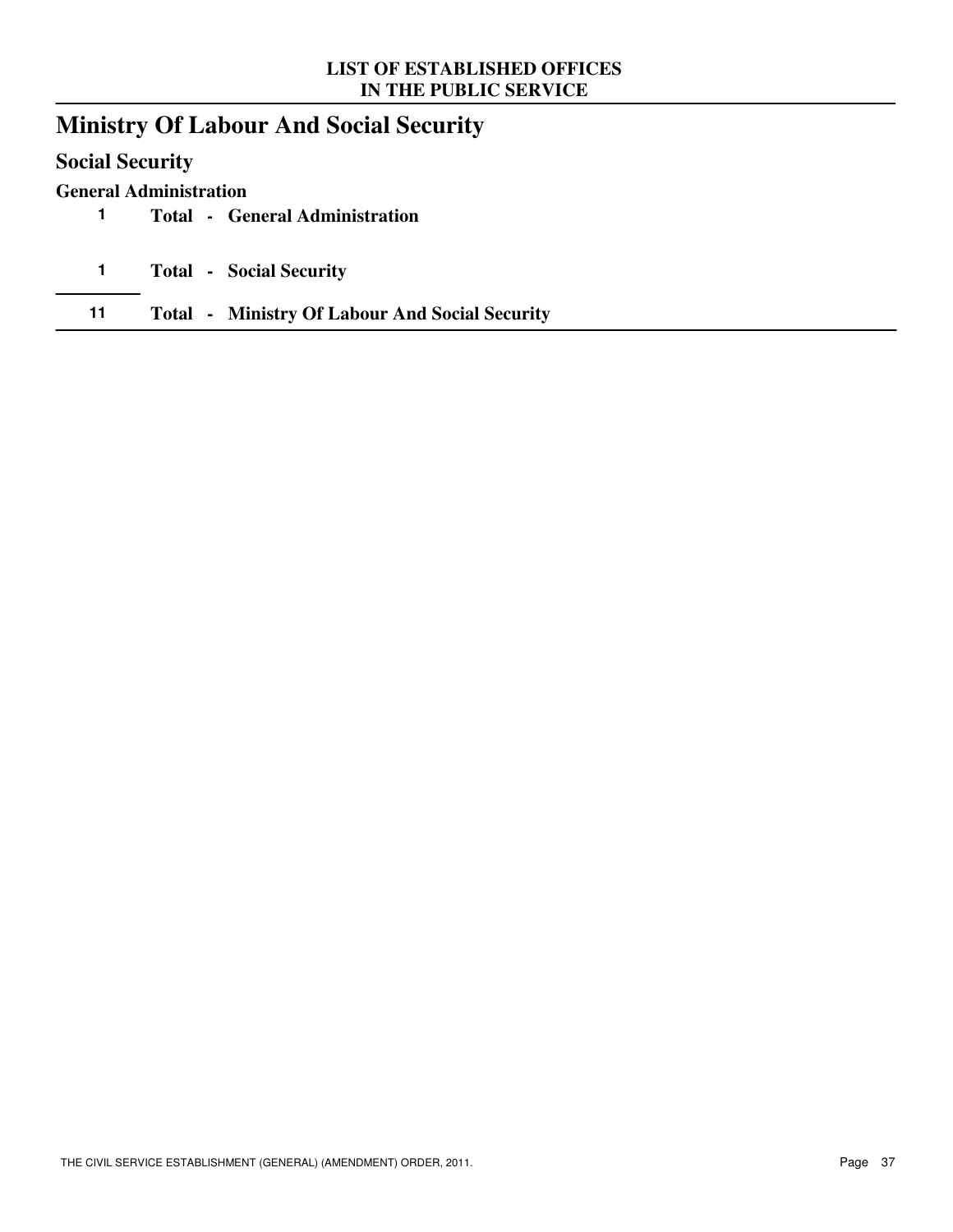# **Ministry of Education**

# **Direction And Administration**

| No of<br>Offices Office |                          | <b>Classification Grade Remarks</b> |   |                                               |
|-------------------------|--------------------------|-------------------------------------|---|-----------------------------------------------|
|                         | <b>Education Officer</b> | GMG EO                              | 2 | Post [# 6189] to be abolished<br>when vacant. |

**1**

### **Total - Direction And Administration**

## **Human Resource Management And Administration**

| No of<br><b>Offices</b> | <b>Office</b>       | <b>Classification Grade Remarks</b> |   |                                               |
|-------------------------|---------------------|-------------------------------------|---|-----------------------------------------------|
|                         | Director, Personnel | GMG SEG                             | 2 | Post [# 6202] to be abolished<br>when vacant. |

**1**

### **Professional Development Unit**

| No of<br><b>Offices</b> | <b>Office</b>                               | <b>Classification Grade Remarks</b> |                                               |
|-------------------------|---------------------------------------------|-------------------------------------|-----------------------------------------------|
|                         | Director, Professional Development Unit     | <b>GMG EO</b><br>4                  | Post [# 6616] to be abolished<br>when vacant. |
|                         | Deputy Director, Human Resource Development | <b>GMG SEG</b><br>2                 | Post [# 6617] to be abolished<br>when vacant. |
|                         | <b>Education Officer</b>                    | <b>GMG EO</b>                       | Post [# 7138] to be abolished<br>when vacant. |

- **3 Total - Professional Development Unit**
- **4 Total Human Resource Management And Administration**

### **Human Resource Management And Development Branch**

| No of<br><b>Offices</b> | <b>Office</b>   | <b>Classification Grade Remarks</b> |                                                          |
|-------------------------|-----------------|-------------------------------------|----------------------------------------------------------|
|                         | Senior Director | GMG SEG<br>4                        | New post [# 63247] with effect<br>from February 1, 2011. |

**1**

**3**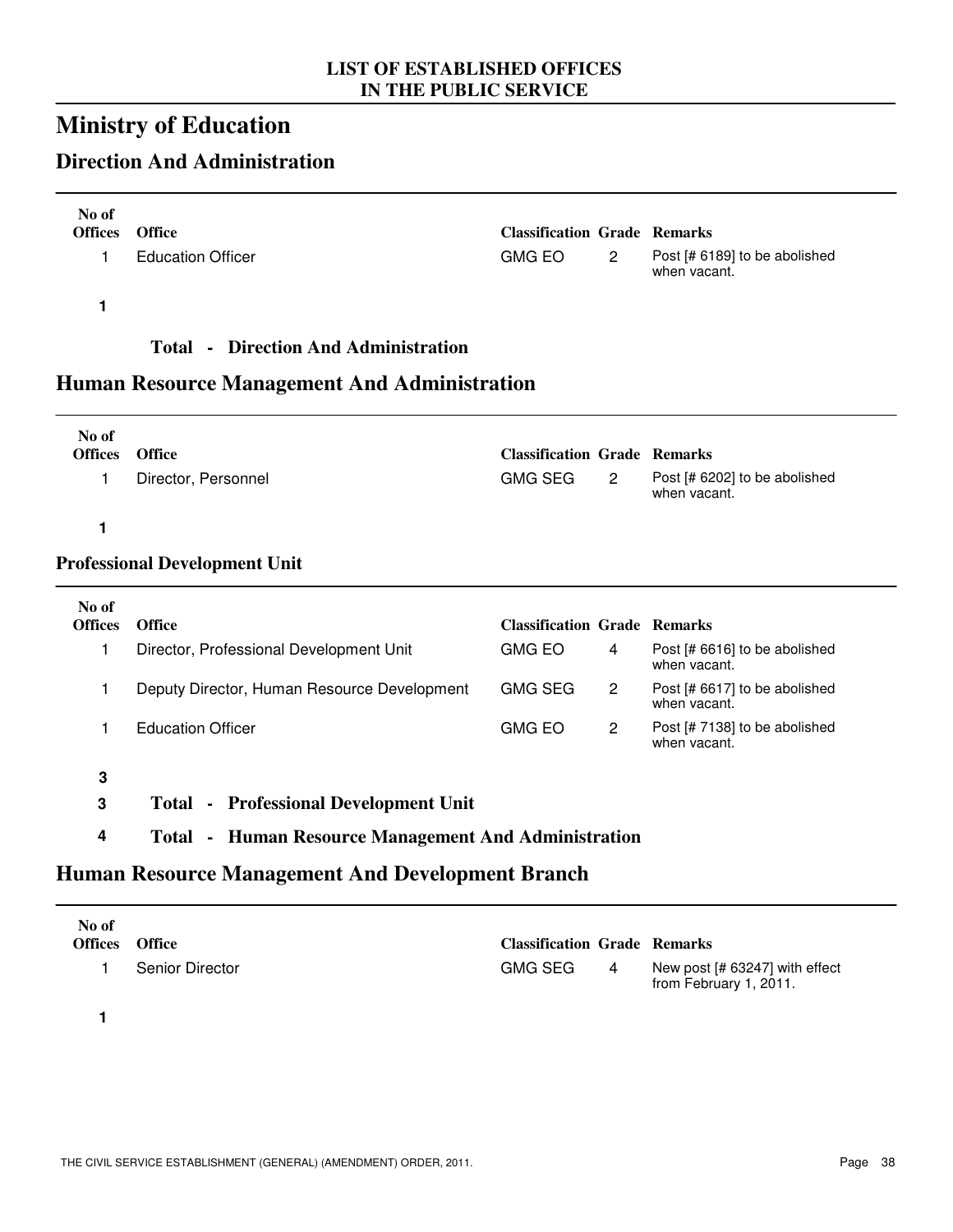# **Ministry of Education**

# **Human Resource Management And Development Branch**

## **Human Resource Management**

| No of<br><b>Offices</b> | <b>Office</b>                     |                                           | <b>Classification Grade Remarks</b> |                |                                                          |
|-------------------------|-----------------------------------|-------------------------------------------|-------------------------------------|----------------|----------------------------------------------------------|
| 1                       | Director                          |                                           | <b>GMG SEG</b>                      | 3              | New post [# 63248] with effect<br>from February 1, 2011. |
| 1                       |                                   |                                           |                                     |                |                                                          |
| 1                       |                                   | <b>Total • Human Resource Management</b>  |                                     |                |                                                          |
|                         | <b>Human Resource Development</b> |                                           |                                     |                |                                                          |
| No of<br><b>Offices</b> | <b>Office</b>                     |                                           | <b>Classification Grade Remarks</b> |                |                                                          |
| 1                       | Director                          |                                           | <b>GMG SEG</b>                      | 3              | New post [# 63249] with effect                           |
|                         |                                   |                                           |                                     |                | from February 1, 2011.                                   |
| 1                       |                                   |                                           |                                     |                |                                                          |
| 1                       |                                   | <b>Total • Human Resource Development</b> |                                     |                |                                                          |
|                         | <b>Employee Relations</b>         |                                           |                                     |                |                                                          |
| No of                   |                                   |                                           |                                     |                |                                                          |
| <b>Offices</b>          | <b>Office</b>                     |                                           | <b>Classification Grade Remarks</b> |                |                                                          |
| 1                       | Director                          |                                           | <b>GMG SEG</b>                      | 3              | New post [# 63250] with effect<br>from February 1, 2011. |
| 1                       |                                   |                                           |                                     |                |                                                          |
| 1                       |                                   | <b>Total - Employee Relations</b>         |                                     |                |                                                          |
|                         | <b>Organizational Development</b> |                                           |                                     |                |                                                          |
| No of                   |                                   |                                           |                                     |                |                                                          |
| <b>Offices</b>          | <b>Office</b>                     |                                           | <b>Classification Grade Remarks</b> |                |                                                          |
| 1                       | Director                          |                                           | <b>GMG SEG</b>                      | 3              | New post [# 63251] with effect<br>from February 1, 2011. |
| 1                       |                                   |                                           |                                     |                |                                                          |
| 1                       |                                   | <b>Total • Organizational Development</b> |                                     |                |                                                          |
|                         |                                   | Performance Management & Appraisal System |                                     |                |                                                          |
| No of<br><b>Offices</b> | <b>Office</b>                     |                                           | <b>Classification Grade Remarks</b> |                |                                                          |
|                         |                                   |                                           |                                     |                |                                                          |
| 1                       | Director                          |                                           | <b>GMG SEG</b>                      | $\overline{c}$ | New post [# 63252] with effect<br>from February 1, 2011. |
| 1                       |                                   | Human Resource Officer                    | <b>GMG AM</b>                       | 4              | New post [# 63252] with effect<br>from February 1, 2011. |
| $\mathbf 2$             |                                   |                                           |                                     |                |                                                          |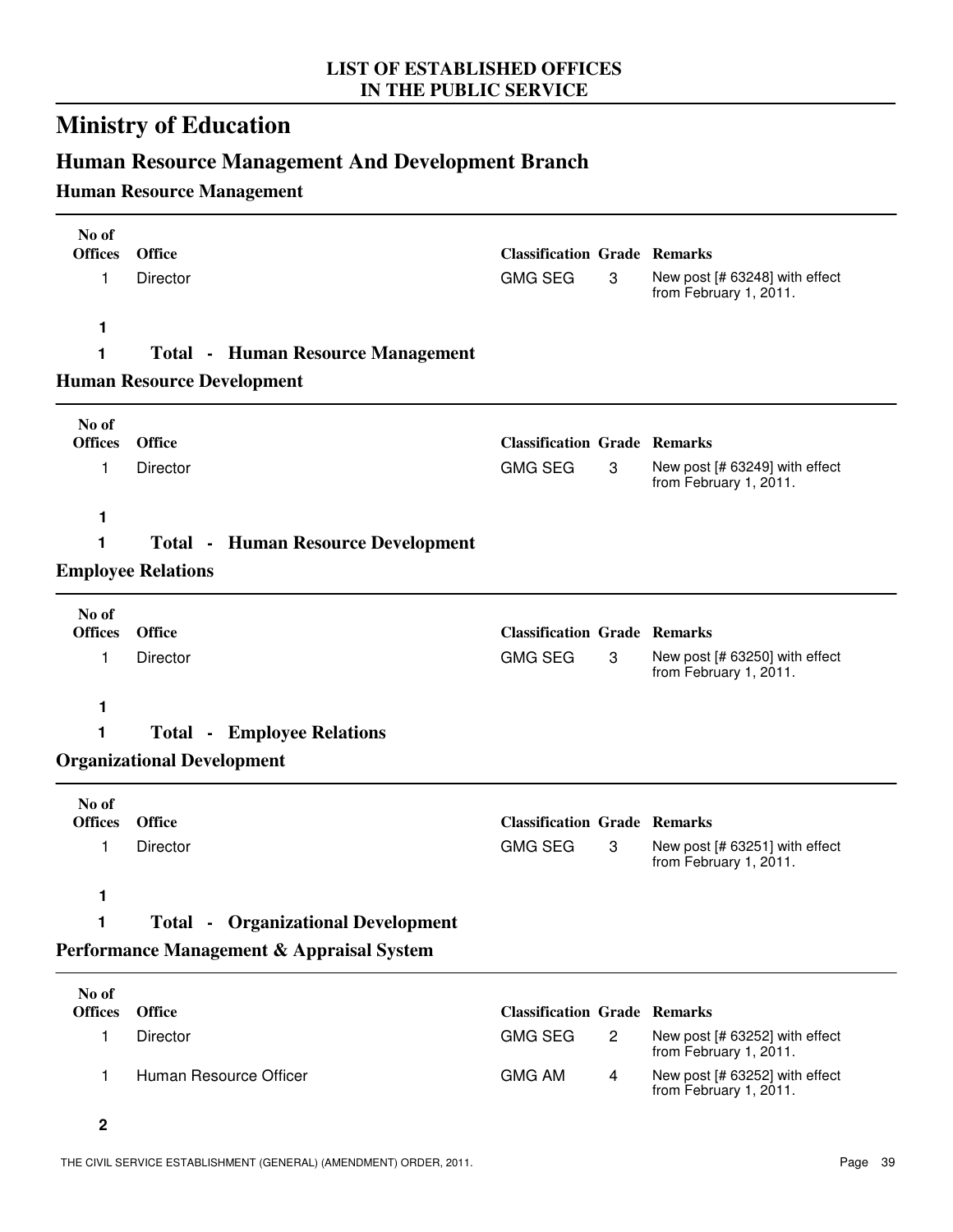# **Ministry of Education**

## **Human Resource Management And Development Branch**

**Performance Management & Appraisal System**

## **2 Total - Performance Management & Appraisal System**

## **7 Total - Human Resource Management And Development Branch**

## **Facilities And Utilities Management**

| No of<br><b>Offices</b> | Office                                             |                                                      |              |                                                                                                                                                                               |
|-------------------------|----------------------------------------------------|------------------------------------------------------|--------------|-------------------------------------------------------------------------------------------------------------------------------------------------------------------------------|
| 3                       | <b>Chief Attendant</b>                             | <b>Classification Grade Remarks</b><br><b>LMO TS</b> | 3            | Post [# 6374] formerly LMO/TS 2<br>upgraded with effect from July 1,<br>2000 and two (2) posts [#s<br>6372-3] formerly LMO/TS 2<br>upgraded with effect from June<br>1, 2010. |
| 3                       |                                                    |                                                      |              |                                                                                                                                                                               |
| 3                       | <b>Total - Facilities And Utilities Management</b> |                                                      |              |                                                                                                                                                                               |
|                         | <b>Educational Services Division</b>               |                                                      |              |                                                                                                                                                                               |
|                         | <b>Curriculum And Support Services</b>             |                                                      |              |                                                                                                                                                                               |
|                         | <b>Technical And Vocational Unit</b>               |                                                      |              |                                                                                                                                                                               |
| No of<br><b>Offices</b> | Office                                             | <b>Classification Grade Remarks</b>                  |              |                                                                                                                                                                               |
| 1                       | <b>Administrative Assistant</b>                    | <b>GMG AM</b>                                        | 3            | Post [# 6686] of Administrator 2<br>(GMG/PMA 2) retitled and<br>reclassified with effect from April<br>1, 2002.                                                               |
| 1                       |                                                    |                                                      |              |                                                                                                                                                                               |
| 1                       | <b>Total • Curriculum And Support Services</b>     |                                                      |              |                                                                                                                                                                               |
|                         | <b>Student Assessment</b>                          |                                                      |              |                                                                                                                                                                               |
|                         | <b>Office Management</b>                           |                                                      |              |                                                                                                                                                                               |
| No of                   |                                                    |                                                      |              |                                                                                                                                                                               |
| <b>Offices</b><br>1     | Office<br>Office Manager                           | <b>Classification Grade Remarks</b><br><b>GMG AM</b> | $\mathbf{2}$ | Post [# 53818] formerly<br>GMG/PMA 3 reclassified with<br>effect from April 1, 2002.                                                                                          |
| 1                       |                                                    |                                                      |              |                                                                                                                                                                               |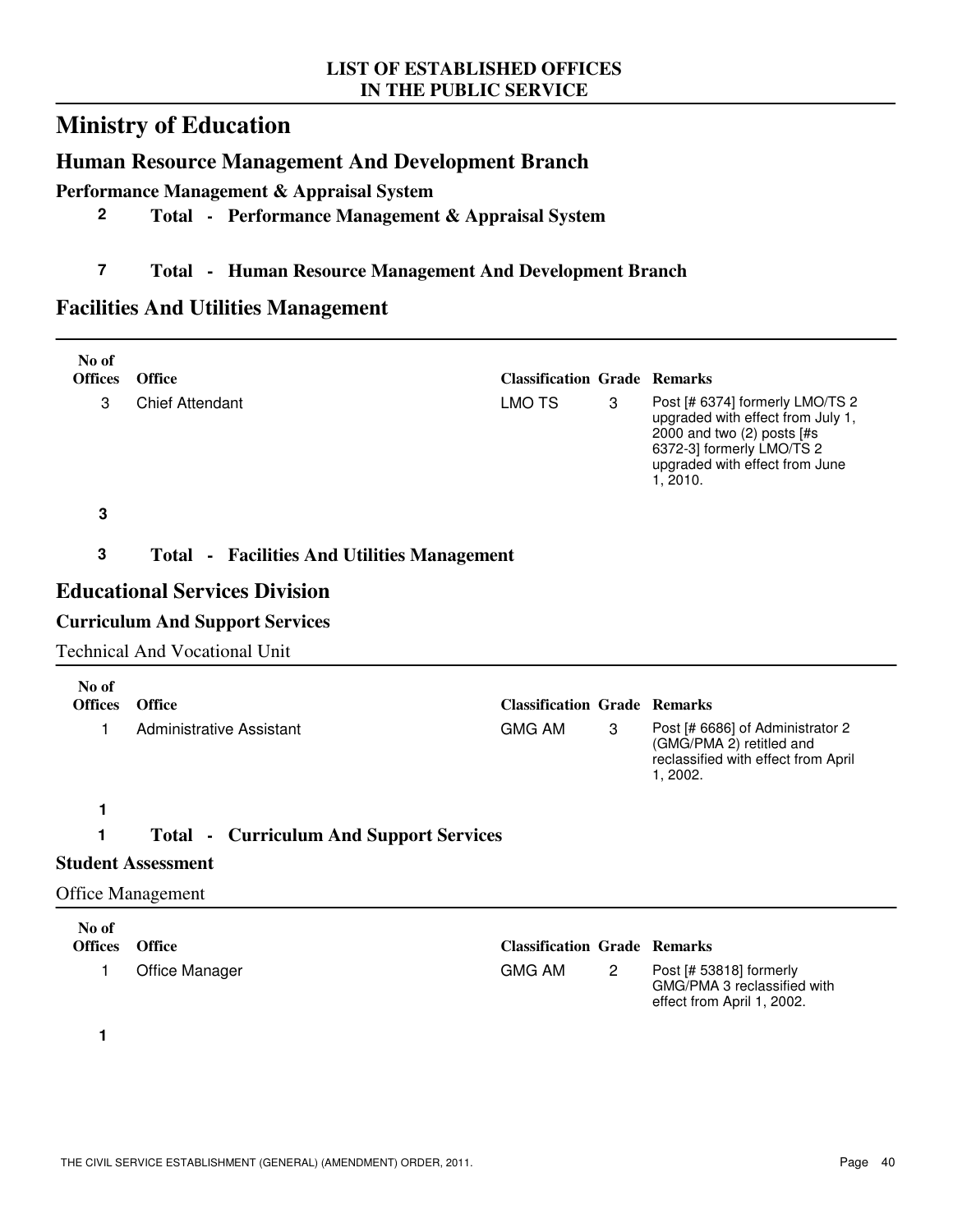# **Ministry of Education**

# **Educational Services Division**

### **Student Assessment**

#### Item Bank

| No of<br><b>Offices</b> | <b>Office</b>                            | <b>Classification Grade Remarks</b> |                       |                                                                                      |
|-------------------------|------------------------------------------|-------------------------------------|-----------------------|--------------------------------------------------------------------------------------|
|                         | Item Bank Supervisor                     | GMG AM                              | $\mathbf{2}^{\prime}$ | Post [# 53823] formerly<br>GMG/PMA 3 reclassified with<br>effect from April 1, 2002. |
|                         |                                          |                                     |                       |                                                                                      |
| $\mathbf{2}$            | - Student Assessment<br>Total            |                                     |                       |                                                                                      |
| 3                       | - Educational Services Division<br>Total |                                     |                       |                                                                                      |

# **Tertiary**

| No of<br><b>Offices</b> | <b>Office</b> | <b>Classification Grade Remarks</b> |   |                                                                                                                  |
|-------------------------|---------------|-------------------------------------|---|------------------------------------------------------------------------------------------------------------------|
|                         | Tutor 2       | NPG RN                              | 5 | Post [# 58014] transferred from<br>the Ministry of Health with effect<br>from April 1, 2010.                     |
|                         | Tutor 1       | NPG RN                              |   | Eleven (11) posts [#s 58015-25]<br>transferred from the Ministry of<br>Health with effect from April 1,<br>2010. |

#### **12**

### **Direction And Administration**

| No of<br><b>Offices</b> | <b>Office</b>                               | <b>Classification Grade Remarks</b> |              |                                                                                     |
|-------------------------|---------------------------------------------|-------------------------------------|--------------|-------------------------------------------------------------------------------------|
| 1                       | Administrator 2                             | <b>GMG AM</b>                       | $\mathbf{2}$ | Post [# 6794] formerly<br>GMG/PMA 2 reclassified with<br>effect from April 1, 2002. |
| 1                       |                                             |                                     |              |                                                                                     |
| 1                       | <b>Total - Direction And Administration</b> |                                     |              |                                                                                     |
| 13                      | <b>Total - Tertiary</b>                     |                                     |              |                                                                                     |
| 31                      | - Ministry of Education<br><b>Total</b>     |                                     |              |                                                                                     |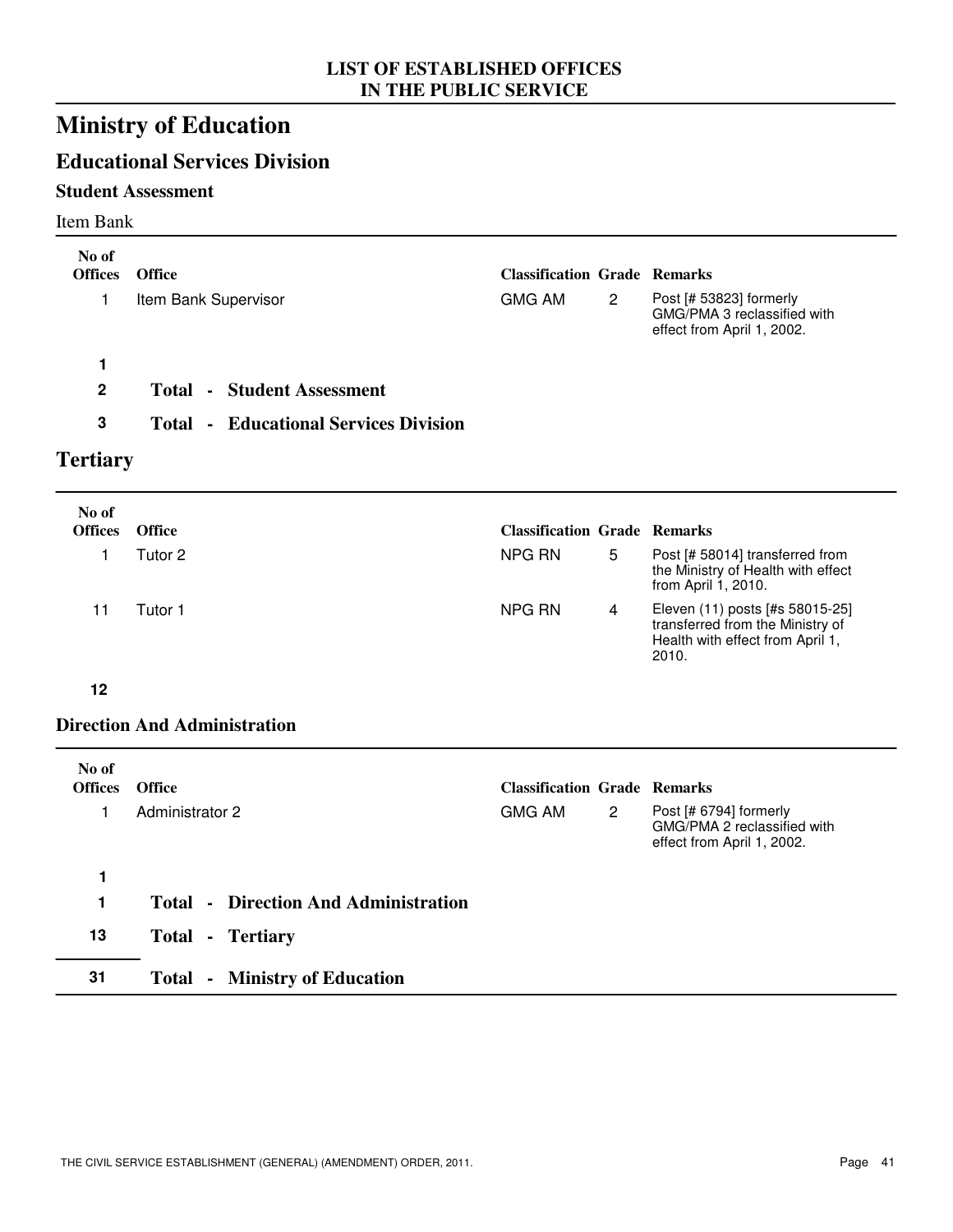# **Ministry of Energy And Mining**

## **Executive Office**

| No of<br><b>Offices</b> | <b>Office</b>                   | <b>Classification Grade Remarks</b> |                                                         |
|-------------------------|---------------------------------|-------------------------------------|---------------------------------------------------------|
|                         | <b>Chief Technical Director</b> | <b>GMG CTD</b>                      | New post [# 63214] with effect<br>from October 1, 2010. |
|                         |                                 |                                     |                                                         |
|                         | <b>Total - Executive Office</b> |                                     |                                                         |

## **Human Resource Management And Administration**

## **Office Management and Transportation**

| No of<br><b>Offices</b> | <b>Office</b>                             | <b>Classification Grade Remarks</b>     |                                                                                                           |
|-------------------------|-------------------------------------------|-----------------------------------------|-----------------------------------------------------------------------------------------------------------|
|                         | Director, Procurement and Office Services | <b>GMG SEG</b><br>$\mathbf{2}^{\prime}$ | Post [# 50680] of Director 1<br>(GMG/SEG 1) retitled and<br>upgraded with effect from<br>January 1, 2011. |
| 4                       | Driver 1                                  | LMO DR                                  | Posts [#s 50686-7 & 50689-90]<br>were incorrectly listed as Driver<br>in the 2010 CSE (General)<br>Order. |

**5**

# **5 Total - Office Management and Transportation**

### **Information & Documentation Branch**

| No of<br><b>Offices</b> | <b>Office</b> | <b>Classification Grade Remarks</b> |   |                                                                                                          |
|-------------------------|---------------|-------------------------------------|---|----------------------------------------------------------------------------------------------------------|
|                         | Director 3    | <b>GMG SEG</b>                      | 3 | Post [# 7289] was incorrectly<br>listed as Director in the 2010<br>CSE (General) Order.                  |
| 2                       | Records Clerk | PIDG RIM                            |   | Posts [#s 8733 & 50671] were<br>incorrectly listed as Records<br>Clerk 1 in 2010 CSE (General)<br>Order. |
| $\sim$                  |               |                                     |   |                                                                                                          |

**3**

### **3 Total - Information & Documentation Branch**

**8 Total - Human Resource Management And Administration**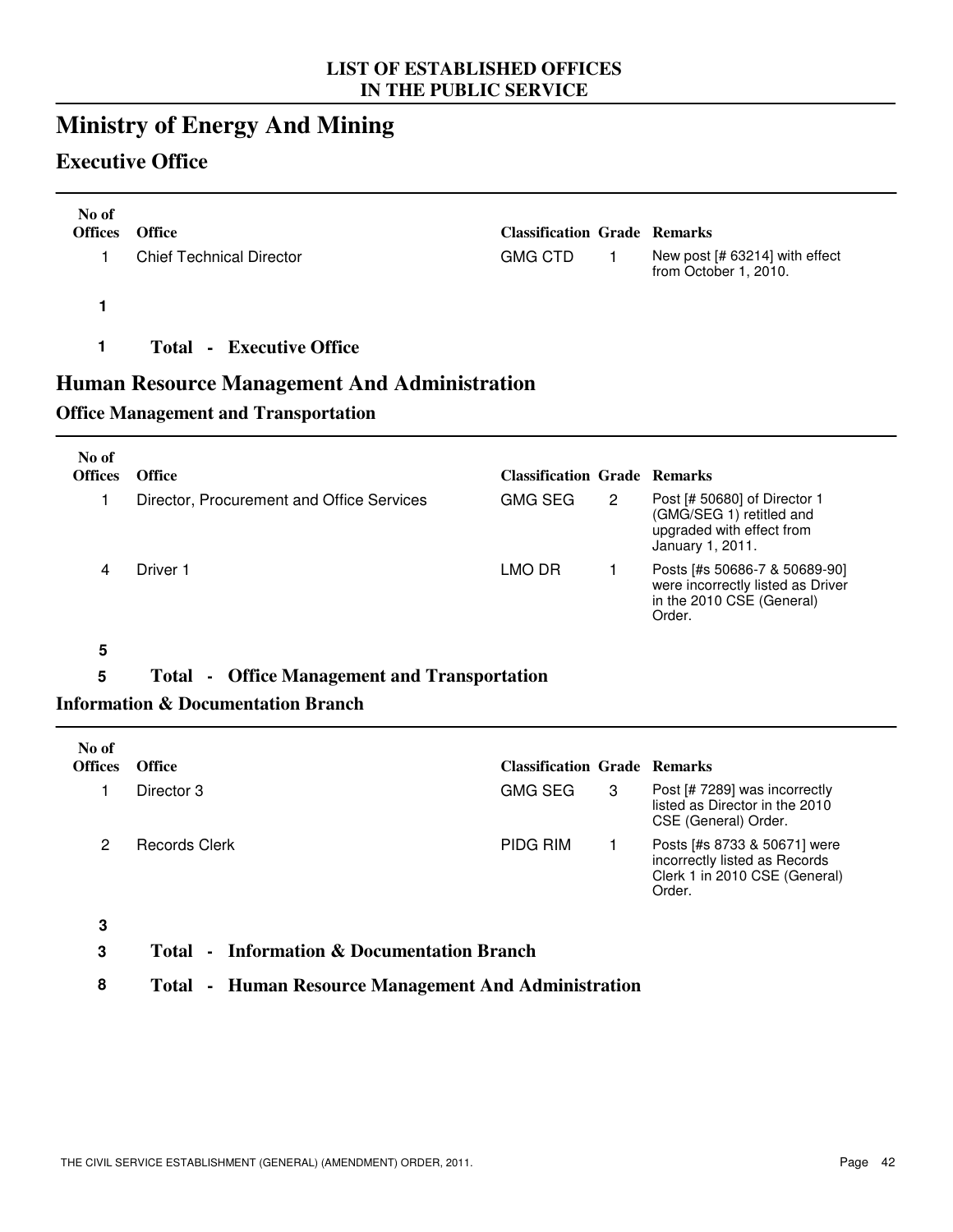# **Ministry of Energy And Mining**

# **Electricity Division**

## **Office Services**

| No of<br><b>Offices</b> | <b>Office</b>                                   | <b>Classification Grade Remarks</b> |                                                                                            |
|-------------------------|-------------------------------------------------|-------------------------------------|--------------------------------------------------------------------------------------------|
|                         | <b>Records Clerk</b>                            | PIDG RIM                            | Post [# 8987] was incorrectly<br>listed as post #58987 in the<br>2010 CSE (General) Order. |
| 1                       |                                                 |                                     |                                                                                            |
| 1                       | - Office Services<br>Total                      |                                     |                                                                                            |
| 1                       | - Electricity Division<br><b>Total</b>          |                                     |                                                                                            |
| 10                      | - Ministry of Energy And Mining<br><b>Total</b> |                                     |                                                                                            |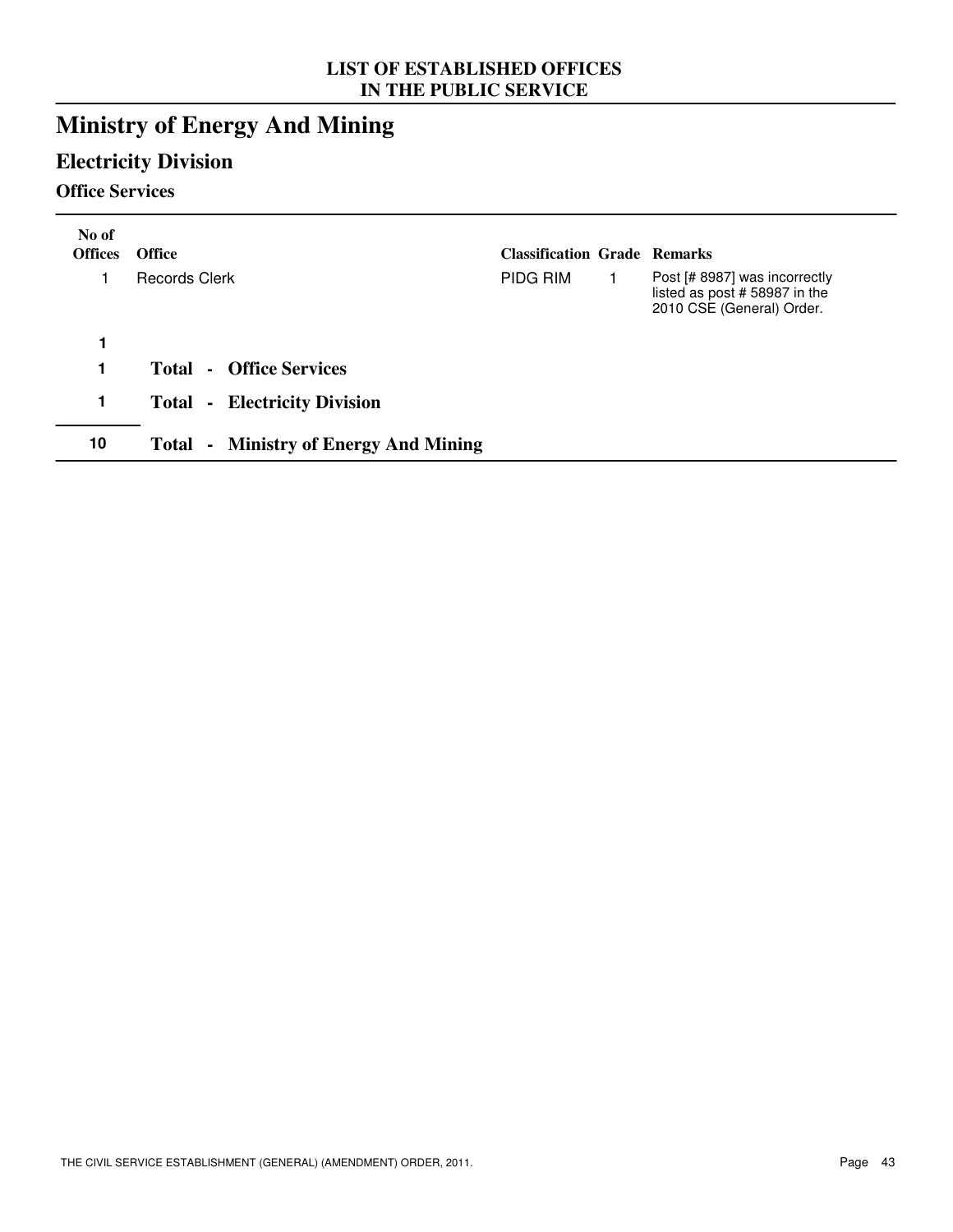# **Ministry of Agriculture And Fisheries**

# **Central Direction and Control Unit**

| No of                   |                                                          |                                     |                |                                                                                                                                                                     |
|-------------------------|----------------------------------------------------------|-------------------------------------|----------------|---------------------------------------------------------------------------------------------------------------------------------------------------------------------|
| <b>Offices</b>          | <b>Office</b>                                            | <b>Classification Grade Remarks</b> |                |                                                                                                                                                                     |
| 1                       | Co-ordinator Special Projects                            | <b>GMG SEG</b>                      | $\overline{2}$ | Post [# 445] of Executive<br>Assistant (GMG/SEG 1) retitled<br>and upgraded with effect from<br>May 1, 2009.                                                        |
| 1                       |                                                          |                                     |                |                                                                                                                                                                     |
| 1                       | <b>Total • Central Direction and Control Unit</b>        |                                     |                |                                                                                                                                                                     |
|                         | <b>Human Resource Management and Development</b>         |                                     |                |                                                                                                                                                                     |
|                         | <b>Facilities and Property Management Branch</b>         |                                     |                |                                                                                                                                                                     |
| Administration          |                                                          |                                     |                |                                                                                                                                                                     |
| No of<br><b>Offices</b> | Office                                                   | <b>Classification Grade Remarks</b> |                |                                                                                                                                                                     |
|                         |                                                          |                                     |                |                                                                                                                                                                     |
| 1                       | Cleaner/Attendant                                        | <b>LMO TS</b>                       | $\overline{c}$ | Post [# 8373] of Gateman<br>(LMO/TS 1) transferred from<br>Operation and Farm<br>Management Branch, retitled<br>and upgraded with effect from<br>September 1, 2010. |
| 1                       |                                                          |                                     |                |                                                                                                                                                                     |
|                         | <b>Transport/Fleet Management</b>                        |                                     |                |                                                                                                                                                                     |
| No of                   |                                                          |                                     |                |                                                                                                                                                                     |
| <b>Offices</b>          | Office                                                   | <b>Classification Grade Remarks</b> |                |                                                                                                                                                                     |
| 1                       | Caretaker                                                | <b>LMO TS</b>                       | 3              | Post [# 7499] of Artisan Helper<br>(LMO/TS 1) retitled and<br>upgraded with effect from<br>September 1, 2010.                                                       |
| 1                       |                                                          |                                     |                |                                                                                                                                                                     |
| $\mathbf 2$             | <b>Total • Facilities and Property Management Branch</b> |                                     |                |                                                                                                                                                                     |
| $\boldsymbol{2}$        | <b>Total - Human Resource Management and Development</b> |                                     |                |                                                                                                                                                                     |
|                         | <b>Agricultural Planning And Policy</b>                  |                                     |                |                                                                                                                                                                     |
|                         | <b>Agricultural Marketing Information Branch</b>         |                                     |                |                                                                                                                                                                     |
| No of                   |                                                          |                                     |                |                                                                                                                                                                     |
| <b>Offices</b>          | <b>Office</b>                                            | <b>Classification Grade Remarks</b> |                |                                                                                                                                                                     |
| 1                       | Director, Agricultural Marketing & Information           | <b>GMG SEG</b>                      | 5              | Post [# 7562] of Director, Data<br>Bank & Evaluation (SOG/ST 8)                                                                                                     |

reclassified and retitled with effect from April 1, 2010.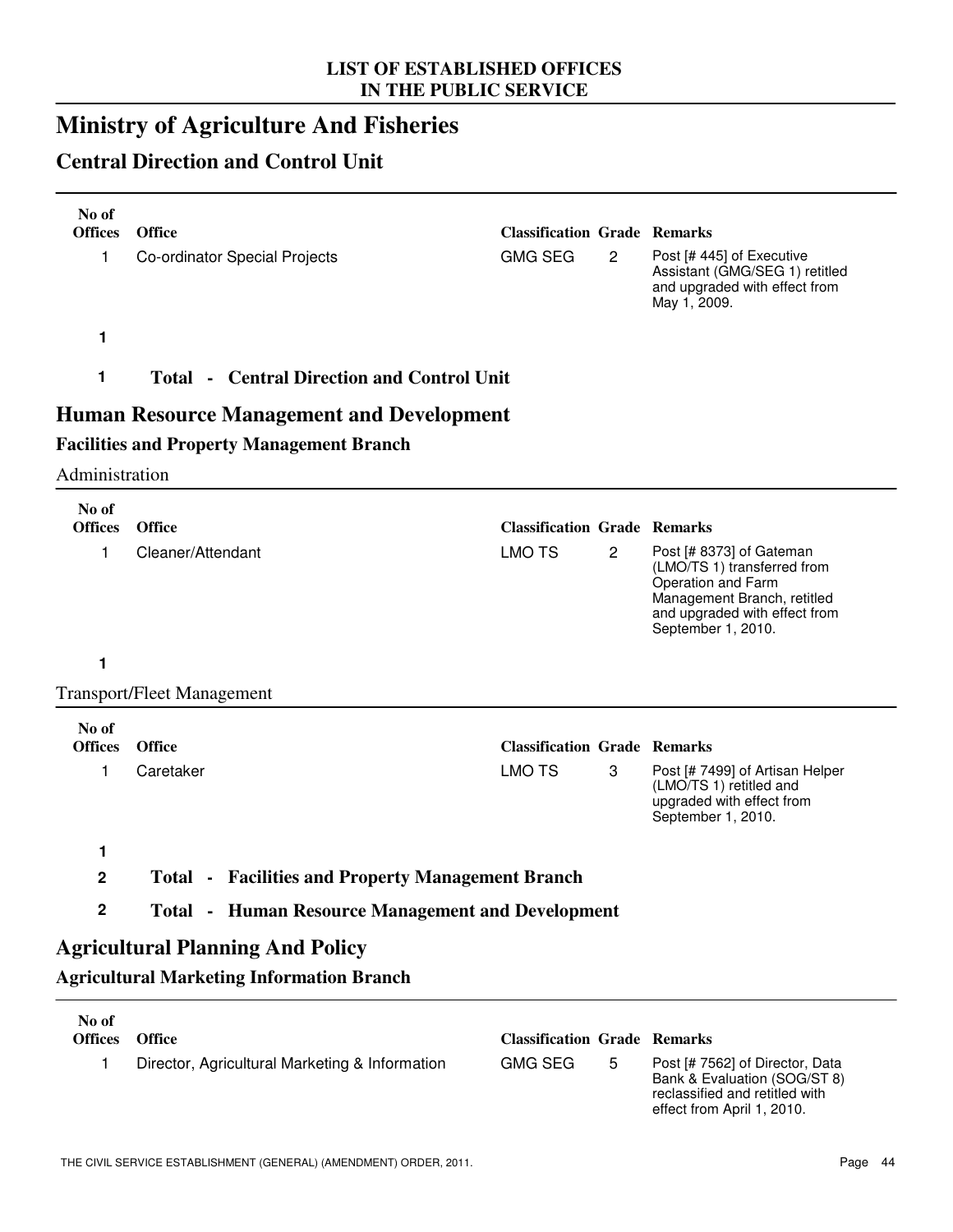# **Ministry of Agriculture And Fisheries**

# **Agricultural Planning And Policy**

## **Agricultural Marketing Information Branch**

| No of          |                                                                            |                                     |                |                                                                                           |
|----------------|----------------------------------------------------------------------------|-------------------------------------|----------------|-------------------------------------------------------------------------------------------|
| <b>Offices</b> | <b>Office</b>                                                              | <b>Classification Grade Remarks</b> |                |                                                                                           |
| 1              | <b>Senior Secretary</b>                                                    | OPS SS                              | 3              | Post [# 7566] formerly listed<br>under Data Bank & Evaluation.                            |
| 1              | Secretary 2                                                                | OPS SS                              | $\overline{2}$ | Post [# 50901] formerly listed<br>under Data Bank and<br>Evaluation.                      |
| $\mathbf 3$    |                                                                            |                                     |                |                                                                                           |
|                | Data Analysis & Design Unit                                                |                                     |                |                                                                                           |
| No of          |                                                                            |                                     |                |                                                                                           |
| <b>Offices</b> | <b>Office</b>                                                              | <b>Classification Grade Remarks</b> |                |                                                                                           |
| 1              | Director, Data Analysis                                                    | SOG ST                              | 8              | New post [# 63209] with effect<br>from April 1, 2010.                                     |
| $\overline{c}$ | Statistician                                                               | SOG ST                              | $\overline{7}$ | Two (2) posts [# 7568-9]<br>formerly SOG/ST 6 upgraded<br>with effect from April 1, 2010. |
| $\mathbf 3$    |                                                                            |                                     |                |                                                                                           |
|                | Agricultural Services Unit (formerly Agricultural Marketing & Credit Serv) |                                     |                |                                                                                           |
| No of          |                                                                            |                                     |                |                                                                                           |
| <b>Offices</b> | <b>Office</b>                                                              | <b>Classification Grade Remarks</b> |                |                                                                                           |
| 1              | Director, Agricultural Services                                            | <b>GMG SEG</b>                      | 4              | Post [# 8140] of Director retitled                                                        |

|                         |        | with effect from April 1, 2010.                                                                   |
|-------------------------|--------|---------------------------------------------------------------------------------------------------|
| <b>Senior Secretary</b> | OPS SS | Post [# 8142] formerly listed<br>under Agricultural Marketing &<br>Credit Services.               |
| Secretary 2             | OPS SS | Two (2) posts [#s 8143-4]<br>formerly listed under Agricultural<br>Marketing and Credit Services. |

#### **4**

### Agricultural Incentives Unit

| No of<br><b>Offices</b> | <b>Office</b>                          | <b>Classification Grade Remarks</b> |                                                                                 |
|-------------------------|----------------------------------------|-------------------------------------|---------------------------------------------------------------------------------|
|                         | Director, Agricultural Incentives Unit | GMG SEG                             | New post [# 63210] with effect<br>from April 1, 2010.                           |
|                         | Incentives Officer                     | GMG SEG                             | Post [# 8154] formerly listed<br>under Commodity Monitoring<br>and Information. |

**2**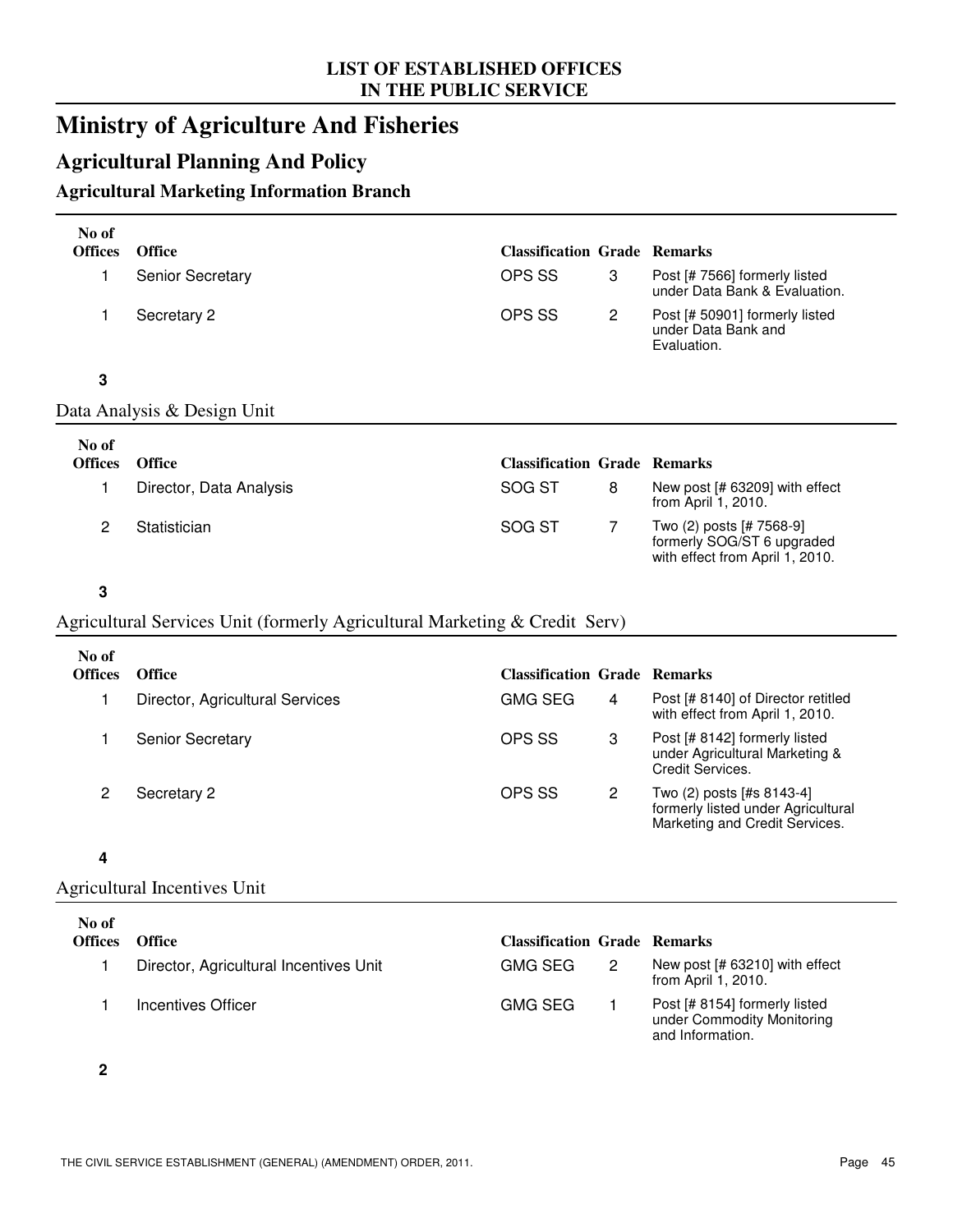# **Ministry of Agriculture And Fisheries**

# **Agricultural Planning And Policy**

## **Agricultural Marketing Information Branch**

### Reports & Evaluation

| No of<br><b>Offices</b> | <b>Office</b>                  | <b>Classification Grade Remarks</b> |                |                                                                                                                                                                     |
|-------------------------|--------------------------------|-------------------------------------|----------------|---------------------------------------------------------------------------------------------------------------------------------------------------------------------|
| 1                       | Director, Reports & Evaluation | <b>GMG SEG</b>                      | 3              | Post [# 7609] of Assistant<br>Director, Monitoring and<br>Evaluation (SOG/ST 7)<br>reclassified and retitled with<br>effect from April 1, 2010.                     |
| 1                       |                                |                                     |                |                                                                                                                                                                     |
| <b>Market Research</b>  |                                |                                     |                |                                                                                                                                                                     |
| No of<br><b>Offices</b> | <b>Office</b>                  | <b>Classification Grade Remarks</b> |                |                                                                                                                                                                     |
| 1                       | Director, Market Research      | SOG ST                              | 8              | Post [# 8148] of Director, Market<br>Research, Grades & Standards<br>(SOG/ST 7) retitled and<br>upgraded with effect from April<br>1, 2010.                         |
| 1                       | Senior Research Officer        | SOG ST                              | $\overline{7}$ | Post [# 8150] of Commodity<br>Specialist (SOG/ST 6) retitled<br>and upgraded with effect from<br>April 1, 2010.                                                     |
| $\overline{c}$          | <b>Research Officer</b>        | SOG ST                              | 6              | Post [# 8151] of Research<br>Officer (SOG/ST 5) upgraded<br>and one (1) post [# 8141] of<br><b>Commodity Specialist retitled</b><br>with effect from April 1, 2010. |
| 4                       |                                |                                     |                |                                                                                                                                                                     |

#### Field Operations

| No of<br><b>Offices</b> | <b>Office</b>                           | <b>Classification Grade Remarks</b> |   |                                                                                                                                                                       |
|-------------------------|-----------------------------------------|-------------------------------------|---|-----------------------------------------------------------------------------------------------------------------------------------------------------------------------|
|                         | Director, Field Operations              | SOG ST                              | 8 | Post [# 7563] of Assistant<br>Director of Data Collections &<br>Statistics (SOG/ST 7) retitled<br>and upgraded with effect from<br>April 1, 2010.                     |
| 3                       | <b>Regional Data Collection Officer</b> | SOG ST                              | 5 | Three (3) posts [#s 7577-9] of<br>Data Collections Administrator<br>retitled with effect from April 1,<br>2010.                                                       |
| 16                      | Data Collection Officer                 | SOG ST                              | 3 | Sixteen (16) posts [#s 7580-1,<br>7583-7, 7590 & 7592-9] of Data<br>Collecting Officer 2 (PIDG/RIM<br>3) retitled and reclassified with<br>effect from April 1, 2010. |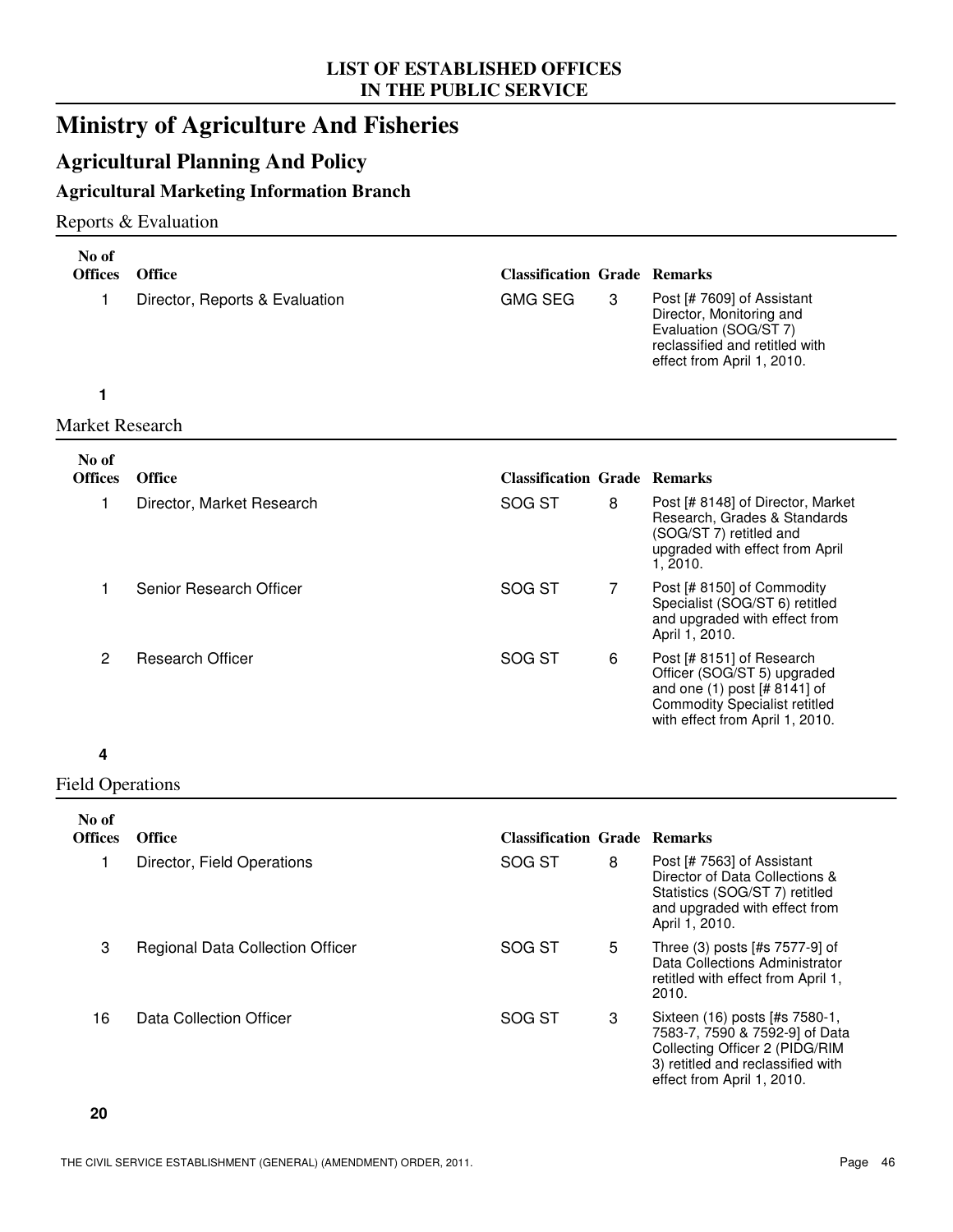# **Ministry of Agriculture And Fisheries**

# **Agricultural Planning And Policy**

## **Agricultural Marketing Information Branch**

### Stakeholder Liaison Unit

| No of<br><b>Offices</b> | <b>Office</b>                            | <b>Classification Grade Remarks</b> |              |                                                                                                                     |
|-------------------------|------------------------------------------|-------------------------------------|--------------|---------------------------------------------------------------------------------------------------------------------|
| 1                       | Director, Stakeholder Liaison            | <b>GMG SEG</b>                      | 3            | Post [# 8153] of Director<br>(SOG/ST 7) retitled and<br>reclassified with effect from April<br>1, 2010.             |
| 1                       | <b>Monitoring Officer</b>                | <b>GMG SEG</b>                      | $\mathbf{2}$ | One (1) post [# 8155] of<br>Statistician (SOG/ST 6) retitled<br>and reclassified with effect from<br>April 1, 2010. |
| 1                       | <b>Assistant Monitoring Officer</b>      | <b>GMG SEG</b>                      | 1.           | Post [# 8288] of Regional<br>Sociologist (SOG/ST 5) retitled<br>and reclassified with effect from<br>April 1, 2010. |
| 3                       |                                          |                                     |              |                                                                                                                     |
|                         | Agri-Business & Market Distribution Unit |                                     |              |                                                                                                                     |
| No of                   |                                          |                                     |              |                                                                                                                     |
| <b>Offices</b>          | <b>Office</b>                            | <b>Classification Grade Remarks</b> |              |                                                                                                                     |
| 1                       | Director, Agri Business                  | <b>GMG SEG</b>                      | 3            | Post [# 7546] of Agricultural<br>Economist 1 (SOG/ST 5) retitled                                                    |

| No of<br><b>Offices</b> | <b>Office</b>                        | <b>Classification Grade Remarks</b> |   |                                                                                                                          |
|-------------------------|--------------------------------------|-------------------------------------|---|--------------------------------------------------------------------------------------------------------------------------|
|                         | Director, Agri Business              | <b>GMG SEG</b>                      | 3 | Post [# 7546] of Agricultural<br>Economist 1 (SOG/ST 5) retitled<br>and reclassified with effect from<br>April 1, 2010.  |
|                         | Market Development Officer           | <b>GMG SEG</b>                      | 2 | Post [# 8149] of Commodity<br>Specialist (SOG/ST 6) retitled<br>and reclassified with effect from<br>April 1, 2010.      |
|                         | Assistant Market Development Officer | <b>GMG SEG</b>                      |   | Post [# 8156] of Statistical Co-<br>ordinator (SOG/ST 3) retitled<br>and reclassified with effect from<br>April 1, 2010. |
|                         | Secretary 2                          | OPS SS                              | 2 | Post [# 8145] of Secretary 1<br>(OPS/SS 1) upgraded and<br>retitled with effect from April 1,<br>2010.                   |

#### **4**

# Agricultural Information Systems Unit

| No of<br><b>Offices</b> | <b>Office</b>          | <b>Classification Grade Remarks</b> |   |                                                       |
|-------------------------|------------------------|-------------------------------------|---|-------------------------------------------------------|
|                         | Manager                | MIS IT                              | 6 | New post [# 63215] with effect<br>from April 1, 2011. |
|                         | Senior Systems Analyst | MIS IT                              | 5 | New post [# 63216] with effect<br>from April 1, 2011. |
|                         | Database Administrator | MIS IT                              | 4 | New post [# 63217] with effect<br>from April 1, 2011. |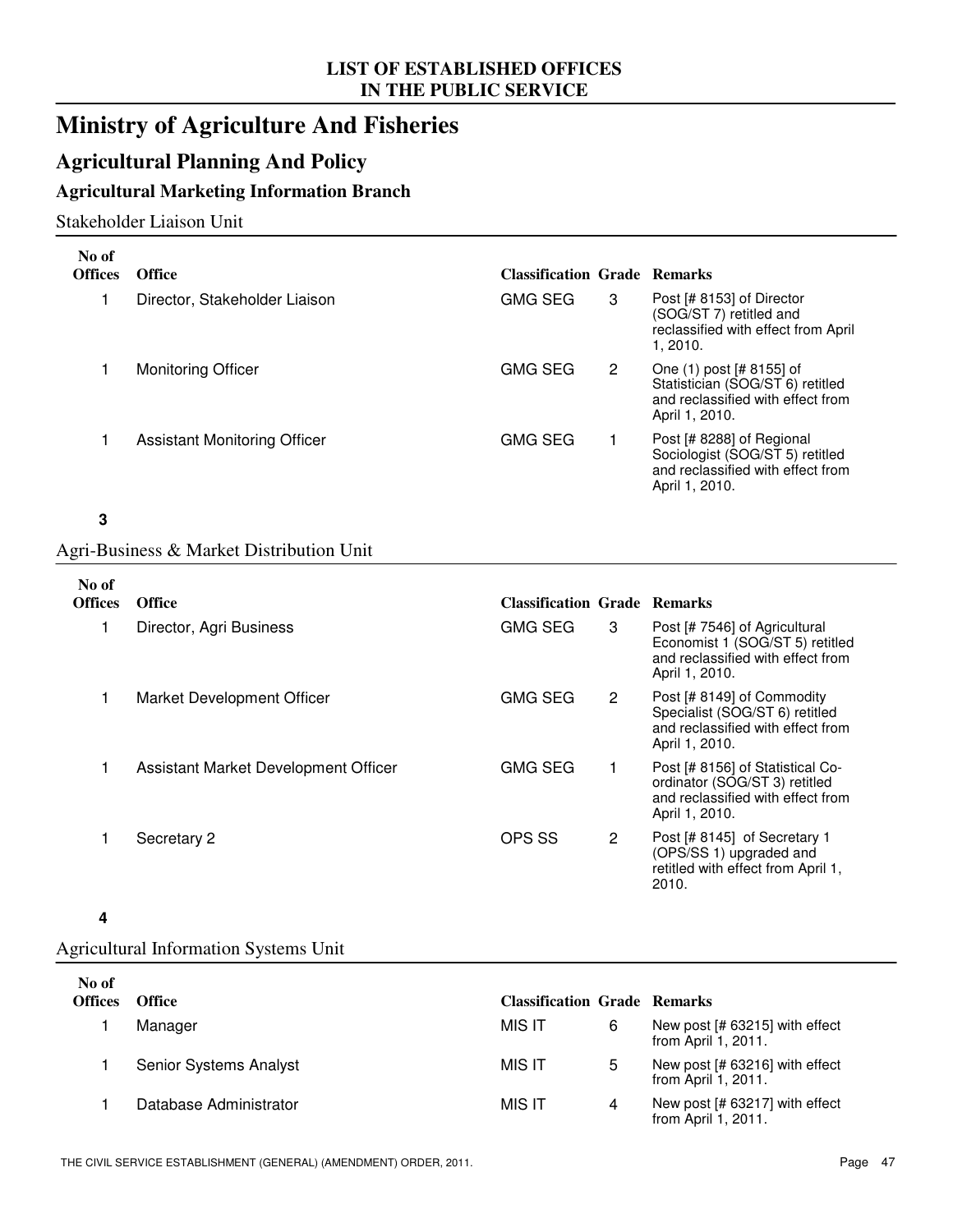# **Ministry of Agriculture And Fisheries**

# **Agricultural Planning And Policy**

# **Agricultural Marketing Information Branch**

## Agricultural Information Systems Unit

| No of<br><b>Offices</b> | <b>Office</b>              | <b>Classification Grade Remarks</b> |   |                                                                                             |
|-------------------------|----------------------------|-------------------------------------|---|---------------------------------------------------------------------------------------------|
|                         | Web Designer               | MIS IT                              | 4 | New post [#63218] with effect<br>from April 1, 2011.                                        |
|                         | Agricultural Economist     | SOG ST                              | 7 | Post [# 7610] formerly SOG/ST<br>6 upgraded with effect from April<br>1, 2011.              |
|                         | Sociologist                | SOG ST                              | 7 | Post [# 7611] formerly SOG/ST<br>6 upgraded with effect from April<br>1, 2011.              |
| 2                       | <b>Statistical Officer</b> | SOG ST                              | 4 | Posts [#s 7571 & 7573] formerly<br>GMG/AM 2 reclassified with<br>effect from April 1, 2011. |
|                         | Liaison Officer            | <b>GMG AM</b>                       | 4 | New post [# 63219] with effect<br>from April 1, 2011.                                       |

**9**

### **53 Total - Agricultural Marketing Information Branch**

**53 Total - Agricultural Planning And Policy**

## **Technical Services Directorate**

### **Veterinary Services Division**

### Administration

| No of<br><b>Offices</b> | <b>Office</b>                          | <b>Classification Grade Remarks</b> |              |                                                                                                                    |
|-------------------------|----------------------------------------|-------------------------------------|--------------|--------------------------------------------------------------------------------------------------------------------|
|                         | Caretaker                              | LMO TS                              | 3            | New post [# 63213] with effect<br>from September 1, 2010.                                                          |
|                         |                                        |                                     |              |                                                                                                                    |
|                         | <b>Laboratory Services</b>             |                                     |              |                                                                                                                    |
| No of<br><b>Offices</b> | <b>Office</b>                          | <b>Classification Grade Remarks</b> |              |                                                                                                                    |
| 4                       | Senior Veterinary Medical Technologist | <b>PMG VMT</b>                      | $\mathbf{2}$ | Four (4) posts [#s 7949-52] of<br>Veterinary Medical Technologist<br>retitled with effect from January<br>1, 2001. |

#### **4**

### **5 Total - Veterinary Services Division**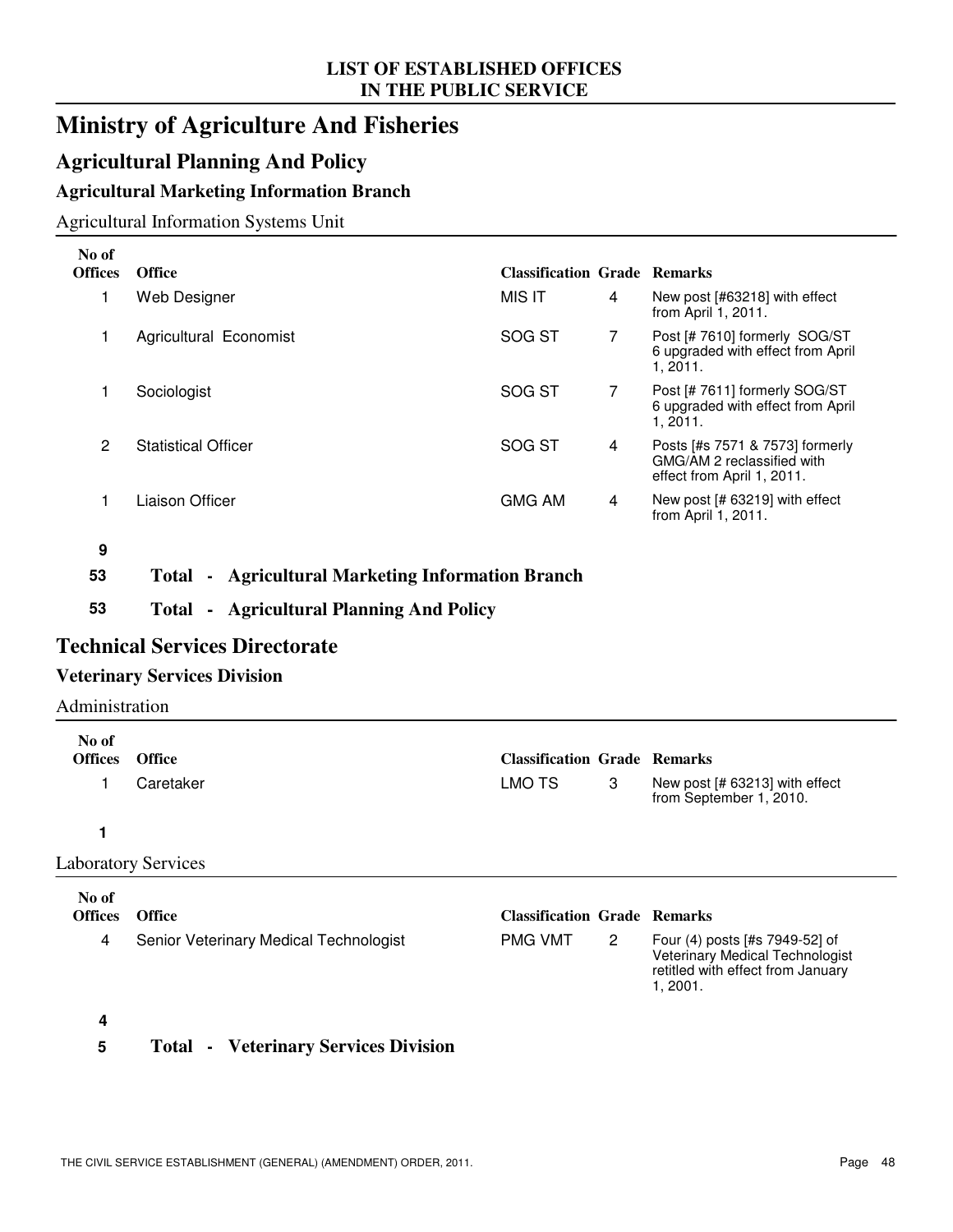# **Ministry of Agriculture And Fisheries**

## **Technical Services Directorate**

## **Research and Development Division**

#### Accounts

 $\overline{\phantom{0}}$ 

| No of<br><b>Offices</b> | <b>Office</b>                                                                      | <b>Classification Grade Remarks</b> |                |                                                                                                     |
|-------------------------|------------------------------------------------------------------------------------|-------------------------------------|----------------|-----------------------------------------------------------------------------------------------------|
| 1                       | Cashier                                                                            | <b>FMG CS</b>                       | $\overline{2}$ | Post [# 7362] formerly FMG/CS1<br>upgraded with effect from<br>December 1, 2009.                    |
| 1                       |                                                                                    |                                     |                |                                                                                                     |
|                         | <b>Total - Research and Development Division</b>                                   |                                     |                |                                                                                                     |
| 6                       | <b>Total - Technical Services Directorate</b>                                      |                                     |                |                                                                                                     |
|                         | <b>Policy Co-ordination &amp; Administration</b><br>Corporate & Strategic Planning |                                     |                |                                                                                                     |
| No of<br><b>Offices</b> | <b>Office</b>                                                                      | <b>Classification Grade Remarks</b> |                |                                                                                                     |
| 1                       | Director, Corp/Strategic Plang. & Perf. Monitoring                                 | <b>GMG SEG</b>                      | 4              | Post [# 50909] of Director<br>(GMG/SEG 3) retitled and<br>upgraded with effect from May 1,<br>2009. |
|                         |                                                                                    |                                     |                |                                                                                                     |

- **1 Total - Corporate & Strategic Planning**
- **1 Total Policy Co-ordination & Administration**

## **Rural Physical Planning**

| No of<br><b>Offices</b> | <b>Office</b> |                                        | <b>Classification Grade Remarks</b> |                                                           |
|-------------------------|---------------|----------------------------------------|-------------------------------------|-----------------------------------------------------------|
|                         | Attendant     |                                        | LMO TS                              | New post [# 63211] with effect<br>from September 1, 2010. |
|                         | Gardener      |                                        | LMO TS                              | New post [# 63212] with effect<br>from September 1, 2010. |
| 2                       |               |                                        |                                     |                                                           |
| $\mathbf{2}$            |               |                                        |                                     |                                                           |
| 2                       |               | <b>Total - Rural Physical Planning</b> |                                     |                                                           |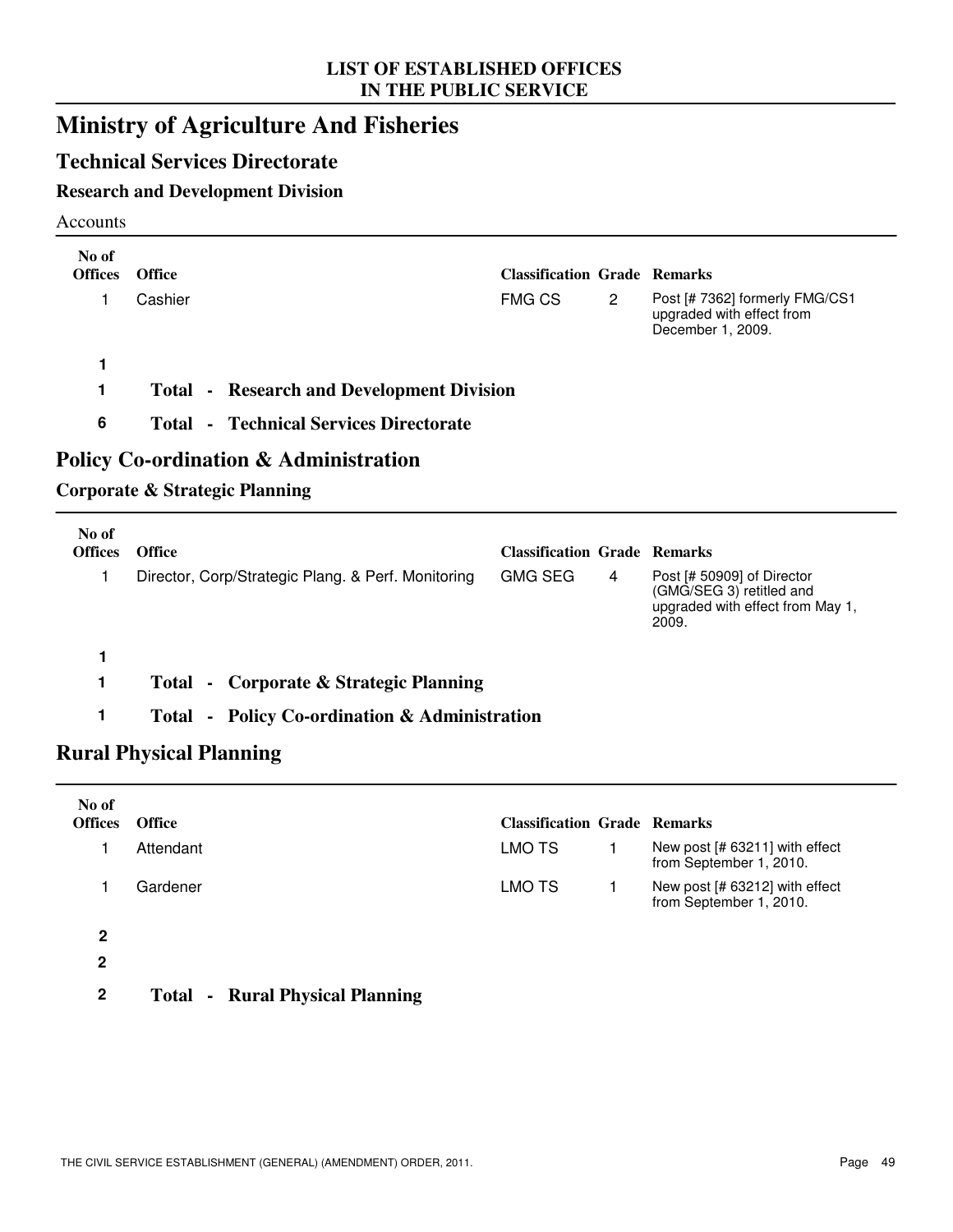# **Ministry of Agriculture And Fisheries**

## **Fisheries Division**

## **Aquaculture Branch**

| No of<br><b>Offices</b> | <b>Office</b>                                        | <b>Classification Grade Remarks</b> |                       |                                                                                                                      |
|-------------------------|------------------------------------------------------|-------------------------------------|-----------------------|----------------------------------------------------------------------------------------------------------------------|
|                         | Accounting Technician 2                              | <b>FMG AT</b>                       | $\mathbf{2}^{\prime}$ | Post [# 8092] of Accounting<br>Clerk 2 (FMG/AC 2) reclassified<br>and retitled with effect from<br>December 1, 2009. |
| 1                       |                                                      |                                     |                       |                                                                                                                      |
| 1                       | <b>Total - Aquaculture Branch</b>                    |                                     |                       |                                                                                                                      |
| 1                       | <b>Total - Fisheries Division</b>                    |                                     |                       |                                                                                                                      |
| 66                      | <b>Total - Ministry of Agriculture And Fisheries</b> |                                     |                       |                                                                                                                      |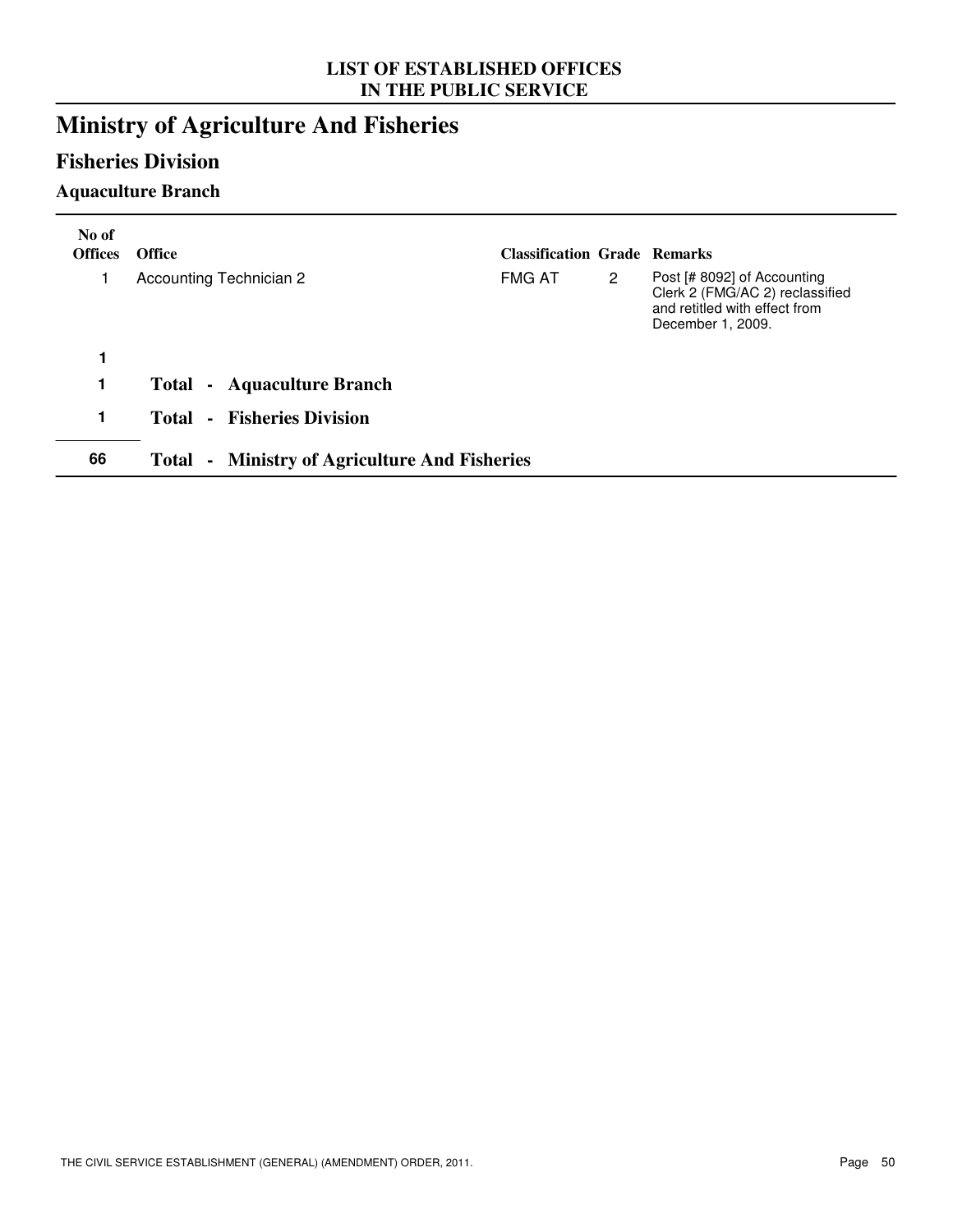# **Ministry of Industry, Investment And Commerce**

## **Legal Services**

| No of<br><b>Offices</b> | <b>Office</b>        | <b>Classification Grade Remarks</b> |   |                                                                                                                                                                                  |
|-------------------------|----------------------|-------------------------------------|---|----------------------------------------------------------------------------------------------------------------------------------------------------------------------------------|
|                         | Legal Director       | <b>JLG LO</b>                       | 3 | C.D. Post [# 461] transferred<br>from the Copyright Unit of the<br>former Ministry of Industry,<br>Technology, Energy and<br>Commerce (MITEC) with effect<br>from April 1, 2010. |
|                         | Senior Legal Officer | <b>JLG LO</b>                       | 4 | C.D. Post $[#8696]$ of Legal<br>Officer retitled with effect from<br>February 1, 2009.                                                                                           |
| 2                       |                      |                                     |   |                                                                                                                                                                                  |
| $\mathbf 2$             |                      |                                     |   |                                                                                                                                                                                  |

**2 Total - Legal Services**

# **Finance And Accounts**

| No of<br><b>Offices</b> | <b>Office</b>           | <b>Classification Grade Remarks</b> |              |                                                                                                     |
|-------------------------|-------------------------|-------------------------------------|--------------|-----------------------------------------------------------------------------------------------------|
|                         | Director, Finance       | <b>FMG PA</b>                       | $\mathbf{2}$ | Post [# 61110] of Accountant<br>retitled with effect from August 1,<br>2010.                        |
|                         | <b>Senior Secretary</b> | OPS SS                              | 3            | Post [# 50611] transferred from<br>the Executive Office with effect<br>from April 1, 2010.          |
|                         | Director, Budget        | <b>FMG PA</b>                       | 3            | Post [# 62970] was incorrectly<br>listed as Budget Director<br>[FMG/PA 2] in 2010 CSE (G)<br>Order. |
| 3                       |                         |                                     |              |                                                                                                     |

- **3**
- **3 Total Finance And Accounts**

## **Corporate Affairs And Services**

| No of<br><b>Offices</b> | <b>Office</b>           | <b>Classification Grade Remarks</b> |                                                                                                                                                                    |
|-------------------------|-------------------------|-------------------------------------|--------------------------------------------------------------------------------------------------------------------------------------------------------------------|
|                         | <b>Senior Secretary</b> | OPS SS                              | Post [# 50331] transferred from<br>the Copyright Unit of the former<br>Ministry of Industry, Technology,<br>Energy and Commerce with<br>effect from April 1, 2010. |

**1**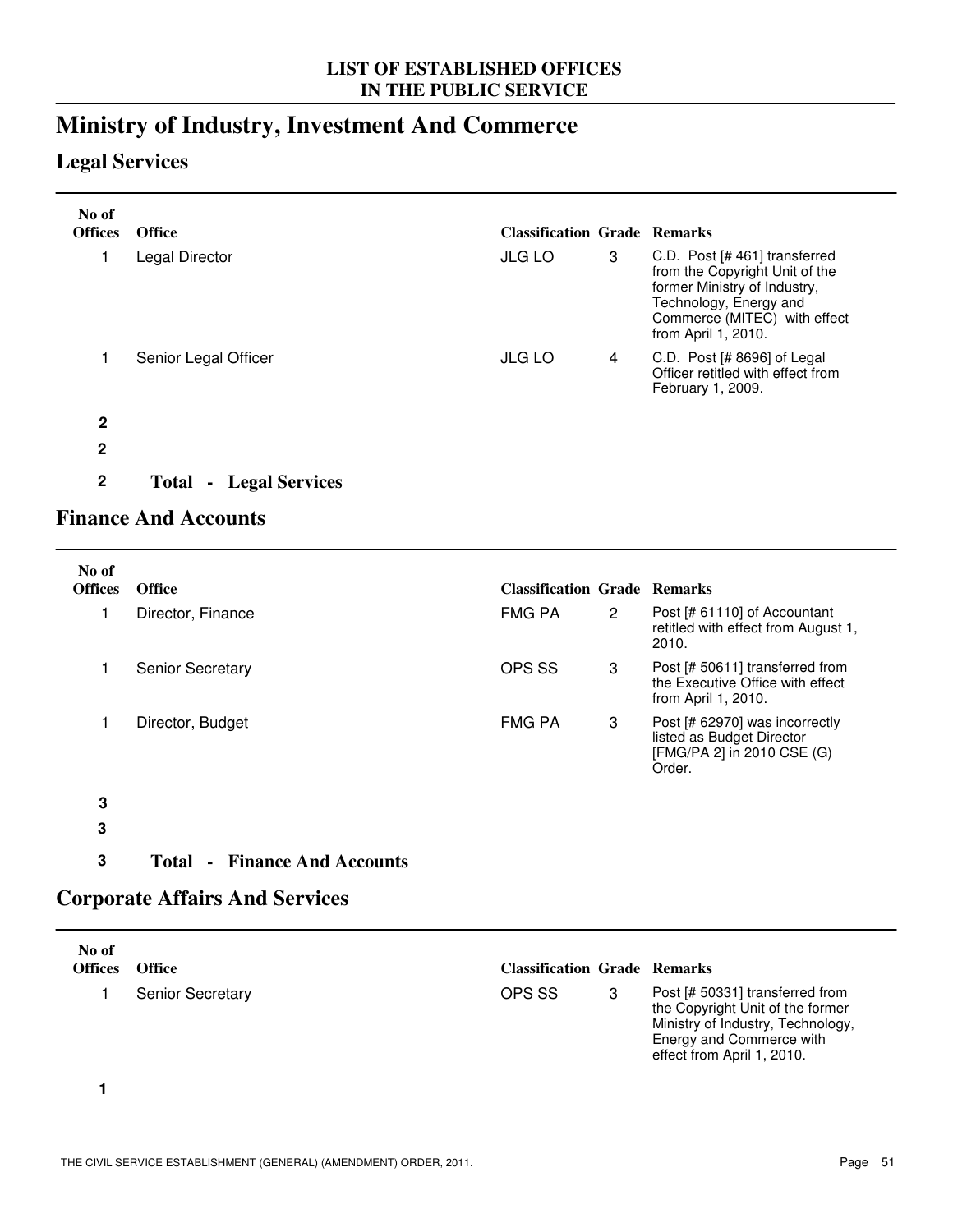# **Ministry of Industry, Investment And Commerce**

## **Corporate Affairs And Services**

### **Human Resource Management & Administration**

| No of<br><b>Offices</b> | <b>Office</b>                | <b>Classification Grade Remarks</b> |   |                                                                                                          |
|-------------------------|------------------------------|-------------------------------------|---|----------------------------------------------------------------------------------------------------------|
|                         | Industrial Relations Officer | <b>GMG AM</b>                       | 3 | Post [# 50662] transferred from<br>the Ministry of Energy & Mining<br>with effect from July 1, 2010.     |
|                         | Secretary 2                  | OPS SS                              | 2 | Post [# 8924] transferred from<br>the Corporate Affairs Division<br>with effect from April 1, 2010.      |
|                         | <b>Senior Secretary</b>      | OPS SS                              | 3 | Post [# 61548] transferred from<br>Procurement and Office<br>Services with effect from April 1,<br>2010. |

**3**

### **3 Total - Human Resource Management & Administration**

#### **Procurement And Office Services**

| No of<br><b>Offices</b> | <b>Office</b>                                  | <b>Classification Grade Remarks</b> |   |                                                         |
|-------------------------|------------------------------------------------|-------------------------------------|---|---------------------------------------------------------|
|                         | Director, Office Management and Transportation | <b>GMG SEG</b>                      |   | New post [# 63232] with effect<br>from January 1, 2011. |
|                         | <b>Inventory Officer</b>                       | PIDG RIM                            | 3 | New post [# 63233] with effect<br>from January 1, 2011. |
| 2                       |                                                |                                     |   |                                                         |
| $\mathbf{2}$            | <b>Total - Procurement And Office Services</b> |                                     |   |                                                         |
| 6                       | <b>Total - Corporate Affairs And Services</b>  |                                     |   |                                                         |

## **Industry Division**

### **Business Facilitation Unit**

| No of<br><b>Offices</b> | <b>Office</b> | <b>Classification Grade Remarks</b> |                                                                                                     |
|-------------------------|---------------|-------------------------------------|-----------------------------------------------------------------------------------------------------|
| 2                       | Director 1    | <b>GMG SEG</b>                      | Two (2) posts [#s 8697 & 8751]<br>of Monitoring Officer retitled with<br>effect from April 1, 2010. |
|                         |               |                                     |                                                                                                     |

**2 Total - Business Facilitation Unit**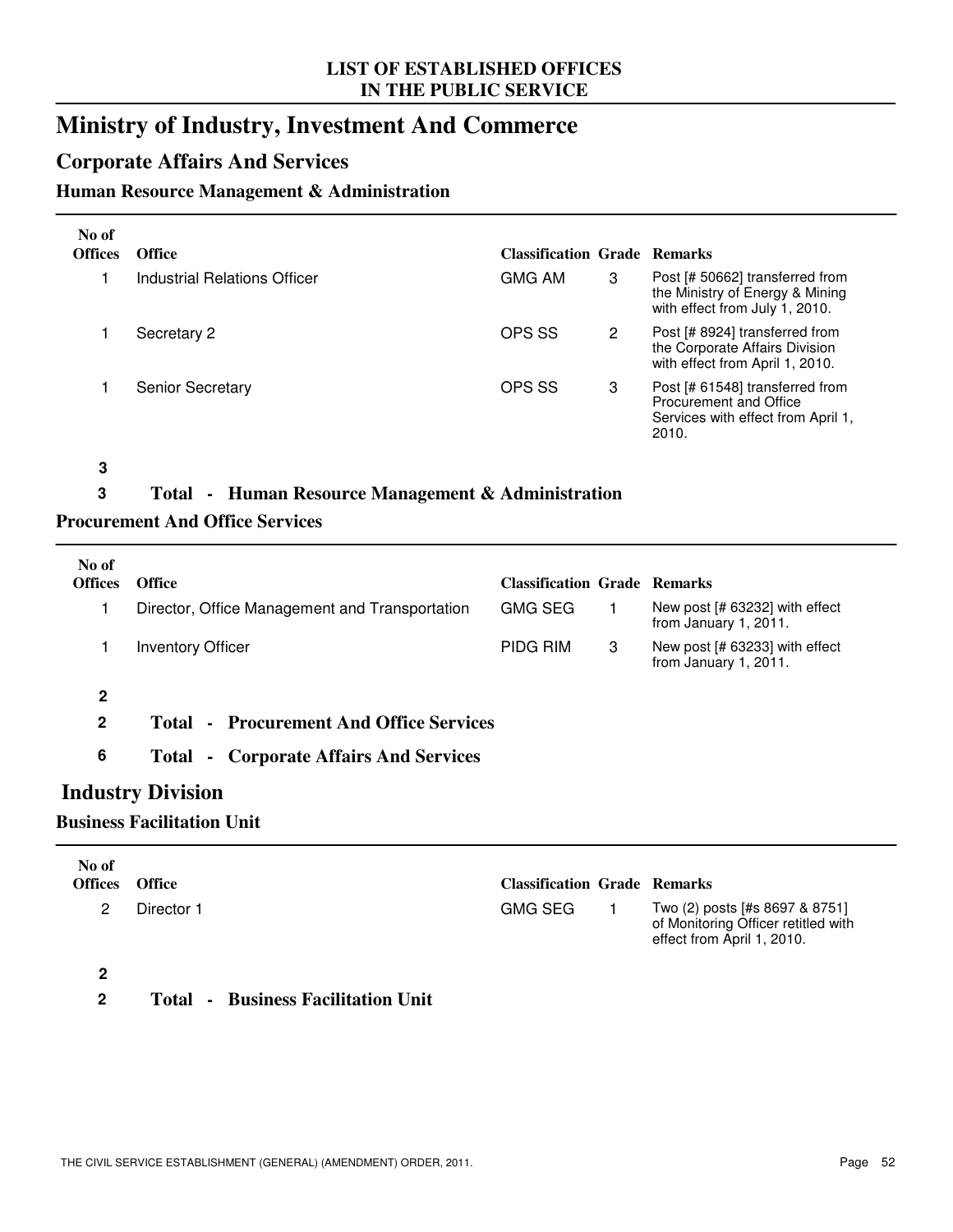# **Ministry of Industry, Investment And Commerce**

# **Industry Division**

## **Manufacturing & Incentive Monitoring Unit**

| No of                   |                                    |                                                              |                                     |              |                                                                                                                                  |
|-------------------------|------------------------------------|--------------------------------------------------------------|-------------------------------------|--------------|----------------------------------------------------------------------------------------------------------------------------------|
| <b>Offices</b>          | <b>Office</b>                      |                                                              | <b>Classification Grade Remarks</b> |              |                                                                                                                                  |
| 1                       | Director 3                         |                                                              | <b>GMG SEG</b>                      | 3            | Post [# 59121] of Director,<br>retitled with effect from April 1,<br>2010.                                                       |
| 1                       | Director 1                         |                                                              | <b>GMG SEG</b>                      | 1            | Post [# 50713] of Monitoring &<br>Facilitation Officer 1 retitled with<br>effect from April 1, 2010.                             |
| $\boldsymbol{2}$        |                                    |                                                              |                                     |              |                                                                                                                                  |
| $\mathbf 2$             |                                    | <b>Total • Manufacturing &amp; Incentive Monitoring Unit</b> |                                     |              |                                                                                                                                  |
|                         | <b>Scrap Metal Monitoring Unit</b> |                                                              |                                     |              |                                                                                                                                  |
| No of                   |                                    |                                                              |                                     |              |                                                                                                                                  |
| <b>Offices</b>          | <b>Office</b>                      |                                                              | <b>Classification Grade Remarks</b> |              |                                                                                                                                  |
| 1                       | Director 1                         |                                                              | <b>GMG SEG</b>                      | $\mathbf{2}$ | Post [# 8764] of Monitoring &<br>Facilitation Officer 2 retitled with<br>effect from April 1, 2010.                              |
| 1                       |                                    |                                                              |                                     |              |                                                                                                                                  |
| 1                       |                                    | <b>Total - Scrap Metal Monitoring Unit</b>                   |                                     |              |                                                                                                                                  |
|                         | <b>Small Business Unit</b>         |                                                              |                                     |              |                                                                                                                                  |
| No of                   |                                    |                                                              |                                     |              |                                                                                                                                  |
| <b>Offices</b>          | <b>Office</b>                      |                                                              | <b>Classification Grade Remarks</b> |              |                                                                                                                                  |
| 1                       | Director 1                         |                                                              | <b>GMG SEG</b>                      | 1            | Post [# 59122] of Incentive<br>Officer retitled and transferred<br>from the Industry Division with<br>effect from April 1, 2010. |
| 1                       |                                    |                                                              |                                     |              |                                                                                                                                  |
| 1                       |                                    | <b>Total - Small Business Unit</b>                           |                                     |              |                                                                                                                                  |
|                         | <b>Trade Relations Unit</b>        |                                                              |                                     |              |                                                                                                                                  |
|                         |                                    |                                                              |                                     |              |                                                                                                                                  |
| No of<br><b>Offices</b> | <b>Office</b>                      |                                                              | <b>Classification Grade Remarks</b> |              |                                                                                                                                  |
| 1                       | Director 1                         |                                                              | <b>GMG SEG</b>                      | 1            | Post [# 8765] of Trade Relations                                                                                                 |
|                         |                                    |                                                              |                                     |              | & Research Officer retitled and<br>transferred from the Industry<br>Division with effect from April 1,<br>2010.                  |
| 1                       |                                    |                                                              |                                     |              |                                                                                                                                  |
| 1                       | Total -                            | <b>Trade Relations Unit</b>                                  |                                     |              |                                                                                                                                  |
| $\overline{\mathbf{7}}$ |                                    | <b>Total - Industry Division</b>                             |                                     |              |                                                                                                                                  |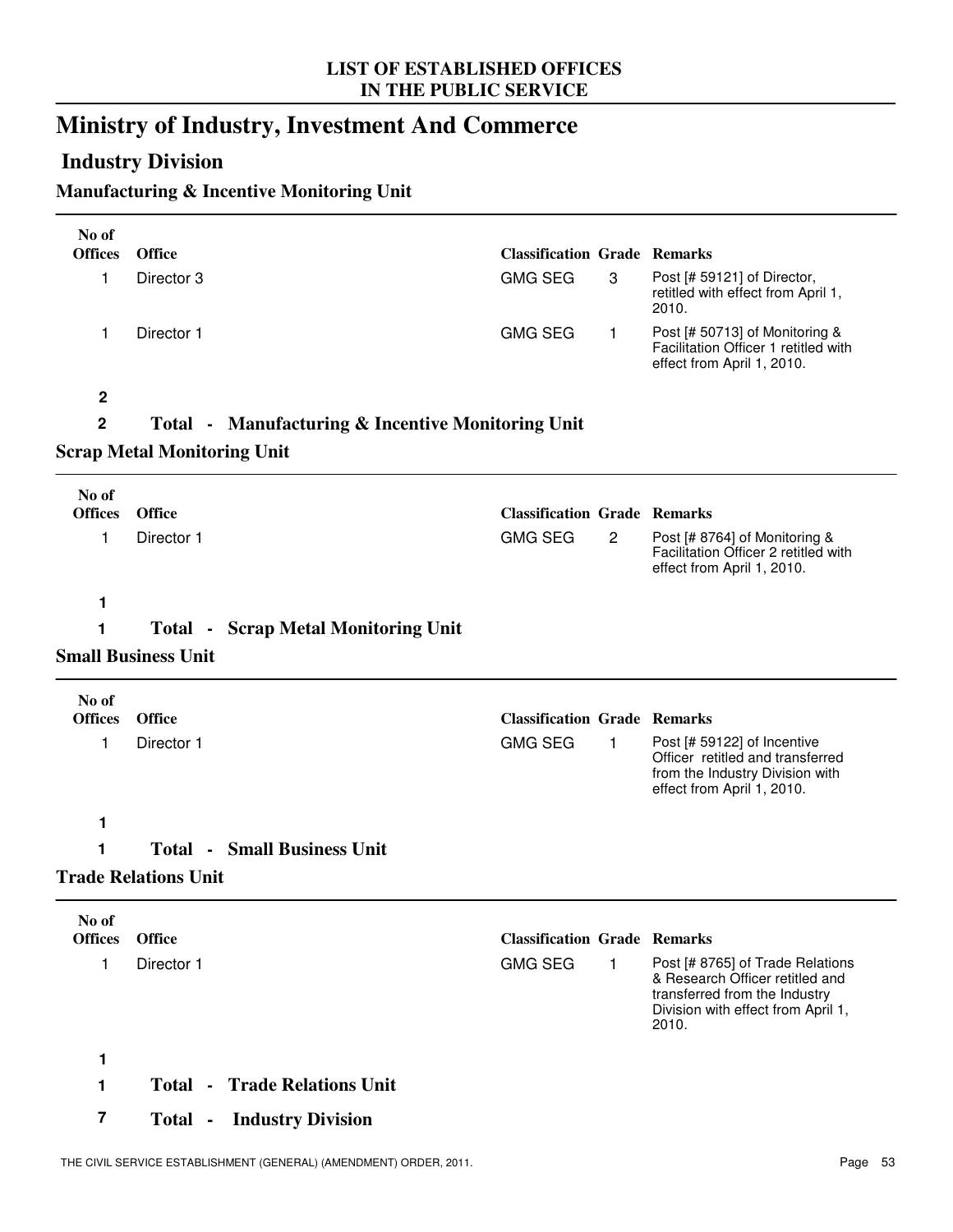# **Ministry of Industry, Investment And Commerce**

# **Investment Division**

| No of<br><b>Offices</b>                              | <b>Office</b>                      | <b>Classification Grade Remarks</b> |                |                                                                                                              |
|------------------------------------------------------|------------------------------------|-------------------------------------|----------------|--------------------------------------------------------------------------------------------------------------|
| 1                                                    | <b>Project Planning Specialist</b> | SOG ST                              | $\overline{7}$ | Post [# 8754] transferred from<br>Policy Planning, Projects &<br>Research with effect from April<br>1, 2010. |
| 1                                                    |                                    |                                     |                |                                                                                                              |
| 1                                                    | <b>Total - Investment Division</b> |                                     |                |                                                                                                              |
|                                                      | <b>Commerce Division</b>           |                                     |                |                                                                                                              |
| No of<br>$\Omega_{\text{eff}}$ $\Omega_{\text{eff}}$ |                                    | Clercksotton Cuede Demonto          |                |                                                                                                              |

| <b>Offices</b> | <b>Office</b>         | <b>Classification Grade Remarks</b> |                |                                                                             |
|----------------|-----------------------|-------------------------------------|----------------|-----------------------------------------------------------------------------|
|                | Director, Commodities | GMG SEG                             | $\overline{2}$ | Post [# 50325] of Director 2<br>retitled with effect from April 1,<br>2010. |
|                |                       |                                     |                |                                                                             |
|                |                       |                                     |                |                                                                             |

**1 Total - Commerce Division**

# **Jamaica Intellectual Property Office (JIPO)**

| No of<br><b>Offices</b> | <b>Office</b>     | <b>Classification Grade Remarks</b>    |                                                                                                                                                                 |
|-------------------------|-------------------|----------------------------------------|-----------------------------------------------------------------------------------------------------------------------------------------------------------------|
|                         | Copyright Officer | <b>GMG SEG</b><br>$\mathbf{2}^{\circ}$ | Post [#456] transferred from the<br>Copyright Unit of the former<br>Ministry of Industry, Technology,<br>Energy and Commerce with<br>effect from April 1, 2010. |
|                         |                   |                                        |                                                                                                                                                                 |

## **1 Total - Jamaica Intellectual Property Office (JIPO)**

# **Food Storage And Infestation Prevention Division**

| No of<br><b>Offices</b> | <b>Office</b> | <b>Classification Grade Remarks</b> |                                                                                                |
|-------------------------|---------------|-------------------------------------|------------------------------------------------------------------------------------------------|
| З                       | <b>Driver</b> | LMO DR                              | Three (3) posts [#s 8809-11]<br>formerly LMO 3 reclassified with<br>effect from April 1, 2010. |
| 3                       |               |                                     |                                                                                                |
| 3                       |               |                                     |                                                                                                |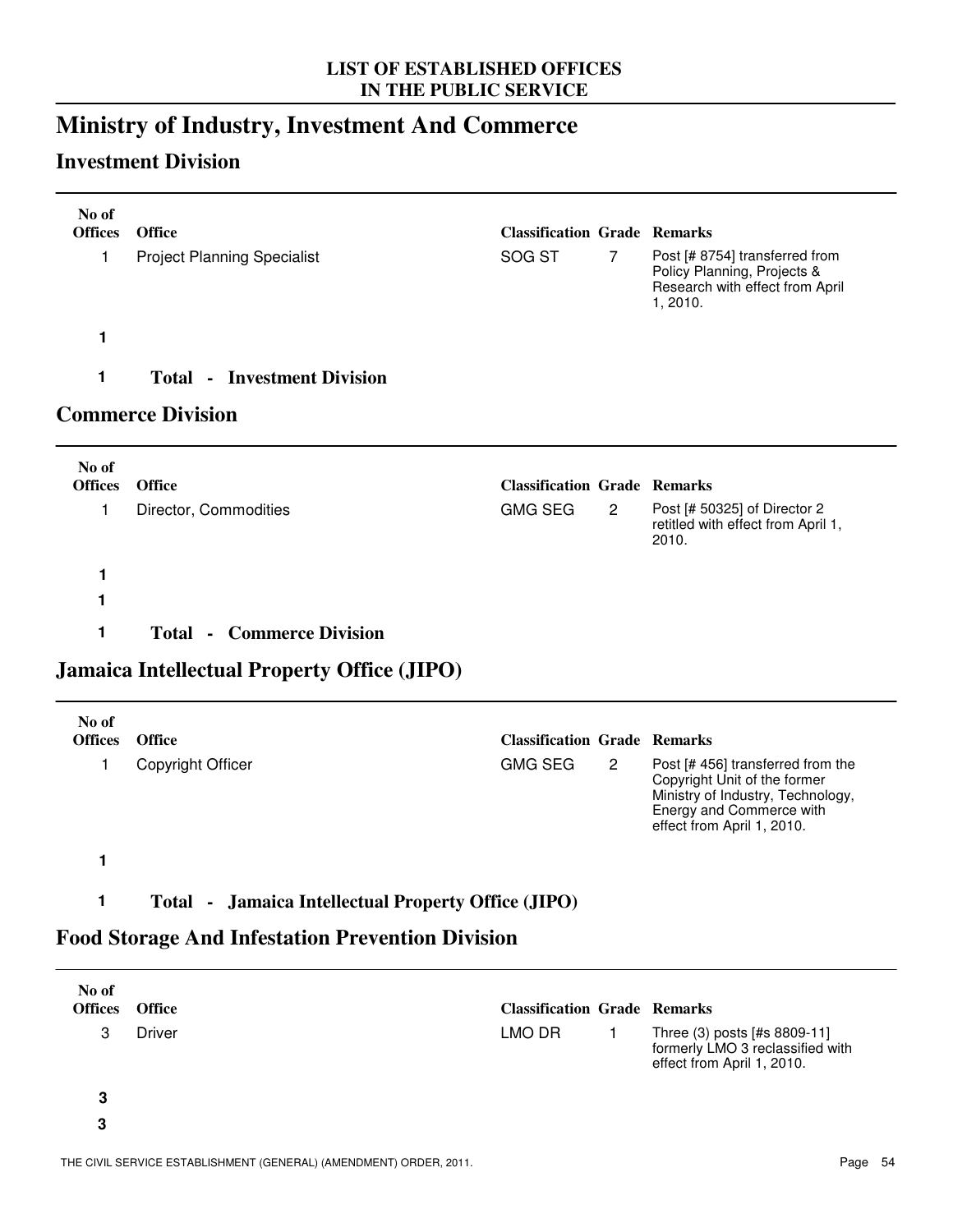# **Ministry of Industry, Investment And Commerce**

# **Food Storage And Infestation Prevention Division**

## **3 Total - Food Storage And Infestation Prevention Division**

# **Co-operative And Friendly Societies Division**

### **Inspectorate**

| No of<br><b>Offices</b> | <b>Office</b>                                                | <b>Classification Grade Remarks</b> |  |                                                                                                                  |
|-------------------------|--------------------------------------------------------------|-------------------------------------|--|------------------------------------------------------------------------------------------------------------------|
|                         | Director, Inspectorate                                       | <b>GMG SEG</b>                      |  | Post $[# 24463]$ of Deputy<br>Registrar of Co-operative<br>Societies retitled with effect from<br>April 1, 2010. |
|                         |                                                              |                                     |  |                                                                                                                  |
|                         | <b>Total</b><br>Inspectorate<br>$\blacksquare$               |                                     |  |                                                                                                                  |
| 1                       | Total - Co-operative And Friendly Societies Division         |                                     |  |                                                                                                                  |
| 25                      | <b>Total - Ministry of Industry, Investment And Commerce</b> |                                     |  |                                                                                                                  |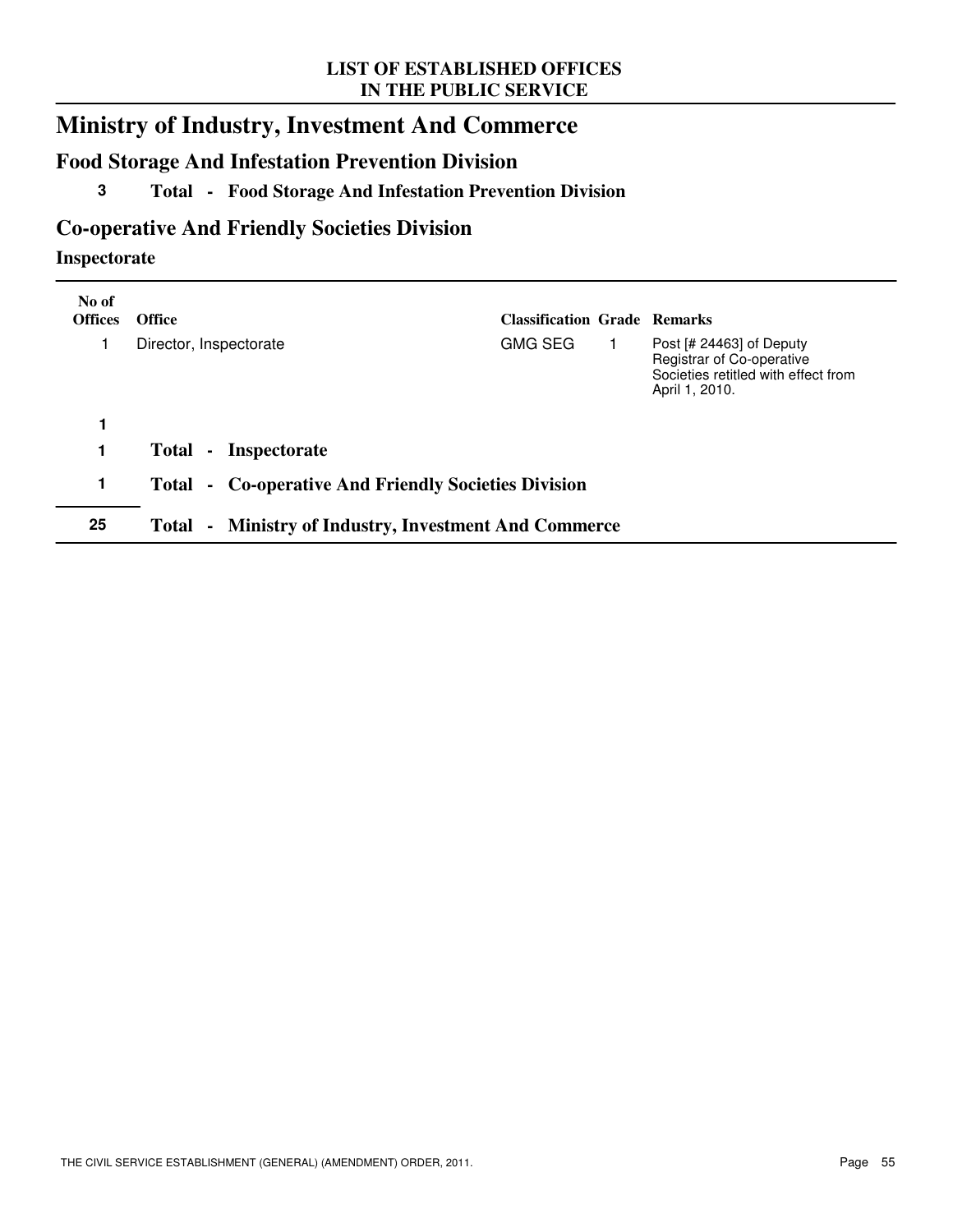# **Post And Telecommunications**

# **General Administration**

Internal Audit

| No of<br><b>Offices</b> | <b>Office</b>                                  | <b>Classification Grade Remarks</b> |                |                                                             |
|-------------------------|------------------------------------------------|-------------------------------------|----------------|-------------------------------------------------------------|
| $\overline{2}$          | Auditor                                        | <b>FMG AS</b>                       | $\overline{2}$ | New posts [# 63245-46] with<br>effect from January 2, 2011. |
| $\overline{2}$          |                                                |                                     |                |                                                             |
| $\boldsymbol{2}$        | <b>Total - General Administration</b>          |                                     |                |                                                             |
|                         | <b>Building Repair And Maintenance</b>         |                                     |                |                                                             |
| No of<br><b>Offices</b> | <b>Office</b>                                  | <b>Classification Grade Remarks</b> |                |                                                             |
| 1                       | <b>Assistant Building Engineer</b>             | SOG ST                              | 5              | New post [# 63221] with effect<br>from January 1, 2011.     |
| 1                       |                                                |                                     |                |                                                             |
|                         |                                                |                                     |                |                                                             |
| 1                       | <b>Total - Building Repair And Maintenance</b> |                                     |                |                                                             |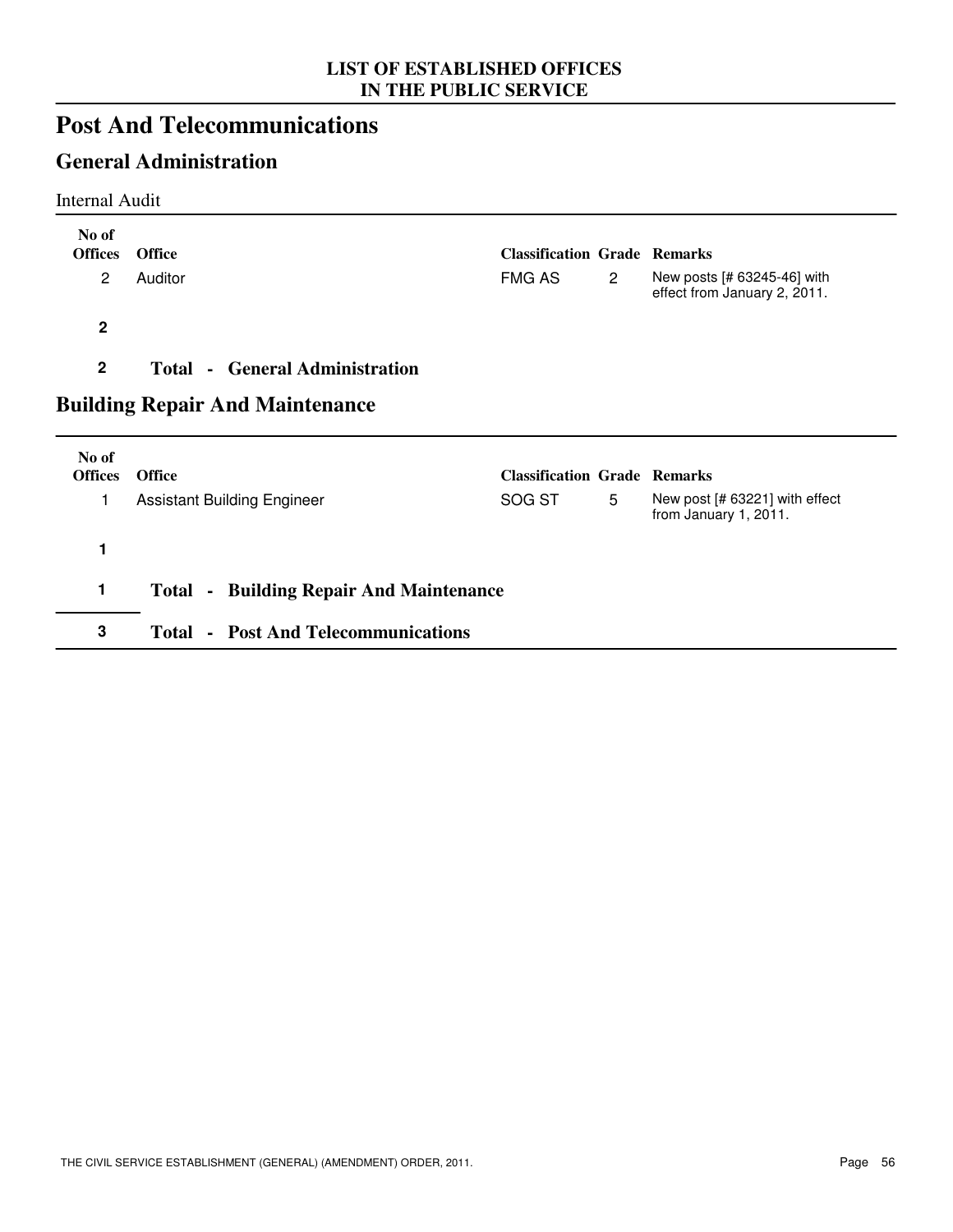# **Ministry Of Water & Housing**

## **Housing Directorate**

## **Housing Estate And Land Management**

Technical Services

| No of<br><b>Offices</b> | Office                                               | <b>Classification Grade Remarks</b> |   |                                                                                                                          |
|-------------------------|------------------------------------------------------|-------------------------------------|---|--------------------------------------------------------------------------------------------------------------------------|
|                         | Director, Organization Development                   | GMG SEG                             | 3 | Post [# 56412] of Director,<br>Operation Pride (GMG/SEG 2)<br>retitled and upgraded with effect<br>from January 1, 2011. |
|                         |                                                      |                                     |   |                                                                                                                          |
|                         | - Housing Estate And Land Management<br><b>Total</b> |                                     |   |                                                                                                                          |
|                         | - Housing Directorate<br>Total -                     |                                     |   |                                                                                                                          |

# **Posts formerly listed under the Ministry of Environment And Housing**

#### **General Administration**

Human Resource Management

| No of<br><b>Offices</b> | <b>Office</b>                                  | <b>Classification Grade Remarks</b> |   |                                                                                                                                                                                  |
|-------------------------|------------------------------------------------|-------------------------------------|---|----------------------------------------------------------------------------------------------------------------------------------------------------------------------------------|
|                         |                                                |                                     |   |                                                                                                                                                                                  |
| 1                       | Senior Director, Human Resource Mgmt. And Dev. | <b>GMG SEG</b>                      | 4 | Post [# 12454] of Senior Director<br>(GMG/SEG 4) re-instated with<br>effect from April 1, 2008 and<br>retitled with effect from May 1,<br>2009.                                  |
| 1                       | Director, Human Resource Development           | <b>GMG SEG</b>                      | 3 | Post [# 58143] of Financial<br>Planning Analyst (SOG/ST 6)<br>retitled and reclassified with<br>effect from January 1, 2011.                                                     |
| 1                       | Director, Human Resource Management            | <b>GMG SEG</b>                      | 3 | Post [# 12458] of Director,<br>Personnel (GMG/SEG 2)<br>upgraded and retitled with effect<br>from May 1, 2009.                                                                   |
| 1                       | Human Resource Officer                         | <b>GMG AM</b>                       | 4 | Post [# 12456] of Industrial<br>Relations Officer (GMG/PMA 4)<br>re-instated with effect from April<br>1, 2008 and reclassified and<br>retitled with effect from May 1,<br>2009. |
| 4                       |                                                |                                     |   |                                                                                                                                                                                  |
| Personnel               |                                                |                                     |   |                                                                                                                                                                                  |
| No of                   |                                                |                                     |   |                                                                                                                                                                                  |
| <b>Offices</b>          | <b>Office</b>                                  | <b>Classification Grade Remarks</b> |   |                                                                                                                                                                                  |
| 1                       | Human Resource Officer                         | <b>GMG AM</b>                       | 4 | Post [# 12464] of Administrator 2<br>(GMG/PMA 2) re-instated with<br>effect from April 1, 2008 and<br>reclassified and retitled with<br>effect from May 1, 2009.                 |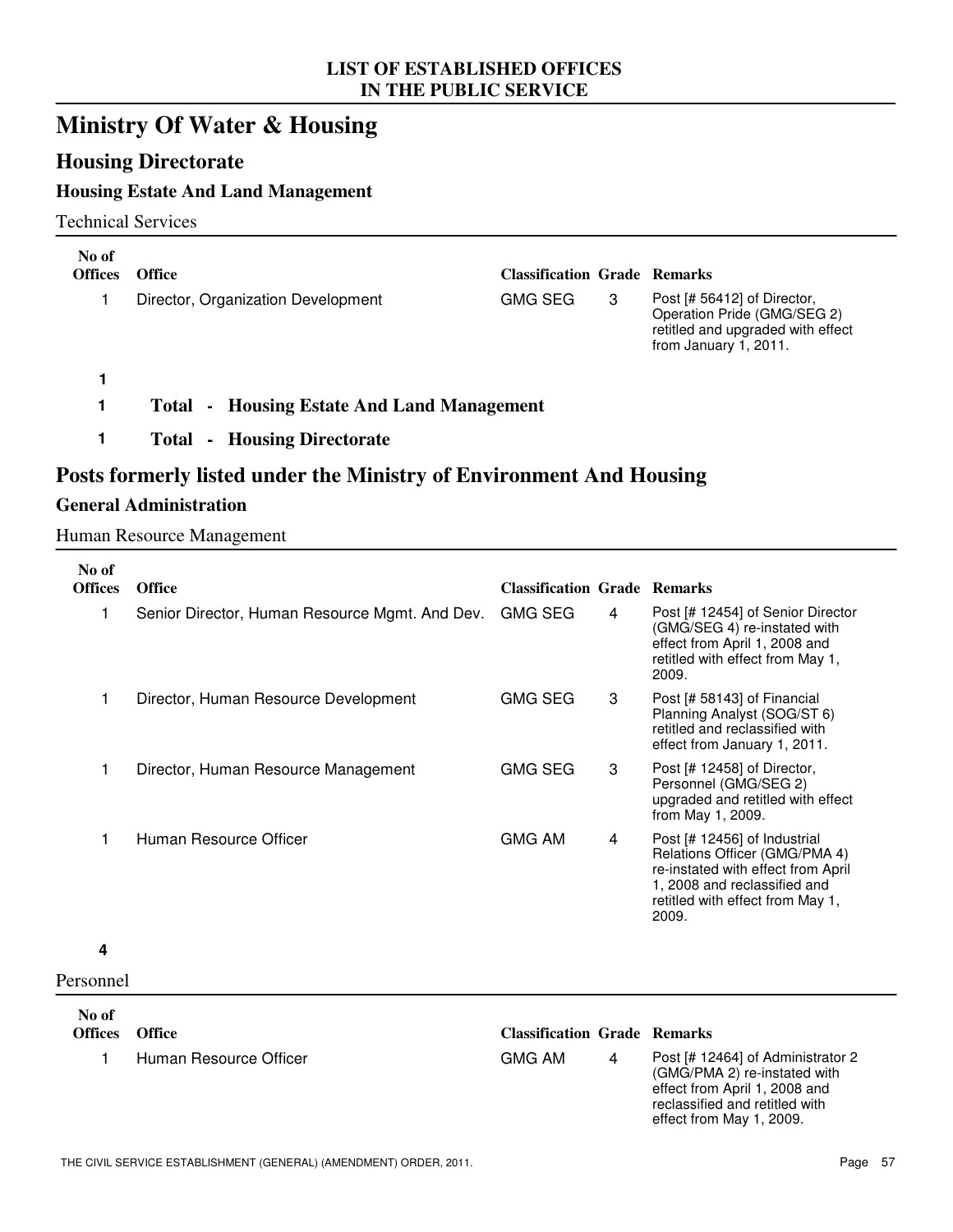# **Ministry Of Water & Housing**

# **Posts formerly listed under the Ministry of Environment And Housing**

### **General Administration**

#### Personnel

| No of<br><b>Offices</b><br>1 | <b>Office</b><br><b>Records Officer 1</b> | <b>Classification Grade Remarks</b><br>PIDG RIM | $\overline{2}$ | Post [# 12466] re-instated with<br>effect from April 1, 2008.                                                                                                   |
|------------------------------|-------------------------------------------|-------------------------------------------------|----------------|-----------------------------------------------------------------------------------------------------------------------------------------------------------------|
| $\mathbf{2}$                 |                                           |                                                 |                |                                                                                                                                                                 |
| Internal Audit               |                                           |                                                 |                |                                                                                                                                                                 |
| No of<br><b>Offices</b>      | <b>Office</b>                             | <b>Classification Grade Remarks</b>             |                |                                                                                                                                                                 |
| 1                            | <b>Records Officer 1</b>                  | PIDG RIM                                        | $\mathbf{2}$   | Post [# 12349] of Clerical Officer<br>3 (OPS/CR 2) re-instated with<br>effect from April 1, 2008, retitled<br>and reclassified with effect from<br>May 1, 2009. |
| 1                            | <b>Total • General Administration</b>     |                                                 |                |                                                                                                                                                                 |

**7 Total - Posts formerly listed under the Ministry of Environment And Housing**

# **Technical Services (formerly listed under the Ministry of Environment & Housing)**

## **Housing Division**

Research Branch

| No of<br><b>Offices</b> | <b>Office</b>                      | <b>Classification Grade Remarks</b> |                |                                                                                                                                                                           |
|-------------------------|------------------------------------|-------------------------------------|----------------|---------------------------------------------------------------------------------------------------------------------------------------------------------------------------|
| 1                       | Secretary 2                        | OPS SS                              | $\overline{2}$ | Post $[# 12523]$ of Records<br>Officer 1 (PIDG/RIM 2) re-<br>instated with effect from April 1,<br>2008 and reclassified and<br>retitled with effect from May 1,<br>2009. |
| 1                       |                                    |                                     |                |                                                                                                                                                                           |
|                         | <b>Housing Division</b><br>Total - |                                     |                |                                                                                                                                                                           |
| Land                    |                                    |                                     |                |                                                                                                                                                                           |
|                         | <b>Squatter Management Branch</b>  |                                     |                |                                                                                                                                                                           |
| No of                   |                                    |                                     |                |                                                                                                                                                                           |
| <b>Offices</b>          | <b>Office</b>                      | <b>Classification Grade Remarks</b> |                |                                                                                                                                                                           |
| 1                       | Director, Squatter Management      | <b>GMG SEG</b>                      | 3              | Post [# 58983] re-instated with<br>effect from April 1, 2008.                                                                                                             |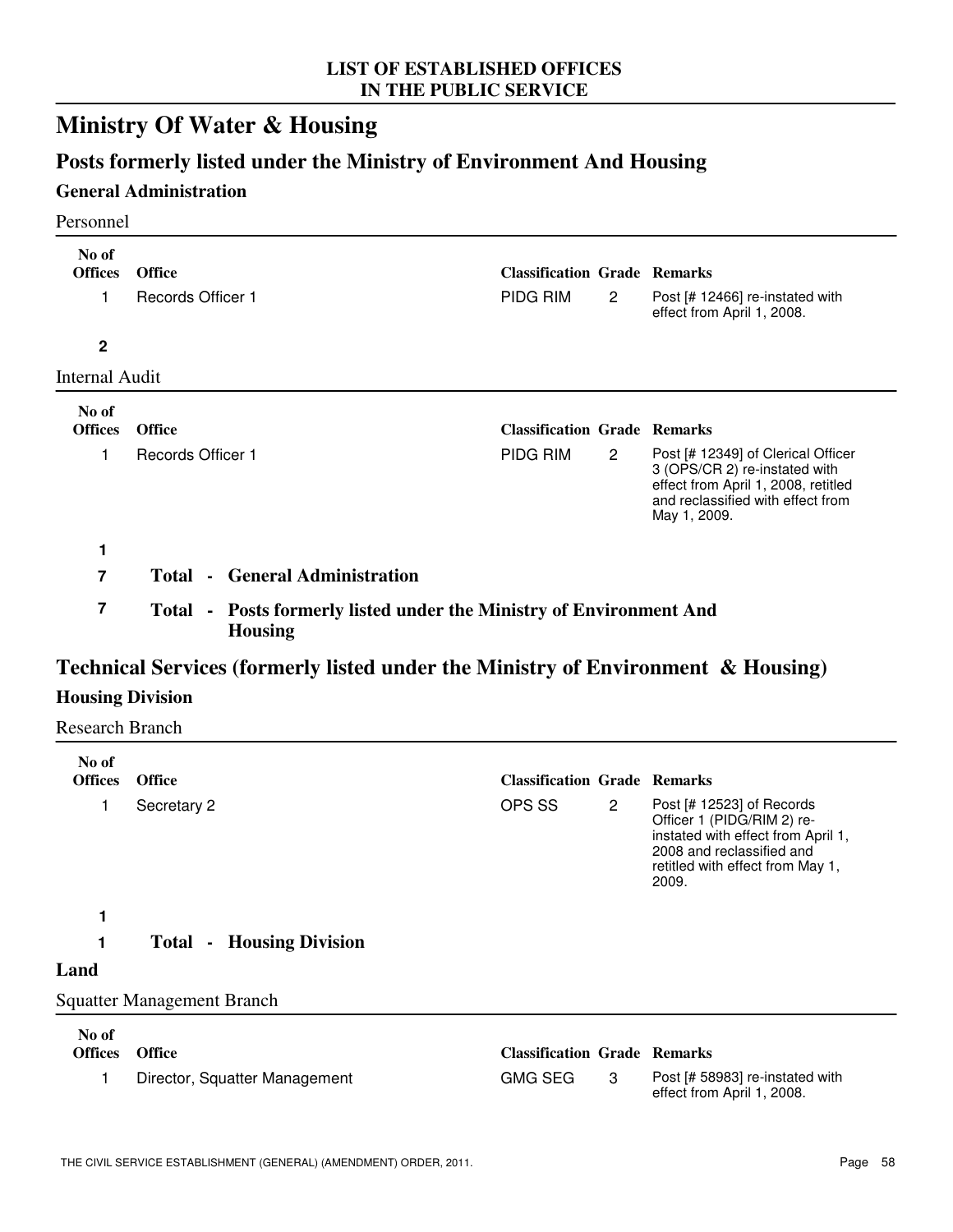# **Ministry Of Water & Housing**

# **Technical Services (formerly listed under the Ministry of Environment & Housing) Land**

### Squatter Management Branch

| No of<br><b>Offices</b> | <b>Office</b>                                                                               | <b>Classification Grade Remarks</b> |                      |                                                               |
|-------------------------|---------------------------------------------------------------------------------------------|-------------------------------------|----------------------|---------------------------------------------------------------|
|                         | Community Development and Planning Officer                                                  | <b>GMG SEG</b>                      | $\mathbf{2}^{\circ}$ | Post [# 58984] re-instated with<br>effect from April 1, 2008. |
|                         | Secretary 2                                                                                 | OPS SS                              | $\mathbf{2}^{\circ}$ | Post [# 12512] re-instated with<br>effect from April 1, 2008. |
| 3                       |                                                                                             |                                     |                      |                                                               |
| 3                       | Total<br>- Land                                                                             |                                     |                      |                                                               |
| 4                       | Total - Technical Services (formerly listed under the Ministry of<br>Environment & Housing) |                                     |                      |                                                               |
| 12                      | <b>Ministry Of Water &amp; Housing</b><br>Total                                             |                                     |                      |                                                               |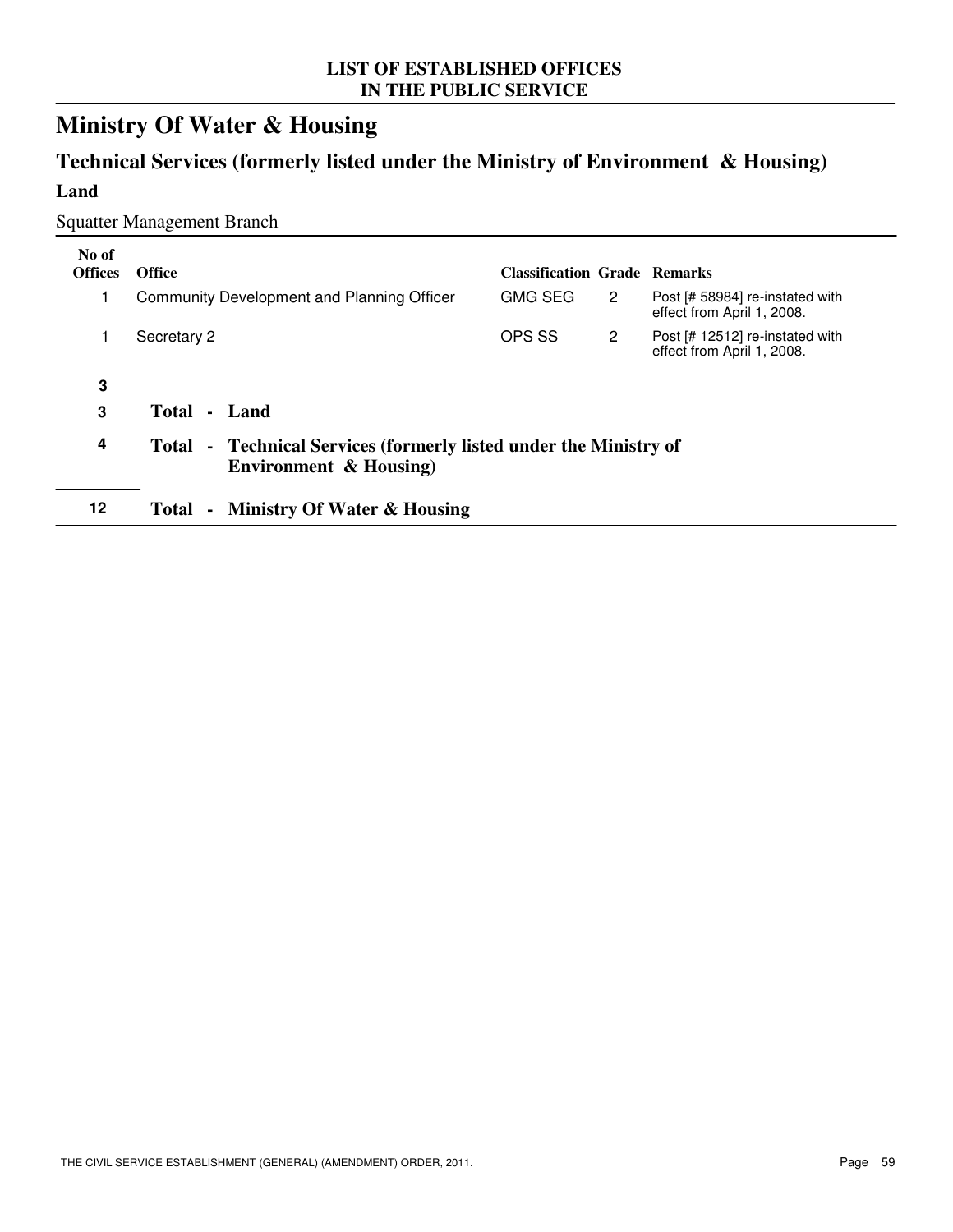# **Ministry of National Security**

# **Programmes And Management Co-ordination Division**

### **Defence, Police And Corrections Section**

| No of<br><b>Offices</b> | <b>Office</b>                                          | <b>Classification Grade Remarks</b> |   |                                                                                                    |
|-------------------------|--------------------------------------------------------|-------------------------------------|---|----------------------------------------------------------------------------------------------------|
|                         | Administrator                                          | GMG AM                              | 3 | Post $[# 13374]$ formerly<br>GMG/AM 4 regraded and<br>redcircled with effect from July 1,<br>2003. |
|                         |                                                        |                                     |   |                                                                                                    |
|                         | <b>Total • Defence, Police And Corrections Section</b> |                                     |   |                                                                                                    |

### **1 Total - Programmes And Management Co-ordination Division**

## **Maintenance And Operations, Jamaica Defence Force**

### **Personnel Administration**

| No of<br><b>Offices</b> | <b>Office</b>                           | <b>Classification Grade Remarks</b> |                |                                                                                                                                 |
|-------------------------|-----------------------------------------|-------------------------------------|----------------|---------------------------------------------------------------------------------------------------------------------------------|
| 1                       | Human Resource & Administration Manager | <b>GMG SEG</b>                      | $\overline{2}$ | Post [# 13575] of Senior<br>Personnel Officer (GMG/AM 4)<br>reclassified and retitled with<br>effect from April 1, 2010.        |
| 1                       | Administrative Assistant                | <b>GMG AM</b>                       | 3              | Post [# 13576] of Administator<br>(GMG/AM 2) retitled and<br>upgraded with effect from April<br>1, 2010.                        |
| 1                       | <b>Senior Secretary</b>                 | OPS SS                              | 3              | Post [# 13577] of Secretary 2<br>(OPS/SS 2) retitled and<br>upgraded with effect from April<br>1, 2010.                         |
| 2                       | Human Resource Officer                  | <b>GMG AM</b>                       | $\overline{2}$ | Two (2) posts [#s 13578-9] of<br>Records Officer 1 (PIDG/RIM 2)<br>retitled and reclassified with<br>effect from April 1, 2010. |
| 1                       | Registrar                               | <b>PIDG RIM</b>                     | 3              | Post [# 13759] of Records<br>Officer 1 (PIDG/RIM 2) retitled<br>and upgraded with effect from<br>April 1, 2010.                 |
| 1                       | Human Resource Officer                  | <b>GMG AM</b>                       | $\overline{2}$ | Post [# 13973] of Storeman<br>(GLS 1) reclassified and retitled<br>with effect from April 1, 2010.                              |
|                         | Cleaner/Attendant                       | LMO TS                              | $\overline{2}$ | New post [# 63203] with effect<br>from April 1, 2010.                                                                           |
| 8                       |                                         |                                     |                |                                                                                                                                 |

**8 Total - Personnel Administration**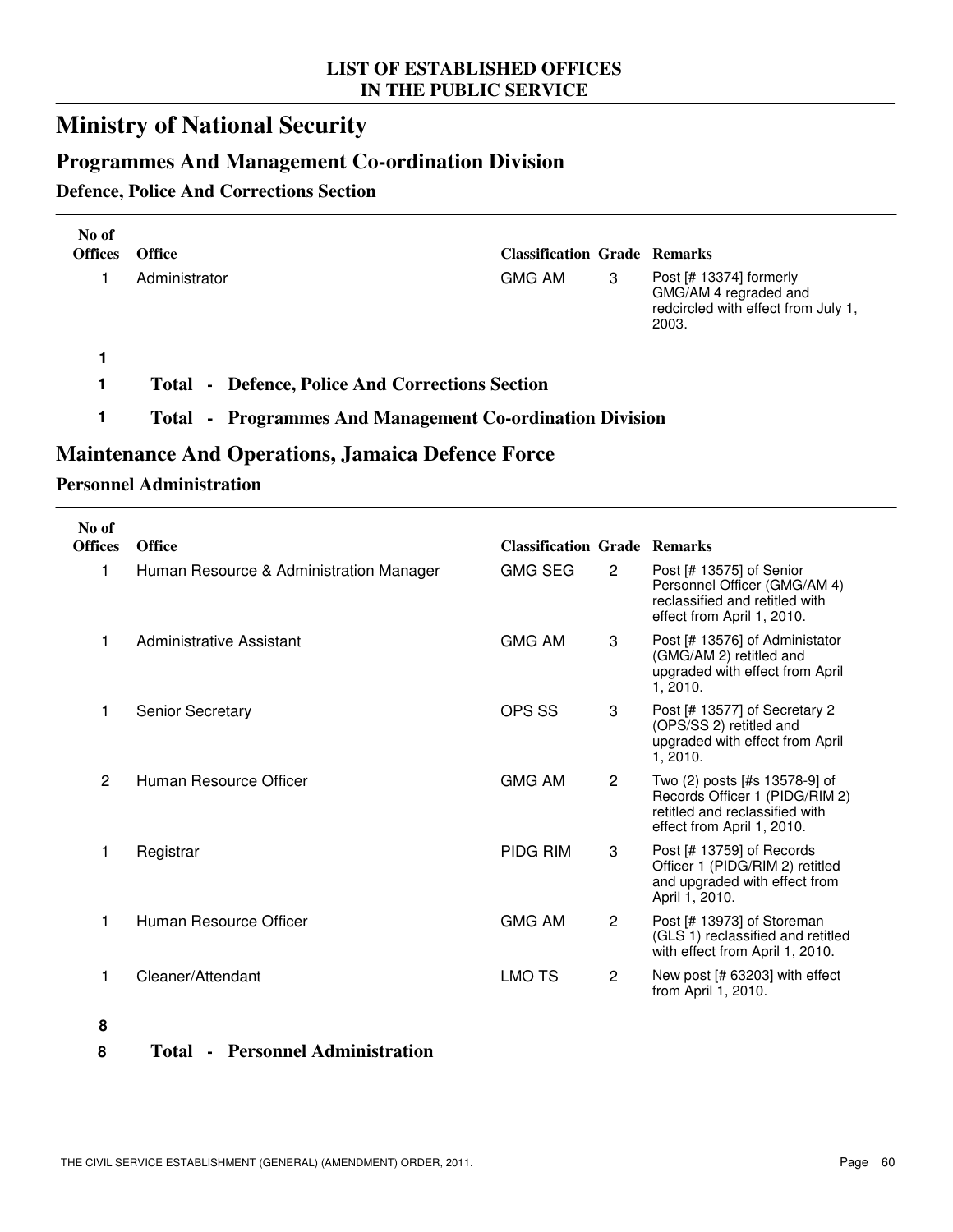# **Ministry of National Security**

# **Maintenance And Operations, Jamaica Defence Force**

### **Accounts**

| No of          |                                 |                                     |                |                                                                                                                                                                                                                                              |
|----------------|---------------------------------|-------------------------------------|----------------|----------------------------------------------------------------------------------------------------------------------------------------------------------------------------------------------------------------------------------------------|
| <b>Offices</b> | <b>Office</b>                   | <b>Classification Grade Remarks</b> |                |                                                                                                                                                                                                                                              |
| 1              | Accountant 2                    | <b>FMG PA</b>                       | $\overline{c}$ | Post [# 13580] of Accounting<br>Technician 3 (FMG/AT 3)<br>reclassified and retitled with<br>effect from April 1, 2010.                                                                                                                      |
| 1              | Accountant 1                    | <b>FMG PA</b>                       | 1              | Post [#13581] of Accounting<br>Technician 2 (FMG/AT 2) retitled<br>and reclassified with effect from<br>April 1, 2010.                                                                                                                       |
| $\overline{c}$ | <b>Accounting Technician 2</b>  | <b>FMG AT</b>                       | $\mathbf{2}$   | Post [# 13582] of Accounting<br>Technician 1 (FMG/AT 1)<br>upgraded and retitled with effect<br>from April 1, 2010 and post [#<br>13598] of Accounting Clerk 1<br>(FMG/AC 1) reclassified and<br>retitled with effect from April 1,<br>2010. |
| $\overline{c}$ | Accounting Technician 3         | <b>FMG AT</b>                       | 3              | Two (2) posts [#s 13583-4] of<br>Accounting Technician 1<br>(FMG/AT 1) retitled and<br>upgraded with effect from April<br>1,2010.                                                                                                            |
| 1              | <b>Accounting Technician 1</b>  | <b>FMG AT</b>                       | 1              | Post [# 13585] of Accounting<br>Clerk 2 (FMG/AC 2) reclassified<br>and retitled with effect from April<br>1,2010.                                                                                                                            |
| 3              | <b>Accounting Technician 1</b>  | <b>FMG AT</b>                       | 1              | Three (3) posts [#s 13586-8] of<br>Accounting Clerk 2 (FMG/AC 2)<br>reclassified and retitled with<br>effect from April 1, 2010.                                                                                                             |
| $\overline{c}$ | <b>Accounting Technician 1</b>  | <b>FMG AT</b>                       | 1              | Two (2) posts [#s 13592 &<br>13601] of Accounting Clerk 1<br>(FMG/AC 1) reclassified and<br>retitled with effect from April 1,<br>2010.                                                                                                      |
| 14             | <b>Accounting Clerk 2</b>       | <b>FMG AC</b>                       | $\mathbf{2}$   | Fourteen (14) posts [#s 13589-<br>91, 13593-4, 13596-7, 13599-<br>13600 & 13602-13606] of<br>Accounting Clerk 1 (FMG/AC 1)<br>retitled and upgraded with effect<br>from April 1, 2010.                                                       |
| 1              | Senior Data Preparation Officer | <b>MIS IT</b>                       | 3              | Post [# 13609] of Data<br>Preparation Clerk 1 (MIS/IT 1)<br>retitled and upgraded with effect<br>from April 1, 2010.                                                                                                                         |
| 1              | Data Preparation Officer        | <b>MIS IT</b>                       | 2              | Post [# 13610] of Data<br>Preparation Clerk 1 (MIS/IT 1)<br>retitled and upgraded with effect<br>from April 1, 2010.                                                                                                                         |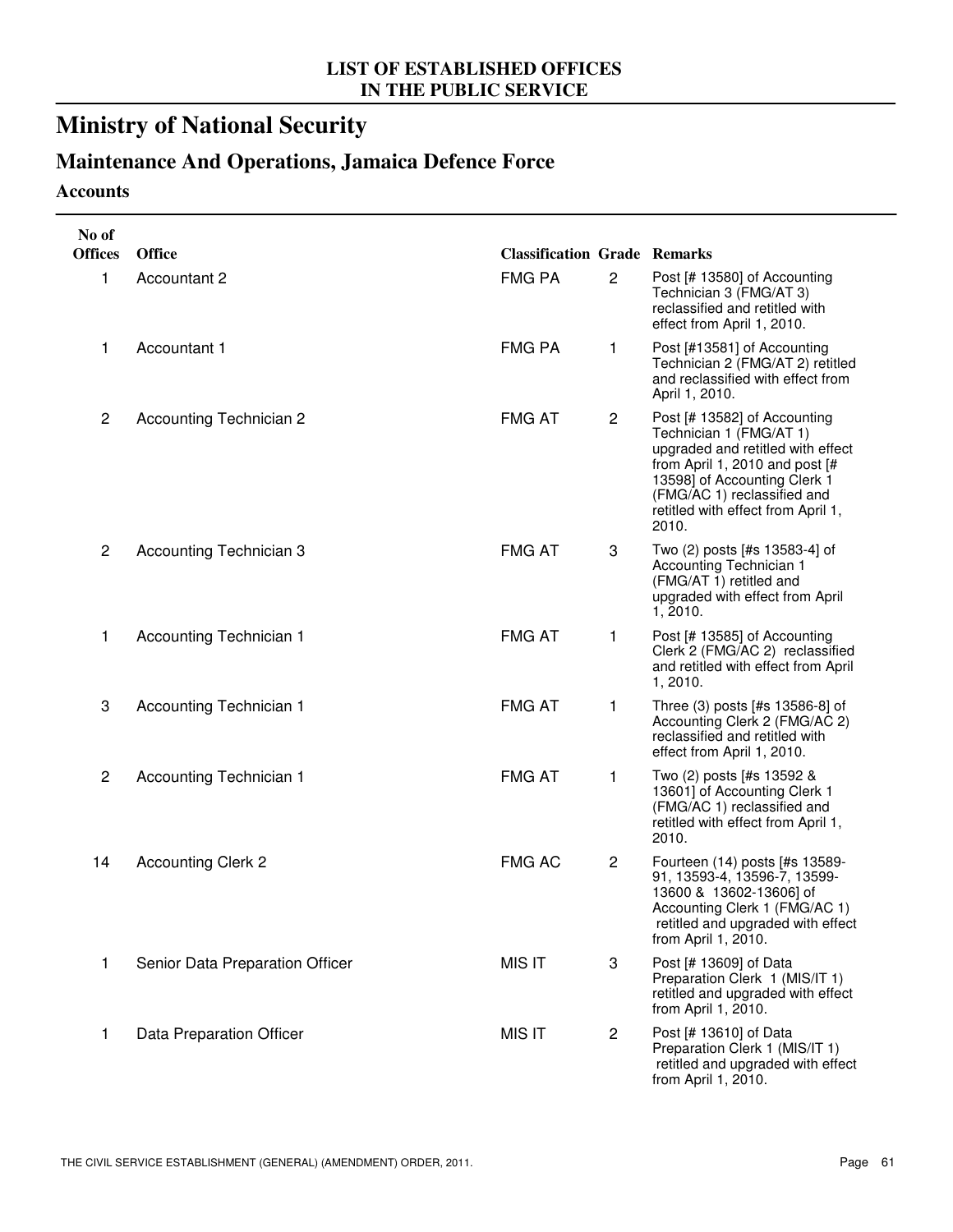# **Ministry of National Security**

# **Maintenance And Operations, Jamaica Defence Force**

### **Accounts**

| No of<br><b>Offices</b> | Office                                      | <b>Classification Grade Remarks</b> |                |                                                                                                                        |
|-------------------------|---------------------------------------------|-------------------------------------|----------------|------------------------------------------------------------------------------------------------------------------------|
| 1                       | Cashier                                     | <b>FMG CS</b>                       | $\overline{c}$ | Post [# 13595] of Accounting<br>Clerk 1 (FMG/AC 1) reclassified<br>and retitled with effect from April<br>1, 2010.     |
| $\overline{c}$          | Secretary 2                                 | OPS SS                              | $\mathbf{2}$   | Two (2) posts [#s 13613-4] of<br>Secretary 1 (OPS/SS 1) retitled<br>and upgraded with effect from<br>April 1, 2010.    |
| 31                      |                                             |                                     |                |                                                                                                                        |
| 31                      | <b>Total - Accounts</b>                     |                                     |                |                                                                                                                        |
| <b>Headquarters</b>     |                                             |                                     |                |                                                                                                                        |
| No of<br><b>Offices</b> | Office                                      | <b>Classification Grade Remarks</b> |                |                                                                                                                        |
| 3                       | Senior Secretary                            | OPS SS                              | 3              | Three (3) posts [#s 13618-20] of<br>Secretary 2 (OPS/SS 2) retitled<br>and upgraded with effect from<br>April 1, 2010. |
| $\mathbf 3$             |                                             |                                     |                |                                                                                                                        |
| 3                       | <b>Total - Headquarters</b>                 |                                     |                |                                                                                                                        |
|                         | <b>Garrison Administrative Unit</b>         |                                     |                |                                                                                                                        |
| No of<br><b>Offices</b> | <b>Office</b>                               | <b>Classification Grade Remarks</b> |                |                                                                                                                        |
| 1                       | <b>Accounting Technician 2</b>              | <b>FMG AT</b>                       | $\mathbf{2}$   | Post [# 60977] of Accounting<br>Clerk (FMG/AC 2) reclassified<br>and retitled with effect from April<br>1, 2010.       |
| 1                       | Senior Secretary                            | OPS SS                              | 3              | Post [# 13612] of Secretary 2<br>(OPS/SS 2) retitled and<br>upgraded with effect from April<br>1, 2010.                |
| $\boldsymbol{2}$        |                                             |                                     |                |                                                                                                                        |
| $\mathbf 2$             | <b>Total • Garrison Administrative Unit</b> |                                     |                |                                                                                                                        |
|                         | <b>Military Stores Depot</b>                |                                     |                |                                                                                                                        |
| No of<br><b>Offices</b> | Office                                      | <b>Classification Grade Remarks</b> |                |                                                                                                                        |
| 1                       | <b>Accounting Clerk 2</b>                   | <b>FMG AC</b>                       | $\mathbf{2}$   | Post [# 13753] of Accounting<br>Clerk 1 (FMG/AC 1) retitled and<br>upgraded with effect from April<br>1, 2010.         |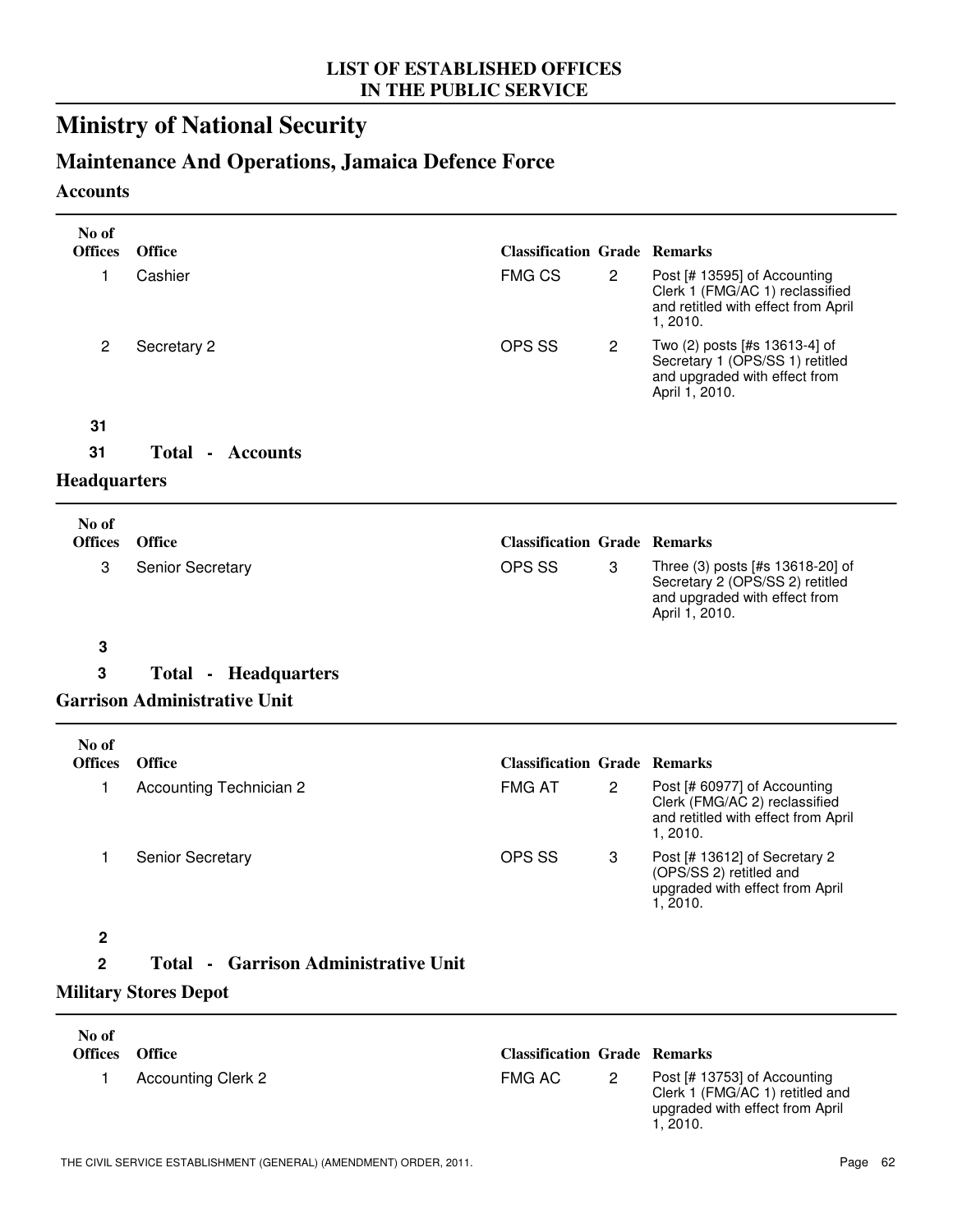# **Ministry of National Security**

## **Maintenance And Operations, Jamaica Defence Force**

### **Military Stores Depot**

## **1**

**1 Total - Military Stores Depot**

**Force Engineering**

| No of<br><b>Offices</b> | <b>Office</b>     | <b>Classification Grade Remarks</b> |   |                                                                                                           |
|-------------------------|-------------------|-------------------------------------|---|-----------------------------------------------------------------------------------------------------------|
|                         | Chief Draughtsman | SOG ST                              | 5 | Post [# 13789] formerly SOG/ST<br>3 upgraded with effect from April<br>1.2010.                            |
|                         | Draughtsman       | SOG ST                              | 4 | Post [# 13792] formerly SOG/ST<br>3 upgraded with effect from April<br>1.2010.                            |
|                         | Draughtsman       | SOG ST                              | 4 | Post [# 13790] of Draughtsman<br>1 (SOG/ST 2) retitled and<br>upgraded with effect from April<br>1, 2010. |
| 3                       |                   |                                     |   |                                                                                                           |

**3 Total - Force Engineering**

### **48 Total - Maintenance And Operations, Jamaica Defence Force**

## **Planning and Finance**

| No of<br><b>Offices</b> | <b>Office</b>                    | <b>Classification Grade Remarks</b> |                       |                                                                                                                                                               |
|-------------------------|----------------------------------|-------------------------------------|-----------------------|---------------------------------------------------------------------------------------------------------------------------------------------------------------|
| 1                       | <b>Financial Systems Manager</b> | FMG PA                              | $\mathbf{2}^{\prime}$ | Post [# 51223] of Manager,<br><b>Financial Management</b><br>Information System (FMG/AT 3)<br>retitled and reclassified with<br>effect from December 1, 2010. |
|                         | <b>Executive Secretary 1</b>     | OPS SS                              | 4                     | Post [# 13431] of Senior<br>Secretary (OPS/SS 3) retitled<br>and upgraded with effect from<br>December 1, 2010.                                               |
| $\mathbf{2}$            |                                  |                                     |                       |                                                                                                                                                               |
| $\mathbf{2}$            |                                  |                                     |                       |                                                                                                                                                               |
|                         | <b>Corporate Planning</b>        |                                     |                       |                                                                                                                                                               |
| No of                   |                                  |                                     |                       |                                                                                                                                                               |

| No of<br><b>Offices</b> | Office          | <b>Classification Grade Remarks</b> |   |                                                                                                    |
|-------------------------|-----------------|-------------------------------------|---|----------------------------------------------------------------------------------------------------|
|                         | Senior Director | GMG SEG                             | 4 | Post [# 59166] of Director of<br>Corporate Planning retitled with<br>effect from December 1, 2010. |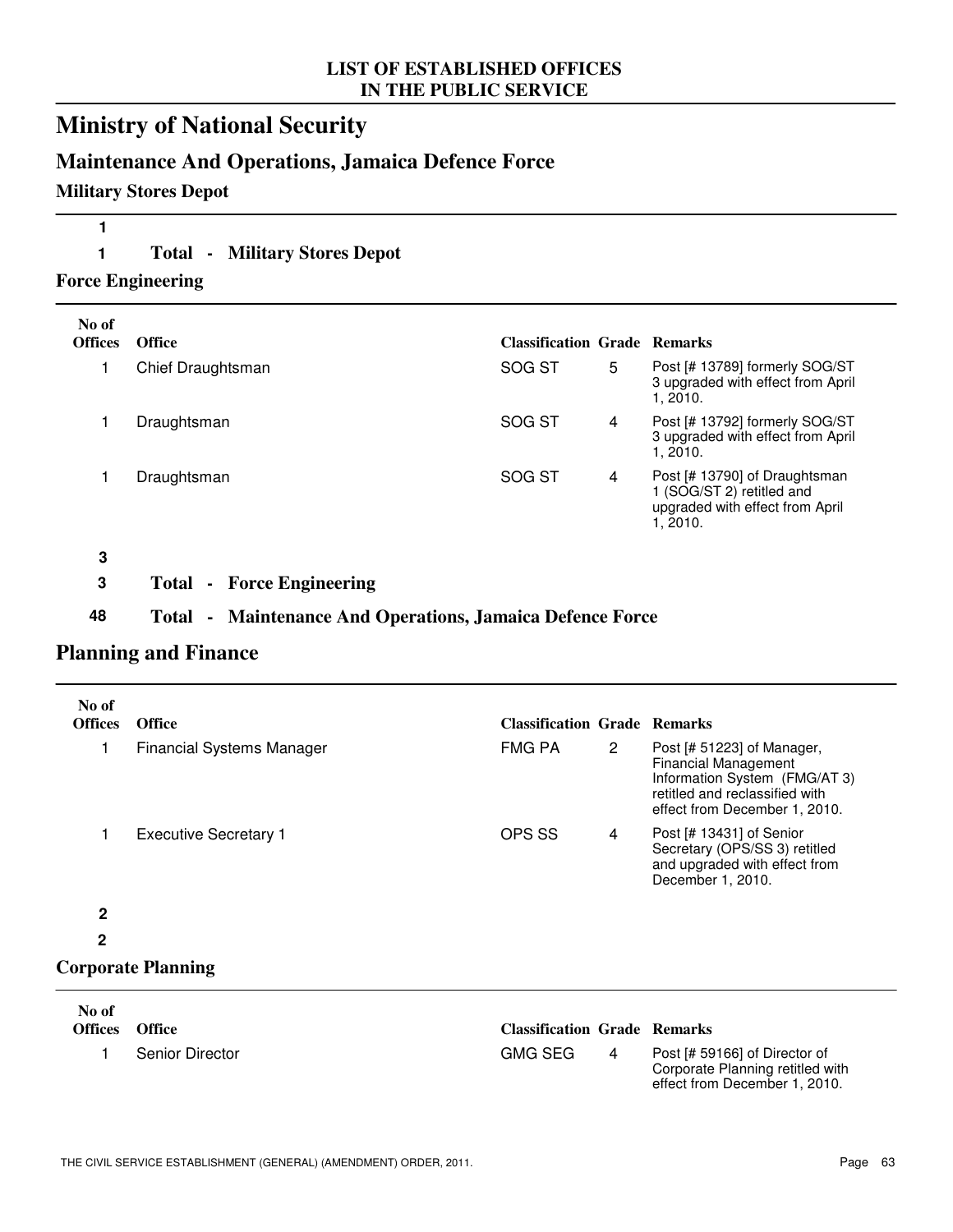# **Ministry of National Security**

# **Planning and Finance**

## **Corporate Planning**

| No of<br><b>Offices</b> | <b>Office</b>                          | <b>Classification Grade Remarks</b> |                |                                                                                                                               |
|-------------------------|----------------------------------------|-------------------------------------|----------------|-------------------------------------------------------------------------------------------------------------------------------|
| 1                       | <b>Administrative Support Officer</b>  | <b>GMG AM</b>                       | $\mathbf{1}$   | Post [# 59229] of Office<br>Administrator/Team Support<br>retitled with effect from<br>December 1, 2010.                      |
| $\mathbf 2$             |                                        |                                     |                |                                                                                                                               |
| $\mathbf 2$             | <b>Total - Corporate Planning</b>      |                                     |                |                                                                                                                               |
|                         | <b>Accounts Payable &amp; Payroll</b>  |                                     |                |                                                                                                                               |
| No of<br><b>Offices</b> | <b>Office</b>                          | <b>Classification Grade Remarks</b> |                |                                                                                                                               |
| 1                       | Director, Accounts Payable and Payroll | <b>FMG PA</b>                       | 4              | Post [# 13438] of Director,<br>Finance and Accounts (FMG/PA<br>3) retitled and upgraded with<br>effect from December 1, 2010. |
| 1                       | Senior Secretary                       | OPS SS                              | 3              | Post [# 13432] of Secretary 2<br>(OPS/SS 2) retitled and<br>upgraded with effect from<br>December 1, 2010.                    |
| $\mathbf 2$             |                                        |                                     |                |                                                                                                                               |
| Payroll                 |                                        |                                     |                |                                                                                                                               |
| No of                   |                                        |                                     |                |                                                                                                                               |
| <b>Offices</b>          | <b>Office</b>                          | <b>Classification Grade Remarks</b> |                |                                                                                                                               |
| 1                       | Manager, Payroll                       | <b>FMG PA</b>                       | $\overline{c}$ | Post [# 56871] of Accounting<br>Technician 3 (FMG/AT 3) retitled<br>and reclassified with effect from<br>December 1, 2010.    |
| 1                       | Senior Payroll Officer                 | <b>FMG AT</b>                       | 3              | Post [# 13476] of Accounting<br>Technician 1 (FMG/AT 1) retitled<br>and upgraded with effect from<br>December 1, 2010.        |
| 1                       | Payroll Officer 2                      | <b>FMG AT</b>                       | $\mathbf{2}$   | Post [# 13501] of Accounting<br>Technician 1 (FMG/AT 1)<br>upgraded and retitled with effect<br>from December 1, 2010.        |
| 1                       | Payroll Officer 1                      | <b>FMG AT</b>                       | 1              | Post [# 13479] of Accounting<br>Clerk 2 (FMG/AC 2) reclassified<br>and retitled with effect from<br>December 1, 2010.         |
| 1                       | Payroll Clerk                          | <b>FMG AC</b>                       | $\mathbf{2}$   | Post [# 13463] of Accounting<br>Clerk 2 retitled with effect from<br>December 1, 2010.                                        |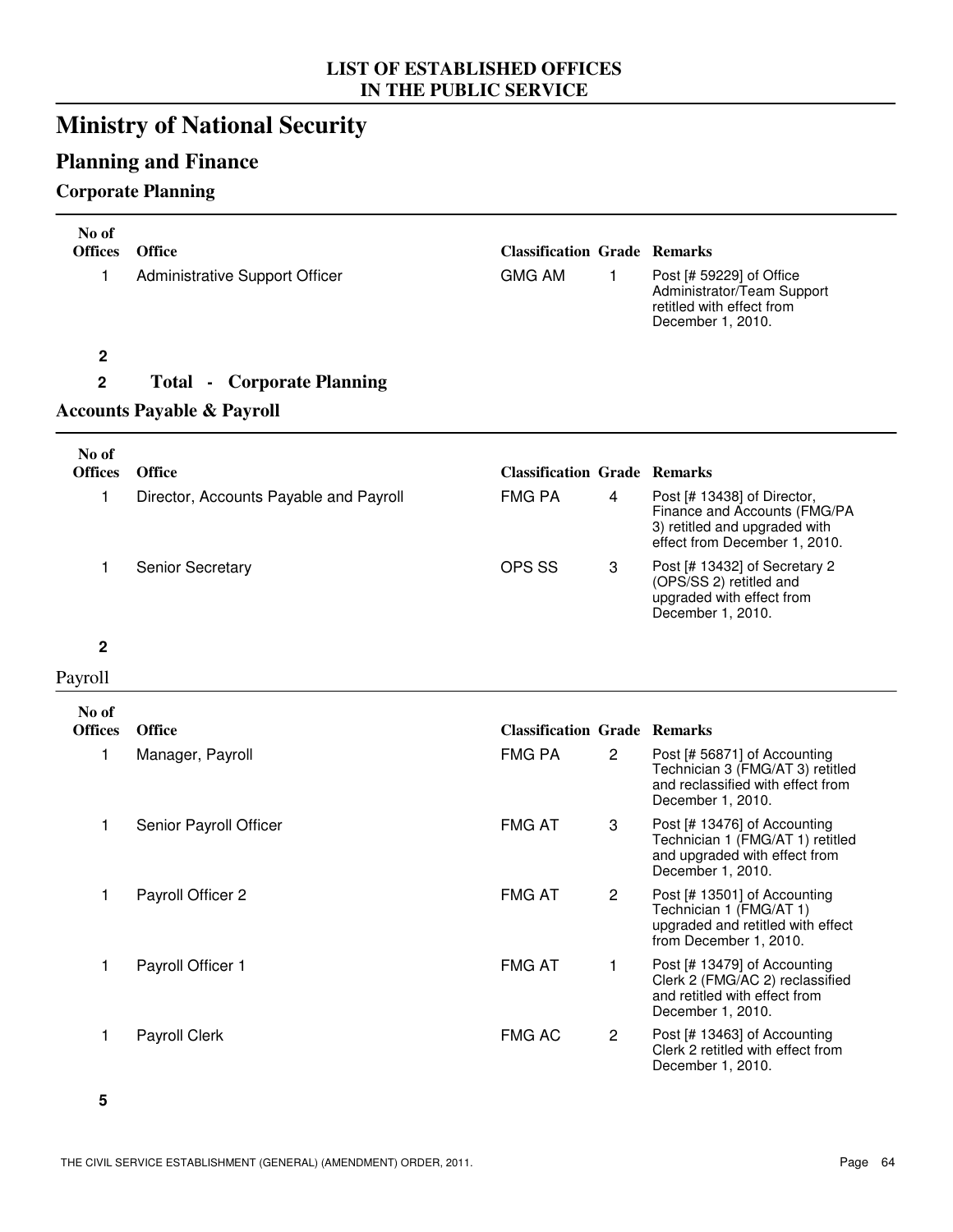# **Ministry of National Security**

## **Planning and Finance**

## **Accounts Payable & Payroll**

### Accounts Payable & Disbursement

| No of<br><b>Offices</b> | Office                             | <b>Classification Grade Remarks</b> |   |                                                                                                                                                                                                           |
|-------------------------|------------------------------------|-------------------------------------|---|-----------------------------------------------------------------------------------------------------------------------------------------------------------------------------------------------------------|
|                         | Senior Accounts Payable Officer    | <b>FMG AT</b>                       | 3 | Post [# 13495] of Accounting<br>Technician 1 (FMG/AT 1) retitled<br>and upgraded with effect from<br>December 1, 2010.                                                                                    |
| 2                       | Accounts Payable Officer           | <b>FMG AT</b>                       | 2 | One $(1)$ new post $[# 63238]$ with<br>effect from December 1, 2010,<br>and one (1) post [# 13472] of<br>Accounting Clerk 2 (FMG/AC 2)<br>retitled and reclassified with<br>effect from December 1, 2010. |
|                         | Assistant Accounts Payable Officer | <b>FMG AT</b>                       |   | Post [# 13481] of Accounting<br>Clerk 2 (FMG/AC 2) retitled and<br>reclassified with effect from<br>December 1, 2010.                                                                                     |

#### **4**

# **11 Total - Accounts Payable & Payroll**

## **Final Accounts & Reporting**

| No of<br><b>Offices</b> | <b>Office</b>                      | <b>Classification Grade Remarks</b> |              |                                                                                                                            |
|-------------------------|------------------------------------|-------------------------------------|--------------|----------------------------------------------------------------------------------------------------------------------------|
| 1                       | Manager, Final Accounts            | FMG PA                              | 3            | Post [# 13489] of Accounting<br>Technician 3 (FMG/AT 3)<br>reclassified and retitled with<br>effect from December 1, 2010. |
|                         | Senior Final Accountant            | FMG PA                              | 1            | Post [# 13491] of Accounting<br>Technician 2 (FMG/AT 2)<br>reclassified and retitled with<br>effect from December 1, 2010. |
|                         | Final Accounts Officer             | <b>FMG AT</b>                       | 3            | New post [# 63235] with effect<br>from December 1, 2010.                                                                   |
|                         | Senior Bank Reconciliation Officer | <b>FMG AT</b>                       | 3            | Post [# 56870] of Accounting<br>Technician 2 (FMG/AT 2)<br>upgraded and retitled with effect<br>from December 1, 2010.     |
|                         | Assistant Final Accounts Officer   | <b>FMG AT</b>                       | $\mathbf{2}$ | New post [# 63236] with effect<br>from December 1, 2010.                                                                   |
|                         | <b>Bank Reconciliation Officer</b> | <b>FMG AT</b>                       | $\mathbf{2}$ | Post [# 13477] of Accounting<br>Clerk 2 (FMG/AC 2) retitled and<br>reclassified with effect from<br>December 1, 2010.      |
|                         | Assistant Final Accounts Officer   | <b>FMG AT</b>                       | $\mathbf{2}$ | Post [# 13494] of Accounting<br>Clerk 2 (FMG/AC 2) retitled and<br>reclassified with effect from<br>December 1, 2010.      |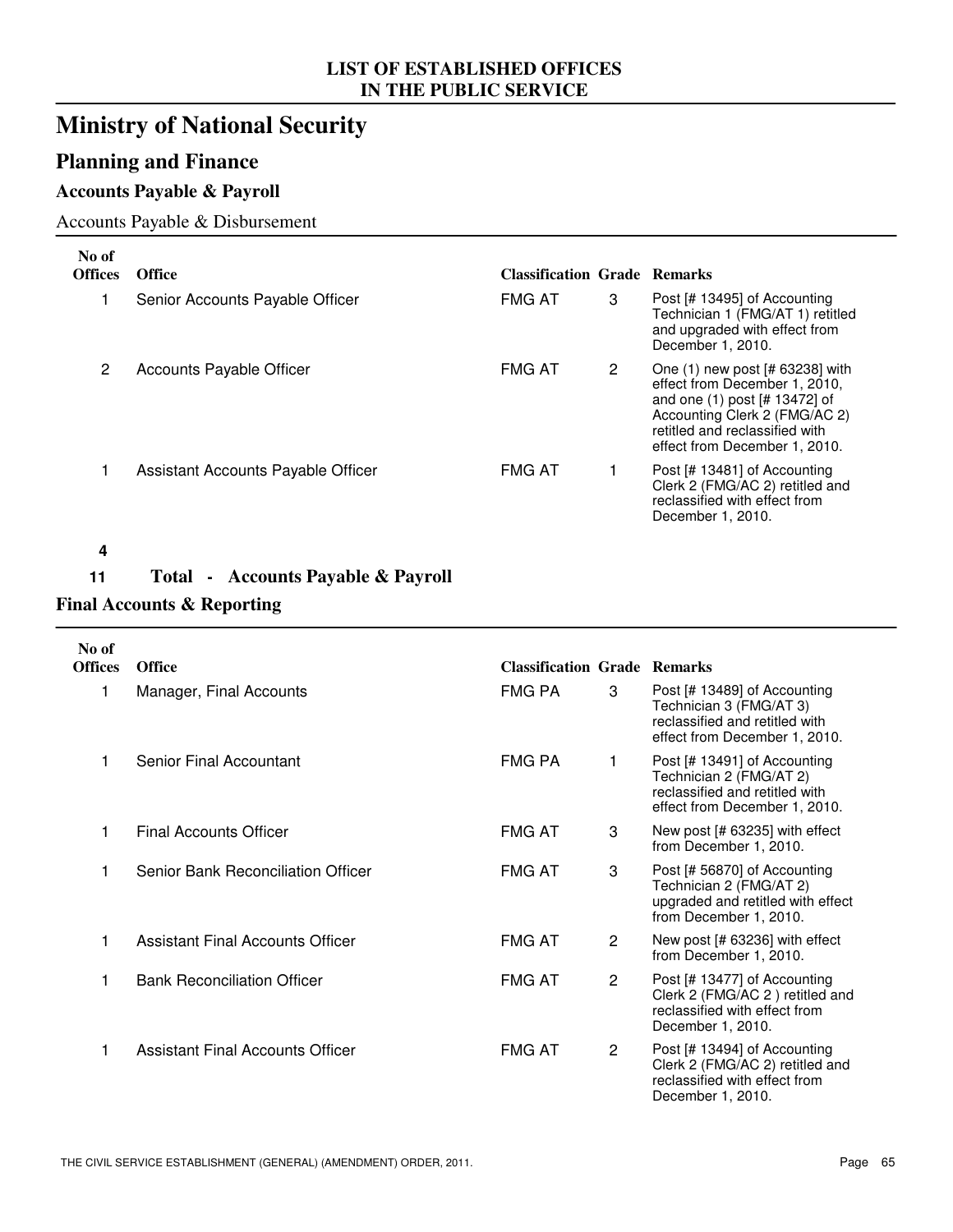# **Ministry of National Security**

# **Planning and Finance**

## **Final Accounts & Reporting**

| No of                   |                                               |                                     |                |                                                                                                                                                                                                                                |
|-------------------------|-----------------------------------------------|-------------------------------------|----------------|--------------------------------------------------------------------------------------------------------------------------------------------------------------------------------------------------------------------------------|
| <b>Offices</b>          | <b>Office</b>                                 | <b>Classification Grade Remarks</b> |                |                                                                                                                                                                                                                                |
| 1                       | <b>Collections Officer</b>                    | <b>FMG AT</b>                       | 1              | Post [# 56869] of Cashier<br>(FMG/CS 1) retitled and<br>reclassified with effect from<br>December 1, 2010.                                                                                                                     |
| 8                       |                                               |                                     |                |                                                                                                                                                                                                                                |
| 8                       | <b>Total - Final Accounts &amp; Reporting</b> |                                     |                |                                                                                                                                                                                                                                |
|                         | <b>Finance &amp; Accounts</b>                 |                                     |                |                                                                                                                                                                                                                                |
| No of                   |                                               |                                     |                |                                                                                                                                                                                                                                |
| <b>Offices</b>          | Office                                        | <b>Classification Grade Remarks</b> |                |                                                                                                                                                                                                                                |
| 1                       | Supernumerary Accounting Technician 1         | <b>FMG AT</b>                       | 1              | Post [# 13504] to be abolished<br>when vacant.                                                                                                                                                                                 |
| 1                       |                                               |                                     |                |                                                                                                                                                                                                                                |
| 1                       | <b>Total - Finance &amp; Accounts</b>         |                                     |                |                                                                                                                                                                                                                                |
|                         | <b>Management Accounts</b>                    |                                     |                |                                                                                                                                                                                                                                |
| No of<br><b>Offices</b> | <b>Office</b>                                 | <b>Classification Grade Remarks</b> |                |                                                                                                                                                                                                                                |
|                         |                                               |                                     |                |                                                                                                                                                                                                                                |
| 1                       | Director, Management Accounts                 | <b>FMG PA</b>                       | 4              | Post [# 13406] of Director,<br><b>Budget &amp; Commitment Control</b><br>(FMG/PA 2) upgraded and<br>retitled with effect from<br>December 1, 2010.                                                                             |
| 1                       | Manager, Recurrent Fund                       | <b>FMG PA</b>                       | 3              | Post [# 13408] of Senior Budget<br>& Commitment Officer (FMG/AT<br>3) retitled and reclassified with<br>effect from December 1, 2010.<br>Post was transferred in error to<br>Ministry of Justice in the 2010<br>CSE (G) Order. |
| 1                       | Manager, Capital Account                      | <b>FMG PA</b>                       | $\overline{2}$ | New post [# 63237] with effect<br>from December 1, 2010.                                                                                                                                                                       |
| 1                       | Manager, Deposits, Investments & Revenue      | <b>FMG PA</b>                       | $\overline{c}$ | Post [# 13410] of Commitment<br>Control Officer (FMG/AT 2)<br>reclassified and retitled with<br>effect from December 1, 2010.                                                                                                  |
| 4                       |                                               |                                     |                |                                                                                                                                                                                                                                |
| 4                       | <b>Total - Management Accounts</b>            |                                     |                |                                                                                                                                                                                                                                |
| 28                      | <b>Total - Planning and Finance</b>           |                                     |                |                                                                                                                                                                                                                                |
| 77                      | <b>Total - Ministry of National Security</b>  |                                     |                |                                                                                                                                                                                                                                |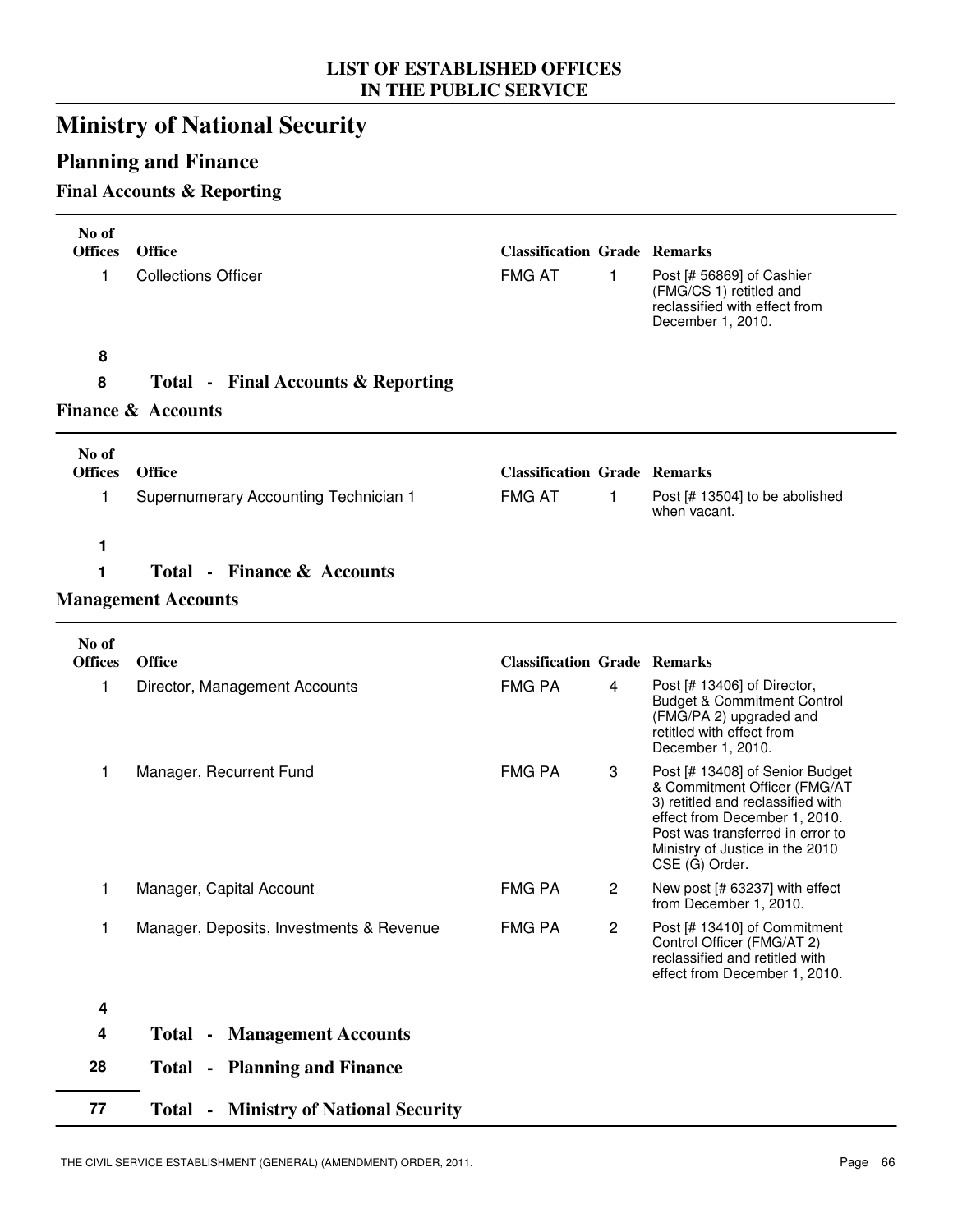# **Police Department**

Central Control And Executive Direction

| No of<br><b>Offices</b> | <b>Office</b>                                  | <b>Classification Grade Remarks</b> |                                                                                              |
|-------------------------|------------------------------------------------|-------------------------------------|----------------------------------------------------------------------------------------------|
|                         | Supernumerary Assistant Commissioner Of Police |                                     | Two (2) new posts [#s 63239-40]<br>with effect from January 1, 2011<br>to December 31, 2012. |

### **2**

Civilian Staff

| No of<br><b>Offices</b> | <b>Office</b>            | <b>Classification Grade Remarks</b> |                      |                                                                                                         |
|-------------------------|--------------------------|-------------------------------------|----------------------|---------------------------------------------------------------------------------------------------------|
| $\mathbf{2}^{\prime}$   | <b>Senior Secretary</b>  | OPS SS                              | 3                    | Two (2) posts [#s 20641 &<br>20709] of Secretary 3 retitled<br>with effect from September 1,<br>2010.   |
| $\mathbf{2}^{\prime}$   | Secretary 2              | OPS SS                              | $\overline{2}$       | Two (2) posts [#s 20656-7] of<br>Stenographer retitled with effect<br>from September 1, 2010.           |
|                         | Cook                     | <b>LMO TS</b>                       | $\mathbf{2}$         | Post [# 20806] of Artisan 4 (AIT<br>4) reclassified and retitled with<br>effect from September 1, 2010. |
|                         | <b>Auto Body Painter</b> | LMO TS                              | 4                    | Post [# 20822] of Artisan 3 (AIT<br>3) reclassified and retitled with<br>effect from September 1, 2010. |
|                         | Mechanic                 | LMO TS                              | 4                    | Post [# 20859] formerly AIT 2<br>reclassified with effect from<br>September 1, 2010.                    |
|                         | Records Officer 1        | PIDG RIM                            | $\mathbf{2}^{\circ}$ | Post [# 20861] of Mechanic (AIT<br>2) reclassified and retitled with<br>effect from September 1, 2010.  |

### **8**

### Corporate And Special Services

| No of<br><b>Offices</b> | <b>Office</b>                    | <b>Classification Grade Remarks</b> |   |                                                       |
|-------------------------|----------------------------------|-------------------------------------|---|-------------------------------------------------------|
|                         | <b>Property Services Manager</b> | <b>GMG SEG</b>                      | 3 | New post [# 63255] with effect<br>from April 1, 2011. |
|                         |                                  |                                     |   |                                                       |
| Call Centre             |                                  |                                     |   |                                                       |
| No of                   |                                  |                                     |   |                                                       |
| <b>Offices</b>          | <b>Office</b>                    | <b>Classification Grade Remarks</b> |   |                                                       |
|                         | Call Centre Manager              | <b>GMG SEG</b>                      |   | New post [# 63166] with effect<br>from June 1, 2010.  |
|                         | Call Centre Shift Supervisor     | <b>GMG AM</b>                       | 4 | New post [# 63167] with effect<br>from June 1, 2010.  |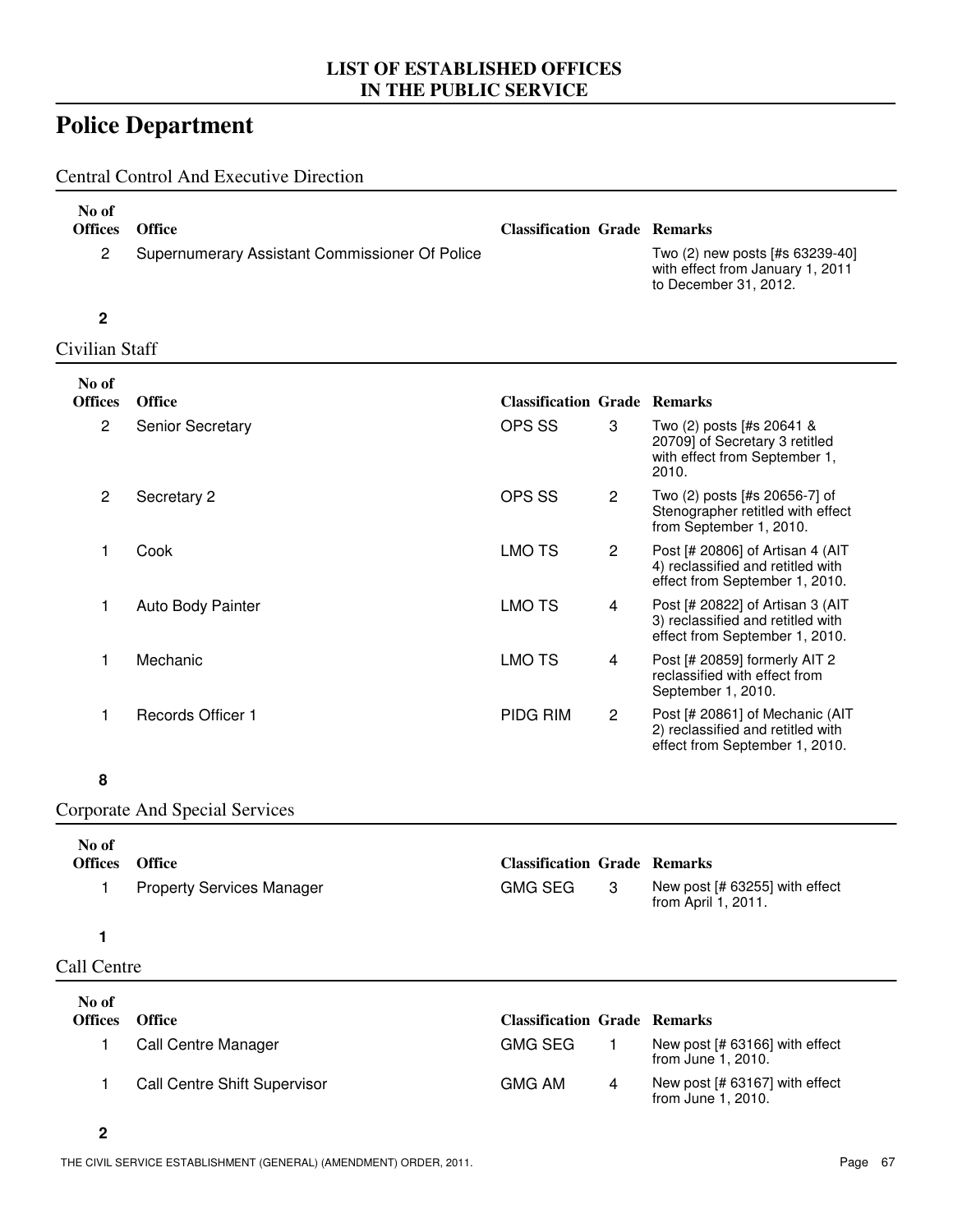# **Police Department**

### **Finance and Administration**

### **Transport & Repairs Branch**

| No of<br><b>Offices</b> | <b>Office</b>                                  | <b>Classification Grade Remarks</b> |   |                                                                  |
|-------------------------|------------------------------------------------|-------------------------------------|---|------------------------------------------------------------------|
| 2                       | Chief Workshop Supervisor                      | SOG ST                              | 5 | Two (2) new posts [#s 63168-9]<br>with effect from June 1, 2010. |
| $\mathbf{2}$            | Supervisor - Car & Light Truck Maintenance     | SOG ST                              | 4 | Two (2) new posts [#s 63170-1]<br>with effect from June 1, 2010. |
| $\mathbf{2}$            | Supervisor - Automobile Body Repairs           | SOG ST                              | 4 | Two (2) new posts [#s 63172-3]<br>with effect from June 1, 2010. |
| $\overline{2}$          | Motor Vehicle Inspector                        | SOG ST                              | 3 | Two (2) new posts [#s 63174-5]<br>with effect from June 1, 2010. |
| 2                       | Supervisor - Automobile Assessor               | SOG ST                              | 3 | Two (2) new posts [#s 62176-7]<br>with effect from June 1, 2010. |
| 10                      |                                                |                                     |   |                                                                  |
| 10                      | <b>Transport &amp; Repairs Branch</b><br>Total |                                     |   |                                                                  |

**10 Total - Finance and Administration**

## **Medical Services Branch**

| No of<br><b>Offices</b> | <b>Office</b>                               | <b>Classification Grade Remarks</b> |   |                                                                                                                          |
|-------------------------|---------------------------------------------|-------------------------------------|---|--------------------------------------------------------------------------------------------------------------------------|
| 1                       | <b>Clinical Director</b>                    | MDG MO                              | 5 | Post [# 58738] of Consultant<br>Psychiatrist (MDG/MO 4)<br>upgraded and retitled with effect<br>from April 1, 2009.      |
|                         | Senior Medical Social Worker                | <b>GMG SEG</b>                      |   | New post [# 63204] with effect<br>from April 1, 2009.                                                                    |
| $\overline{2}$          | <b>Medical Social Worker</b>                | SWG PS                              | 2 | Two (2) posts [#s 60859-60] of<br><b>Medical Social Worker</b><br>(SWG/PS 1) upgraded with<br>effect from April 1, 2009. |
| 1                       | <b>Executive Secretary 1</b>                | OPS SS                              | 4 | New post [# 63205] with effect<br>from April 1, 2009.                                                                    |
|                         | Senior Physiotherapist                      | PMG PT                              | 4 | New post [# 63206] with effect<br>from April 1, 2009.                                                                    |
| 1                       | Pharmacist                                  | PMG PHS                             | 3 | New post [# 63207] with effect<br>from April 1, 2009.                                                                    |
| 7                       |                                             |                                     |   |                                                                                                                          |
| 7                       | Modical Courings Drangh<br>$T_{\alpha}$ tal |                                     |   |                                                                                                                          |

## **7 Total - Medical Services Branch**

### **30 Total - Police Department**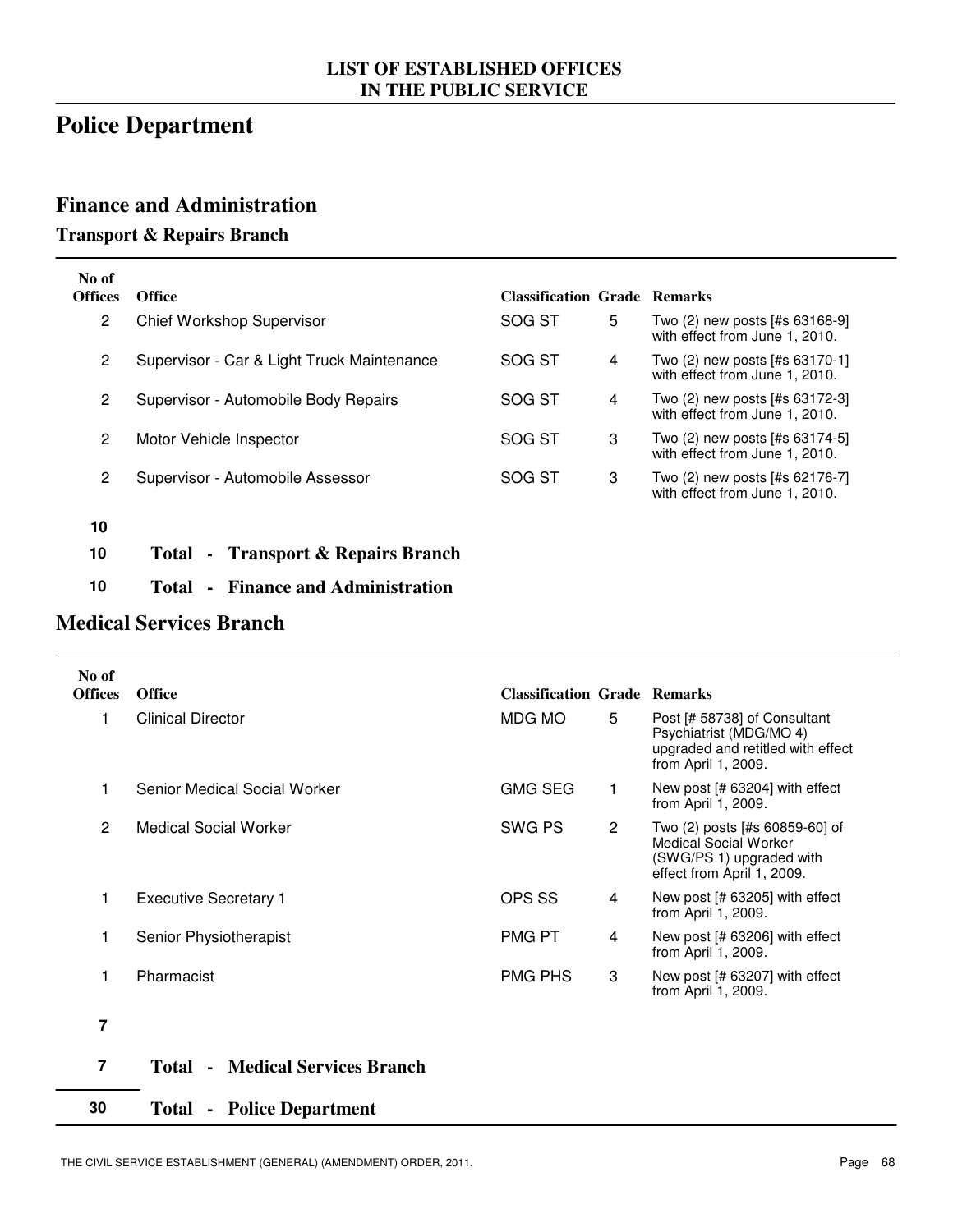# **Department Of Correctional Services**

## **Central Administration**

### **General Administration**

Adult Institutions

| No of<br><b>Offices</b> | <b>Office</b>                                      | <b>Classification Grade Remarks</b> |                                                                                               |
|-------------------------|----------------------------------------------------|-------------------------------------|-----------------------------------------------------------------------------------------------|
| 150                     | Correctional Officer                               | PTSG CO                             | One hundred and fifty (150) new<br>posts [#s 63013 - 63162] with<br>effect from June 1, 2010. |
| 150                     |                                                    |                                     |                                                                                               |
| 150                     | Total - General Administration                     |                                     |                                                                                               |
| 150                     | Total - Central Administration                     |                                     |                                                                                               |
| 150                     | <b>Total - Department Of Correctional Services</b> |                                     |                                                                                               |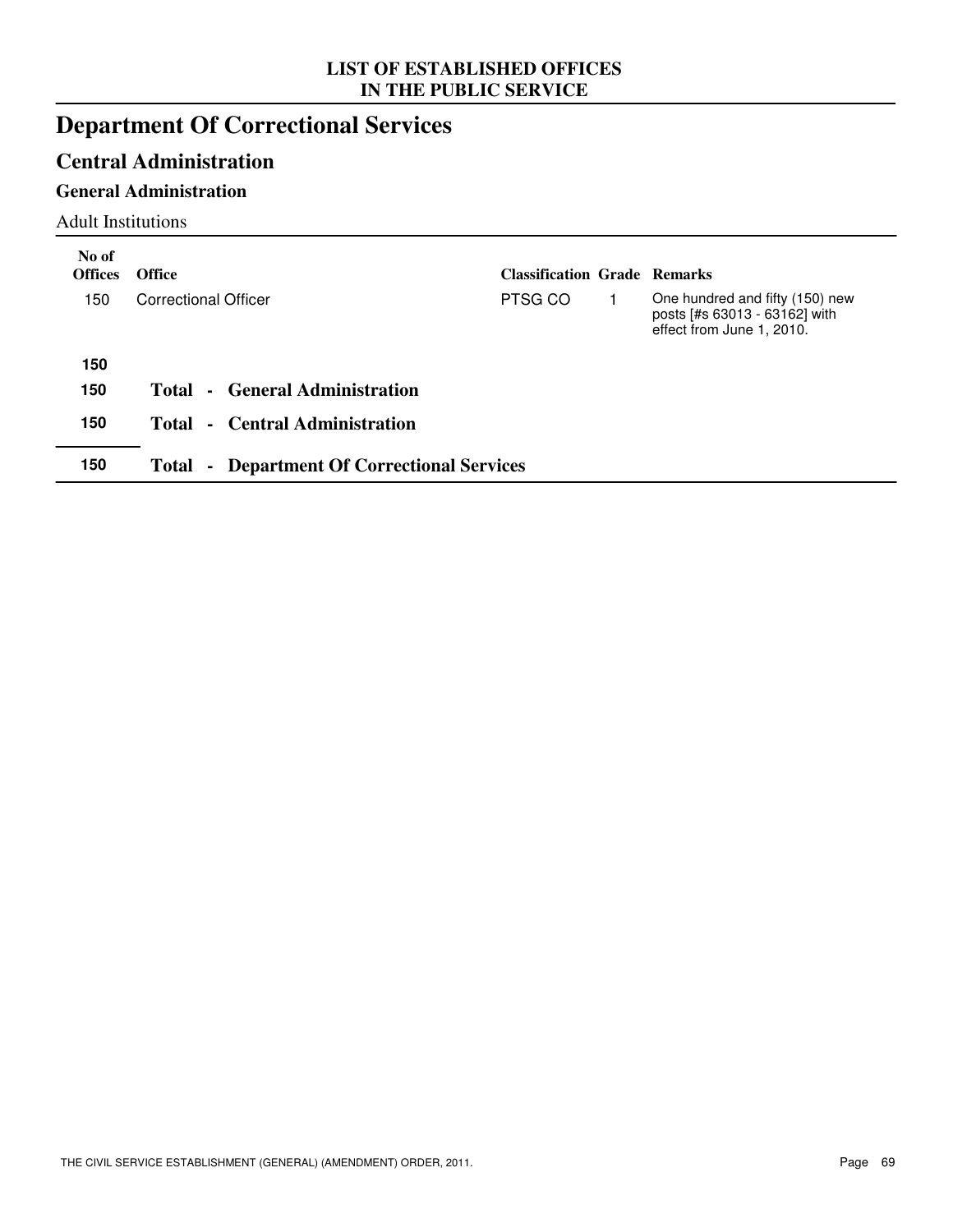# **Ministry of Justice**

## **Legal Services**

**4**

| No of<br><b>Offices</b> | <b>Office</b>                 | <b>Classification Grade Remarks</b> |   |                                                                                                                                                                              |
|-------------------------|-------------------------------|-------------------------------------|---|------------------------------------------------------------------------------------------------------------------------------------------------------------------------------|
| 1                       | Senior Legal Officer          | <b>JLG LO</b>                       | 3 | C.D. Post [# 14026] of Legal<br>Officer retitled with effect from<br>March 1, 2010. [Comment was<br>omitted from 2010 CSE<br>(General) Order].                               |
| 1                       |                               |                                     |   |                                                                                                                                                                              |
| 1                       | <b>Total - Legal Services</b> |                                     |   |                                                                                                                                                                              |
| Internal Audit          |                               |                                     |   |                                                                                                                                                                              |
|                         |                               |                                     |   |                                                                                                                                                                              |
| No of<br><b>Offices</b> | <b>Office</b>                 | <b>Classification Grade Remarks</b> |   |                                                                                                                                                                              |
| 1                       | Audit Manager                 | <b>FMG AS</b>                       | 4 | Post [# 13533] of Auditor<br>Manager retitled with effect from<br>March 1, 2010. [Post was<br>incorrectly listed as Chief<br>Internal Auditor in the 2010<br>CSE (G) Order]. |

## **Human Resource Management and Administration Division**

| No of<br><b>Offices</b> | <b>Office</b>                   | <b>Classification Grade Remarks</b> |                                                                                                                                                      |
|-------------------------|---------------------------------|-------------------------------------|------------------------------------------------------------------------------------------------------------------------------------------------------|
|                         | <b>Administrative Secretary</b> | OPS ADS                             | Post [# 60792] of Administrative<br>Assistant retitled with effect from<br>March 1, 2010. [Comment was<br>omitted from 2010 CSE<br>(General) Order]. |
|                         |                                 |                                     |                                                                                                                                                      |
|                         |                                 |                                     |                                                                                                                                                      |

1 Administrative Secretary CDPS ADS 1 Post [# 61138] of Administrative

OPS ADS 1

THE CIVIL SERVICE ESTABLISHMENT (GENERAL) (AMENDMENT) ORDER, 2011. Page 70

**4 Total - Internal Audit**

Auditor Superior retitled with effect from March 1, 2010. [Comment was omitted from 2010 CSE (General) Order].

Assistant retitled with effect from

March 1, 2010.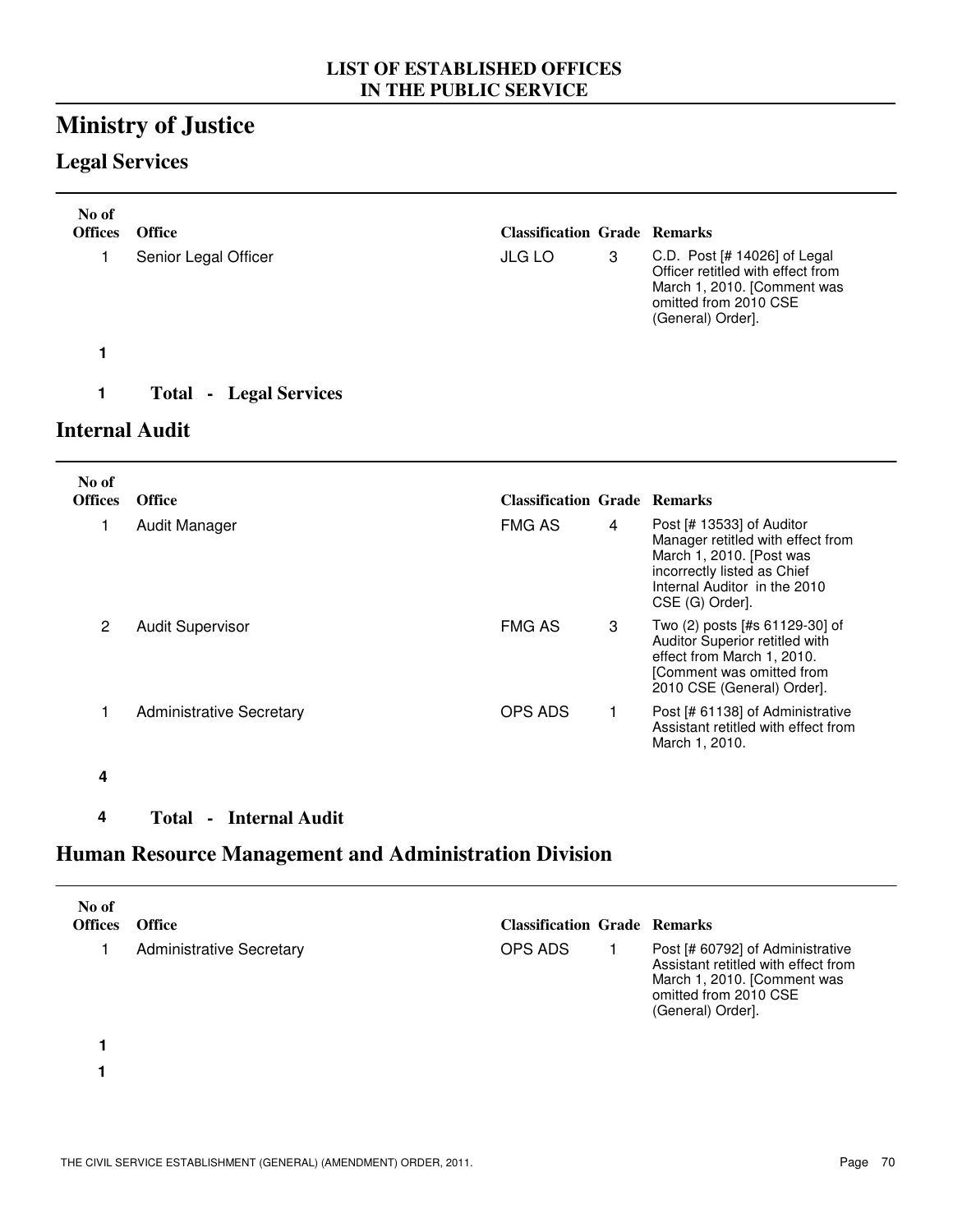# **Ministry of Justice**

## **Human Resource Management and Administration Division**

### **Documentation, Information & Access Services**

| No of<br><b>Offices</b> | <b>Office</b>                                                        | <b>Classification Grade Remarks</b> |                                                                                                                                                   |
|-------------------------|----------------------------------------------------------------------|-------------------------------------|---------------------------------------------------------------------------------------------------------------------------------------------------|
|                         | Director, Documentation/Info & Access Services                       | <b>GMG SEG</b><br>3                 | Post [# 58882] of Director<br>retitled with effect from March 1,<br>2010. [Comment was omitted<br>from 2010 CSE (General)<br>Order <sub>l</sub> . |
|                         |                                                                      |                                     |                                                                                                                                                   |
|                         | <b>Total • Documentation, Information &amp; Access Services</b>      |                                     |                                                                                                                                                   |
| 2                       | <b>Total - Human Resource Management and Administration Division</b> |                                     |                                                                                                                                                   |

## **Finance and Accounts**

Payments

| No of<br><b>Offices</b> | <b>Office</b>                                                                                                                                         | <b>Classification Grade Remarks</b> |                                                                                                                                                    |
|-------------------------|-------------------------------------------------------------------------------------------------------------------------------------------------------|-------------------------------------|----------------------------------------------------------------------------------------------------------------------------------------------------|
|                         | Cashier                                                                                                                                               | <b>FMG CS</b>                       | Post [# 13414] of Accountant 1<br>(Cashier) retitled with effect from<br>March 1, 2010. [Comment was<br>omitted from 2010 CSE<br>(General]. Order) |
|                         |                                                                                                                                                       |                                     |                                                                                                                                                    |
|                         |                                                                                                                                                       |                                     |                                                                                                                                                    |
|                         | <b>Total - Finance and Accounts</b>                                                                                                                   |                                     |                                                                                                                                                    |
|                         | $\mathbf{I}_{\text{new}}$ is a $\mathbf{I}_{\text{new}}$ in $\mathbf{I}_{\text{new}}$ $\mathbf{I}_{\text{new}}$ is a set of $\mathbf{I}_{\text{new}}$ |                                     |                                                                                                                                                    |

### **Justice Training Institute**

| No of<br><b>Offices</b> | <b>Office</b>                             | <b>Classification Grade Remarks</b> |   |                                                                                                                                                |
|-------------------------|-------------------------------------------|-------------------------------------|---|------------------------------------------------------------------------------------------------------------------------------------------------|
|                         | Director/Principal                        | <b>GMG SEG</b>                      | 5 | Post [# 56691] of Principal<br>Director retitled with effect from<br>March 1, 2010. [Comment was<br>omitted from 2010 CSE<br>(General) Order]. |
|                         |                                           |                                     |   |                                                                                                                                                |
|                         |                                           |                                     |   |                                                                                                                                                |
| 1                       | <b>Total - Justice Training Institute</b> |                                     |   |                                                                                                                                                |
| 9                       | - Ministry of Justice<br>Total            |                                     |   |                                                                                                                                                |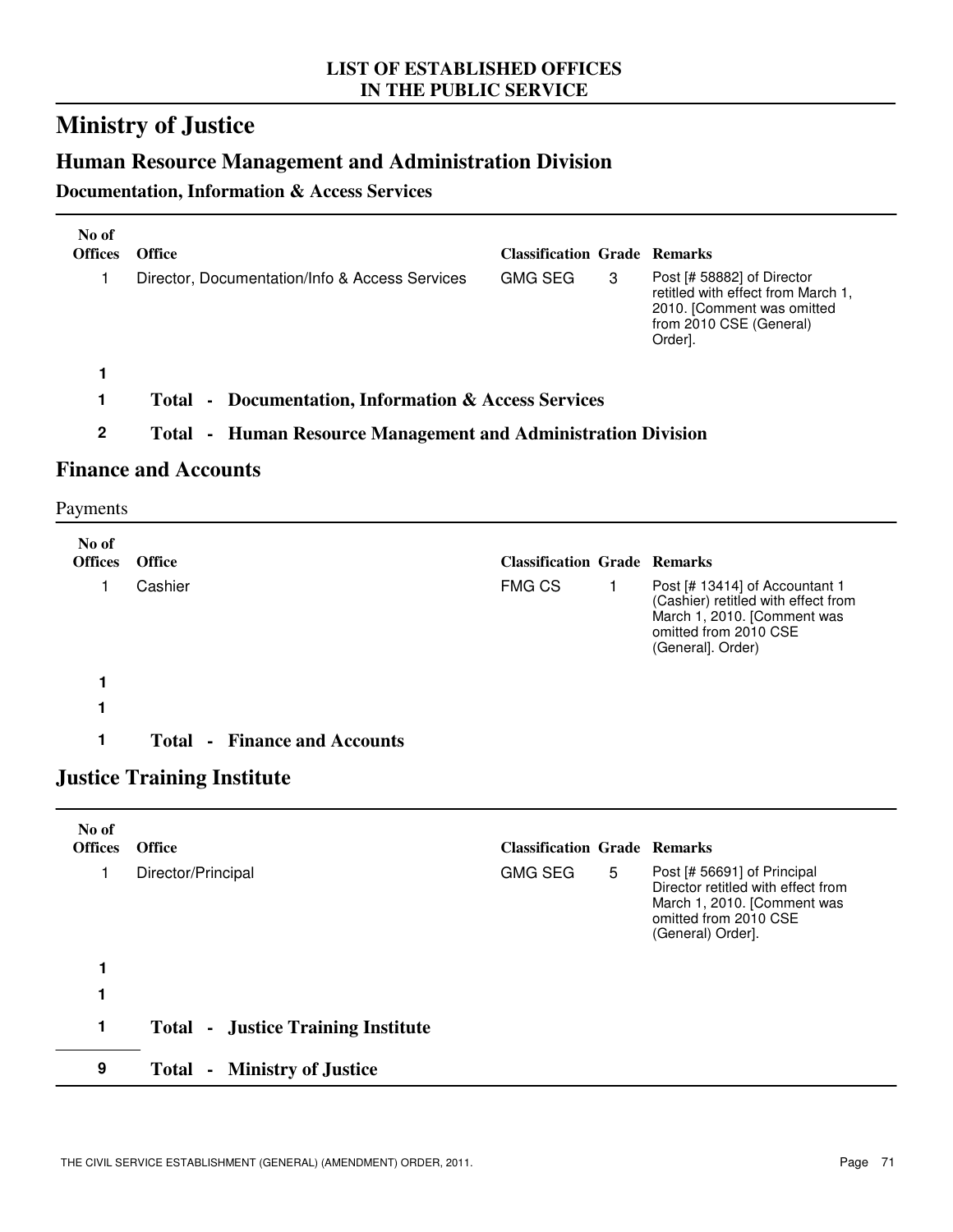# **Court Of Appeal**

# **Information Technology**

| No of<br><b>Offices</b> | <b>Office</b>                         | <b>Classification Grade Remarks</b> |   |                                                                                                                                                                             |
|-------------------------|---------------------------------------|-------------------------------------|---|-----------------------------------------------------------------------------------------------------------------------------------------------------------------------------|
|                         | <b>Systems Engineer/Analyst</b>       | MIS IT                              | 4 | New post [# 62888] with effect<br>from April 1, 2010. [Post was<br>incorrectly listed as Systems<br>Analyst/Software Engineer in<br>2010 CSE (G) Order without<br>comment]. |
|                         |                                       |                                     |   |                                                                                                                                                                             |
| 1                       | <b>Total - Information Technology</b> |                                     |   |                                                                                                                                                                             |
|                         | - Court Of Appeal<br>Total            |                                     |   |                                                                                                                                                                             |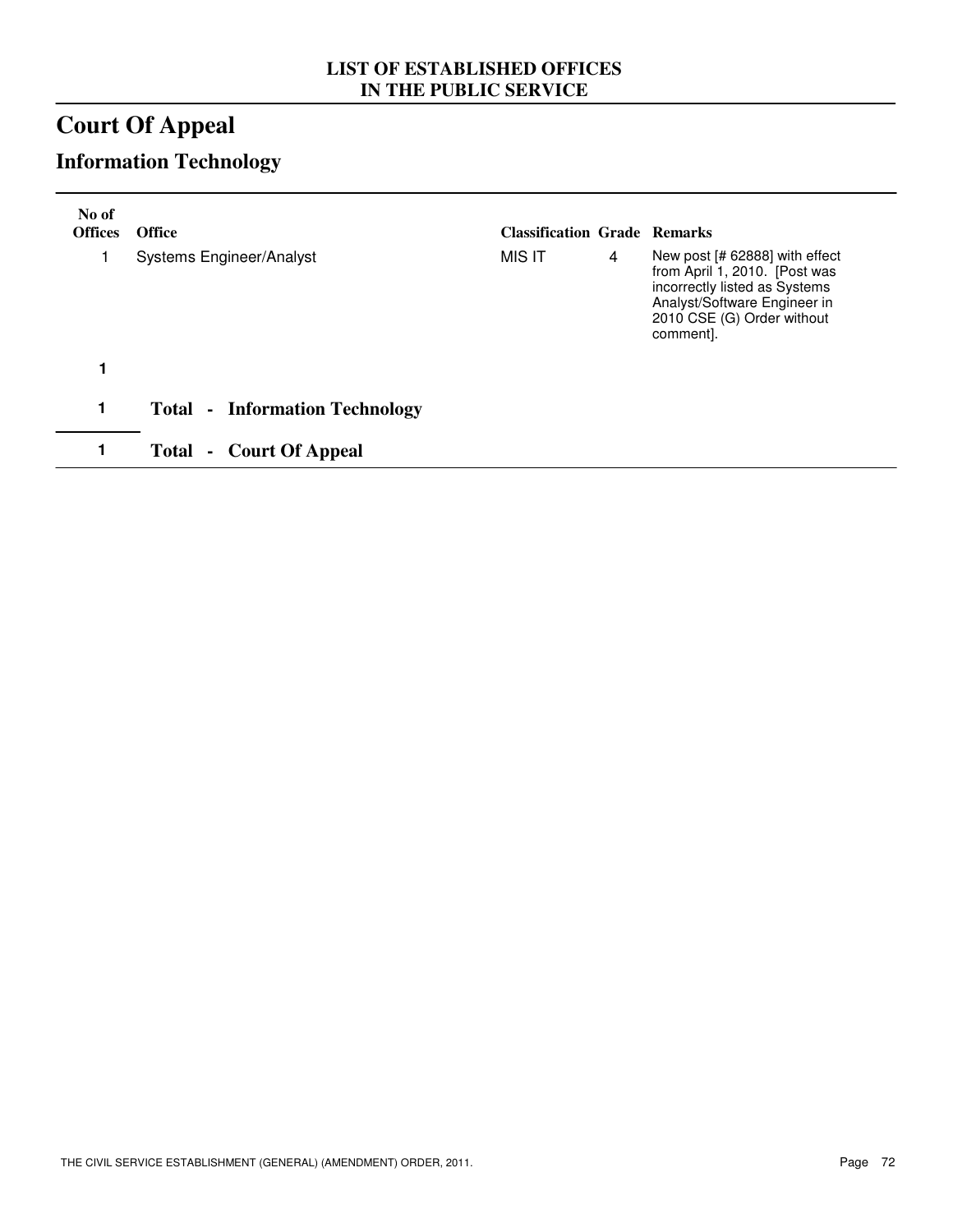# **Family Court**

Kingston And St. Andrew

| No of<br><b>Offices</b> | <b>Office</b>                          | <b>Classification Grade Remarks</b> |                                                                                                      |
|-------------------------|----------------------------------------|-------------------------------------|------------------------------------------------------------------------------------------------------|
| 2                       | Judge, Family Court                    | JLG JD                              | C.D. Two posts [#s 23646 - 47]<br>of Resident Magistrate retitled<br>with effect from March 1, 2010. |
| 2                       |                                        |                                     |                                                                                                      |
| 2                       | <b>Family Court</b><br>Total<br>$\sim$ |                                     |                                                                                                      |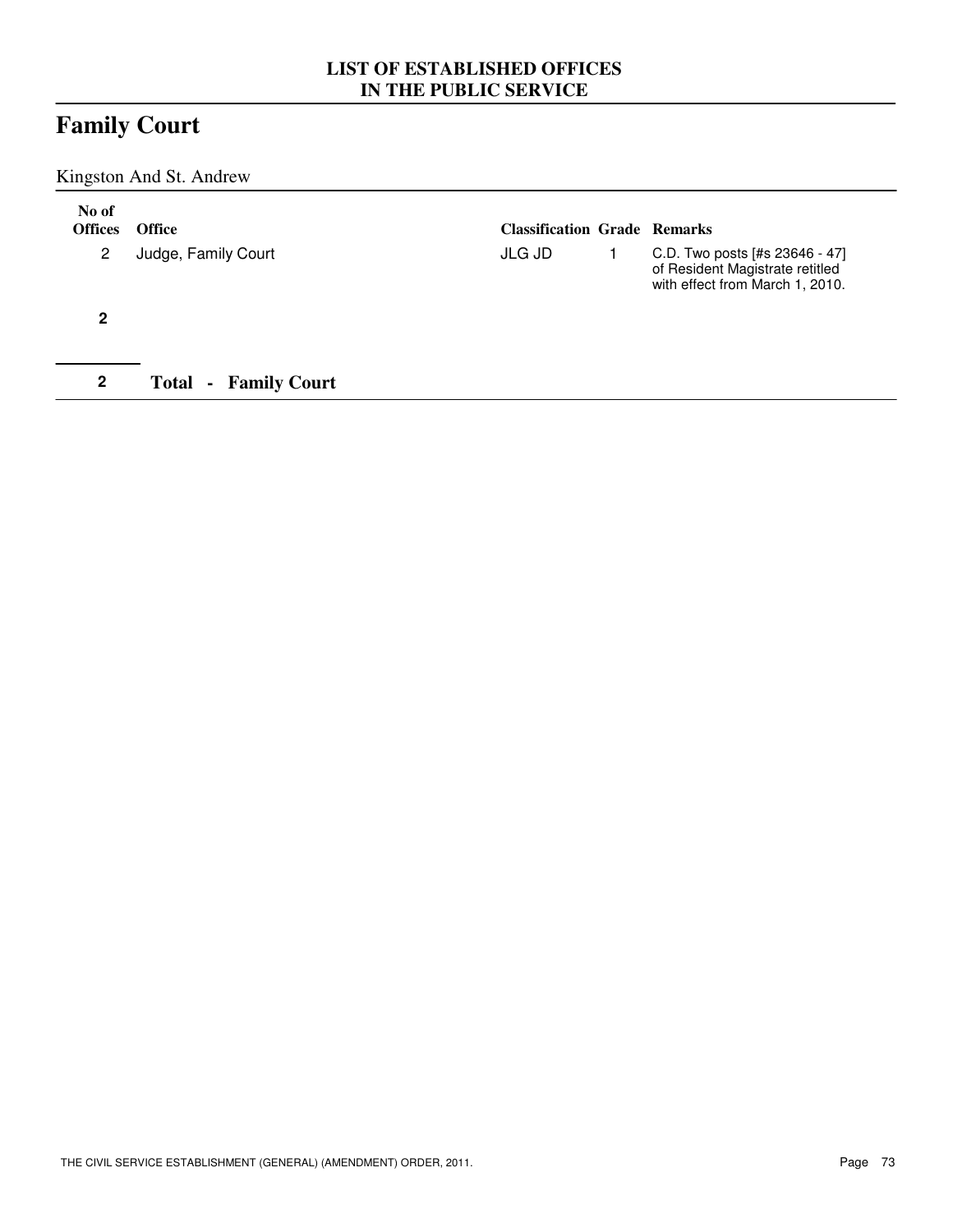# **Trustee In Bankruptcy**

# **Accounts, Securities And Financial Investigation**

| No of          |                                                          |                                     |                      |                                                                                                                         |
|----------------|----------------------------------------------------------|-------------------------------------|----------------------|-------------------------------------------------------------------------------------------------------------------------|
| <b>Offices</b> | <b>Office</b>                                            | <b>Classification Grade Remarks</b> |                      |                                                                                                                         |
|                | Management Accountant                                    | FMG PA                              | $\mathbf{2}^{\circ}$ | Post [# 21412] of Accountant<br>(FMG/PA 1) retitled and<br>upgraded with effect from April<br>1, 2011.                  |
|                | Financial Accountant                                     | FMG PA                              | $\overline{2}$       | Post [# 21413] of Accounting<br>Technician 3 (FMG/AT 3)<br>reclassified and retitled with<br>effect from April 1, 2011. |
|                | <b>Collections Officer</b>                               | <b>FMG AC</b>                       | $\overline{2}$       | Post [# 21414] of Cashier<br>(FMG/CS 2) retitled and<br>reclassified with effect from April<br>1,2011.                  |
|                | <b>Accounts Payable Officer</b>                          | <b>FMG AT</b>                       | $\mathbf{2}$         | Post [# 21415] of Accounting<br>Clerk 2 (FMG/AC 2) retitled and<br>reclassified with effect from April<br>1,2011.       |
| 4              |                                                          |                                     |                      |                                                                                                                         |
| 4              | Total - Accounts, Securities And Financial Investigation |                                     |                      |                                                                                                                         |
| 4              | <b>Total - Trustee In Bankruptcy</b>                     |                                     |                      |                                                                                                                         |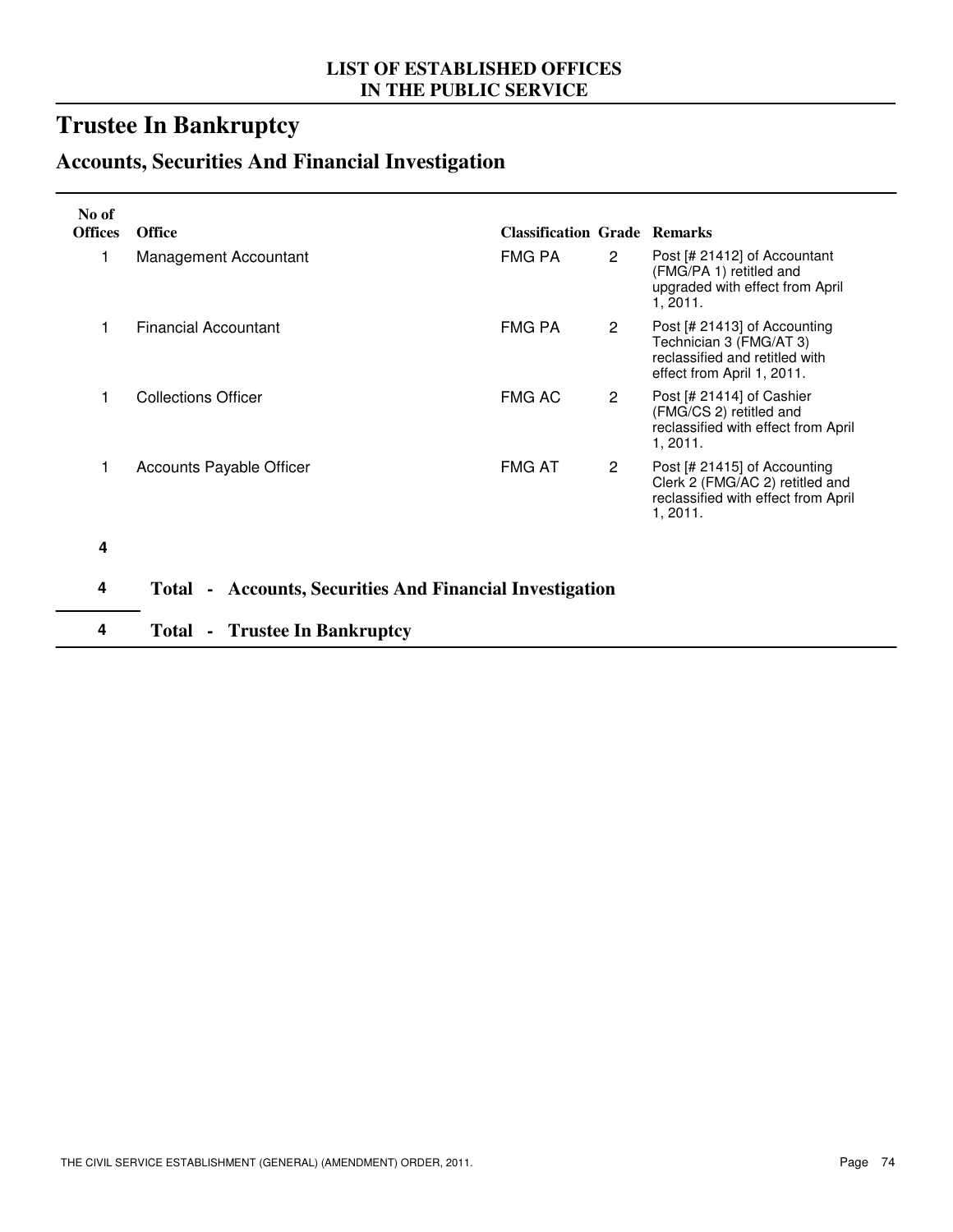# **Ministry of Transport & Works**

## **Road Safety Branch**

| No of<br><b>Offices</b> | <b>Office</b>                                    | <b>Classification Grade Remarks</b> |   |                                                                                 |
|-------------------------|--------------------------------------------------|-------------------------------------|---|---------------------------------------------------------------------------------|
|                         | <b>Director</b>                                  | <b>GMG SEG</b>                      | 3 | Post [# 53488] of Senior Director<br>retitled with effect from July 1,<br>2010. |
|                         |                                                  |                                     |   |                                                                                 |
| 1                       | <b>Total - Road Safety Branch</b>                |                                     |   |                                                                                 |
|                         | <b>Total - Ministry of Transport &amp; Works</b> |                                     |   |                                                                                 |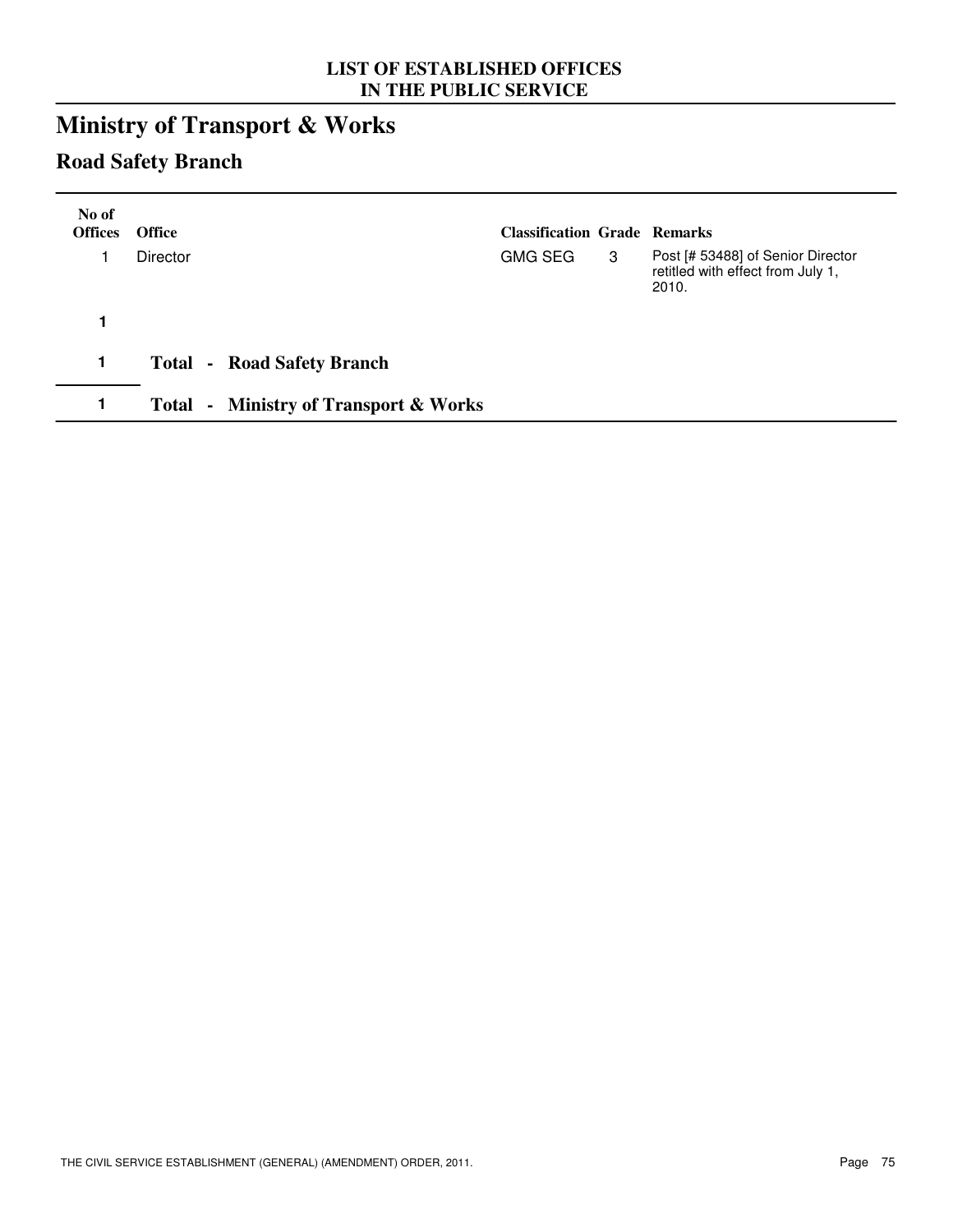# **Ministry Of Health**

## **County Of Cornwall Health Administration**

### **Incumbents Seconded to Western Region with effect from January 1, 1999.**

### Support Services

| No of                   |                                   |                                                                                             |                                     |   |                                                                                                         |  |  |  |
|-------------------------|-----------------------------------|---------------------------------------------------------------------------------------------|-------------------------------------|---|---------------------------------------------------------------------------------------------------------|--|--|--|
| <b>Offices</b>          | <b>Office</b>                     |                                                                                             | <b>Classification Grade Remarks</b> |   |                                                                                                         |  |  |  |
| 1                       | <b>Executive Secretary 1</b>      |                                                                                             | OPS SS                              | 4 | Post [# 28795] of Secretary<br>(OPS/SS 3) upgraded and<br>retitled with effect from October<br>1, 2010. |  |  |  |
| 1                       |                                   |                                                                                             |                                     |   |                                                                                                         |  |  |  |
|                         |                                   | Total - Incumbents Seconded to Western Region with effect from<br><b>January 1, 1999.</b>   |                                     |   |                                                                                                         |  |  |  |
| 1                       |                                   | <b>Total - County Of Cornwall Health Administration</b>                                     |                                     |   |                                                                                                         |  |  |  |
|                         | Montego Bay Region                |                                                                                             |                                     |   |                                                                                                         |  |  |  |
|                         |                                   | Incumbents seconded to Western Region with effect from January 1, 1999                      |                                     |   |                                                                                                         |  |  |  |
| Administration          |                                   |                                                                                             |                                     |   |                                                                                                         |  |  |  |
| No of<br><b>Offices</b> | <b>Office</b>                     |                                                                                             | <b>Classification Grade Remarks</b> |   |                                                                                                         |  |  |  |
| 1                       | Secretary 2                       |                                                                                             | OPS SS                              | 2 | Post [# 34931] of Secretary 1                                                                           |  |  |  |
|                         |                                   |                                                                                             |                                     |   | (OPS/SS 1) retitled and<br>upgraded with effect from<br>October 1, 2010.                                |  |  |  |
| 1                       |                                   |                                                                                             |                                     |   |                                                                                                         |  |  |  |
|                         |                                   | Total - Incumbents seconded to Western Region with effect from<br><b>January 1, 1999</b>    |                                     |   |                                                                                                         |  |  |  |
| 1                       |                                   | <b>Total - Montego Bay Region</b>                                                           |                                     |   |                                                                                                         |  |  |  |
|                         |                                   | Liguanea Region (Incumbents seconded to South East Region w.e.f January 1, 1999)            |                                     |   |                                                                                                         |  |  |  |
|                         | <b>I) National Chest Hospital</b> |                                                                                             |                                     |   |                                                                                                         |  |  |  |
|                         | <b>Medical And Nursing</b>        |                                                                                             |                                     |   |                                                                                                         |  |  |  |
| No of<br><b>Offices</b> | Office                            |                                                                                             | <b>Classification Grade Remarks</b> |   |                                                                                                         |  |  |  |
| 1                       |                                   | Supernumerary Senior Medical Officer                                                        | MDG MO                              | 5 | New post [# 63234] with effect                                                                          |  |  |  |
|                         |                                   |                                                                                             |                                     |   | from November 1, 2010 to<br>November 30, 2012.                                                          |  |  |  |
| 1                       |                                   |                                                                                             |                                     |   |                                                                                                         |  |  |  |
| 1                       |                                   | <b>Total - I) National Chest Hospital</b>                                                   |                                     |   |                                                                                                         |  |  |  |
| 1                       |                                   | Total - Liguanea Region (Incumbents seconded to South East Region<br>w.e.f January 1, 1999) |                                     |   |                                                                                                         |  |  |  |
|                         |                                   |                                                                                             |                                     |   |                                                                                                         |  |  |  |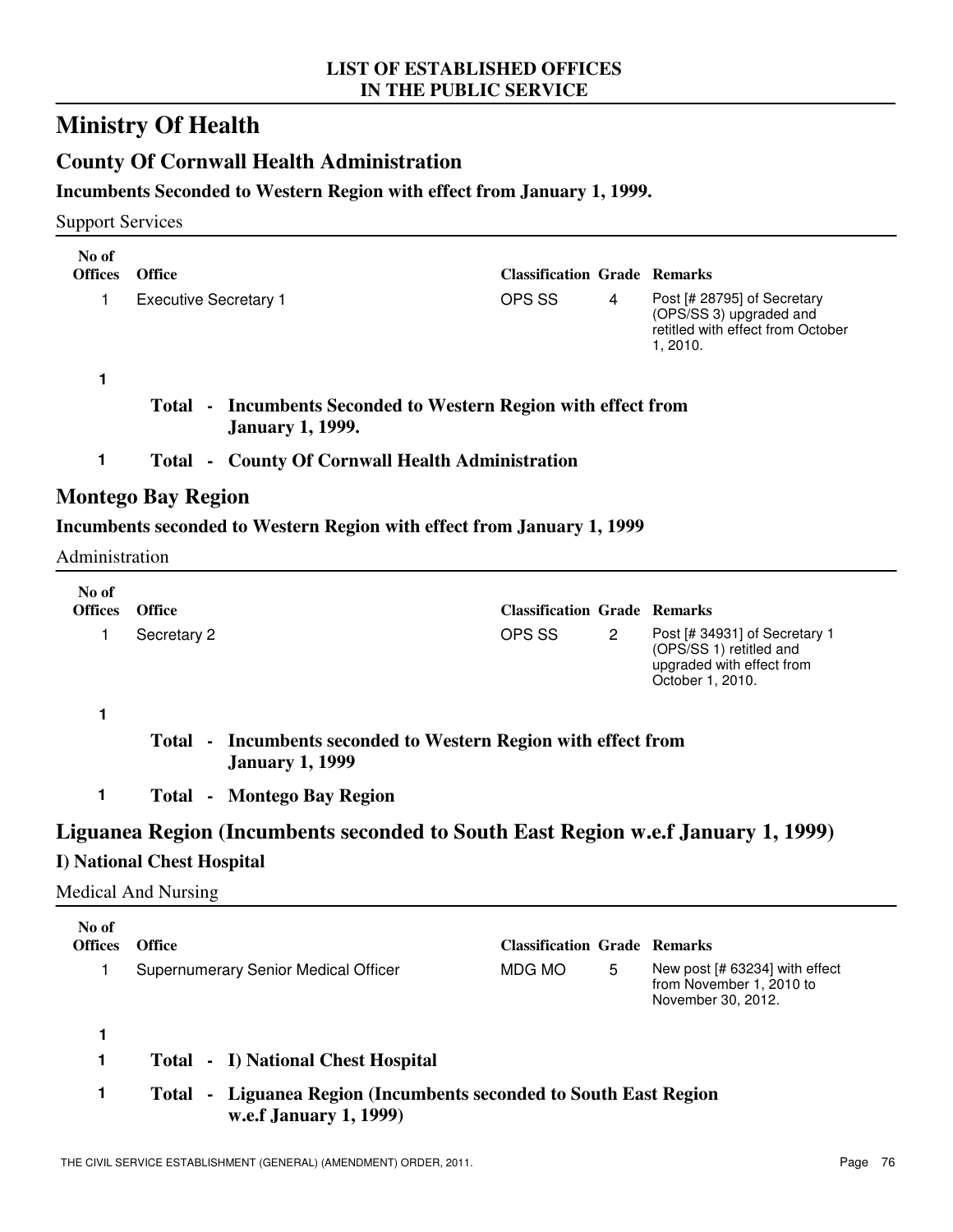# **Ministry Of Health**

# **Training Of Staff Nurses And Midwives**

| No of<br><b>Offices</b> | <b>Office</b>                                        | <b>Classification Grade Remarks</b> |   |                                                                               |
|-------------------------|------------------------------------------------------|-------------------------------------|---|-------------------------------------------------------------------------------|
|                         | Secretary 2                                          | OPS SS                              | 2 | Post [# 37660] of Stenographer<br>retitled with effect from April 1,<br>2010. |
|                         |                                                      |                                     |   |                                                                               |
| 1                       | <b>Total - Training Of Staff Nurses And Midwives</b> |                                     |   |                                                                               |
| 4                       | <b>Total - Ministry Of Health</b>                    |                                     |   |                                                                               |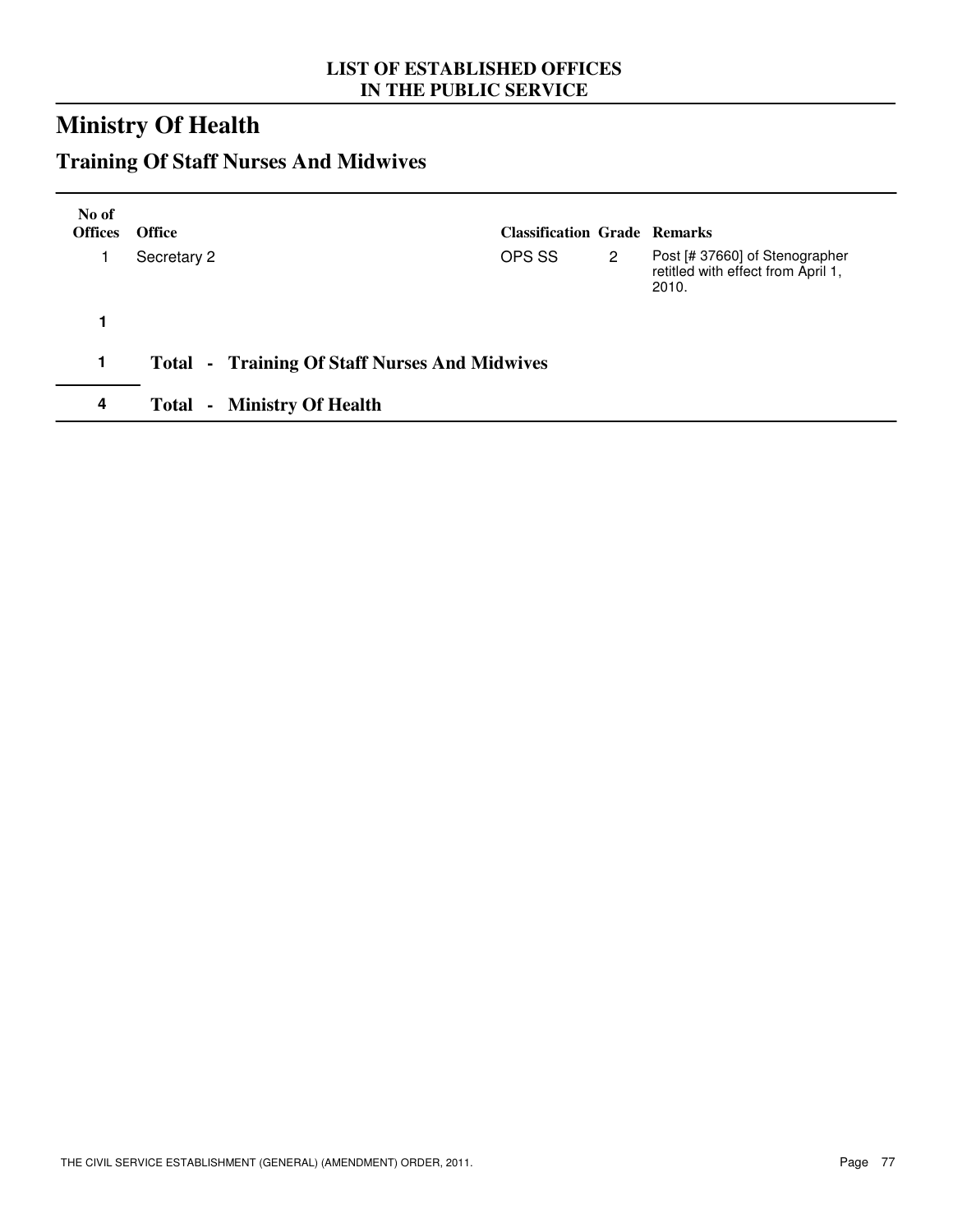**667**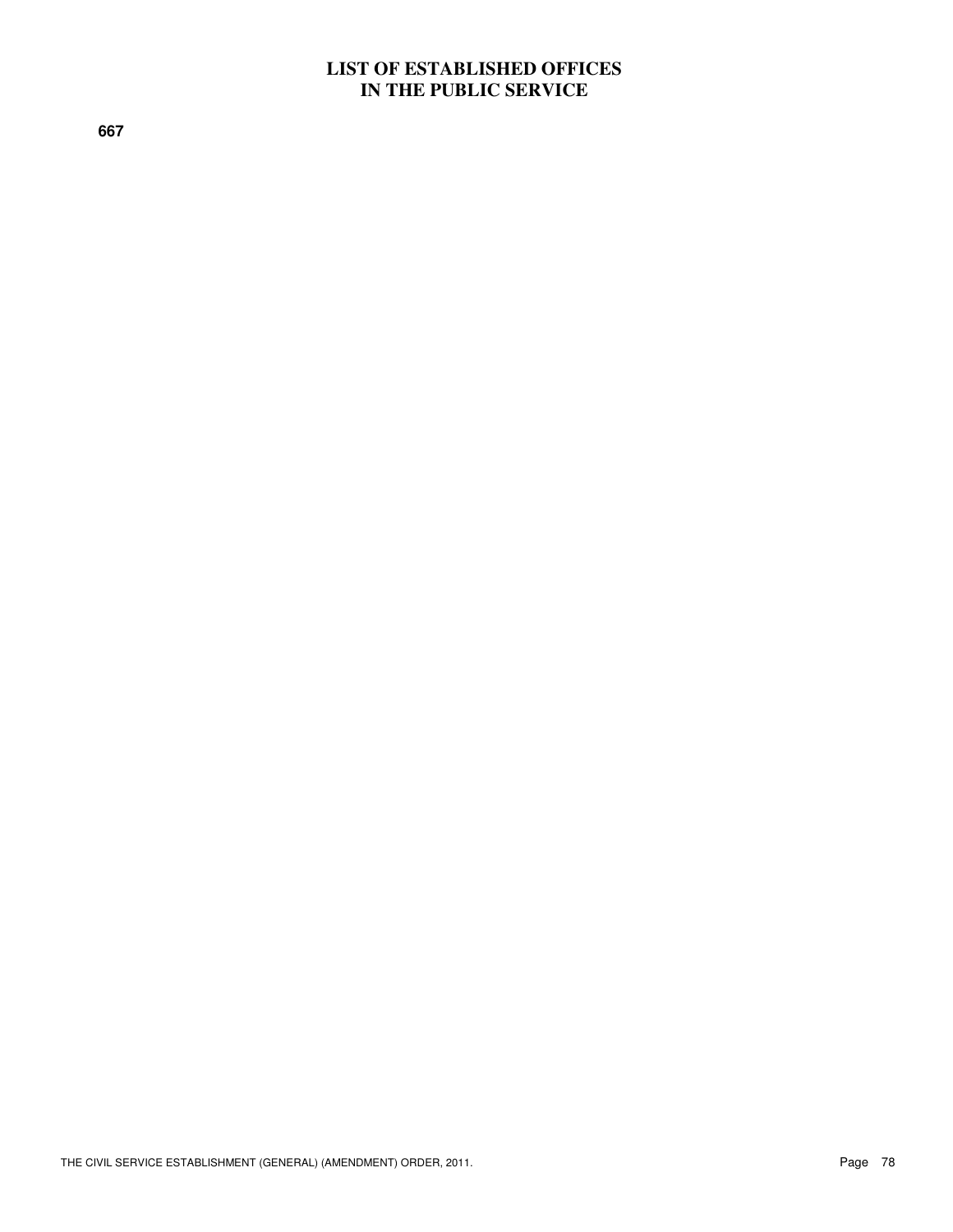## **SCHEDULE PART III LIST OF ABOLISHED OFFICES**

## **Ministry Of Finance And The Public Service General Administration**

### **Final Accounts**

| No of<br><b>Offices</b> | <b>Office</b>                                                                                      | <b>Classification Grade Remarks</b> |              |                                                            |
|-------------------------|----------------------------------------------------------------------------------------------------|-------------------------------------|--------------|------------------------------------------------------------|
| 1                       | Advance Controller/FMIS Assistant                                                                  | <b>FMG AT</b>                       | $\mathbf{1}$ | Post [# 1114] abolished with effect from<br>July 1, 2010.  |
| 1                       | <b>Bank Reconciliation Clerk 1</b>                                                                 | <b>FMG AC</b>                       | $\mathbf{1}$ | Post [# 53849] abolished with effect from<br>July 1, 2010. |
| $\mathbf 2$             |                                                                                                    |                                     |              |                                                            |
| $\overline{2}$          | <b>Total - General Administration</b>                                                              |                                     |              |                                                            |
| <b>Business Centre</b>  | Corporate Planning And Administration Division<br><b>Procurement, Property And Office Services</b> |                                     |              |                                                            |
| No of<br><b>Offices</b> | <b>Office</b>                                                                                      | <b>Classification Grade Remarks</b> |              |                                                            |
| 1                       | <b>Office Attendant</b>                                                                            | <b>LMO TS</b>                       | $\mathbf{1}$ | Post [# 1713] abolished with effect from<br>July 1, 2010.  |
| 1                       |                                                                                                    |                                     |              |                                                            |
| 1                       | <b>Total - Procurement, Property And Office Services</b>                                           |                                     |              |                                                            |
| 1                       | <b>Total - Corporate Planning And Administration Division</b>                                      |                                     |              |                                                            |
|                         | <b>Public Service Establishment Division</b>                                                       |                                     |              |                                                            |
|                         | <b>Strategic Support Unit (Formerly Permanent Salaries Review Board)</b>                           |                                     |              |                                                            |
| No of<br><b>Offices</b> | <b>Office</b>                                                                                      | <b>Classification Grade Remarks</b> |              |                                                            |

1 Executive Secretary 1 **Post 5 Executive Secretary 1** Post [# 1826] abolished with effect from

OPS SS 4

July 1, 2010.

**1**

**1 Total - Strategic Support Unit (Formerly Permanent Salaries Review Board)**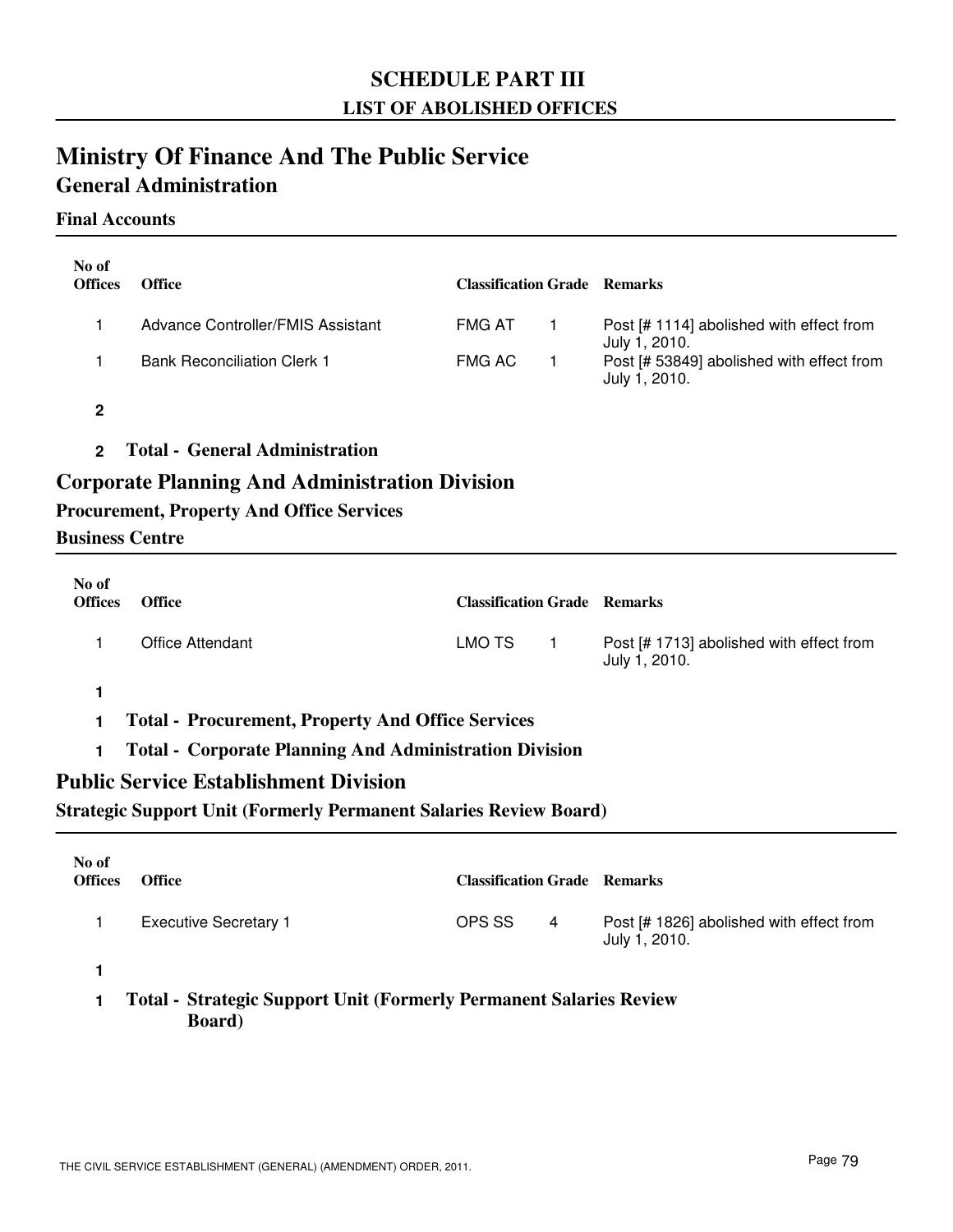# **Ministry Of Finance And The Public Service**

### **Public Service Establishment Division**

### **Benefits Admin./Employee Relations (formerly Employee Relations Branch)**

| No of<br><b>Offices</b>                                                                                | <b>Office</b>                                             | <b>Classification Grade Remarks</b> |                |                                                            |  |  |
|--------------------------------------------------------------------------------------------------------|-----------------------------------------------------------|-------------------------------------|----------------|------------------------------------------------------------|--|--|
| 1                                                                                                      | <b>Principal Director</b>                                 | GMG SEG 6                           |                | Post [# 54700] abolished with effect from<br>July 1, 2010. |  |  |
| 1                                                                                                      |                                                           |                                     |                |                                                            |  |  |
| <b>Total - Benefits Admin./Employee Relations (formerly Employee</b><br>1<br><b>Relations Branch</b> ) |                                                           |                                     |                |                                                            |  |  |
| $\mathbf{2}$                                                                                           | <b>Total - Public Service Establishment Division</b>      |                                     |                |                                                            |  |  |
|                                                                                                        | <b>Posts From Former Customs Department</b>               |                                     |                |                                                            |  |  |
|                                                                                                        | <b>General Administration</b>                             |                                     |                |                                                            |  |  |
|                                                                                                        | <b>Information Technology Unit</b>                        |                                     |                |                                                            |  |  |
| No of<br><b>Offices</b>                                                                                | <b>Office</b>                                             | <b>Classification Grade Remarks</b> |                |                                                            |  |  |
| 1                                                                                                      | Senior Development Analyst                                | <b>MIS IT</b>                       | 5              | Post [# 2384] abolished with effect from<br>April 1, 2010. |  |  |
| 1                                                                                                      |                                                           |                                     |                |                                                            |  |  |
| 1                                                                                                      | <b>Total - General Administration</b>                     |                                     |                |                                                            |  |  |
|                                                                                                        | <b>Accounts Branch</b>                                    |                                     |                |                                                            |  |  |
|                                                                                                        | <b>Revenue Accounts</b>                                   |                                     |                |                                                            |  |  |
| No of<br><b>Offices</b>                                                                                | <b>Office</b>                                             | <b>Classification Grade Remarks</b> |                |                                                            |  |  |
| 1                                                                                                      | Accounting Technician 2                                   | <b>FMG AT</b>                       | $\overline{c}$ | Post [# 2113] abolished with effect from<br>April 1, 2010. |  |  |
| 1                                                                                                      |                                                           |                                     |                |                                                            |  |  |
| 1                                                                                                      | <b>Total - Accounts Branch</b>                            |                                     |                |                                                            |  |  |
| $\mathbf 2$                                                                                            | <b>Total - Posts From Former Customs Department</b>       |                                     |                |                                                            |  |  |
| $\overline{7}$                                                                                         | <b>Total - Ministry Of Finance And The Public Service</b> |                                     |                |                                                            |  |  |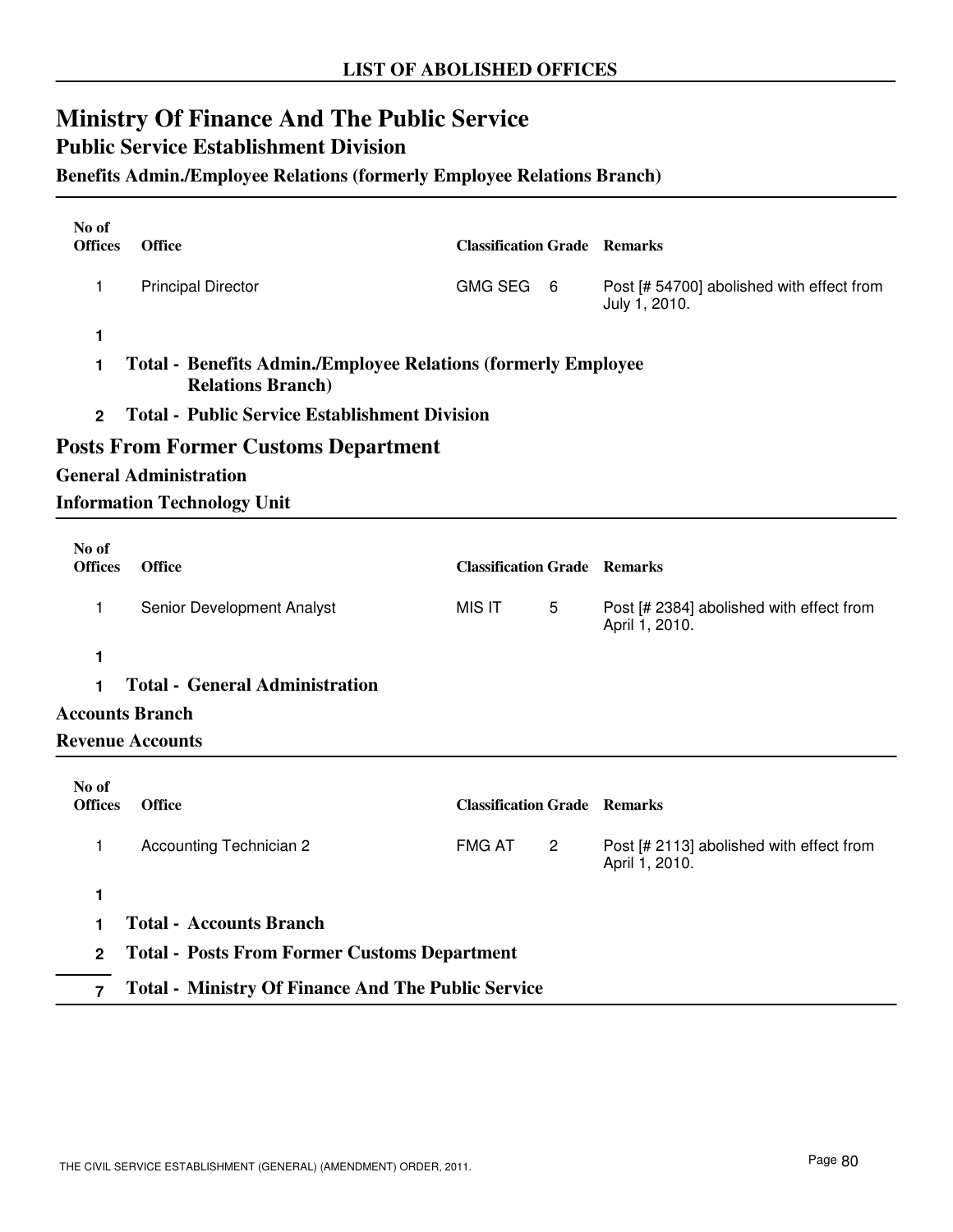# **Ministry of Education Educational Services Division**

## **Curriculum And Support Services**

**Early Childhood Unit**

| No of<br><b>Offices</b> | <b>Office</b>                   | <b>Classification Grade Remarks</b> |    |                                                                                                                             |
|-------------------------|---------------------------------|-------------------------------------|----|-----------------------------------------------------------------------------------------------------------------------------|
| 2                       | <b>Senior Education Officer</b> | <b>GMG EO</b>                       | 3  | Post [# 6766] abolished with effect from<br>July 1, 2010 and post [# 53654] abolished<br>with effect from December 7, 2010. |
| $\mathcal{P}$           | Records Officer 1               | <b>PIDG RIM</b>                     | 2  | Posts [#s 6769-70] abolished with effect<br>from July 1, 2010.                                                              |
|                         | Records Clerk                   | <b>PIDG RIM</b>                     | 1. | Post [# 6773] abolished with effect from<br>July 1, 2010.                                                                   |
|                         | <b>Accounting Clerk 2</b>       | <b>FMG AC</b>                       | 2  | Post [# 6767] abolished with effect from<br>July 1, 2010.                                                                   |
|                         | <b>Senior Secretary</b>         | OPS SS                              | 3  | Post [# 6771] abolished with effect from<br>March 9, 2011.                                                                  |

### **7**

### **Day Care Centre**

| No of<br><b>Offices</b> | <b>Office</b>                  | <b>Classification Grade Remarks</b> |   |                                                                                                                                                                                                 |
|-------------------------|--------------------------------|-------------------------------------|---|-------------------------------------------------------------------------------------------------------------------------------------------------------------------------------------------------|
|                         | <b>Principal Social Worker</b> | SWG PS                              | 4 | Post [# 38020] abolished with effect from<br>March 9, 2011.                                                                                                                                     |
| 5                       | Social Worker 2                | SWG PS                              | 2 | Post [# 38021] abolished with effect from<br>October 30, 2010, post [# 38022] abolished<br>with effect from August 4, 2010 and posts<br>[#s 38023-5] abolished with effect from July<br>1.2010. |
|                         | Secretary                      | OPS SS                              | 3 | Post [# 38028] abolished with effect from<br>July 1, 2010.                                                                                                                                      |

- **7**
- **14 Total Curriculum And Support Services**
- **14 Total Educational Services Division**

### **Region I - Kingston**

**Supervision Of Schools - Early Childhood Education**

| No of<br><b>Offices</b> | <b>Office</b>            | <b>Classification Grade Remarks</b> |                |                                                                |
|-------------------------|--------------------------|-------------------------------------|----------------|----------------------------------------------------------------|
|                         | <b>Education Officer</b> | GMG EO                              | $\overline{2}$ | Post [# 6826] abolished with effect from<br>December 31, 2010. |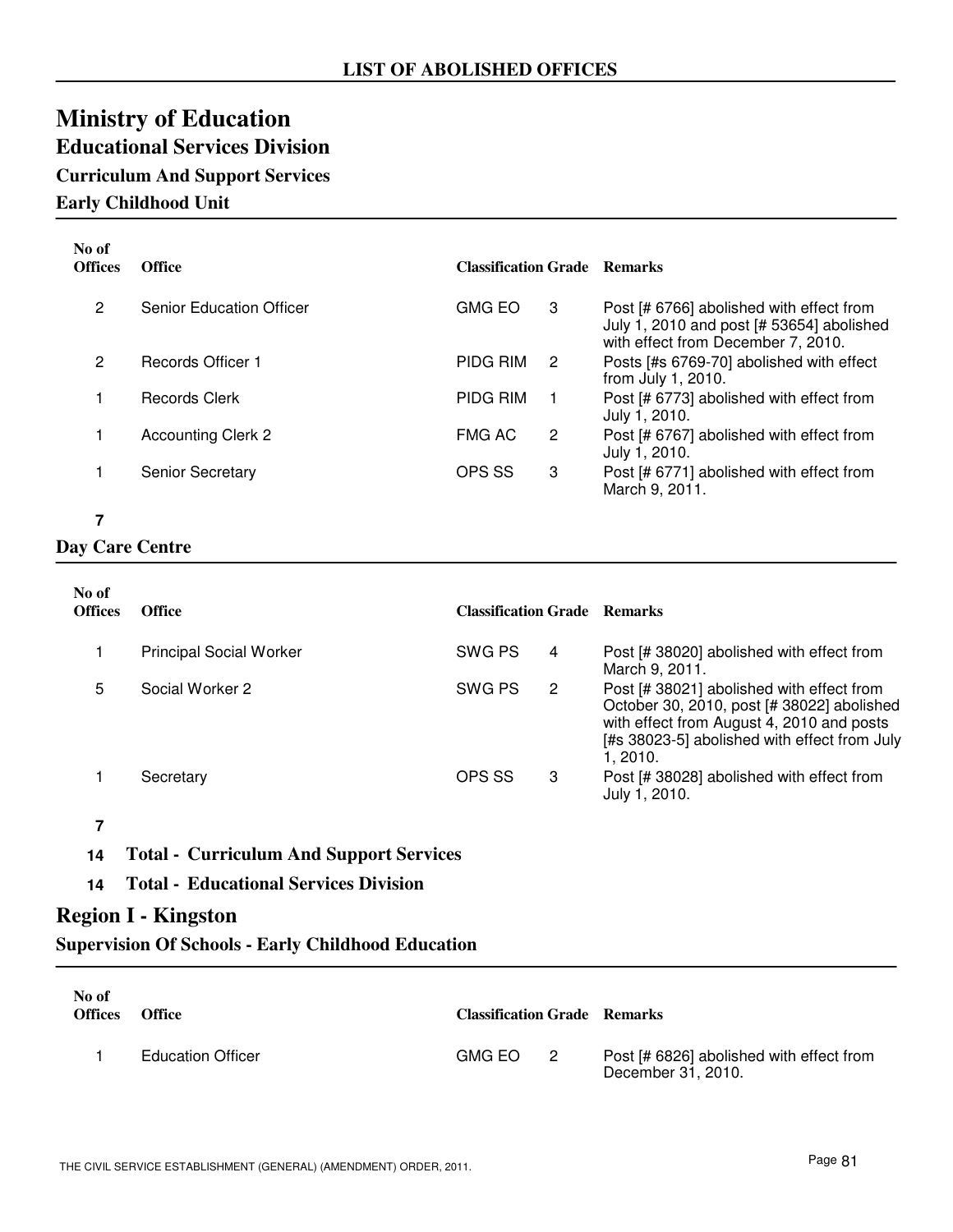## **Ministry of Education Region I - Kingston**

### **Supervision Of Schools - Early Childhood Education**

| No of<br><b>Offices</b> | Office                                                   | <b>Classification Grade Remarks</b> |                                                                                                                                                                                                                         |
|-------------------------|----------------------------------------------------------|-------------------------------------|-------------------------------------------------------------------------------------------------------------------------------------------------------------------------------------------------------------------------|
|                         | <b>Assistant Education Officer</b>                       | GMG EO                              | Post [# 6828] abolished with effect from<br>August 14, 2010, three (3) posts [#s 6829-<br>31] abolished with effect from July 1, 2010<br>and three (3) posts [#s 6833-5] abolished<br>with effect from August 19, 2010. |
| 3                       | <b>Assistant Education Officer (Resource)</b><br>Centre) | <b>GMG EO</b>                       | Two (2) posts [#s 6836 & 6838] abolished<br>with effect from July 1, 2010 and post [#<br>6837] abolished with effect from August 4,<br>2010.                                                                            |

### **11**

### **11 Total - Supervision Of Schools - Early Childhood Education**

**11 Total - Region I - Kingston**

### **Region II - Portland**

### **Supervision Of Schools - Early Childhood Education**

| No of<br><b>Offices</b> | <b>Office</b>                            | <b>Classification Grade Remarks</b> |   |                                                                                                                                                                                                                                                          |
|-------------------------|------------------------------------------|-------------------------------------|---|----------------------------------------------------------------------------------------------------------------------------------------------------------------------------------------------------------------------------------------------------------|
|                         | <b>Education Officer</b>                 | <b>GMG EO</b>                       | 2 | Post [# 6883] abolished with effect from<br>October 12, 2010.                                                                                                                                                                                            |
| 4                       | Assistant Education Officer              | <b>GMG EO</b>                       |   | Post [# 6884] abolished with effect from<br>July 29, 2010, post [# 6885] abolished with<br>effect from August 26, 2010, post [# 6886]<br>abolished with effect from October 22,<br>2010 and post [# 6888] abolished with<br>effect from October 8, 2010, |
| 3                       | Asst Education Officer (Resource Centre) | <b>GMG EO</b>                       |   | Post [# 6889] abolished with effect from<br>July 1, 2010, post [# 6890] abolished with<br>effect from December 30, 2010 and post [#<br>6891] abolished with effect from December<br>23, 2010.                                                            |

#### **8**

### **8 Total - Supervision Of Schools - Early Childhood Education**

**8 Total - Region II - Portland**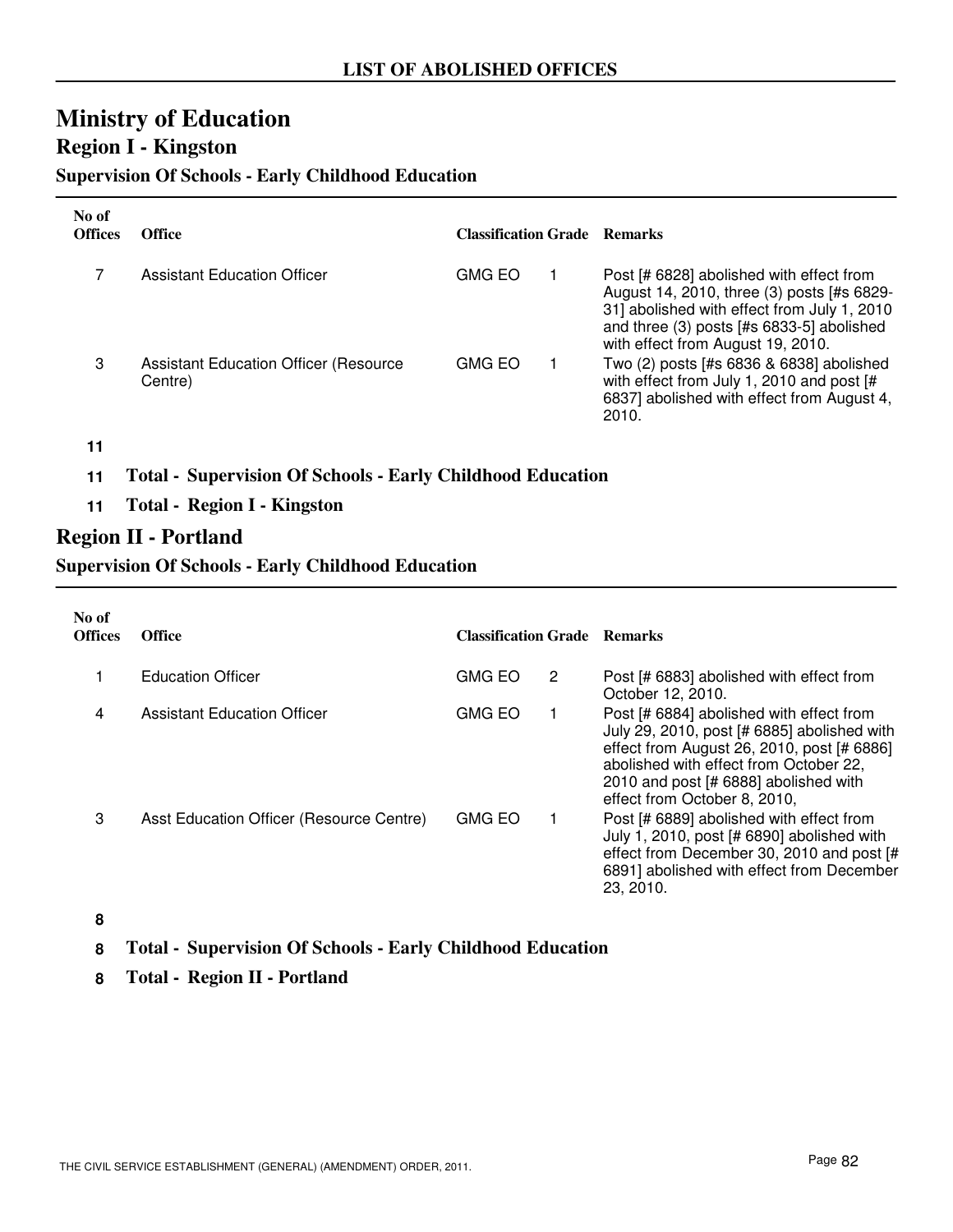## **Ministry of Education Region III - Brown's Town**

### **Supervision Of Schools - Early Childhood Education**

| No of<br><b>Offices</b> | <b>Office</b>                            | <b>Classification Grade Remarks</b> |   |                                                                                                                                                                                                                                                                                                                                      |
|-------------------------|------------------------------------------|-------------------------------------|---|--------------------------------------------------------------------------------------------------------------------------------------------------------------------------------------------------------------------------------------------------------------------------------------------------------------------------------------|
| 1                       | <b>Education Officer</b>                 | <b>GMG EO</b>                       | 2 | Post [# 6930] abolished with effect from<br>October 21, 2010.                                                                                                                                                                                                                                                                        |
| 6                       | <b>Assistant Education Officer</b>       | <b>GMG EO</b>                       |   | Posts [#s 6931 & 6934] abolished with<br>effect from July 1, 2010, post [# 6932]<br>abolished with effect from December 11,<br>2010, post [# 6933] abolished with effect<br>from August 20, 2010, post [# 6935]<br>abolished with effect from November 27,<br>2010 and post [# 6936] abolished with<br>effect from January 13, 2010. |
| 3                       | Asst Education Officer (Resource Centre) | <b>GMG EO</b>                       |   | Post [# 6937] abolished with effect from<br>November 23, 2010, post [# 6938]<br>abolished with effect from August 13, 2010<br>and post [# 6939] abolished with effect<br>from August 19, 2010.                                                                                                                                       |

**10**

### **10 Total - Supervision Of Schools - Early Childhood Education**

**10 Total - Region III - Brown's Town**

### **Region IV - Montego Bay**

### **Supervision Of Schools - Early Childhood Education**

| No of<br><b>Offices</b> | <b>Office</b>                            | <b>Classification Grade Remarks</b> |                       |                                                                                                                                                                                                                                                                                                                                                                                                                                                                                                                          |
|-------------------------|------------------------------------------|-------------------------------------|-----------------------|--------------------------------------------------------------------------------------------------------------------------------------------------------------------------------------------------------------------------------------------------------------------------------------------------------------------------------------------------------------------------------------------------------------------------------------------------------------------------------------------------------------------------|
| 1                       | <b>Education Officer</b>                 | <b>GMG EO</b>                       | $\mathbf{2}^{\prime}$ | Post [# 6983] abolished with effect from<br>October 20, 2010.                                                                                                                                                                                                                                                                                                                                                                                                                                                            |
| 9                       | Assistant Education Officer              | <b>GMG EO</b>                       |                       | Posts [#s 6984 & 6991] abolished with<br>effect from July 1, 2010, post [# 6985]<br>abolished with effect from November 2,<br>2010, post [# 6986] abolished with effect<br>from August 14, 2010, post [# 6987]<br>abolished with effect from July 7, 2010,<br>post [# 6988] abolished with effect from<br>August 4, 2010, post [# 6989] abolished<br>with effect from December 8, 2010, post [#<br>6990] abolished with effect from December<br>2, 2010 and post [# 6992] abolished with<br>effect from August 19, 2010. |
| 3                       | Asst Education Officer (Resource Centre) | <b>GMG EO</b>                       |                       | Post [# 6993] abolished with effect from<br>October 27, 2010, post [# 6994] abolished<br>with effect from October 21, 2010 and post<br>[# 6995] abolished with effect from July 1,<br>2010.                                                                                                                                                                                                                                                                                                                              |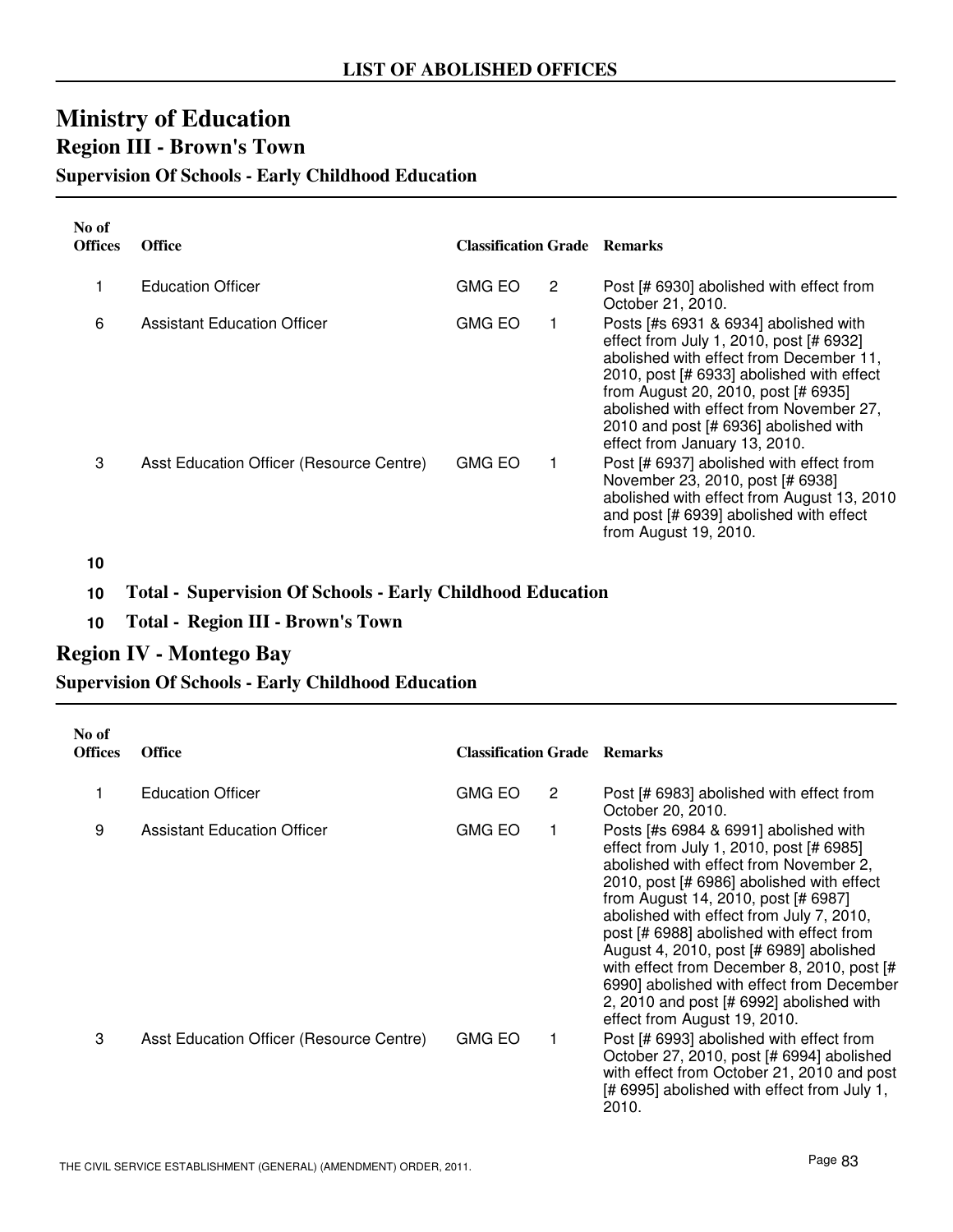# **Ministry of Education**

**Region IV - Montego Bay**

**Supervision Of Schools - Early Childhood Education**

### **13**

- **13 Total Supervision Of Schools Early Childhood Education**
- **13 Total Region IV Montego Bay**

### **Region V - Mandeville**

**Supervision Of Schools - Early Childhood**

| No of<br><b>Offices</b> | <b>Office</b>                            | <b>Classification Grade Remarks</b> |   |                                                                                                                                                                                                                                                                                                                    |
|-------------------------|------------------------------------------|-------------------------------------|---|--------------------------------------------------------------------------------------------------------------------------------------------------------------------------------------------------------------------------------------------------------------------------------------------------------------------|
|                         | <b>Education Officer</b>                 | <b>GMG EO</b>                       | 2 | Post [# 7041] abolished with effect from<br>December 11, 2010.                                                                                                                                                                                                                                                     |
| 5                       | <b>Assistant Education Officer</b>       | <b>GMG EO</b>                       |   | Post [# 7043] abolished with effect from<br>August 4, 2010, post [# 7044] abolished<br>with effect from August 24, 2010, post [#<br>7046] abolished with effect from August 11,<br>2010, post [# 7047] abolished with effect<br>from August 12, 2010 and post [# 7048]<br>abolished with effect from July 1, 2010. |
| 3                       | Asst Education Officer (Resource Centre) | <b>GMG EO</b>                       |   | Post [# 7049] abolished with effect from<br>August 6, 2010, post [# 7050] abolished<br>with effect from August 11, 2010 and post<br>[#7051] abolished with effect from January<br>4, 2011.                                                                                                                         |
| 9                       |                                          |                                     |   |                                                                                                                                                                                                                                                                                                                    |

### **9 Total - Supervision Of Schools - Early Childhood**

**9 Total - Region V - Mandeville**

### **Region VI - Old Harbour**

**Supervision Of Schools - Early Childhood Education**

| No of<br><b>Offices</b> | <b>Office</b>            | <b>Classification Grade Remarks</b> |                                                               |
|-------------------------|--------------------------|-------------------------------------|---------------------------------------------------------------|
|                         | <b>Education Officer</b> | GMG EO 2                            | Post [# 7099] abolished with effect from<br>December 8, 2010. |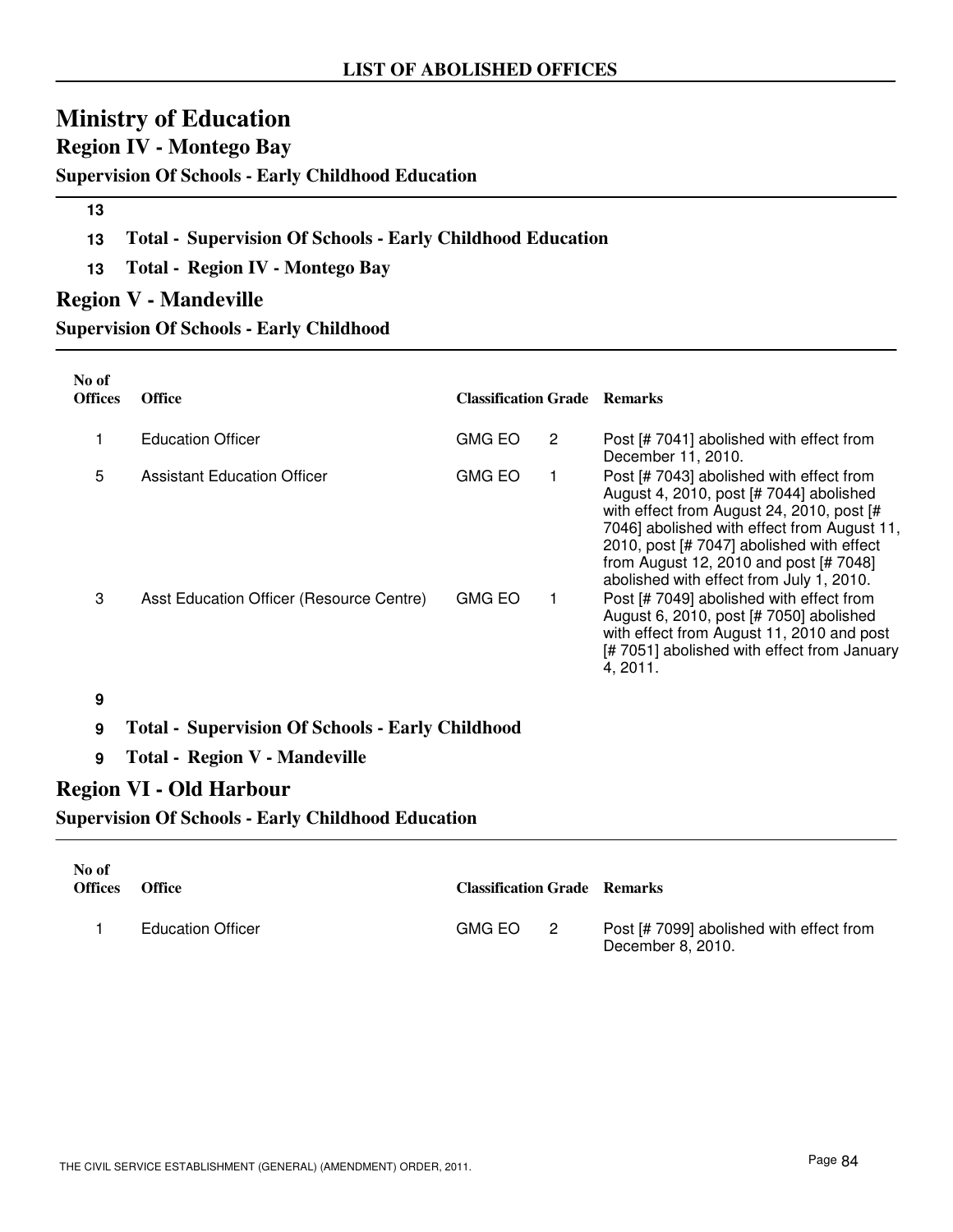## **Ministry of Education Region VI - Old Harbour**

### **Supervision Of Schools - Early Childhood Education**

| No of<br><b>Offices</b> | <b>Office</b>                                                 | <b>Classification Grade Remarks</b> |   |                                                                                                                                                                                                                                                                                                                                                                                                                                                                                                                                                                                                                                                                                                                                                                              |
|-------------------------|---------------------------------------------------------------|-------------------------------------|---|------------------------------------------------------------------------------------------------------------------------------------------------------------------------------------------------------------------------------------------------------------------------------------------------------------------------------------------------------------------------------------------------------------------------------------------------------------------------------------------------------------------------------------------------------------------------------------------------------------------------------------------------------------------------------------------------------------------------------------------------------------------------------|
| 12                      | <b>Assistant Education Officer</b>                            | <b>GMG EO</b>                       |   | Post [# 7100] abolished with effect from<br>July 28, 2010, post [# 7101] abolished with<br>effect from August 10, 2010, post [# 7102]<br>abolished with effect from July 9, 2010,<br>post [# 7103] abolished with effect from<br>September 28, 2010, post [# 7104]<br>abolished with effect from October 30,<br>2010, post [# 7105] abolished with effect<br>from November 5, 2010, post [# 7106]<br>abolished with effect from October 5, 2010,<br>post [# 7107] abolished with effect from<br>November 16, 2010, post [# 7108]<br>abolished with effect from July 31, 2010,<br>post [# 7109] abolished with effect from<br>August 27, 2010, post [# 7110] abolished<br>with effect from August 12, 2010 and post<br>[#7111] abolished with effect from August<br>13, 2010. |
| $\overline{2}$          | <b>Assistant Education Officer (Resource Cntr</b><br>Officer) | <b>GMG EO</b>                       | 1 | Post [# 7112] abolished with effect from<br>July 13, 2010 and post [# 7113] abolished<br>with effect from December 25, 2010.                                                                                                                                                                                                                                                                                                                                                                                                                                                                                                                                                                                                                                                 |

### **15**

- **15 Total Supervision Of Schools Early Childhood Education**
- **15 Total Region VI Old Harbour**

### **Planning, Monitoring And Evaluation**

### **Corporate Planning**

| No of<br><b>Offices</b> | <b>Office</b>                 | <b>Classification Grade Remarks</b> |                                                               |
|-------------------------|-------------------------------|-------------------------------------|---------------------------------------------------------------|
|                         | Administrator 3               | GMG PMA 3                           | Post [# 7175] abolished with effect from<br>February 1, 2011. |
|                         | -----<br>$\sim$ $\sim$ $\sim$ |                                     |                                                               |

- **1 Total Corporate Planning**
- **1 Total Planning, Monitoring And Evaluation**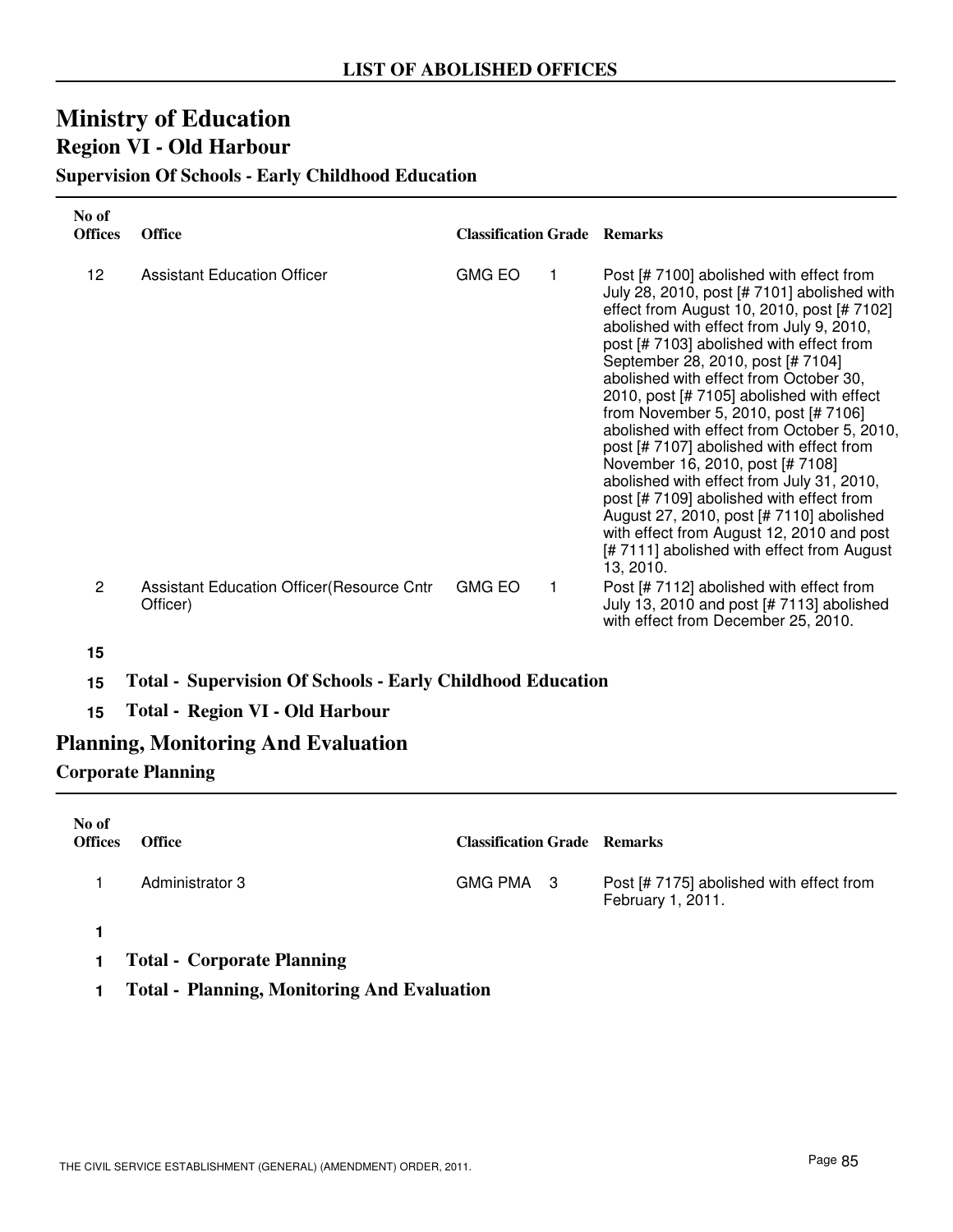# **Ministry of Education Project Management And Technical Services Division**

## **Maintenance Unit**

| No of<br><b>Offices</b> | <b>Office</b>                                                                                                                                                  | <b>Classification Grade Remarks</b> |                |                                                                |
|-------------------------|----------------------------------------------------------------------------------------------------------------------------------------------------------------|-------------------------------------|----------------|----------------------------------------------------------------|
| 1                       | <b>Building Officer</b>                                                                                                                                        | SOG ST                              | 5              | Post [# 7222] abolished with effect from<br>February 1, 2011.  |
| 1                       |                                                                                                                                                                |                                     |                |                                                                |
| 1                       | <b>Total - Maintenance Unit</b>                                                                                                                                |                                     |                |                                                                |
| 1                       | <b>Total - Project Management And Technical Services Division</b>                                                                                              |                                     |                |                                                                |
| 82                      | <b>Total - Ministry of Education</b>                                                                                                                           |                                     |                |                                                                |
|                         | <b>Ministry of Agriculture And Fisheries</b><br><b>Agricultural Planning And Policy</b><br><b>Data Bank And Evaluation</b><br><b>Statistics And Evaluation</b> |                                     |                |                                                                |
| No of<br><b>Offices</b> | <b>Office</b>                                                                                                                                                  | <b>Classification Grade Remarks</b> |                |                                                                |
| 1                       | <b>Statistical Officer</b>                                                                                                                                     | <b>GMG AM</b>                       | $\overline{2}$ | Post [# 7572] abolished with effect from<br>April 1, 2010.     |
| 1                       |                                                                                                                                                                |                                     |                |                                                                |
| 1                       | <b>Total - Data Bank And Evaluation</b>                                                                                                                        |                                     |                |                                                                |
| 1                       | <b>Total - Agricultural Planning And Policy</b>                                                                                                                |                                     |                |                                                                |
|                         | <b>Agricultural Credit And Subsidies</b>                                                                                                                       |                                     |                |                                                                |
| No of<br><b>Offices</b> | <b>Office</b>                                                                                                                                                  | <b>Classification Grade Remarks</b> |                |                                                                |
| 1                       | Secretary 2                                                                                                                                                    | OPS SS                              | $\overline{2}$ | Post [# 8227] abolished with effect from<br>September 1, 2010. |
| 1                       |                                                                                                                                                                |                                     |                |                                                                |
| <b>Office Services</b>  |                                                                                                                                                                |                                     |                |                                                                |
| No of<br><b>Offices</b> | <b>Office</b>                                                                                                                                                  | <b>Classification Grade Remarks</b> |                |                                                                |
| 1                       | Records Clerk (Registry)                                                                                                                                       | PIDG RIM                            | $\mathbf{1}$   | Post [# 8237] abolished with effect from<br>September 1, 2010. |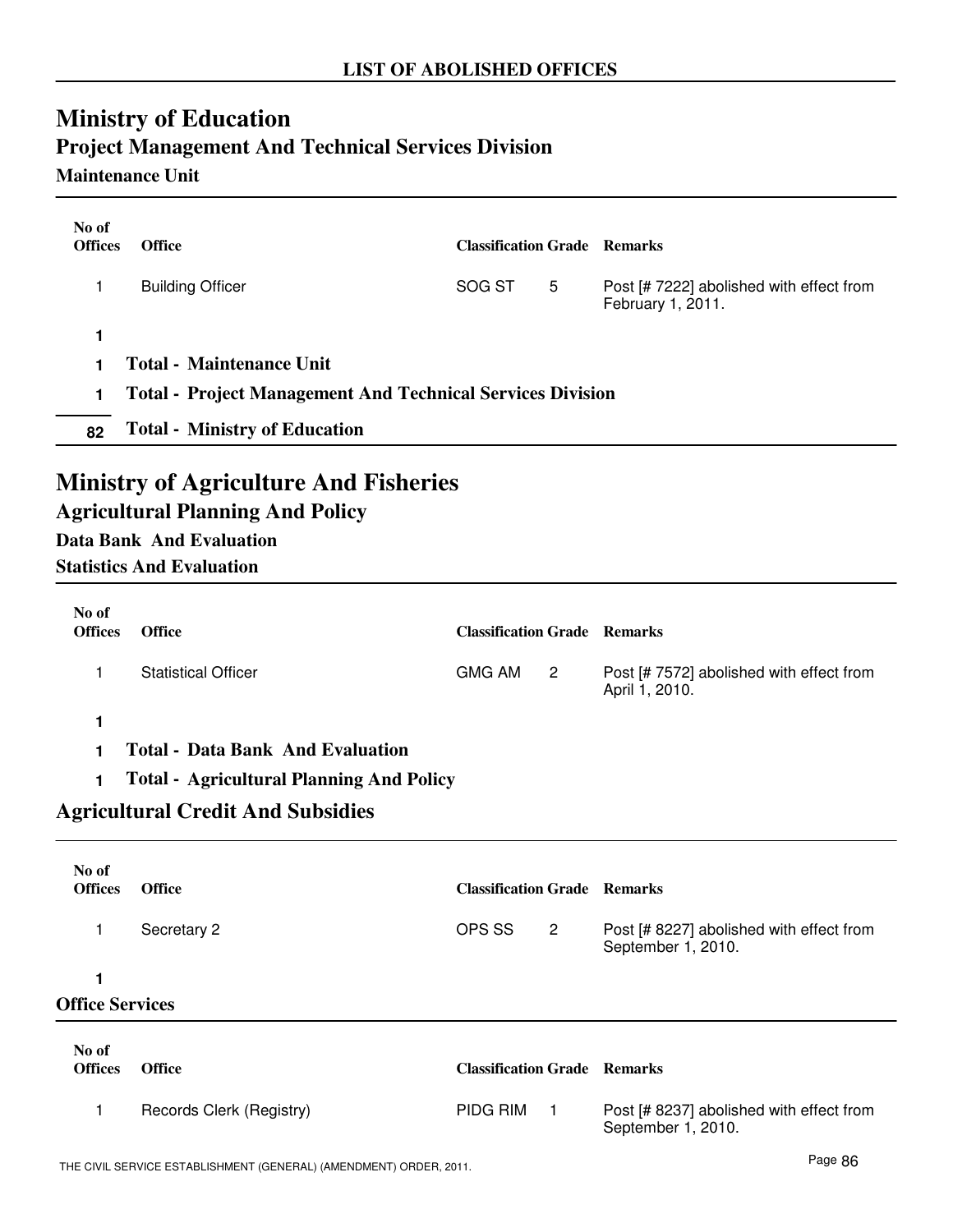## **Ministry of Agriculture And Fisheries Agricultural Credit And Subsidies**

### **Office Services**

### **1**

### **2 Total - Agricultural Credit And Subsidies**

### **Technical Services Directorate**

**Public Gardens and Zoo Division**

| No of<br><b>Offices</b> | <b>Office</b>          | <b>Classification Grade Remarks</b> |   |                                                                   |
|-------------------------|------------------------|-------------------------------------|---|-------------------------------------------------------------------|
|                         | <b>Records Clerk</b>   | <b>PIDG RIM</b>                     |   | Post [# 7870] abolished with effect from<br>January 7, 2005.      |
|                         | Driver 2               | LMO DR                              | 2 | Post [# 7872] abolished with effect from<br>June 29, 2005.        |
| 2                       | Driver 1               | LMO DR                              | 1 | Posts [#s 7873-74] abolished with effect<br>from August 13, 2005. |
|                         | Maintenance Technician | <b>LMO TS</b>                       | 3 | Post [# 54916] abolished with effect from<br>May 13, 2005.        |
|                         | Warden                 | LMO TS                              | 3 | Post [# 7875] abolished with effect from<br>May 13, 2005.         |
|                         | Gateman                | LMO TS                              | 2 | Post [# 7878] abolished with effect from<br>May 27, 2005.         |
|                         | Attendant              | <b>LMO TS</b>                       |   | Post [# 7880] abolished with effect from<br>July 6, 2005.         |

### **8**

### **Hope Gardens**

| No of<br><b>Offices</b> | <b>Office</b> | <b>Classification Grade Remarks</b> |                                                            |
|-------------------------|---------------|-------------------------------------|------------------------------------------------------------|
|                         | Gardener 1    | LMO TS                              | Post [# 7884] abolished with effect from<br>June 13, 2005. |
|                         |               |                                     |                                                            |

### **Field Maintenance**

| No of<br><b>Offices</b> | Office     | <b>Classification Grade Remarks</b> |    |                                                                                                                                      |
|-------------------------|------------|-------------------------------------|----|--------------------------------------------------------------------------------------------------------------------------------------|
|                         | Gardener   | LMO TS                              | -3 | Post [# 7888] abolished with effect from<br>June 13, 2005.                                                                           |
|                         | Gardener 1 | LMO TS                              |    | Two $(2)$ posts [#s 7895-6] abolished with<br>effect from June 1, 2005 and post [# 7898]<br>abolished with effect from May 19, 2005. |

#### **4**

### **Total -**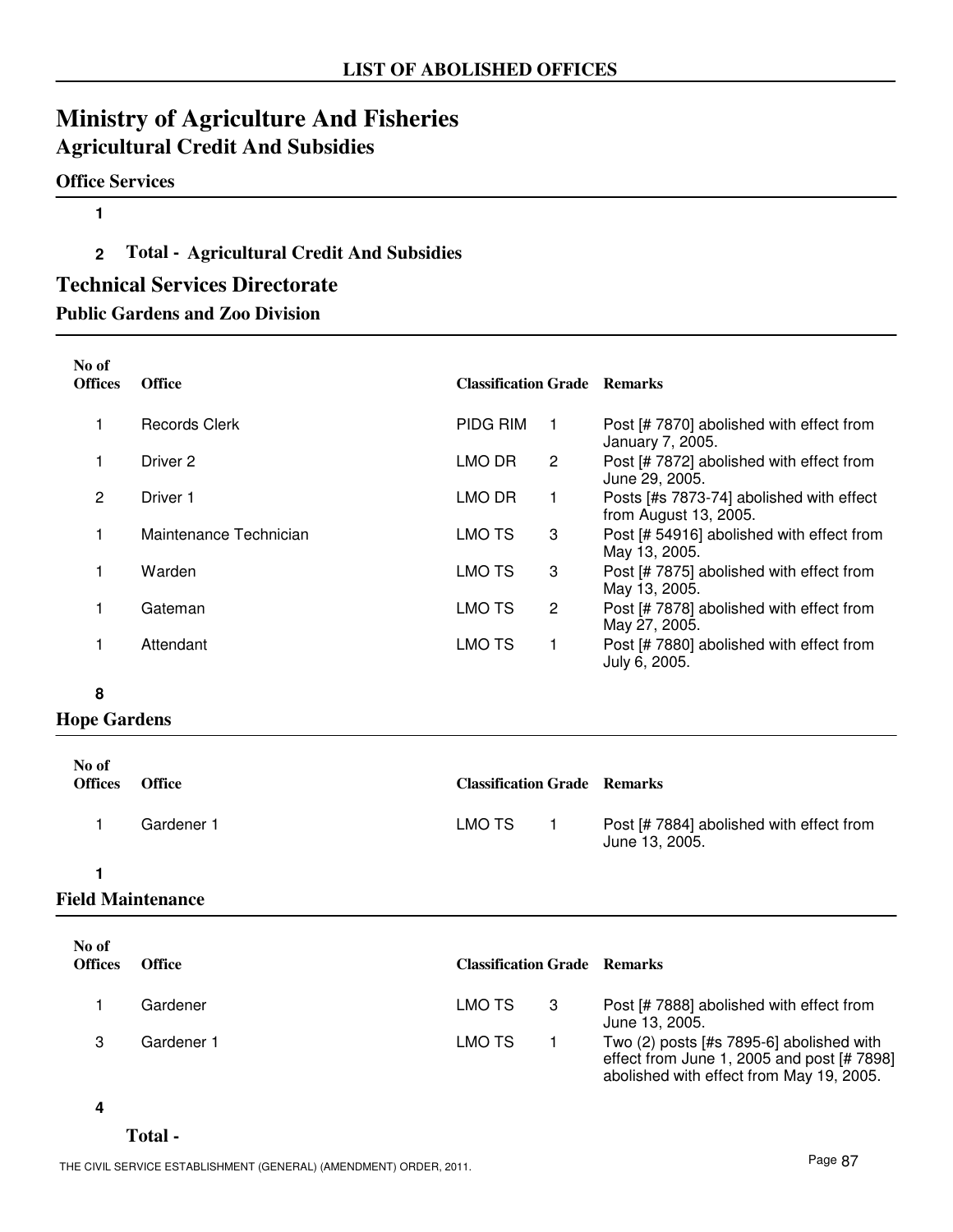# **Ministry of Agriculture And Fisheries**

### **Technical Services Directorate**

**Public Gardens and Zoo Division 13 Q Research and Development Division**

**Montpellier Research Station**

| No of<br><b>Offices</b> | <b>Office</b>                                    | <b>Classification Grade Remarks</b> |                                                                 |
|-------------------------|--------------------------------------------------|-------------------------------------|-----------------------------------------------------------------|
|                         | Watchman                                         | LMO TS                              | Post [# 54040] abolished with effect from<br>September 1, 2010. |
|                         |                                                  |                                     |                                                                 |
|                         | <b>Total - Research and Development Division</b> |                                     |                                                                 |
| 14                      | <b>Total - Technical Services Directorate</b>    |                                     |                                                                 |

### **Posts To Be Abolished When Vacant**

### **Maintenance of Gardens and Zoo**

#### **Hope Zoo**

| No of<br><b>Offices</b> | <b>Office</b>            | <b>Classification Grade Remarks</b> |                |                                                                                                                                                                                                                                                                                                              |
|-------------------------|--------------------------|-------------------------------------|----------------|--------------------------------------------------------------------------------------------------------------------------------------------------------------------------------------------------------------------------------------------------------------------------------------------------------------|
| 1                       | Curator Of Zoo           | SOG ST                              | 7              | Post [# 7917] abolished with effect from<br>August 13, 2006.                                                                                                                                                                                                                                                 |
| 1                       | Assistant Curator Of Zoo | SOG ST                              | 5              | Post [# 7918] abolished with effect from<br>October 12, 2005.                                                                                                                                                                                                                                                |
| 1                       | <b>Records Officer 1</b> | PIDG RIM                            | $\overline{2}$ | Post [# 7919] abolished with effect from<br>December 1, 2007                                                                                                                                                                                                                                                 |
| 1                       | <b>Records Clerk</b>     | PIDG RIM                            | 1              | Post [# 7920] abolished with effect from<br>July 14, 2005.                                                                                                                                                                                                                                                   |
| 1                       | Head Zoo Keeper          | LMO TS                              | 5              | Post [# 7922] abolished with effect from<br>August 13, 2005.                                                                                                                                                                                                                                                 |
| 1                       | Gardener 2               | LMO TS                              | $\overline{2}$ | Post [# 7921] abolished with effect from<br>July 14, 2005.                                                                                                                                                                                                                                                   |
| 3                       | Zoo Keeper               | <b>LMO TS</b>                       | 4              | Post [# 7923] abolished with effect from<br>July 20, 2005, post [#7924] abolished with<br>effect from August 13, 2005 and post [#<br>7925] abolished with effect from August 12,<br>2005.                                                                                                                    |
| 5                       | Gardener 1               | <b>LMO TS</b>                       | 1              | Post [# 7926] abolished with effect from<br>November 14, 2005, post [#7927]<br>abolished with effect from July 7, 2005,<br>post [# 7929] abolished with effect from<br>June 7, 2005, post [# 7930] abolished with<br>effect from May 14, 2005 and post [# 7931]<br>abolished with effect from July 14, 2005. |

**14**

### **14 Total - Maintenance of Gardens and Zoo**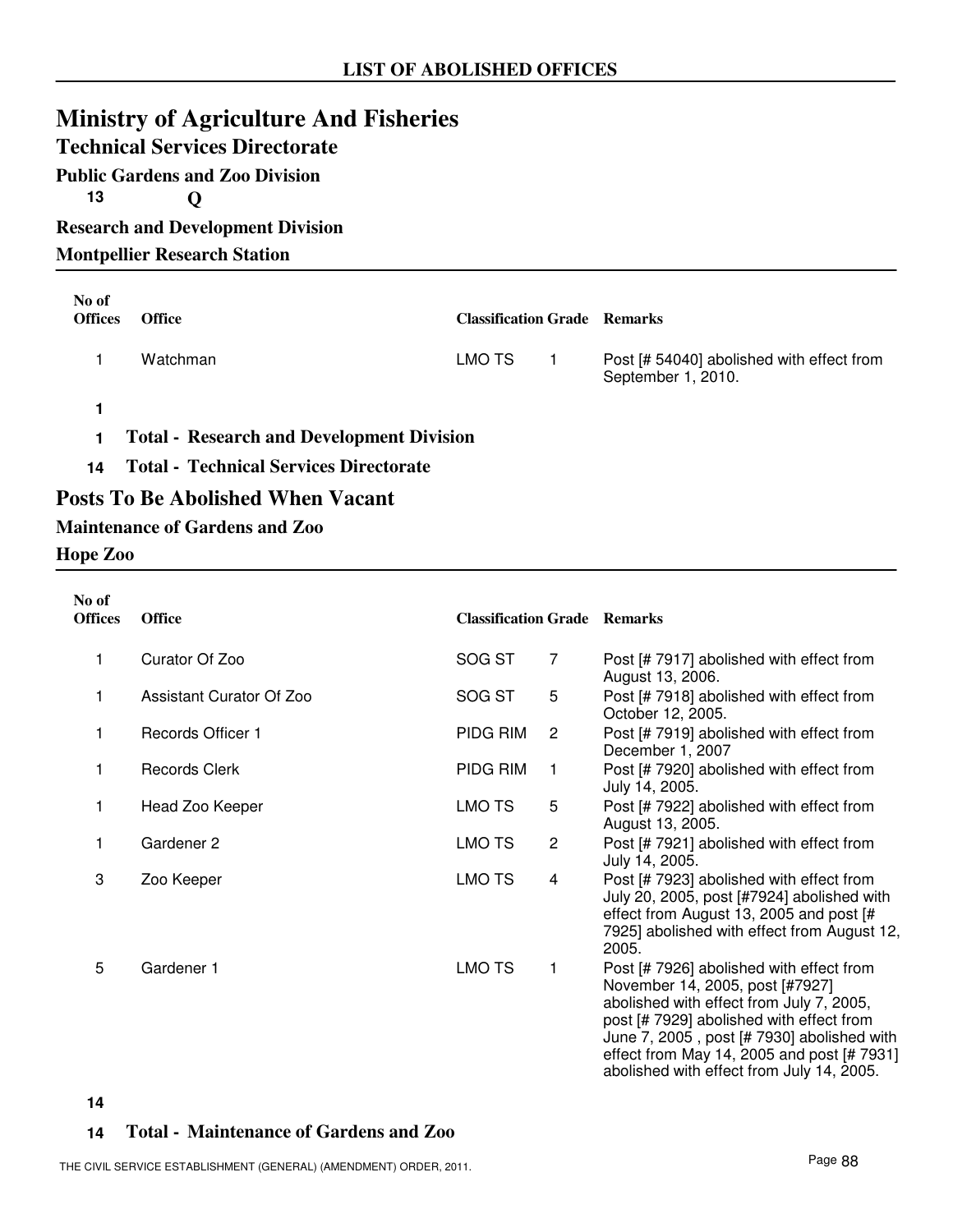## **Ministry of Agriculture And Fisheries**

**Posts To Be Abolished When Vacant**

- **14 Total Posts To Be Abolished When Vacant**
- **31 Total Ministry of Agriculture And Fisheries**

## **Ministry of Industry, Investment And Commerce**

### **Ministry of Industry, Commerce And Tech. (Former)**

**Posts from the former Ministry of Industry, Investment And Commerce**

### **Registry**

| No of<br><b>Offices</b> | <b>Office</b>               | <b>Classification Grade Remarks</b> |              |                                                              |
|-------------------------|-----------------------------|-------------------------------------|--------------|--------------------------------------------------------------|
| 1                       | Departmental Assistant      | OPS CR                              | $\mathbf{1}$ | Post [# 8714] abolished with effect from<br>April 1, 2010.   |
| 1                       |                             |                                     |              |                                                              |
| Library                 |                             |                                     |              |                                                              |
| No of<br><b>Offices</b> | <b>Office</b>               | <b>Classification Grade Remarks</b> |              |                                                              |
| 1                       | Clerical Officer 4          | OPS CR                              | 3            | Post [# 8717] abolished with effect from<br>April 1, 2010.   |
| 1                       |                             |                                     |              |                                                              |
|                         | <b>Office Management</b>    |                                     |              |                                                              |
|                         |                             |                                     |              |                                                              |
| No of<br><b>Offices</b> | <b>Office</b>               | <b>Classification Grade Remarks</b> |              |                                                              |
| 1                       | Office Manager              | GMG PMA 4                           |              | Post [# 8720] abolished with effect from<br>January 1, 2011. |
| 1                       |                             |                                     |              |                                                              |
|                         | <b>Finance And Accounts</b> |                                     |              |                                                              |
|                         |                             |                                     |              |                                                              |
| No of<br><b>Offices</b> | <b>Office</b>               | <b>Classification Grade Remarks</b> |              |                                                              |
| 1                       | Accountant 1                | <b>FAA</b>                          | $\mathbf{1}$ | Post [# 8730] abolished with effect from<br>April 1, 2010.   |
| 1                       |                             |                                     |              |                                                              |

### **4 Total - Posts from the former Ministry of Industry, Investment And Commerce**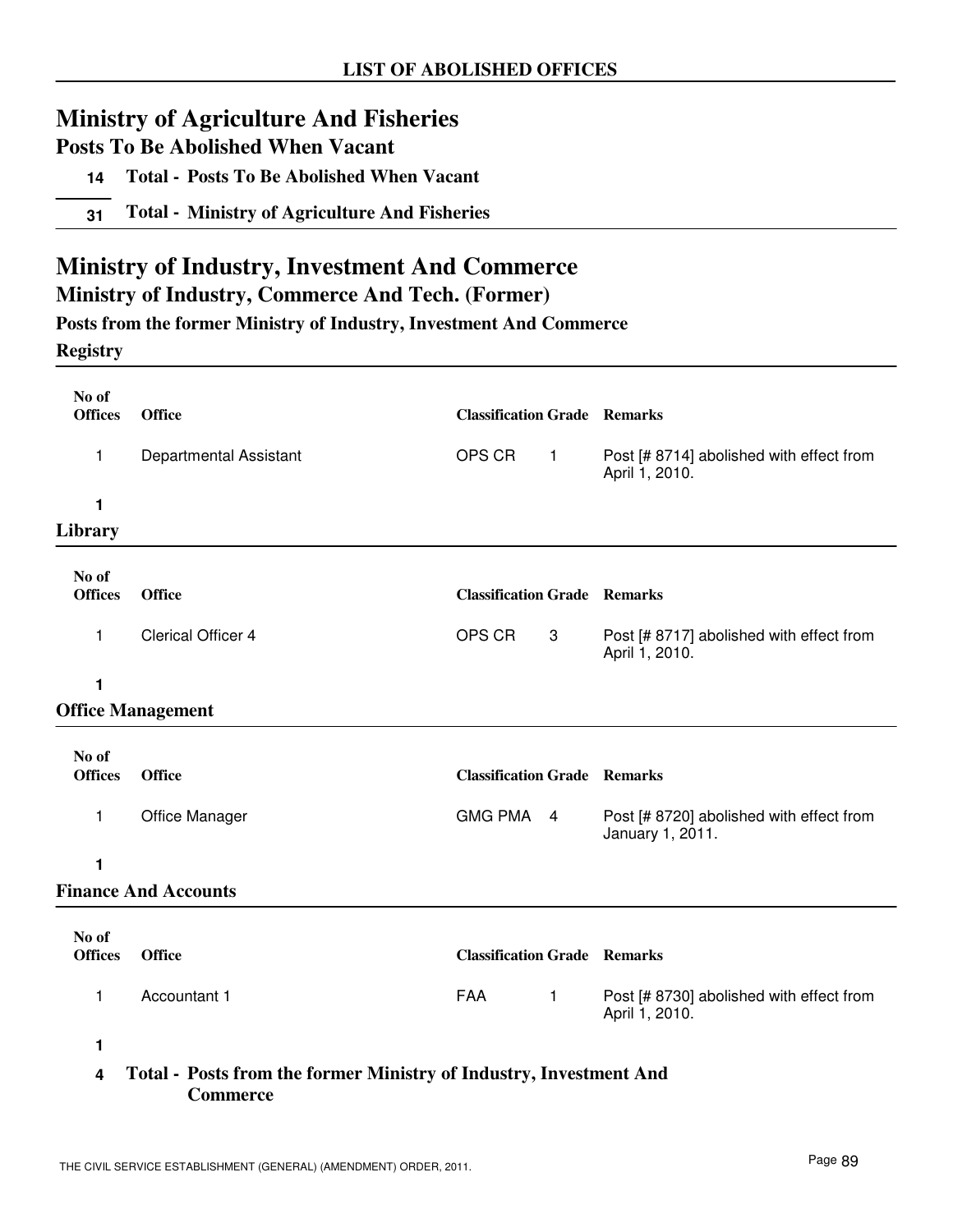# **Ministry of Industry, Investment And Commerce**

**Ministry of Industry, Commerce And Tech. (Former)**

**Posts from the former Ministry of Commerce & Technology**

| No of<br><b>Offices</b> | <b>Office</b>                                                   | <b>Classification Grade</b> Remarks |   |                                                             |
|-------------------------|-----------------------------------------------------------------|-------------------------------------|---|-------------------------------------------------------------|
|                         | Technical Inspector                                             | TSS GT                              | 4 | Post [# 50327] abolished with effect from<br>April 1, 2010. |
|                         |                                                                 |                                     |   |                                                             |
|                         | Total - Posts from the former Ministry of Commerce & Technology |                                     |   |                                                             |
| 5.                      | Total - Ministry of Industry, Commerce And Tech. (Former)       |                                     |   |                                                             |

**5 Total - Ministry of Industry, Investment And Commerce**

## **Post And Telecommunications General Administration**

### **Administration**

| No of<br><b>Offices</b> | <b>Office</b>                         | <b>Classification Grade Remarks</b> |              |                                                               |
|-------------------------|---------------------------------------|-------------------------------------|--------------|---------------------------------------------------------------|
| 1                       | Supernumerary Administrator 2         | <b>GMG AM</b>                       | $\mathbf{2}$ | Post [# 9304] abolished with effect from<br>July 1, 2010.     |
| 1                       |                                       |                                     |              |                                                               |
| 1.                      | <b>Total - General Administration</b> |                                     |              |                                                               |
|                         | <b>Postal Division 1</b>              |                                     |              |                                                               |
|                         | <b>Corporate Area Post Offices</b>    |                                     |              |                                                               |
| No of<br><b>Offices</b> | <b>Office</b>                         | <b>Classification Grade Remarks</b> |              |                                                               |
| 1                       | Postman B                             | PTO CA                              | $\mathbf{1}$ | Post [# 10606] abolished with effect from<br>January 1, 2011. |
|                         |                                       |                                     |              |                                                               |

**1**

**1 Total - Postal Division 1**

**2 Total - Post And Telecommunications**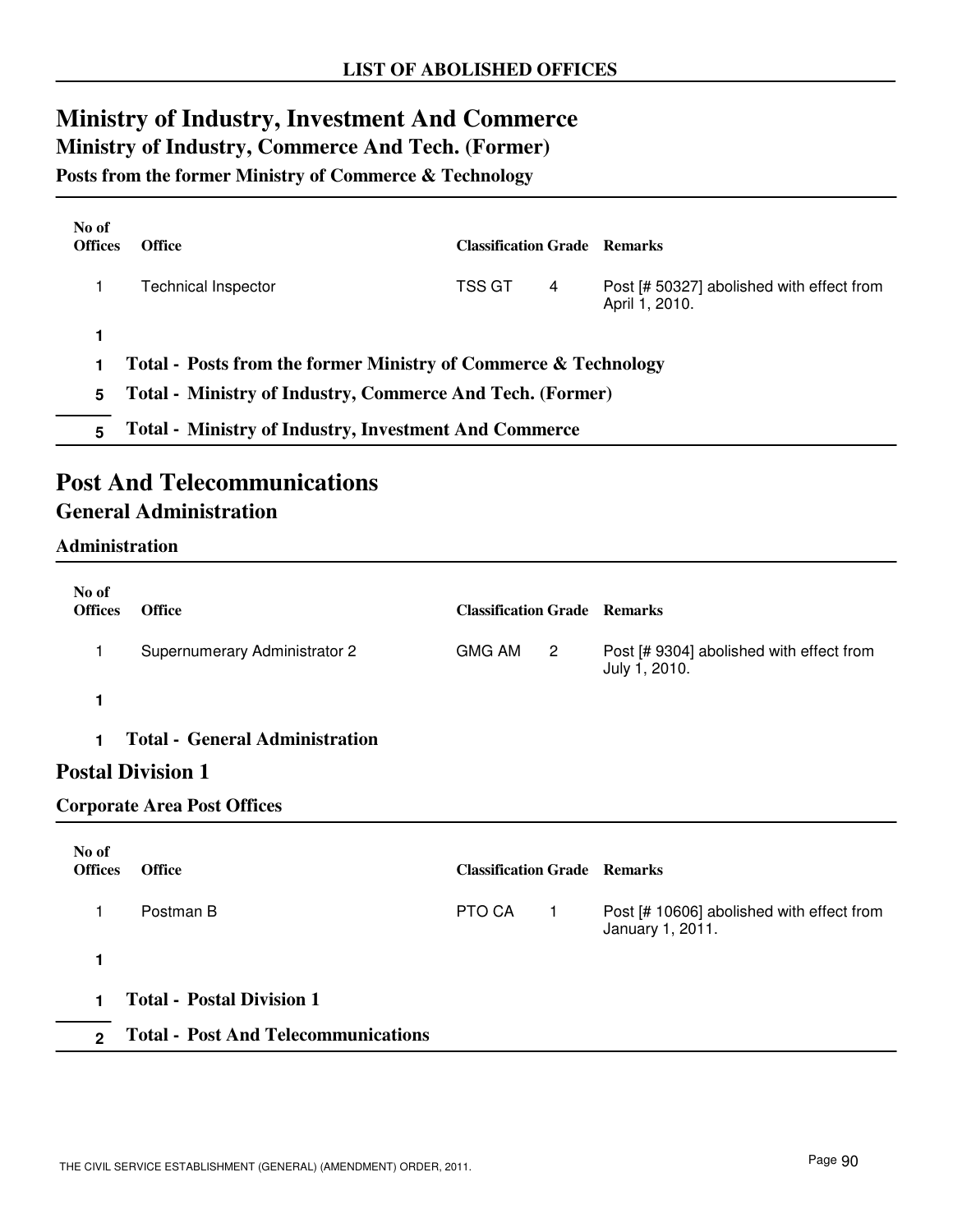## **Department Of Correctional Services**

### **Central Administration**

### **General Administration**

**Adult Institutions**

| No of<br><b>Offices</b> | <b>Office</b>                                      | <b>Classification Grade Remarks</b> |                                                              |
|-------------------------|----------------------------------------------------|-------------------------------------|--------------------------------------------------------------|
|                         | Supernumerary Superintendent, Prison B             |                                     | Post [# 21546] abolished with effect from<br>August 1, 2009. |
|                         |                                                    |                                     |                                                              |
|                         | <b>Total - General Administration</b>              |                                     |                                                              |
|                         | <b>Total - Central Administration</b>              |                                     |                                                              |
|                         | <b>Total - Department Of Correctional Services</b> |                                     |                                                              |

# **Ministry of Justice**

## **Human Resource Management and Administration Division**

**Procurement and Office Services Branch**

| No of<br><b>Offices</b> | <b>Office</b>                                                        | <b>Classification Grade Remarks</b> |                                                                |
|-------------------------|----------------------------------------------------------------------|-------------------------------------|----------------------------------------------------------------|
|                         | Supernumerary Manager, Procurement &<br>Office Serv.                 | <b>GMG SEG</b>                      | Post [# 59006] abolished with effect from<br>November 1, 2009. |
|                         |                                                                      |                                     |                                                                |
|                         | <b>Total - Procurement and Office Services Branch</b>                |                                     |                                                                |
|                         | <b>Total - Human Resource Management and Administration Division</b> |                                     |                                                                |
|                         | <b>Total - Ministry of Justice</b>                                   |                                     |                                                                |

## **Ministry of Transport & Works Policy, Standard & Monitoring**

| No of<br><b>Offices</b> | <b>Office</b>                                         | <b>Classification Grade Remarks</b> |                                                                 |
|-------------------------|-------------------------------------------------------|-------------------------------------|-----------------------------------------------------------------|
|                         | Senior Director, Policy Planning &<br>Evaluation Div. | GMG SEG 6                           | Post [# 58558] abolished with effect from<br>February 19, 2010. |
|                         |                                                       |                                     |                                                                 |

### **1 Total - Policy, Standard & Monitoring**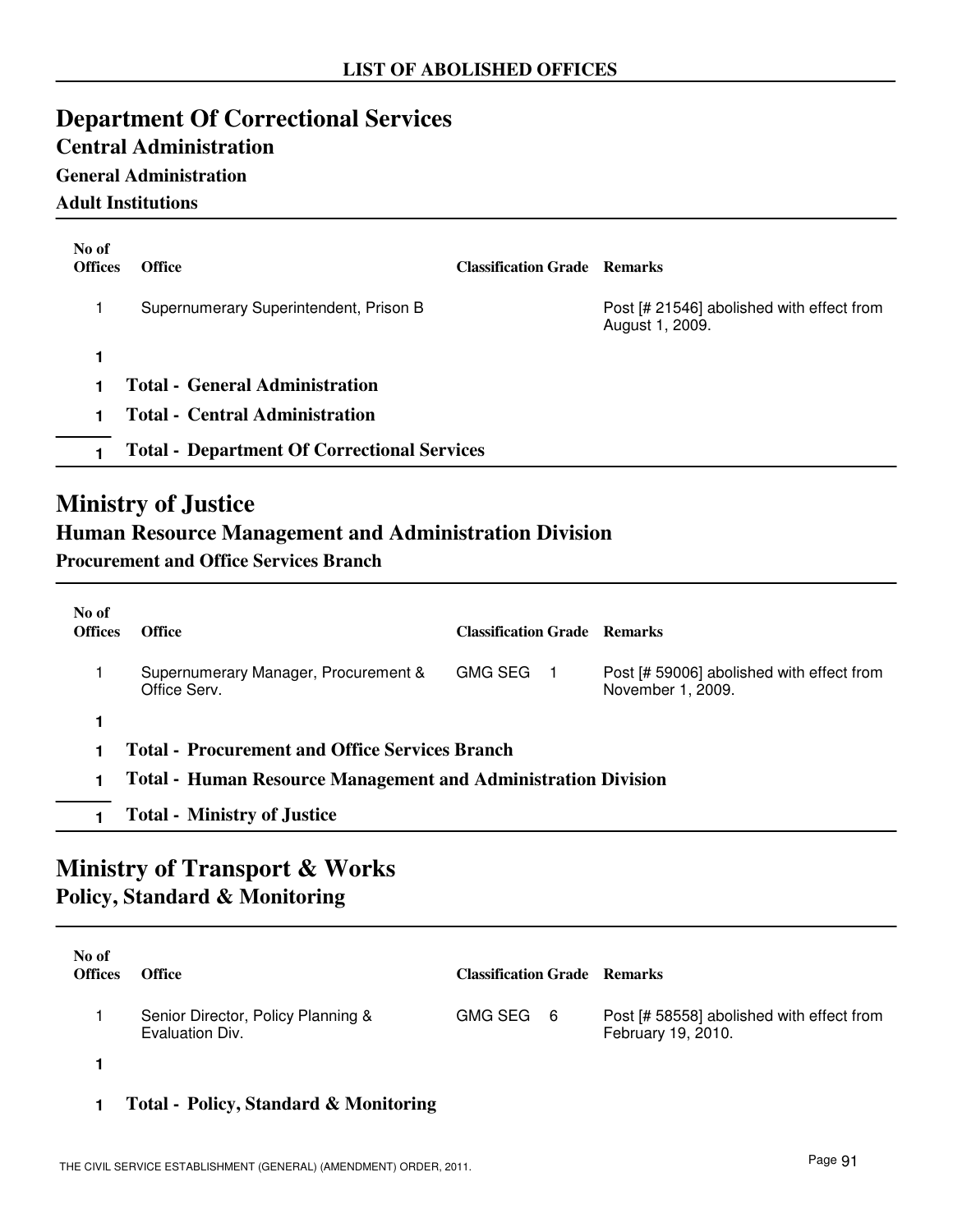# **Ministry of Transport & Works**

## **Directorate of Maintenance Services (DMS)**

### **County Maintenance Services**

### **Surrey**

| No of<br><b>Offices</b> | <b>Office</b>                                            | <b>Classification Grade Remarks</b> |                                                             |
|-------------------------|----------------------------------------------------------|-------------------------------------|-------------------------------------------------------------|
|                         | Watchman                                                 | LMO TS                              | Post [# 26911] abolished with effect from<br>April 1, 2001. |
|                         |                                                          |                                     |                                                             |
|                         | <b>Total - County Maintenance Services</b>               |                                     |                                                             |
|                         | <b>Total - Directorate of Maintenance Services (DMS)</b> |                                     |                                                             |
| $\mathfrak{p}$          | <b>Total - Ministry of Transport &amp; Works</b>         |                                     |                                                             |

## **Ministry Of Health Administration**

| No of<br><b>Offices</b> | <b>Office</b>                 | <b>Classification Grade Remarks</b> |                                                             |
|-------------------------|-------------------------------|-------------------------------------|-------------------------------------------------------------|
|                         | <b>Transportation Manager</b> | GMG PMA<br>4                        | Post [# 27374] abolished with effect from<br>April 1, 2010. |
|                         | Security Manager              | GMG PMA<br>4                        | Post [# 27379] abolished with effect from<br>April 1, 2010. |
|                         | Programme Co-ordinator        | GMG PMA<br>-3                       | Post [# 27382] abolished with effect from<br>April 1, 2010. |
|                         |                               |                                     |                                                             |

**3 Total - Administration**

### **Maintenance Services**

| No of<br><b>Offices</b> | <b>Office</b> | <b>Classification Grade Remarks</b> |                |                                                             |
|-------------------------|---------------|-------------------------------------|----------------|-------------------------------------------------------------|
|                         | Artisan       | <b>LMO</b>                          | -2             | Post [# 27608] abolished with effect from<br>April 1, 2010. |
|                         | Artisan       | LMO TS                              | $\overline{2}$ | Post [# 27615] abolished with effect from<br>April 1, 2010. |

**2**

### **2 Total - Maintenance Services**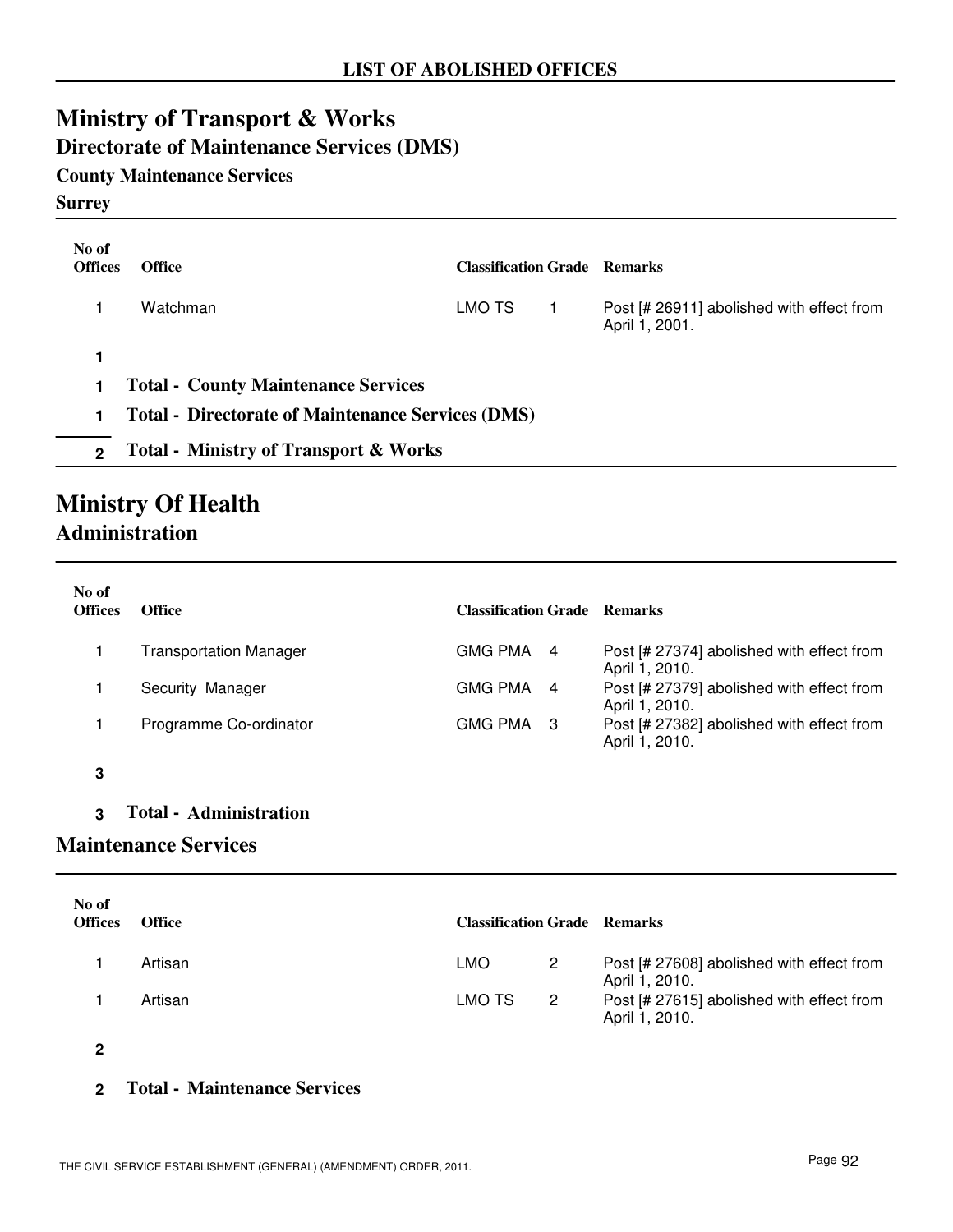# **Ministry Of Health Planning, Evaluation And Reform**

### **Health Information**

| No of<br><b>Offices</b> | <b>Office</b>                                | <b>Classification Grade Remarks</b> |                |                                                             |
|-------------------------|----------------------------------------------|-------------------------------------|----------------|-------------------------------------------------------------|
| 1                       | Senior Survey Statistician                   | <b>NPS NPS</b>                      | 3              | Post [# 27729] abolished with effect from<br>April 1, 2010. |
| 1                       | Senior Statistician Data Collection and Imp. | <b>NPS NPS</b>                      | $\overline{c}$ | Post [# 27732] abolished with effect from<br>April 1, 2010. |
| 1                       | <b>Mathematical Statistician</b>             | <b>NPS NPS</b>                      | $\overline{c}$ | Post [# 27733] abolished with effect from<br>April 1, 2010. |
| 3                       |                                              |                                     |                |                                                             |
| <b>Medical Support</b>  |                                              |                                     |                |                                                             |
| No of                   |                                              |                                     |                |                                                             |
| <b>Offices</b>          | <b>Office</b>                                | <b>Classification Grade Remarks</b> |                |                                                             |
| 1                       | Supernumerary Chief Medical Officer          | MDG MO                              | 8              | Post [# 53657] abolished with effect from<br>April 1, 2010. |
| 1                       |                                              |                                     |                |                                                             |
|                         | <b>Primary Health Care</b>                   |                                     |                |                                                             |
| No of                   |                                              |                                     |                |                                                             |
| <b>Offices</b>          | Office                                       | <b>Classification Grade Remarks</b> |                |                                                             |
| 1                       | Assistant Director, Nursing                  | <b>NPG RN</b>                       | 9              | Post [# 27669] abolished with effect from<br>April 1, 2010. |
| 1                       |                                              |                                     |                |                                                             |
|                         | <b>Secondary And Tertiary</b>                |                                     |                |                                                             |
| No of<br><b>Offices</b> | <b>Office</b>                                | <b>Classification Grade Remarks</b> |                |                                                             |
|                         |                                              |                                     |                |                                                             |
| 1                       | <b>Assistant Director, Nursing</b>           | <b>NPG RN</b>                       | 9              | Post [# 27700] abolished with effect from<br>April 1, 2010. |
|                         |                                              |                                     |                |                                                             |

- **1**
- **6 Total Planning, Evaluation And Reform**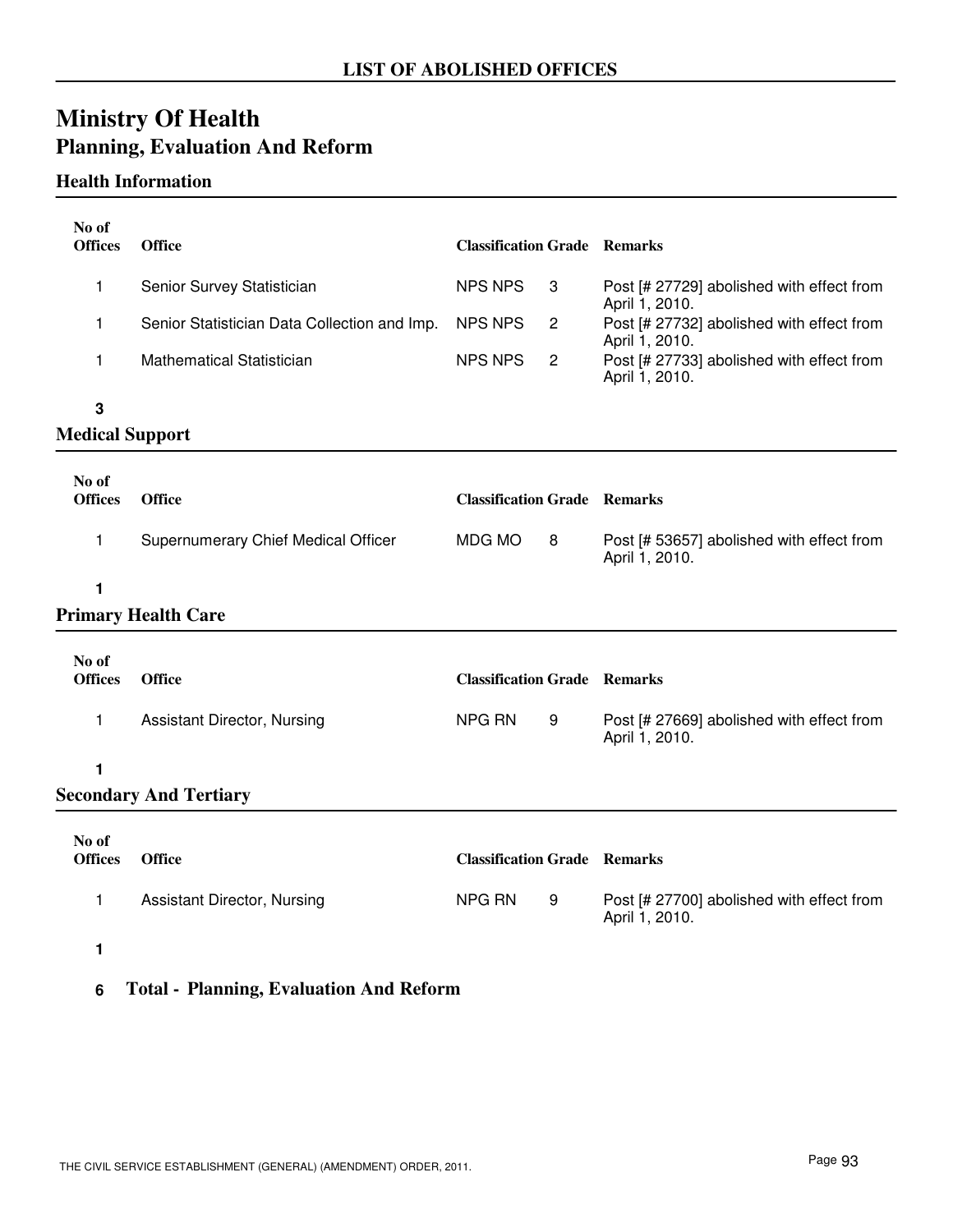## **Ministry Of Health Environmental Health**

### **Administrative And Support Services**

| No of<br><b>Offices</b> | <b>Office</b>                                       | <b>Classification Grade Remarks</b> |                |                                                                                   |
|-------------------------|-----------------------------------------------------|-------------------------------------|----------------|-----------------------------------------------------------------------------------|
|                         | <b>Environmental Engineer</b>                       | ASG                                 | 3              | Post [# 27768] abolished with effect from<br>April 1, 2010.                       |
|                         | <b>Environmental Engineer</b>                       | ASG                                 | $\overline{c}$ | Post [# 27769] abolished with effect from<br>April 1, 2010.                       |
|                         | <b>Community Nurse 4</b>                            |                                     |                | Post [# 27776] abolished with effect from<br>April 1, 2010.                       |
| $\overline{2}$          | Public Health Inspector 6                           | <b>PMG PHI</b>                      | 6              | Two (2) posts [#s 27777 & 27779]<br>abolished with effect from April 1, 2010.     |
| 4                       | Public Health Inspector 2                           | <b>PMG PHI</b>                      | 2              | Four (4) posts [#s 27786-88 & 27790]<br>abolished with effect from April 1, 2010. |
| 9                       |                                                     |                                     |                |                                                                                   |
| 9                       | <b>Total - Environmental Health</b>                 |                                     |                |                                                                                   |
|                         | <b>National Disease Control Programme</b>           |                                     |                |                                                                                   |
|                         | I) Malaria Vigilance And Mosquito Control Programme |                                     |                |                                                                                   |
| Para Medicals           |                                                     |                                     |                |                                                                                   |

| No of<br><b>Offices</b> | <b>Office</b>                                                                | <b>Classification Grade Remarks</b> |                |                                                                |  |
|-------------------------|------------------------------------------------------------------------------|-------------------------------------|----------------|----------------------------------------------------------------|--|
| 1                       | Scientific Officer (Entomologist)                                            | SOG ST                              | 5              | Post [# 27862] abolished with effect from<br>April 1, 2010.    |  |
| 1                       |                                                                              |                                     |                |                                                                |  |
|                         | Total - I) Malaria Vigilance And Mosquito Control Programme                  |                                     |                |                                                                |  |
| 1                       | <b>Total - National Disease Control Programme</b>                            |                                     |                |                                                                |  |
|                         | <b>South East Area Health Administration</b>                                 |                                     |                |                                                                |  |
|                         | <b>Kingston And St. Andrew Administration</b>                                |                                     |                |                                                                |  |
|                         | Maternal and Child Health (Incumbents sec. to South East Region w.ef 1/1/99) |                                     |                |                                                                |  |
|                         |                                                                              |                                     |                |                                                                |  |
| No of<br><b>Offices</b> | <b>Office</b>                                                                | <b>Classification Grade Remarks</b> |                |                                                                |  |
| 1                       | Family Life Educator (Specialist Nurse)                                      | NPG RN                              | $\overline{2}$ | Post [# 29566] abolished with effect from<br>December 1, 2010. |  |
| 1                       |                                                                              |                                     |                |                                                                |  |
|                         | <b>Total - Kingston And St. Andrew Administration</b>                        |                                     |                |                                                                |  |
|                         | <b>Total - South East Area Health Administration</b>                         |                                     |                |                                                                |  |

THE CIVIL SERVICE ESTABLISHMENT (GENERAL) (AMENDMENT) ORDER, 2011.